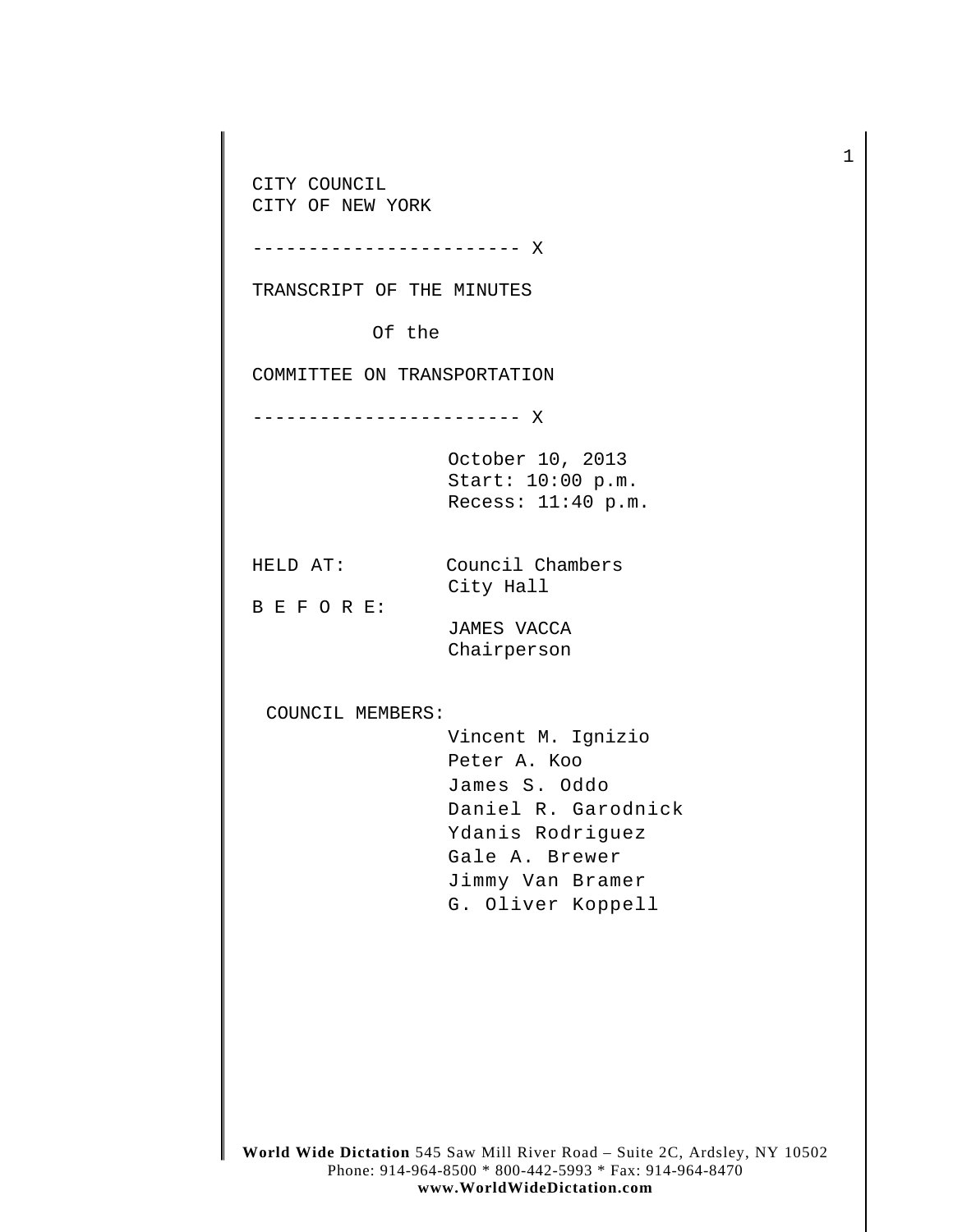A P P E A R A N C E S (CONTINUED) Kate Slevin Assistant Commissioner of Intergovernmental Affairs New York City Department of Transportation

Sue Petito Assistant Commissioner of Intergovernmental Affairs New York City Police Department

Dennis Fulton Executive Officer NYPD Office of Management Analysis and Planning

Juan Martinez General Counsel Transportation Alternatives

Jeffrey Frediani Legislative Analyst AAA New York

Christine Berthet Co-founder Coalition for Pedestrian Safety

Noel Hidalgo A Code for America Brigade

Nathan Storey Product Manager PediaCities

John Crouse Freelance Web Developer

A. Scott Falk Co-Chair Transportation Committee of Manhattan Community Board 8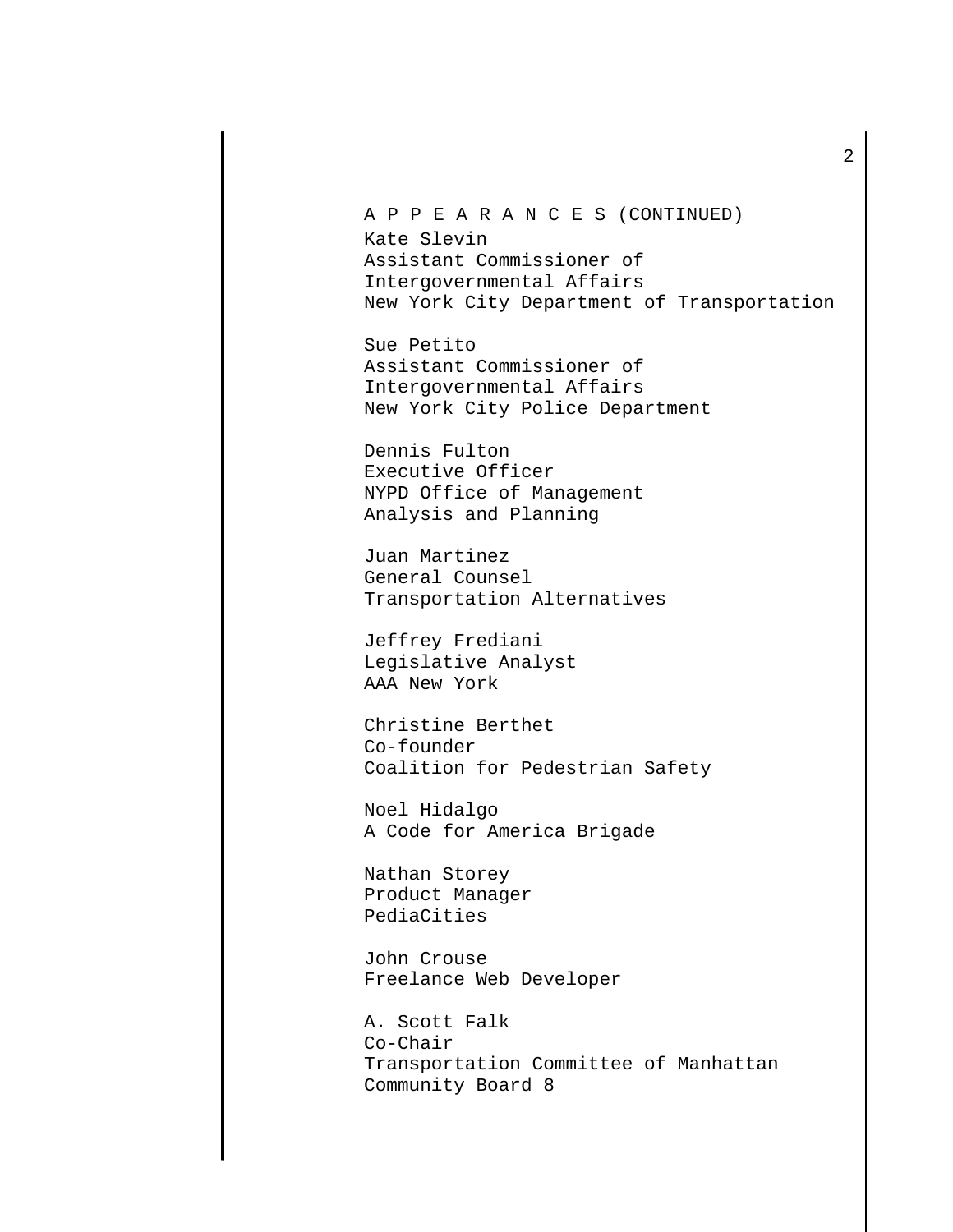| $\mathbf 1$    | 3<br>COMMITTEE ON TRANSPORTATION                    |
|----------------|-----------------------------------------------------|
| $\overline{2}$ | CHAIRPERSON VACCA: Good morning. Good               |
| $\mathfrak{Z}$ | morning, everyone. My name is James Vacca and I'm   |
| $\overline{4}$ | chair of the Committee on Transportation, and we    |
| 5              | are here today to hear testimony on three bills     |
| 6              | designed to make our streets safer. First, Council  |
| $7\phantom{.}$ | Member Rose has introduced Intro 732, which would   |
| 8              | require the installation of speed bumps on streets  |
| 9              | adjacent to public schools. Also, we will hear      |
| 10             | Intro 1155, sponsored by Council Members Ignizio    |
| 11             | and Oddo. This legislation would clarify where and  |
| 12             | when it is permissible to make right turns into     |
| 13             | from bus lanes, and finally, we will hear testimony |
| 14             | on Intro 1163, sponsored by Council Member Lappin.  |
| 15             | This bill would require the Department of           |
| 16             | Information Technology and Telecommunications to    |
| 17             | create an interactive website detailing traffic     |
| 18             | I want to thank my colleagues for<br>crash data.    |
| 19             | introducing these bills and I look forward to       |
| 20             | hearing today's testimony.                          |
| 21             | Last week, I held a joint hearing with              |
| 22             | the Committee on Public Safety regarding police     |
| 23             | investigation protocols in cases where a collision  |
| 24             | While this committee is pleased that the<br>occurs. |
| 25             | NYPD has made efforts to investigate collisions,    |
|                |                                                     |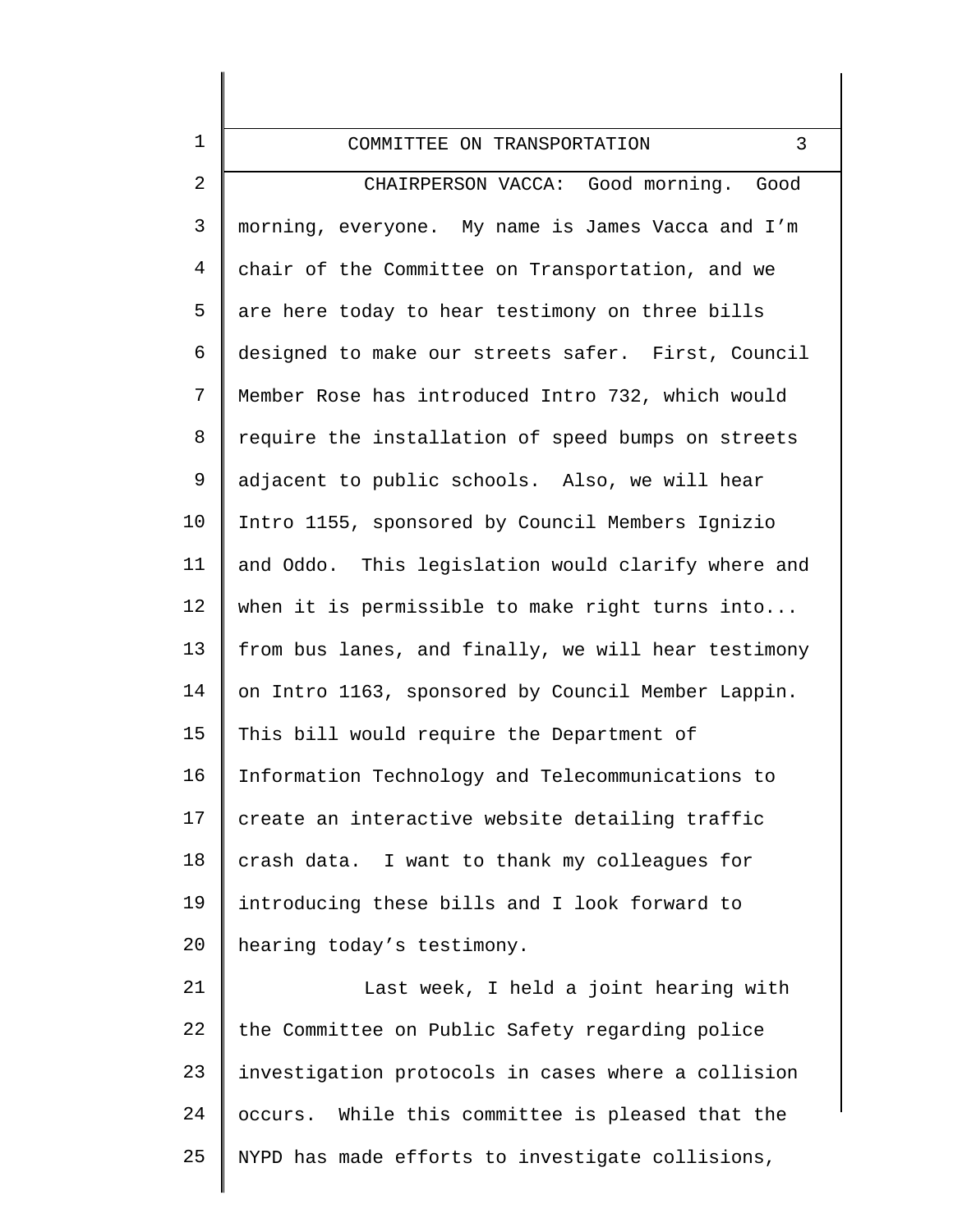1 2 3 4 5 6 7 COMMITTEE ON TRANSPORTATION 4 there is a need that we do more to prevent them in the first place. We have previously taken great strides toward this goal, particularly in passing a resolution earlier this year to install speed cameras near schools, which was passed by the state legislature.

8 9 10 11 12 13 14 15 16 17 18 19 20 21 22 23 24 25 Council Member Rose's bill targets safety near schools. It deeply upsets me when I hear stories in the news about children being injured in accidents near our schools or on their way to school. Safety in the immediate areas around our schools has got to be a priority, and this bill seeks to do that, and another important tool we can use to prevent crashes is complete and accessible information. Currently the NYPD has made accessible to the public a wealth of information regarding moving violations, collisions, those involved in collisions and the reasons for the collisions. However, this information is simply listed. Recently the council passed a law requiring DoItt to create and maintain an interactive comprehensive and searchable crime map on the city's website. Intro 1163, by Council Member Lappin, would require DoItt to create and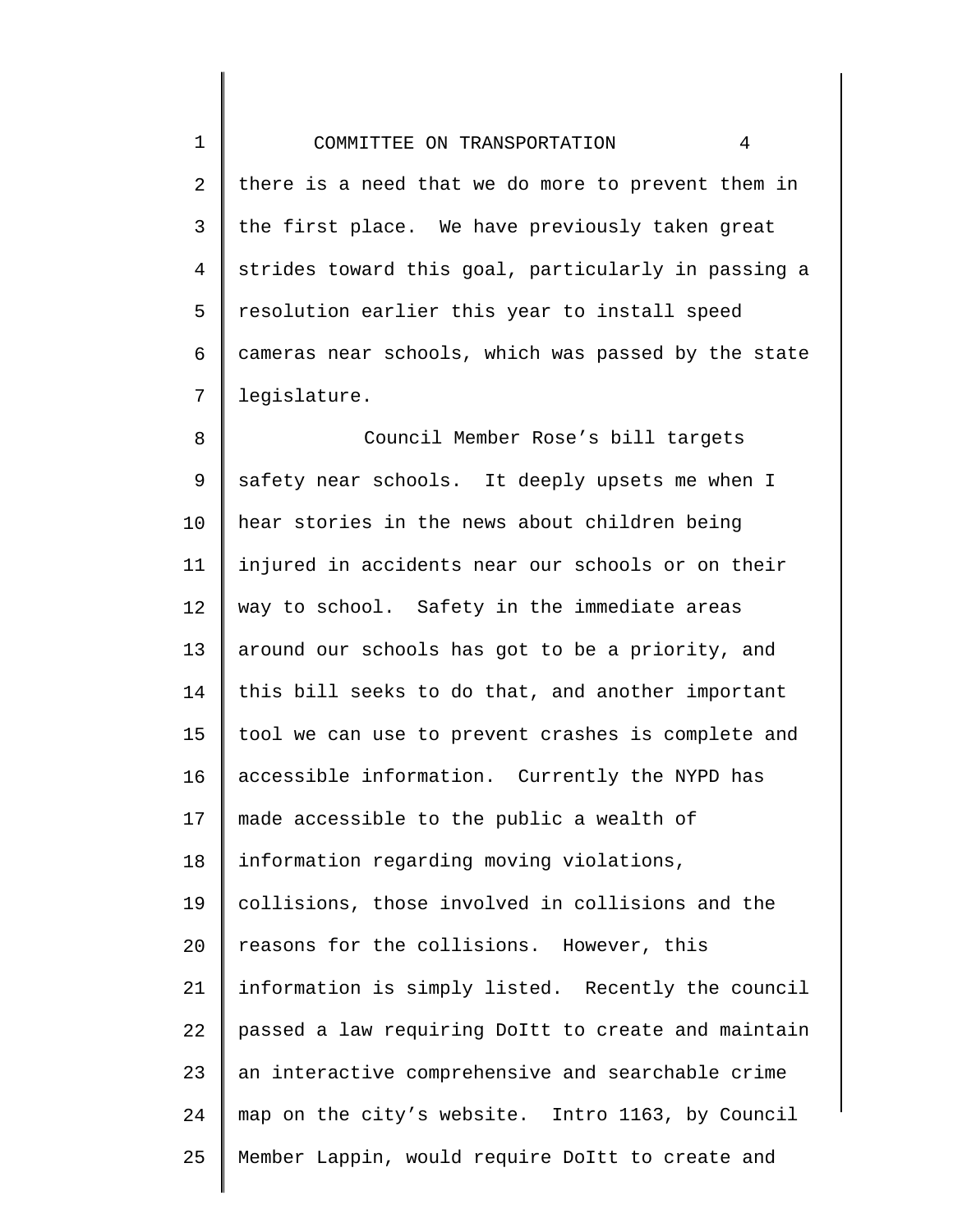1 2 3 4 5 6 7 COMMITTEE ON TRANSPORTATION 5 maintain a similar map built with traffic crash data. Council Members Ignizio and Oddo's Intro 1155 addresses a different concern crafted in reaction to instances in which drivers were unfairly ticketed, and I'll stop there. I'm going

8 9 10 11 12 to let Council Ignizio speak. So I want to thank all of you for coming. I want to mention we're joined by Council Member Koo to my right, and I'd now like to introduce Council Member Ignizio to speak on his Intro.

13 14 15 16 17 18 19 20 21 22 23 24 25 COUNCIL MEMBER IGNIZIO: Thank you, Mr. Chairman and thank you all for being here. You know, the... I think the understanding of the bill is... the reason why I wrote it because we had several people on Staten Island who were, in my view, subject to what I call the entrapment camera, which was if those were seeking to make the next right at the next intersection, which is what we all educated the public to do, they were still getting a ticket because there was a private driveway in between that next intersection and the light, and I don't think that was the purpose of the bill; the purpose of the rule originally and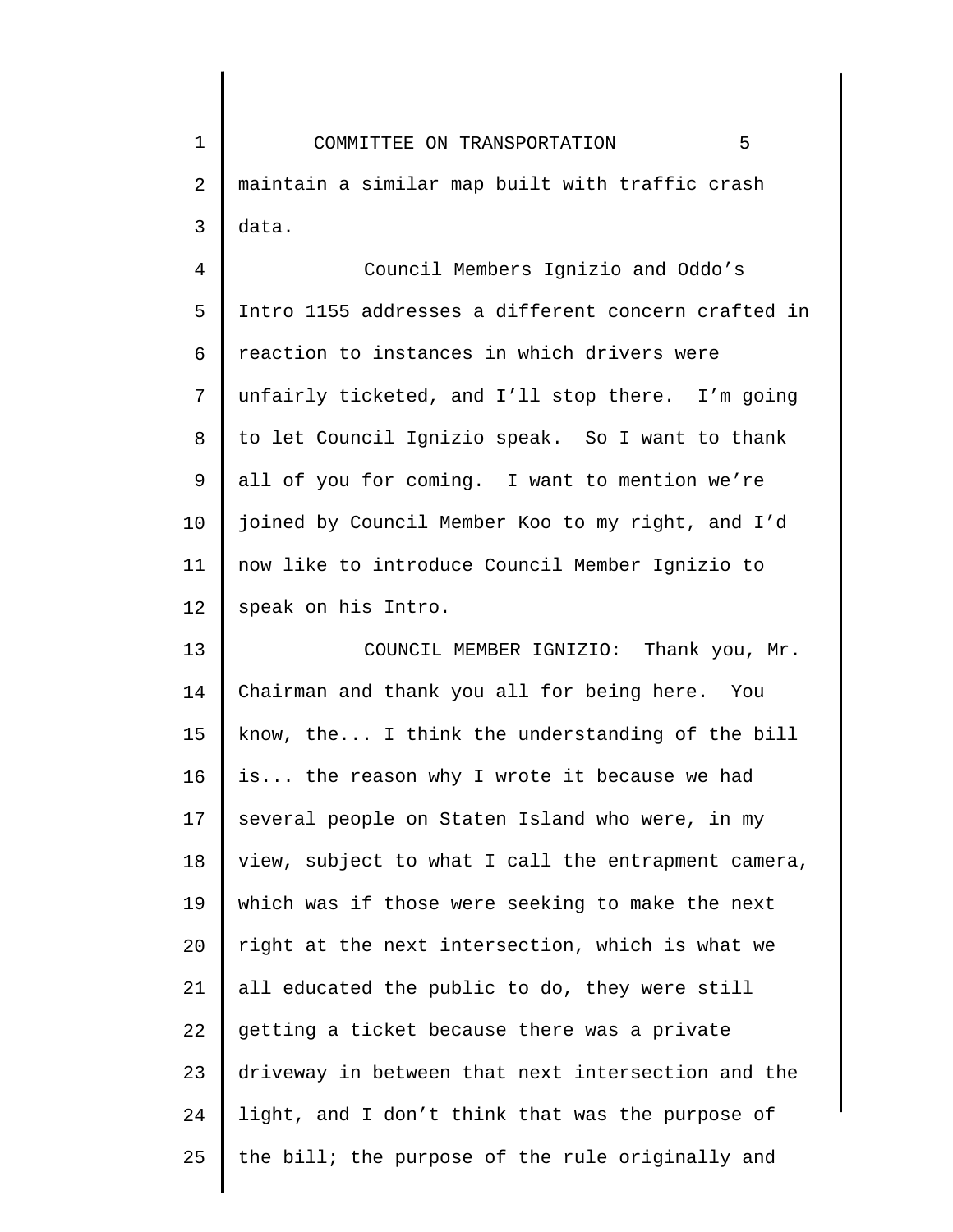| $\mathbf 1$    | 6<br>COMMITTEE ON TRANSPORTATION                    |
|----------------|-----------------------------------------------------|
| 2              | for whatever reason if you believe in bus lanes or  |
| 3              | don't and I don't know that it's relevant, it's the |
| $\overline{4}$ | equitable ticketing of people in a manner where     |
| 5              | they have been educated and that are understanding  |
| 6              | of the rule. The rule that we were led to           |
| 7              | believe good morning, Council Member Viverito.      |
| 8              | COUNCIL MEMBER VIVERITO: Good morning.              |
| 9              | COUNCIL MEMBER IGNIZIO: Is that you                 |
| 10             | would be ticketed if you were driving with reckless |
| 11             | abandonment in the bus lane, and rightfully so, but |
| 12             | you can make the next right turn. To only find out  |
| 13             | that the DOT allowed for a driveway to be the next  |
| 14             | right turn I thought was unfair and many people     |
| 15             | were ticketed and many people were let off          |
| 16             | thankfully because of the having to take the        |
| 17             | matter to the courts. I want to thank Commissioner  |
| 18             | Sadik-Kahn 'cause when I spoke to her she           |
| 19             | immediately recognized there was an issue, she      |
| 20             | looked into it and took corrective measures, and I  |
| 21             | am appreciative to her for that and we had a good   |
| 22             | conversation about this. The question now it seems  |
| 23             | like if you know, she would do this though a rule   |
| 24             | change or should we codify it. I'm a legislator.    |
| 25             | What we do is we codify things for future           |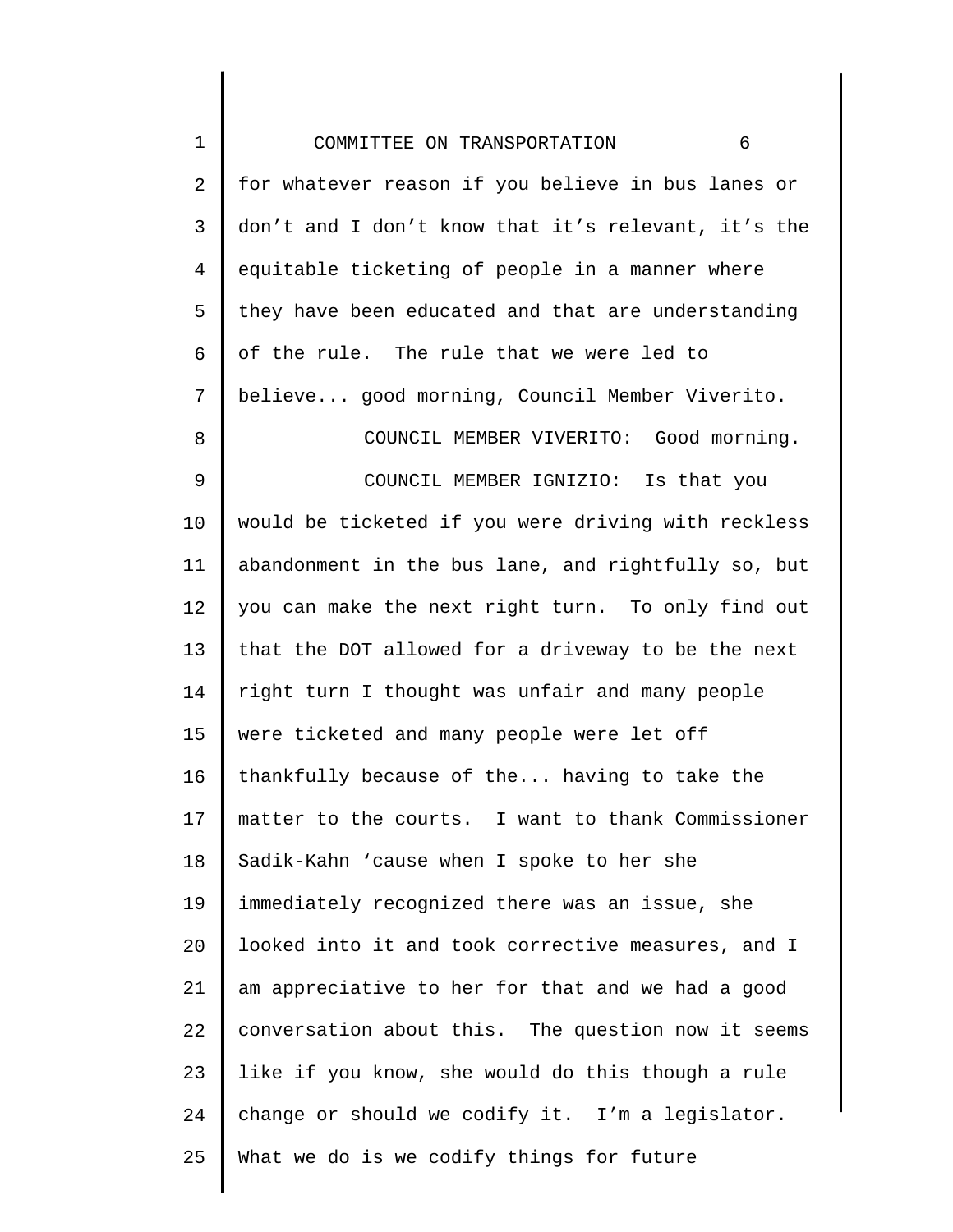| $\mathbf 1$ | 7<br>COMMITTEE ON TRANSPORTATION                    |
|-------------|-----------------------------------------------------|
| 2           | generations and not just allow rules. There was     |
| 3           | probably 50 laws that we passed, Mr. Chairman, in   |
| 4           | the past couple of years that the administration    |
| 5           | said no, we should codify this for future           |
| 6           | generations to ensure that the mayor's position on  |
| 7           | something was done, and here is the council         |
| 8           | speaking in the same vein and I hope it's treated   |
| 9           | as such. Thank you very much for the time to speak  |
| $10 \,$     | and I look forward to the testimony and thank you   |
| 11          | for hosting the hearing, Mr. Chairman.              |
| 12          | CHAIRPERSON VACCA: Thank you.                       |
| 13          | Councilman Oddo, do you wish to speak?              |
| 14          | COUNCIL MEMBER ODDO: Just very                      |
| 15          | briefly, Mr. Chairman, I just want to say that I    |
| 16          | think each of us, whether we're elected or          |
| $17 \,$     | appointed, each of us in government on any level    |
| 18          | should acknowledge the fact that there's a          |
| 19          | credibility gap that we have with the public. The   |
| 20          | stuff that's happening in Washington sort of        |
| 21          | underlines that in Technicolor. Nothing,            |
| 22          | [laughter] a whole lot of nothing, and I think that |
| 23          | when there are I believe that there are true        |
| 24          | believers who believe in bus lanes, who believe in  |
| 25          | red light cameras, who believe in speed cameras. I  |
|             |                                                     |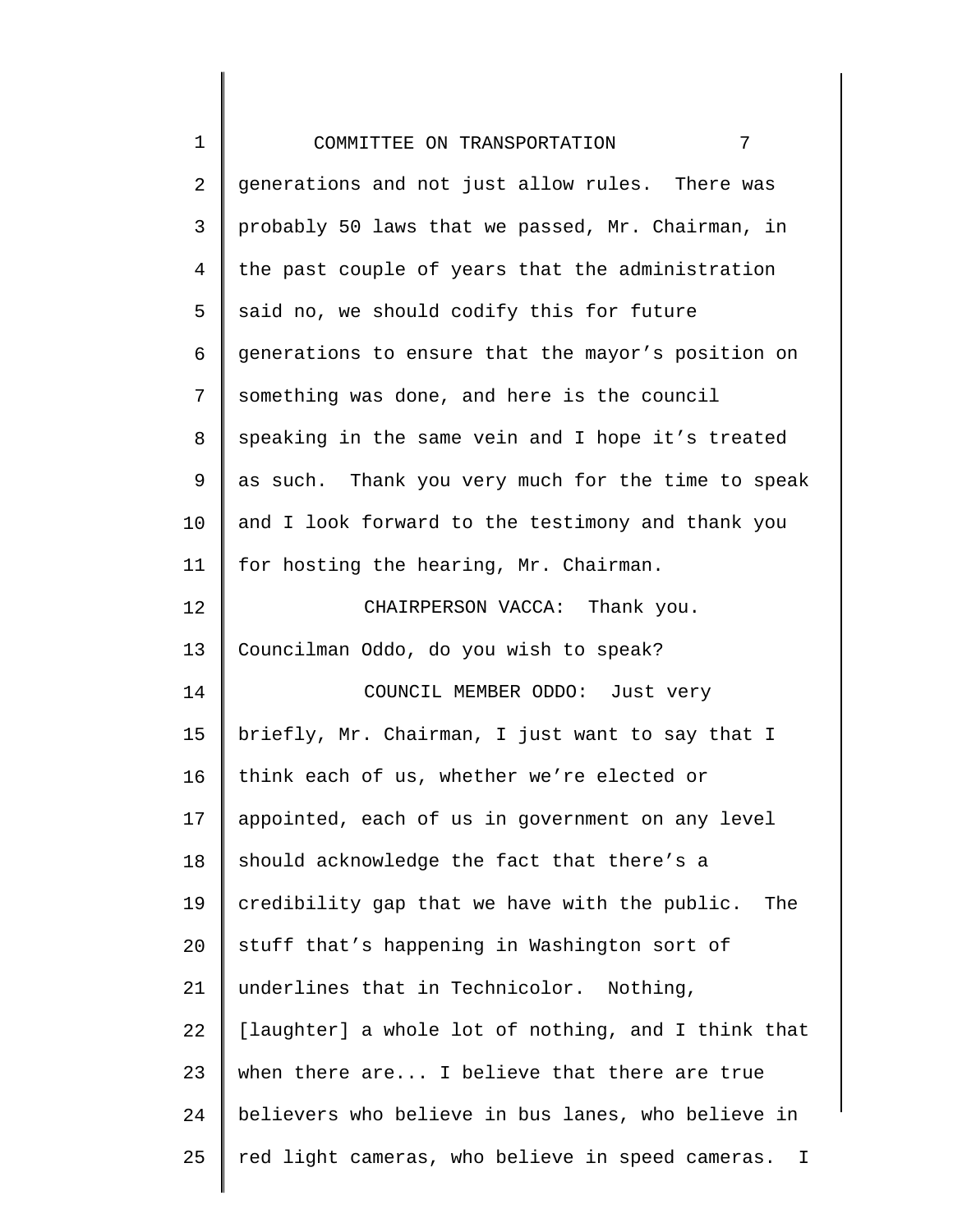| $\mathbf 1$ | 8<br>COMMITTEE ON TRANSPORTATION                    |
|-------------|-----------------------------------------------------|
| 2           | believe that there are a corps of people who        |
| 3           | propose these things because they believe good      |
| 4           | things will happen from them or they will prevent   |
| 5           | bad things, but I also believe that when you put    |
| 6           | these tools in the hands of an administration that  |
| 7           | is constantly looking for revenue, you know, other  |
| 8           | perhaps unintended consequences happen, and when    |
| 9           | you have situations like this where people feel     |
| 10          | it's a three-card Monte game; a scheme by           |
| 11          | government design to separate them from their       |
| 12          | money, it just underscores and exacerbates the      |
| 13          | credibility gap that we have. So when Council       |
| 14          | Member Ignizio brought this to everyone's attention |
| 15          | we appreciate the fact that the commissioner        |
| 16          | reacted quickly, but I don't blame and I support    |
| 17          | Council Member Ignizio for enacting this change     |
| 18          | through a local law and I hope the council in fact  |
| 19          | does that. Thank you, Mr. Chairman.                 |
| 20          | CHAIRPERSON VACCA: I thank you,                     |
| 21          | Councilman Oddo, and we have a panel. Our first     |
| 22          | panel: Kate Levin, assistant commissioner of New    |
| 23          | York City Department of Transportation. Kate        |
| 24          | Slevin. What'd I say? Oh, I said Levin? I was       |
| 25          | thinking of culture. No, I was thinking of you,     |
|             |                                                     |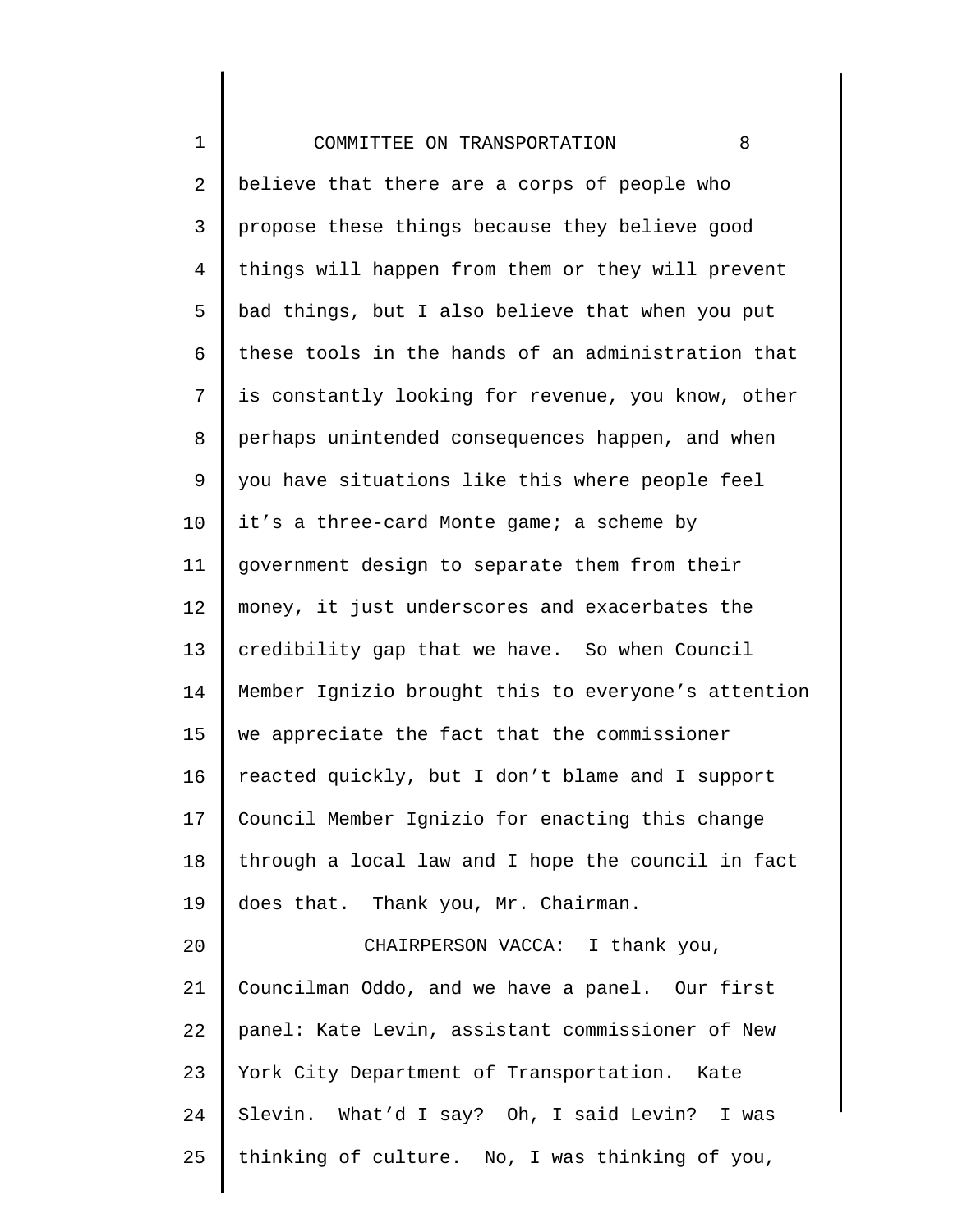| $\mathbf 1$ | 9<br>COMMITTEE ON TRANSPORTATION                    |
|-------------|-----------------------------------------------------|
| 2           | Kate. All the emails, how could I miss you? Kate    |
| 3           | Slevin, okay, of course. Assistant Commissioner     |
| 4           | Sue Petito of New York PD Intergovernmental Affairs |
| 5           | and Inspector Dennis Fulton from One PP. so we'd    |
| 6           | like well, do you want to start, Commissioner       |
| 7           | Slevin?                                             |
| 8           | COMMISSIONER SLEVIN: Sure.                          |
| 9           | CHAIRPERSON VACCA: Commissioner Slevin              |
| 10          | first, please. Welcome. Oh, please turn off your    |
| 11          | electronic devices and all those things because     |
| 12          | they're distracting. Thank you.                     |
| 13          | ASSISTANT COMMISSIONER SLEVIN: Good                 |
| 14          | morning, Chairman Vacca and members of the          |
| 15          | Transportation Committee. My name is Kate Slevin    |
| 16          | and I am Assistant Commissioner of                  |
| 17          | Intergovernmental Affairs for the New York City     |
| 18          | Department of Transportation. Thank you for the     |
| 19          | opportunity to testify on Intro 732 in relation to  |
| 20          | speed bumps near schools and on Intro 1155 in       |
| 21          | relation to bus lanes. We wholeheartedly agree      |
| 22          | with the spirit of both bills and look forward to   |
| 23          | working with you to enhance mobility and safety on  |
| 24          | our streets.                                        |
|             |                                                     |

25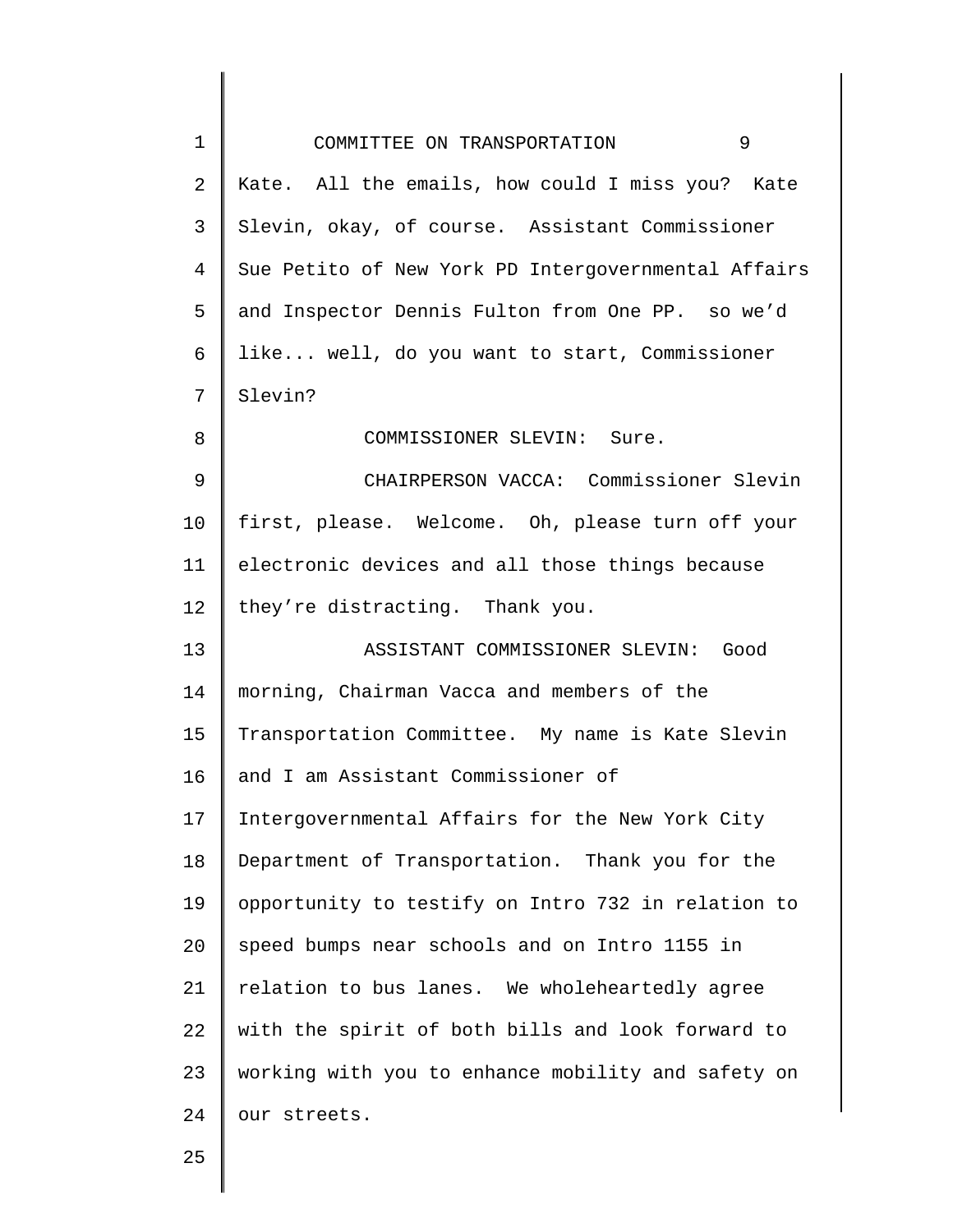COMMITTEE ON TRANSPORTATION 10

1

2 3 4 5 6 7 8 9 10 11 12 13 14 15 16 17 18 19 20 21 22 23 24 25 Intro 732 would mandate DOT to install speed bumps at new and existing public schools within two years. DOT shares the council's goal to enhance safety on the city streets, especially near schools. Over the past six years we have dramatically increased the number and quality of our safety initiatives and developed the most comprehensive and effective School Safety Program in the United States. This includes work to lower speed limits in school zones, new traffic calming treatments near schools and in high crash corridors, speed enforcement cameras and a new residential Slow Zone Program. Our That's Why It's 30 campaign reminds New Yorkers of the standard speed limit, and that a pedestrian struck at 40 miles per hour is 3.5 times more likely to be killed than one struck at 30 miles per hour. As a result of these efforts, traffic fatalities over the past decade have declined by over 30 percent. Speed bumps are among the most effective of all traffic calming devices at reducing vehicle speeds. DOT before and after studies found an average of 19 percent reduction in speeds where speed bumps are in place. They have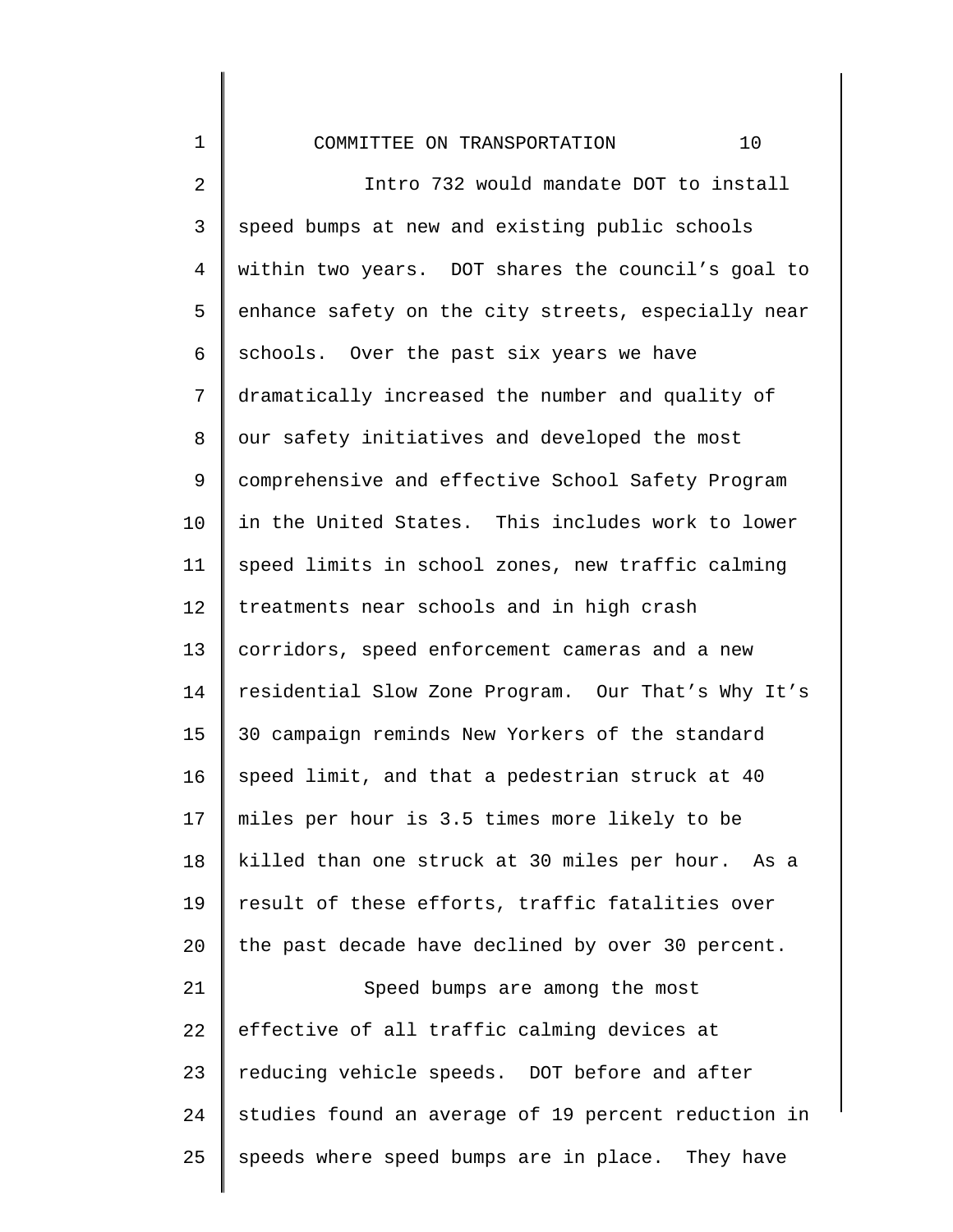1 2 3 4 5 6 7 8 9 10 11 12 13 14 15 16 17 18 19 20 21 22 23 24 25 COMMITTEE ON TRANSPORTATION 11 been shown to reduce crashes as well. DOT analysis has found that speed bumps reduce injury crashes by approximately 40 percent. Speed bumps are a key component of DOT's School Safety and neighborhood Slow Zone Programs. They are also available upon request by citizens, community boards and elected officials. New Yorkers' demand for speed bumps is on the rise and DOT has prioritized its Speed Hump Program in response. As a result, the number of speed bumps in the city has nearly doubled in the last six years. DOT has installed over 2,000 speed bumps citywide with 51 percent of these in the vicinity of schools. As reported in The Daily News earlier this week, we have installed 248 speed bumps since January, surpassing the 240 installed in all of 2012. If the speed bump is installed immediately adjacent to a school, the area will also receive a reduced speed zone treatment and be accompanied by signs posting a 15 or 20 mile per hour speed limit. Even if the speed bump proves to be infeasible, DOT would still lower the speed limit during the school hours with signs, flashing signals and high visibility street markings. DOT has installed such speed zones around 156 schools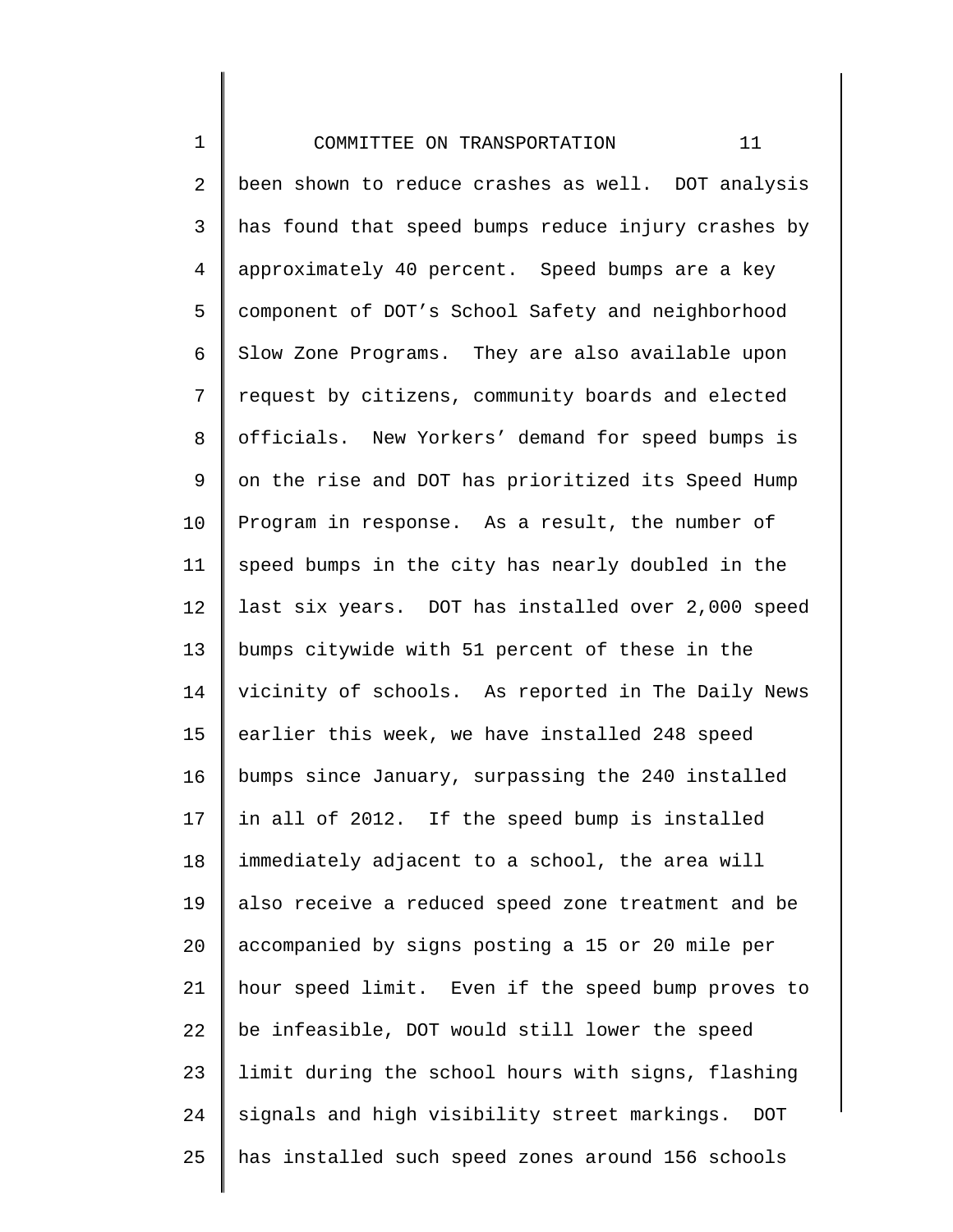| $\mathbf 1$    | 12<br>COMMITTEE ON TRANSPORTATION                  |
|----------------|----------------------------------------------------|
| 2              | with 88 more schools awaiting installation. DOT's  |
| $\mathsf 3$    | Safe Routes to Schools Program also uses speed     |
| $\overline{4}$ | bumps to enhance safety. Safe Routes to Schools is |
| 5              | DOT's initiative to enhance safety at middle and   |
| 6              | elementary schools, both public and private, with  |
| 7              | the highest crash and injury rates. Short-term     |
| 8              | measures have been installed at 135 priority       |
| 9              | schools, including new traffic and pedestrian      |
| 10             | signals, exclusive pedestrian crossing time, speed |
| 11             | bumps, high visibility crosswalks and new parking  |
| 12             | regulations. In fact, all priority schools studied |
| 13             | are considered for speed bumps regardless of the   |
| 14             | presence of speeding. We began capital             |
| 15             | construction on long-term improvements at many of  |
| 16             | the first round of 135, including treatments such  |
| 17             | as curb extensions, pedestrian islands, raised     |
| 18             | medians and sidewalk windings. DOT is currently    |
| 19             | pursuing short-term improvements at the next round |
| 20             | of 135 priority schools. In addition, DOT has      |
| 21             | enhanced the street marking and signage around     |
| 22             | nearly 1,500 primary and secondary schools.        |
| 23             | Our focus on safety through the use of             |
| 24             | speed bumps is not limited to school zones.<br>The |
| 25             | Neighborhood Slow Zone Program reduces the posted  |
|                |                                                    |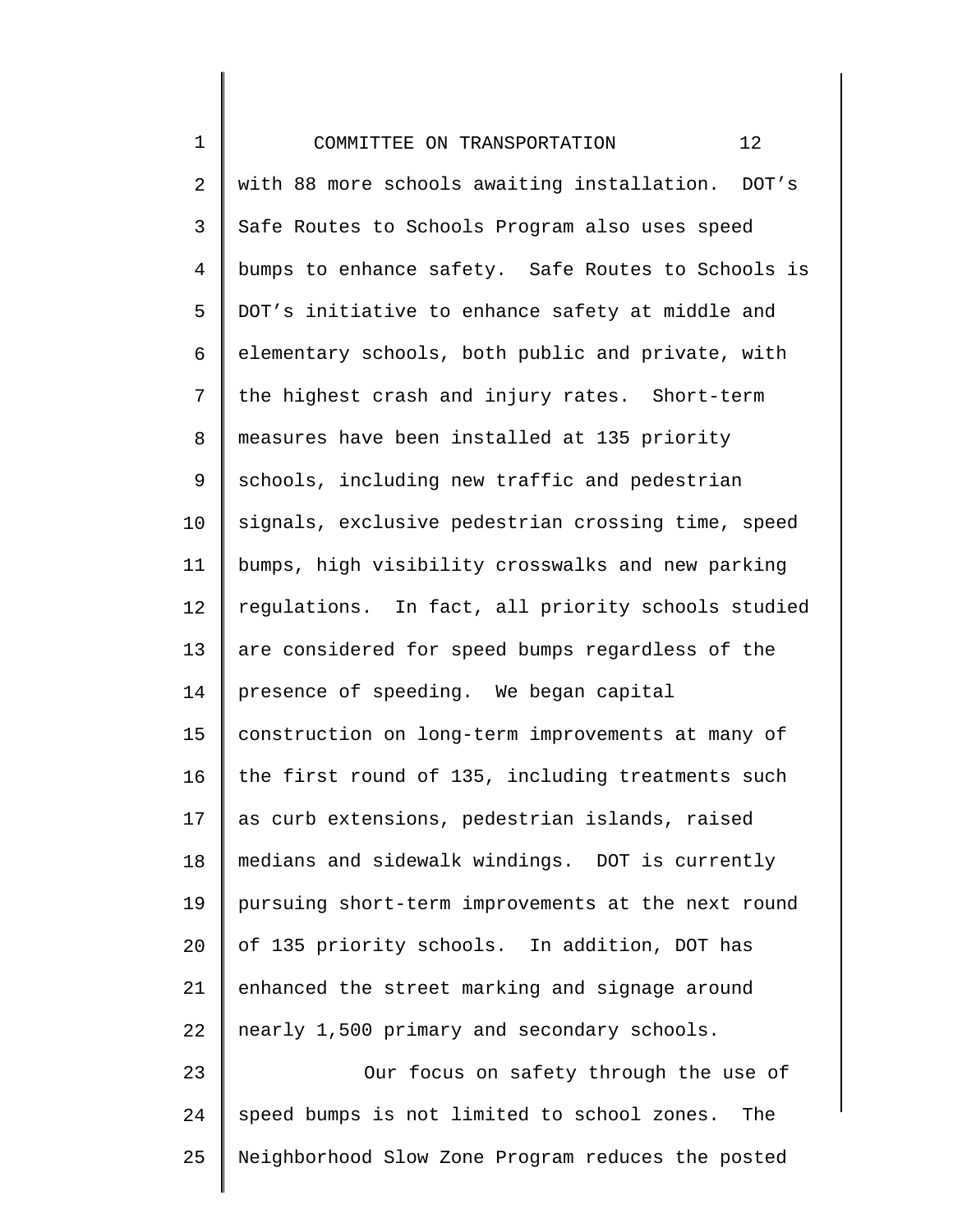| $\mathbf 1$ | 13<br>COMMITTEE ON TRANSPORTATION                   |
|-------------|-----------------------------------------------------|
| 2           | speed limit from 30 to 20 miles per hour in select  |
| 3           | residential areas and adds safety measures in order |
| 4           | to change driver behavior. There are currently 14   |
| 5           | Slow Zones in the city that include a total of 149  |
| 6           | speed bumps along with other treatments. The        |
| 7           | program has transformed more than 65 miles of       |
| 8           | streets.                                            |
| 9           | I'm pleased to share with you good news             |
| $10 \,$     | about our Neighborhood Slow Zone Program today.     |
| 11          | This morning we announced the latest expansion of   |
| 12          | the program to 15 new communities across the city.  |
| 13          | These areas were selected from among 74             |
| 14          | applications for implementation over the next three |
| 15          | years and will include three new zones in           |
| 16          | Manhattan, three in the Bronx, five in Brooklyn,    |
| 17          | three in Queens and one in Staten Island. Each      |
| 18          | location was requested by local applicants and      |
| 19          | evaluated based on crash history, community         |
| 20          | support, proximity of schools and senior and        |
| 21          | daycare centers, among other criteria. Prior to     |
| 22          | the completion of these new zones, DOT plans to     |
| 23          | reopen the application process and invites          |
| 24          | neighborhoods across the city to apply for the next |
| 25          | round of this ground-breaking program.              |
|             |                                                     |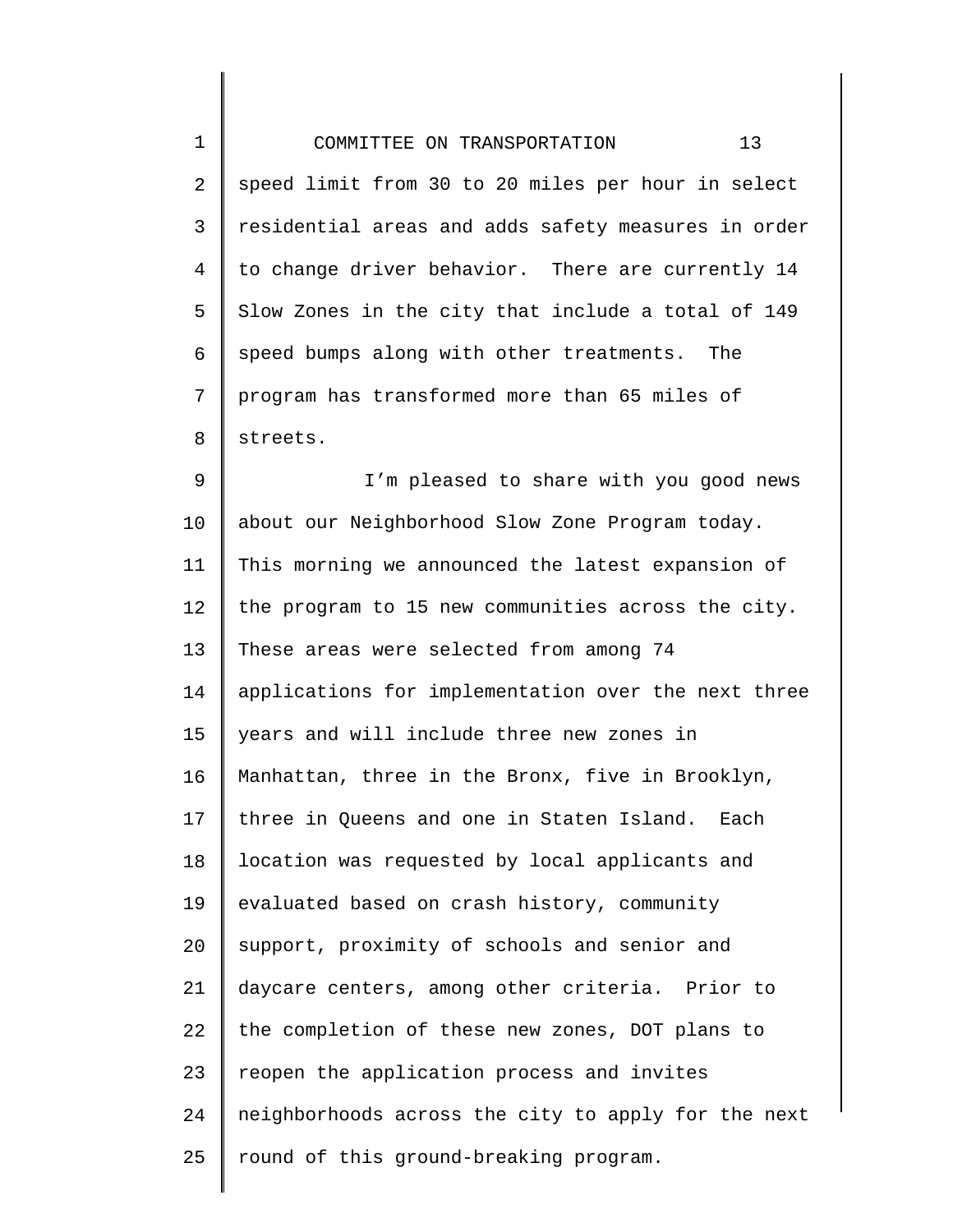1 2 3 4 5 6 7 8 9 10 11 12 13 14 15 16 17 18 19 20 21 22 23 24 COMMITTEE ON TRANSPORTATION 14 DOT is proud of our efforts to enhance safety throughout the city, especially in areas adjacent to schools. We would be delighted to work with Chairman Vacca and the Transportation Committee members to support additional funding for current DOT programs to install speed bumps. Requiring a speed bump program as proposed in Intro 732, however, would cost an additional \$54 million in labor, equipment and materials and redirect resources from areas we know deserve attention. Intro 732 would mandate the installation of approximately 4,500 speed humps in two years, more than double what DOT has installed citywide since 1996, and while we are working diligently to install speed bumps near schools, we don't have the operational resources to meet this mandate anytime in the near future. We focus our limited resources on installing speed humps where they are most needed, and already face a backlog in our speed bump program. We also believe it is more appropriate to rely on engineering judgment rather than legislative mandate to make decisions about whether speed bumps or other traffic calming

25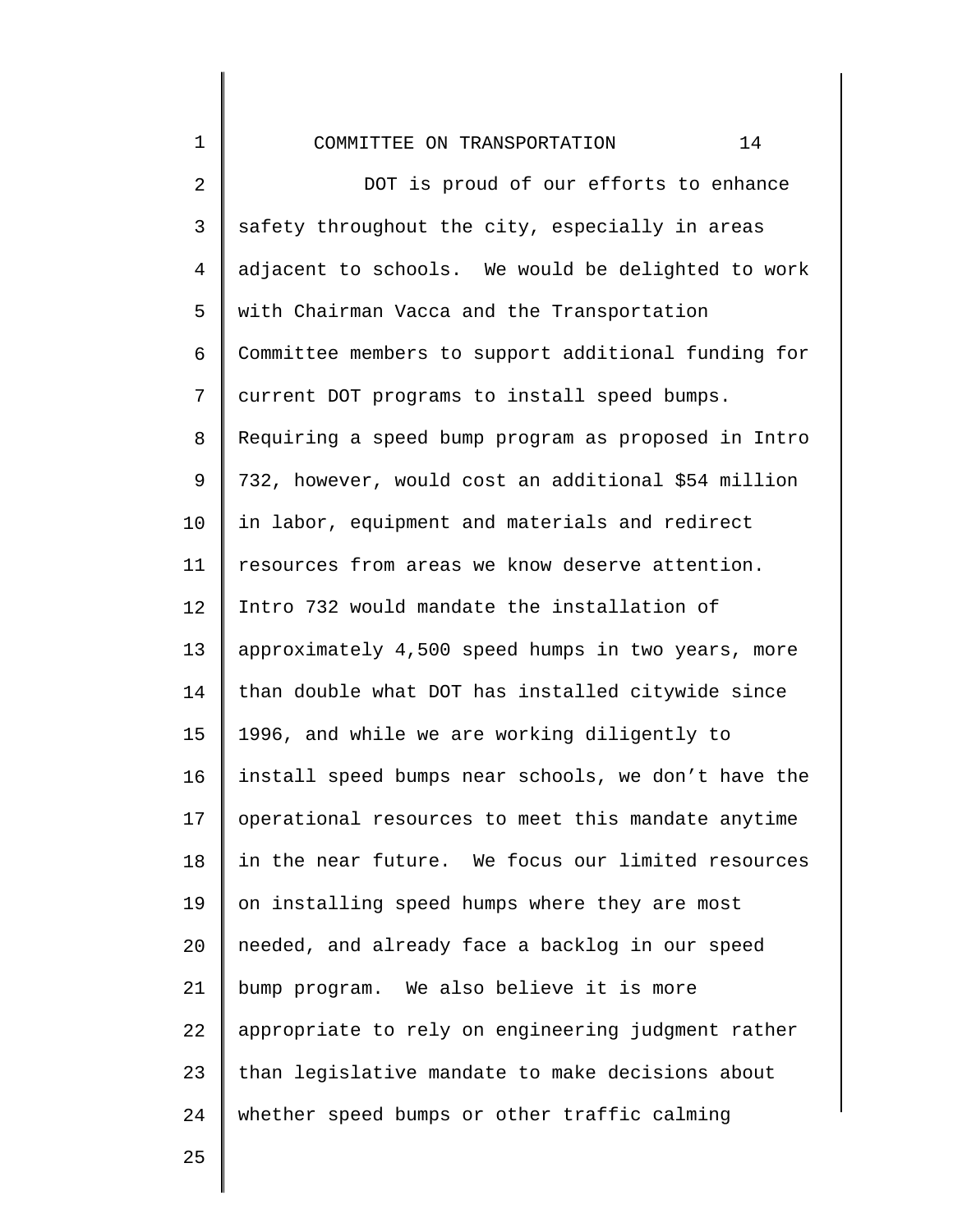1 2 3 COMMITTEE ON TRANSPORTATION 15 treatments are appropriate to enhance safety in a particular location.

4 5 6 7 8 9 10 11 12 13 14 15 16 17 18 19 20 21 22 23 Now moving on to Intro 1155, which would codify an existing DOT rule that allows vehicles to enter a bus lane in order to make the next available right: there are 66 miles of bus lanes in New York City and a portion of which serve the five current select bus service routes. A six SBS route will launch next month on Nostrand and Rogers Avenue in Brooklyn, which will add an additional eight miles of bus lanes. The SBS Program is highly effective at cutting daily travel times by as much as 20 percent for over 200,000 trips. Enforcement of these bus lanes with cameras or NYPD officers is necessary to keep the buses moving. The state has authorized the use of bus lane enforcement cameras on six SBS routes, supplementing existing NYPD enforcement. DOT is currently in the process of updating our bus rules to make them straightforward so that drivers are not ticketed for behavior that is safe and reasonable. As part of this, we want

25 to safely enter the bus lane to make the next

to make sure that drivers always have enough space

24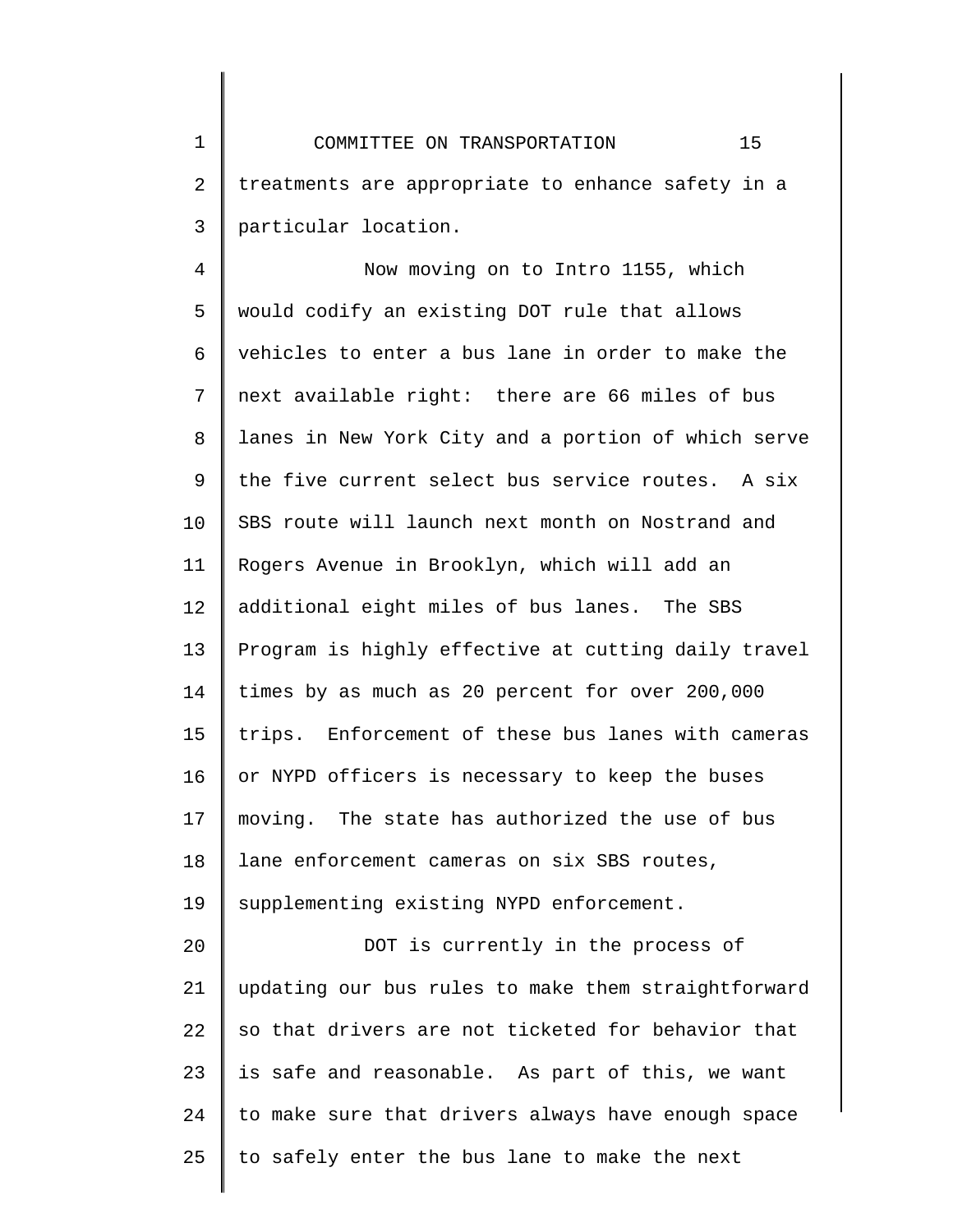1 2 3 4 5 6 7 8 9 10 11 12 13 14 15 16 17 18 19 20 21 22 23 24 25 COMMITTEE ON TRANSPORTATION 16 right, even when there are several locations for legal turns spaced closely together, such as when there is a driveway just past a street where a right turn can be made. To do this, we are in the process of adding language to the Bus Lane Rules specifying that a person may enter the bus lane 200 feet prior to making any right turn, even if it's not the next right turn. These changes reflect public comments, including those from Council Members Ignizio and Oddo. The new changes to the Bus Lane Rules will go into effect by the end of the year; however, DOT has already adjusted bus lane cameras so that we do not issue violations to vehicles that are in compliance of this new rule. We will continue to monitor our bus lanes and their associated violations to learn how the new rules are working, and are happy to continue to conversation with local elected officials and community members to learn if other aspects of the Bus Lane Rule would need to be adjusted through the rule making process. Addressing concerns like this through agency rules rather than legislation allows us the flexibility to respond to these concerns. Thank you for the opportunity to testify today. I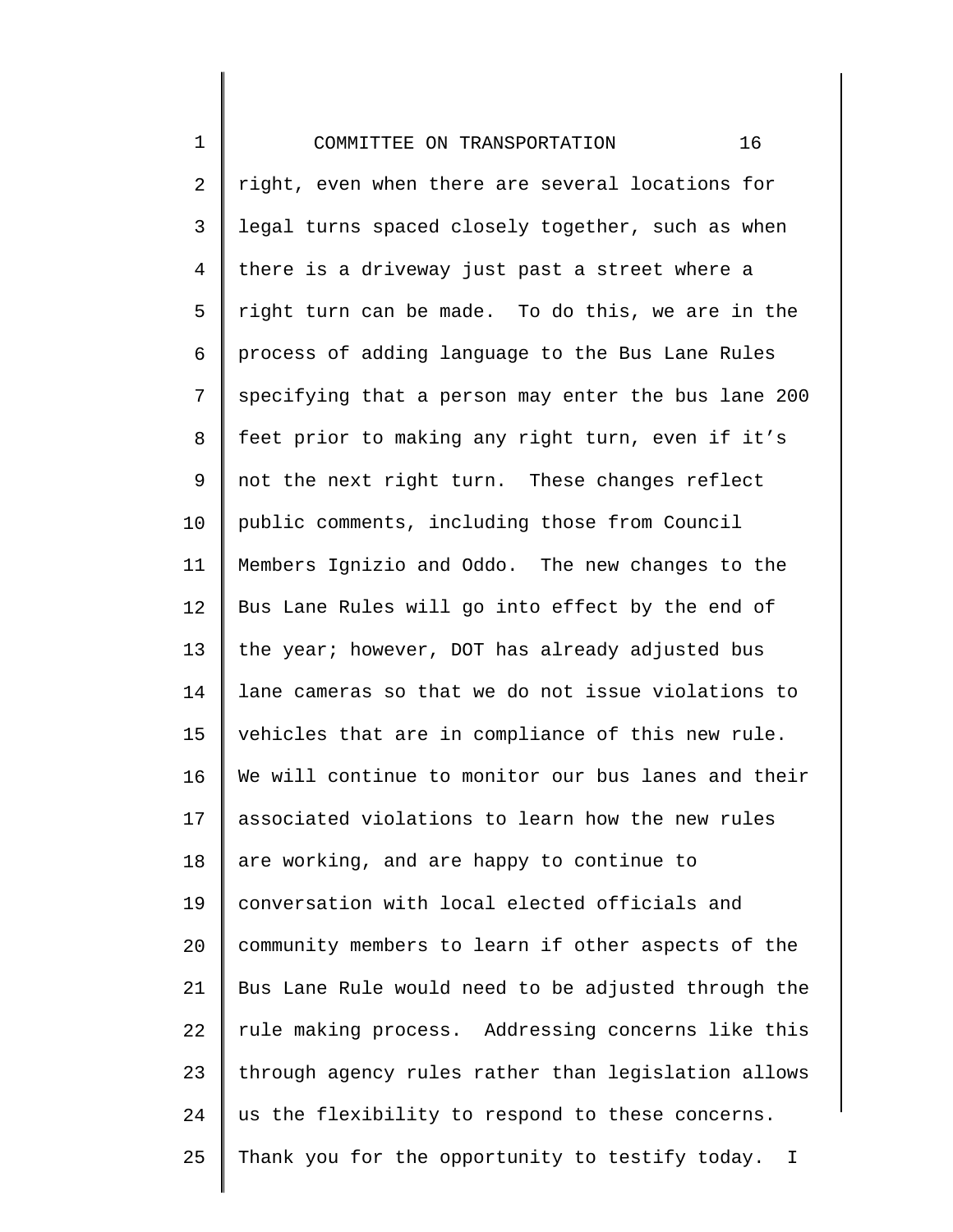1 2 3 4 5 6 7 8 9 10 11 12 13 14 15 16 17 18 19 20 21 22 23 24 25 COMMITTEE ON TRANSPORTATION 17 would be happy to answer any questions at the conclusion of testimonies given. ASSISTANT COMMISSIONER PETITO: Good morning, Chairman Vacca and members of the council. I'm Susan Petito, Assistant Commissioner of Intergovernmental Affairs with the New York City Police Department. I'm joined by Inspector Dennis Fulton, Executive Officer of the NYPD's Office of Management Analysis and Planning. On behalf of Police Commissioner Raymond W. Kelly, we are pleased to be here today to offer the administration's comments on Intro 1163, which would amend the city charter to require the Department of Information Technology and Telecommunications to add the mapping of traffic crashed to the interactive crime map established by Local Law 39 of 2013. As we recently discussed during a hearing of this committee, which was held last week, there is an intense and comprehensive focus within the police department on the issue of traffic safety and the prevention of vehicle collisions. The council's interest and concern regarding this subject is also intense, and since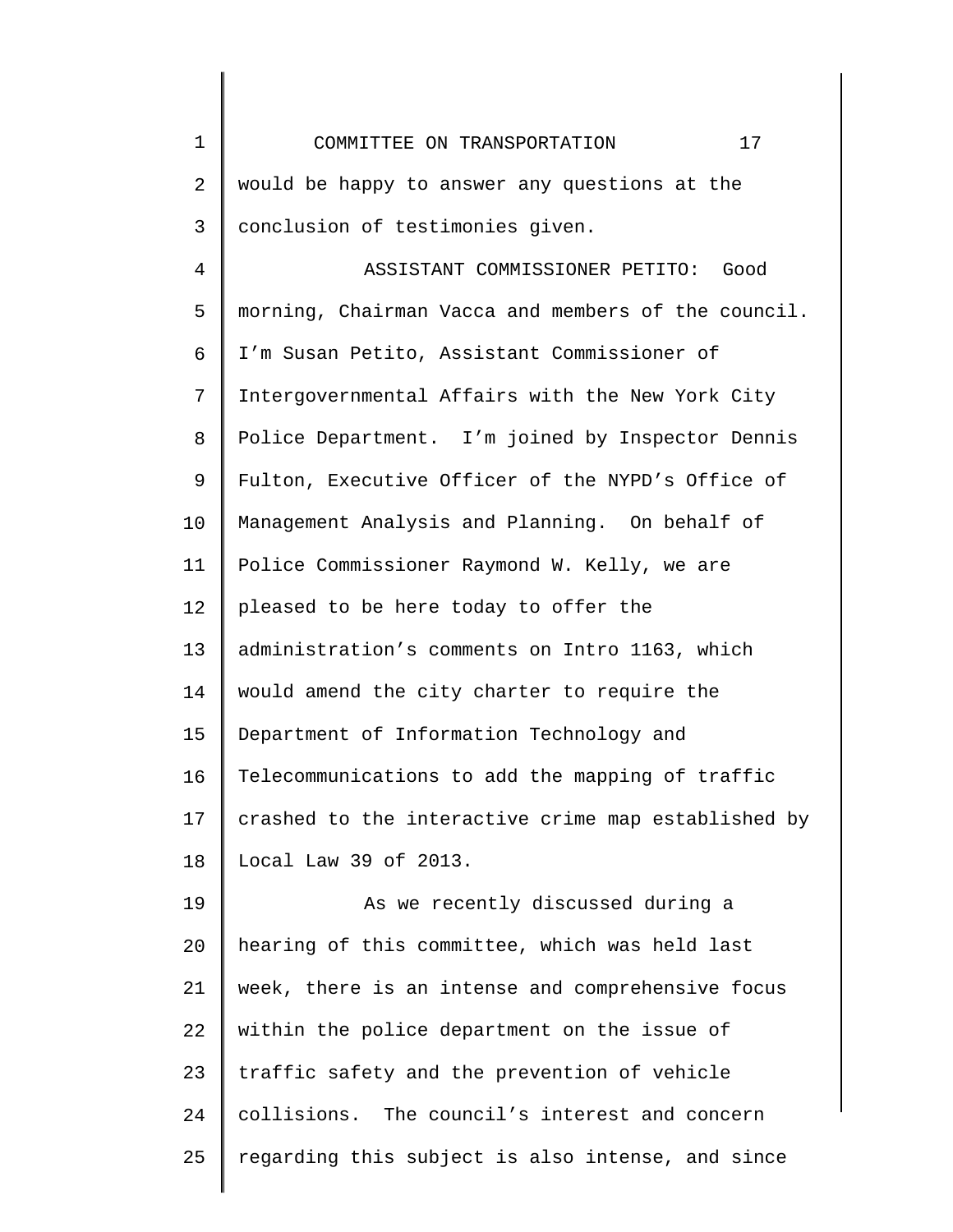| $\mathbf 1$     | 18<br>COMMITTEE ON TRANSPORTATION                   |
|-----------------|-----------------------------------------------------|
| 2               | August of 2011 pursuant to Local Law 12 of 2011,    |
| $\mathsf{3}$    | the department has posted on its website traffic    |
| 4               | related data reflecting the number of moving        |
| 5               | summonses issued, as well as data on all reported   |
| 6               | vehicle collisions. The data is posted on a         |
| 7               | monthly basis in both PDF and Excel spreadsheet     |
| 8               | formats and is fully searchable so that it may be   |
| 9               | accessed or organized according to any user's needs |
| 10 <sub>1</sub> | and preferences. The data is also available         |
| 11              | through the city's open data portal at              |
| 12              | nyc.gov/data.                                       |
| 13              | Intro 1163 does not define the term                 |
| 14              | traffic crash, which would seem to include both     |
| 15              | reported and unreported collisions. However,        |
| 16              | because the department would not be aware of        |
| 17              | unreported collisions, we will assume for purposes  |
| 18              | of this discussion that the intent of the bill is   |
| 19              | to direct DoItt to add to the crime map it is       |
| 20              | currently developing an additional layer reflecting |
| 21              | the vehicle collision data that's already posted on |
| 22              | the police department's website pursuant to Local   |
| 23              | Law $12.$                                           |
| 24              | The police department and DoItt are                 |
| 25              | working closely together to design and implement    |

 $\parallel$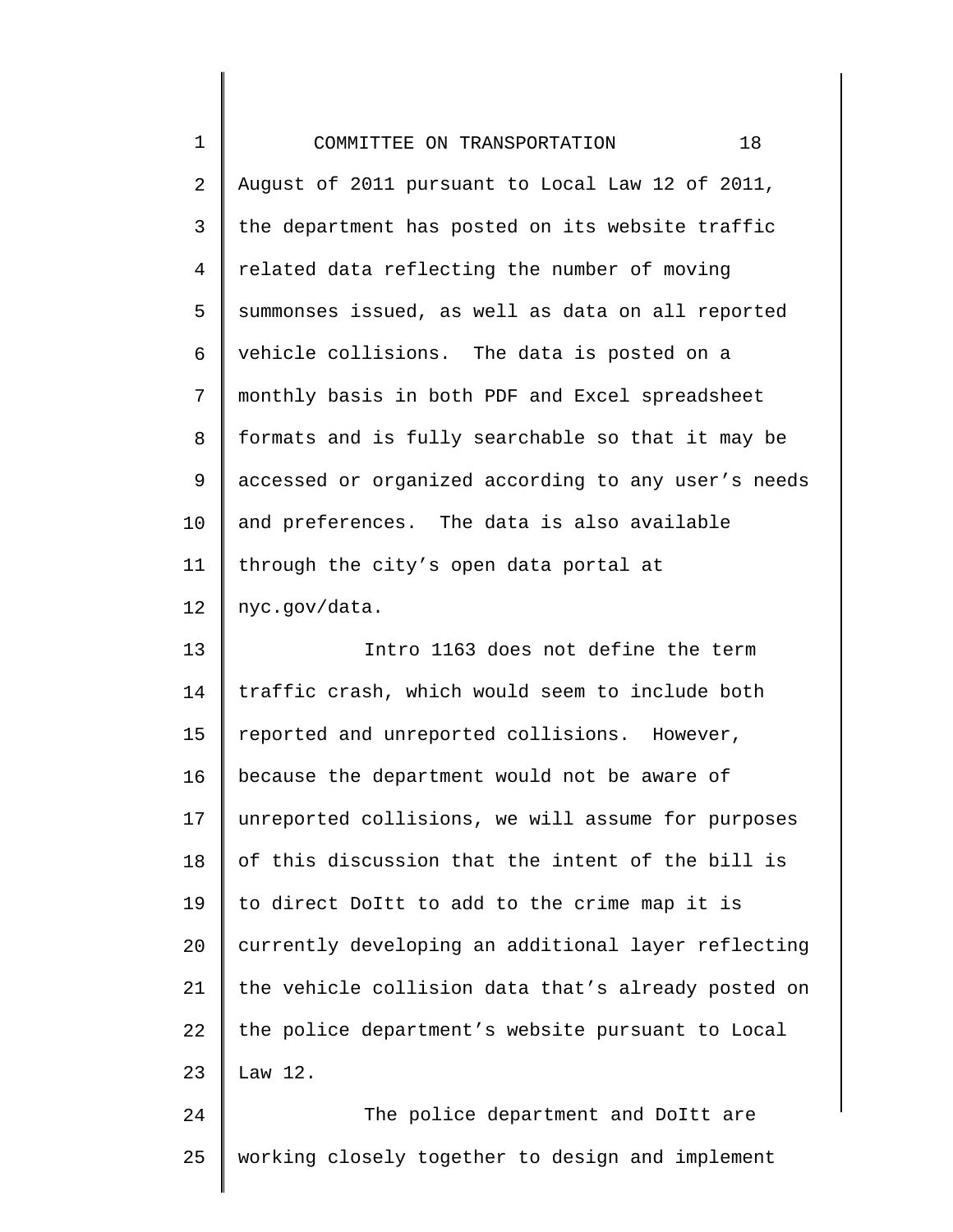1 2 3 4 5 6 7 8 9 10 11 12 13 14 15 16 17 18 19 20 21 22 23 24 25 COMMITTEE ON TRANSPORTATION 19 the interactive crime map contemplated by Local Law 39 of this year. However, the bill before you would add to that map, which has yet to be established, a new layer of unrelated data drawn from different sources and reflecting different categories of information. If the bill were to continue to direct that all of the data be captured in one map, we respectfully suggest that before additional unrelated elements be mandated for inclusion, the underlying interactive crime map should be able to be established, reviewed and modified as needed when actually up and running so that any problems or glitches may be addressed before adding new and potentially complicating elements. Intro 1163 raises an additional question, however, regarding the manner in which the vehicle collision data itself would be represented on a map. Although the bill would require that collisions be mapped according to each segment of a street, collision information is not compiled in that manner. The police department's vehicle collision data is gathered from information contained in police accident reports, which are New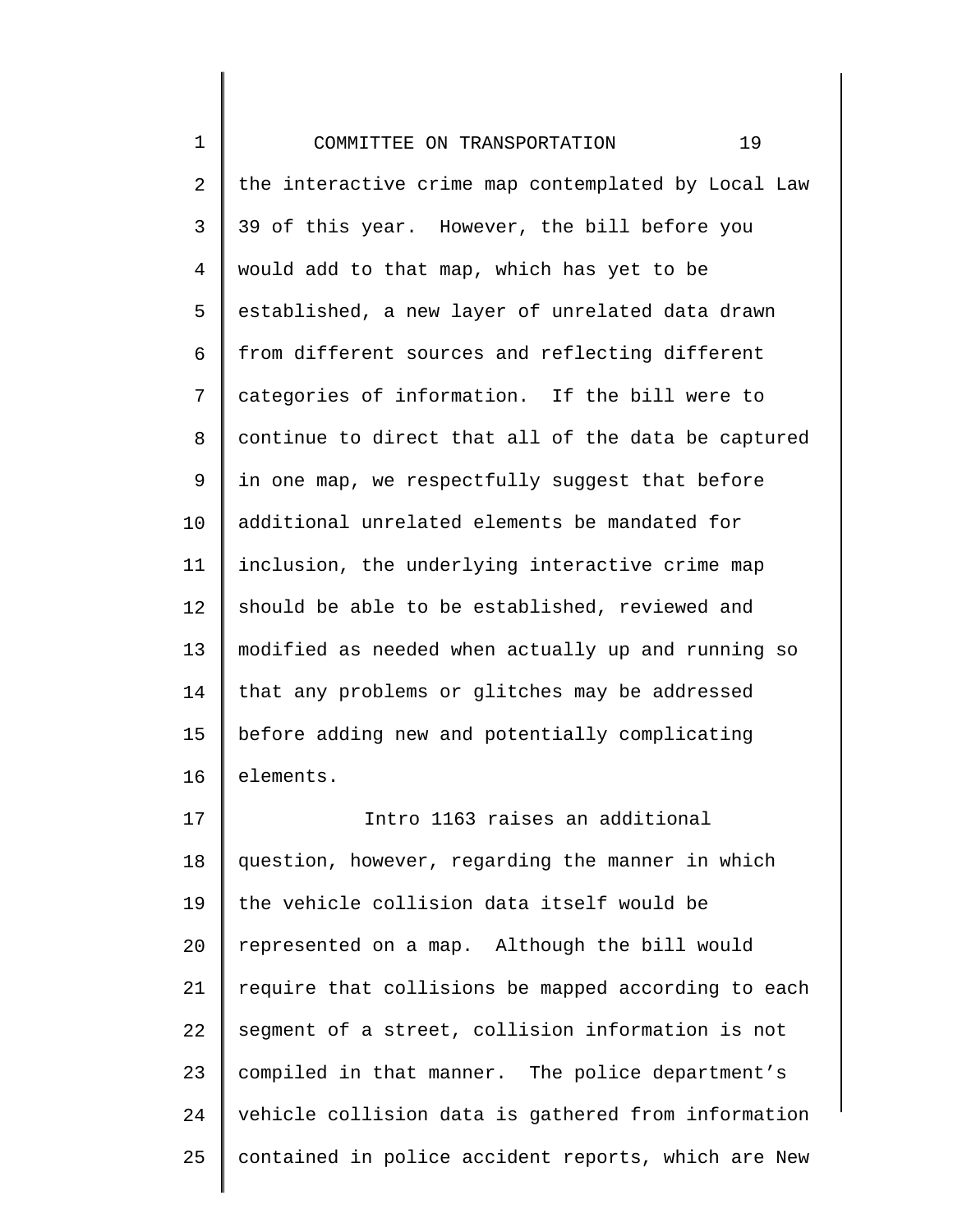1 2 3 4 5 6 7 8 9 10 11 12 13 14 15 16 17 18 19 20 21 22 23 24 25 COMMITTEE ON TRANSPORTATION 20 York State Department of Motor Vehicle mandated forms prepared by police officers in accordance with DMV guidelines. These reports do not require or contain street addresses for collisions; rather locations are captured in relation to the nearest intersection; therefore, the location of a collision occurring in the middle of a block is reflected in the data posted on the department's website as occurring at the cross street closest to the actual event. Where this data to be mapped is envisioned by Intro 1163, and especially because of the visual nature of the information conveyed, a map would be inherently misleading, since all collisions in the vicinity of an intersection would appear as having happened at the intersection itself, even if the collisions took place well the block. We suggest that a map would in fact exacerbate this inherent limitation of the data. In addition to the substantive issues presented by the bill, we are concerned that this specific Legislative Directive would go beyond the traditional purposes of the city charter and would more appropriately be located within the Administrative Code. Because the bill seeks in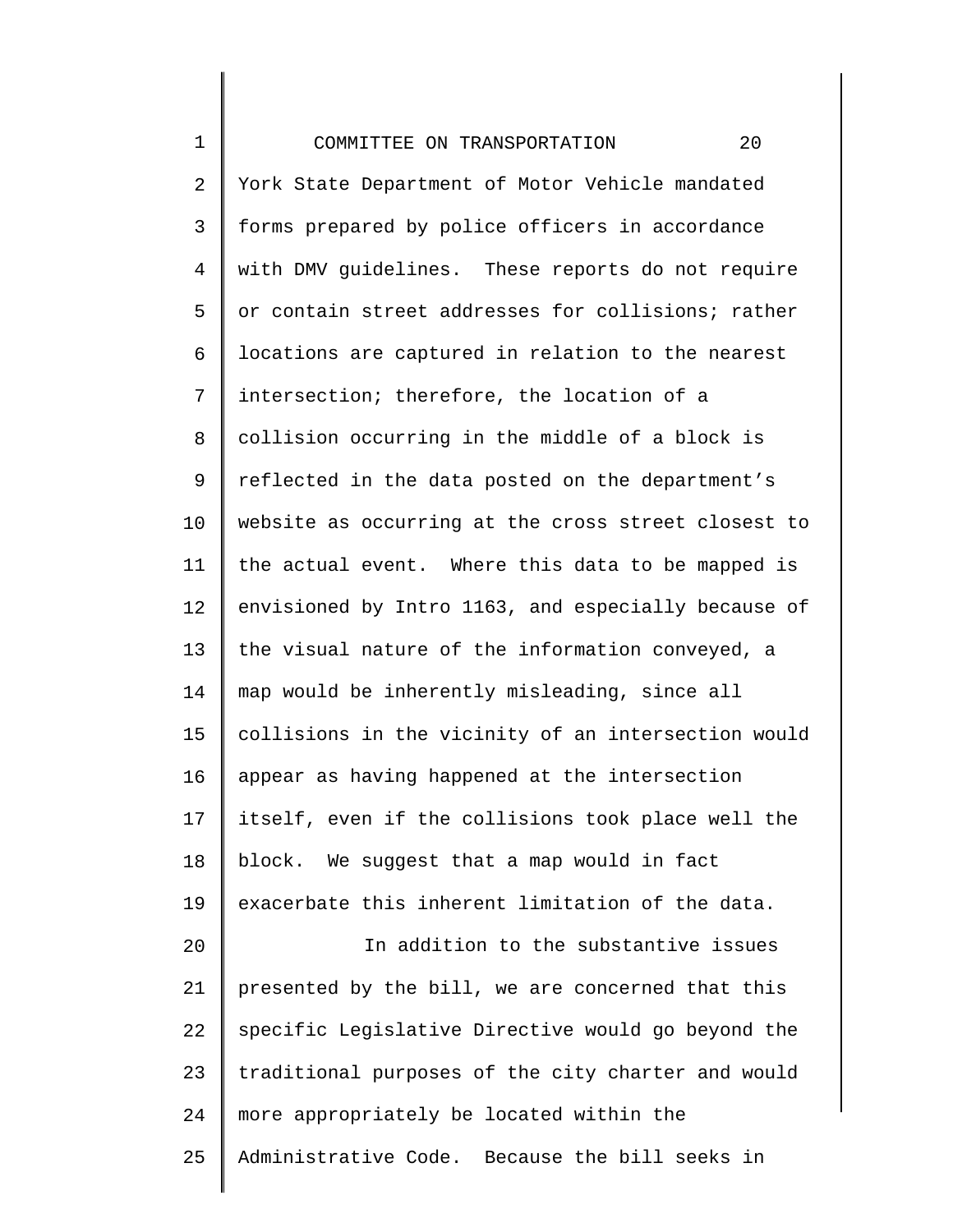| $\mathbf 1$  | 21<br>COMMITTEE ON TRANSPORTATION                   |
|--------------|-----------------------------------------------------|
| 2            | essence, to create a new type of map drawn from a   |
| $\mathsf{3}$ | different set of data than the data utilized to     |
| 4            | create the interactive crime map mandated by        |
| 5            | Charter Section 1072, the bill lacks the parameters |
| 6            | and definitions contained in Administrative Code    |
| 7            | Section 14-153 entitled Traffic Data, which would   |
| 8            | clarify the data set contemplated.                  |
| 9            | In conclusion, we are unable to support             |
| 10           | enactment of Intro 1163, and suggest that anyone    |
| 11           | who wishes to map the vehicle collision data        |
| 12           | already posted by the police department may do so   |
| 13           | without requiring the city to expend the police and |
| 14           | technological resources necessary to design and     |
| 15           | implement such a map. Thank you for the             |
| 16           | opportunity to offer our thoughts on Intro 1163,    |
| 17           | and we'll be pleased to answer any questions you    |
| 18           | may have.                                           |
| 19           | CHAIRPERSON VACCA: I thank you. I did               |
| 20           | want to take this opportunity to publicly state for |
| 21           | the record that we did have a hearing last week     |
| 22           | where the police department testified before my     |
| 23           | committee and Councilman Vallone's committee        |
| 24           | concerning safety and speeding, and since that time |
| 25           | the police department sent me an email clarifying   |

 $\mathsf I$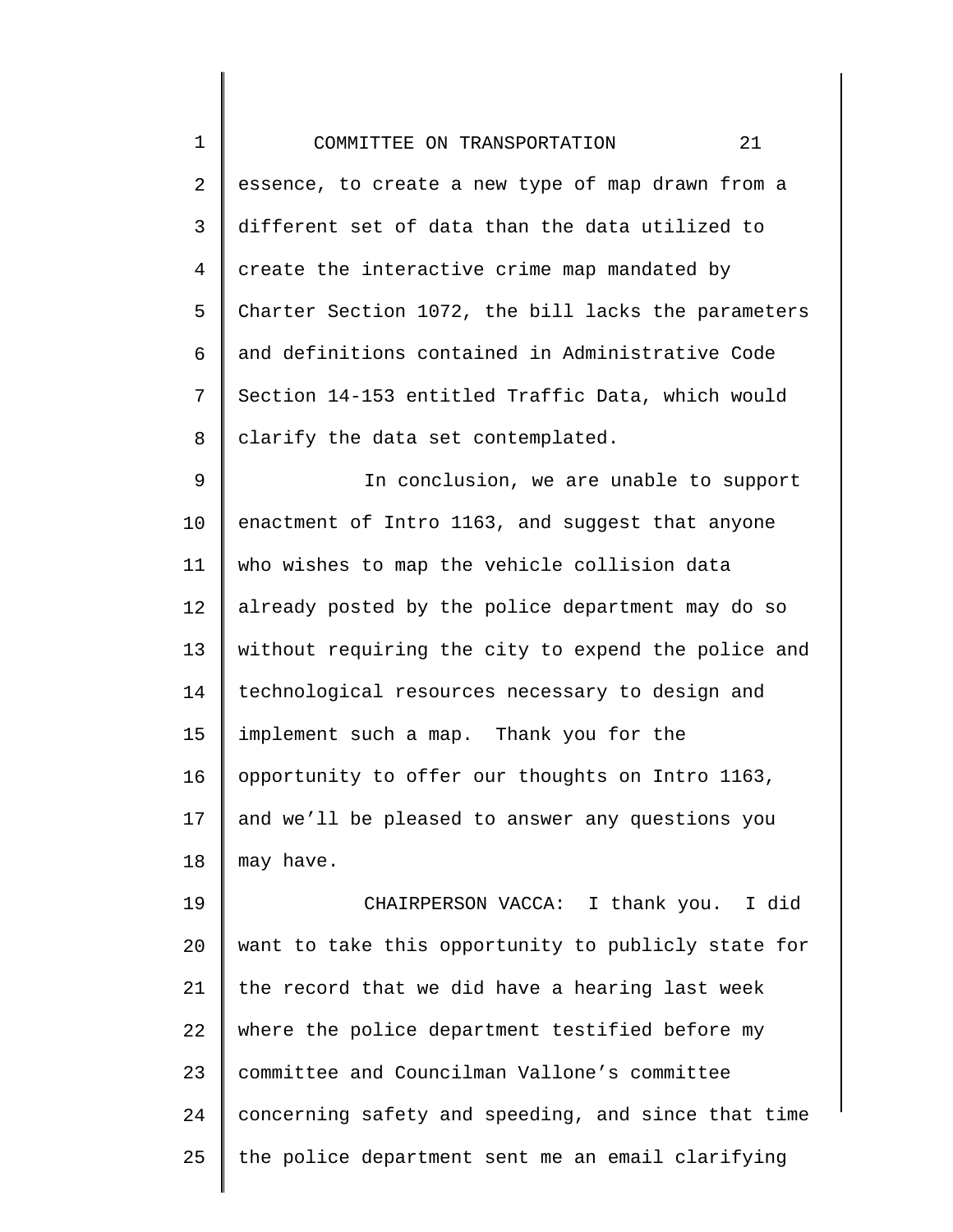1 2 3 4 5 6 7 8 9 10 11 12 13 14 15 16 17 18 19 20 21 22 23 24 25 COMMITTEE ON TRANSPORTATION 22 some of their testimony. The police department had indicated at that hearing that every police precinct had four speed guns per precinct, and I had questioned Inspector Mulligan; Deputy Inspector Mulligan about that and I was not aware of it, but I do want you to know that we received an email since then from the police department correcting that and saying that every precinct has at least one speed gun and four officers are trained in its use. So the clarification is that instead of the public statement that there were four, every precinct has one with four officers trained. You know, I did want to come back, Miss Petito, and indicate that that's... I know you clarified it, but it's not adequate. We would like more speed guns and I thought we did have more than that and... ASSISTANT COMMISSIONER PETITO: [interposing] Understood. CHAIRPERSON VACCA: It's important to us that the police department has a commitment to speeding and that commitment means resources, so four was okay, but not one.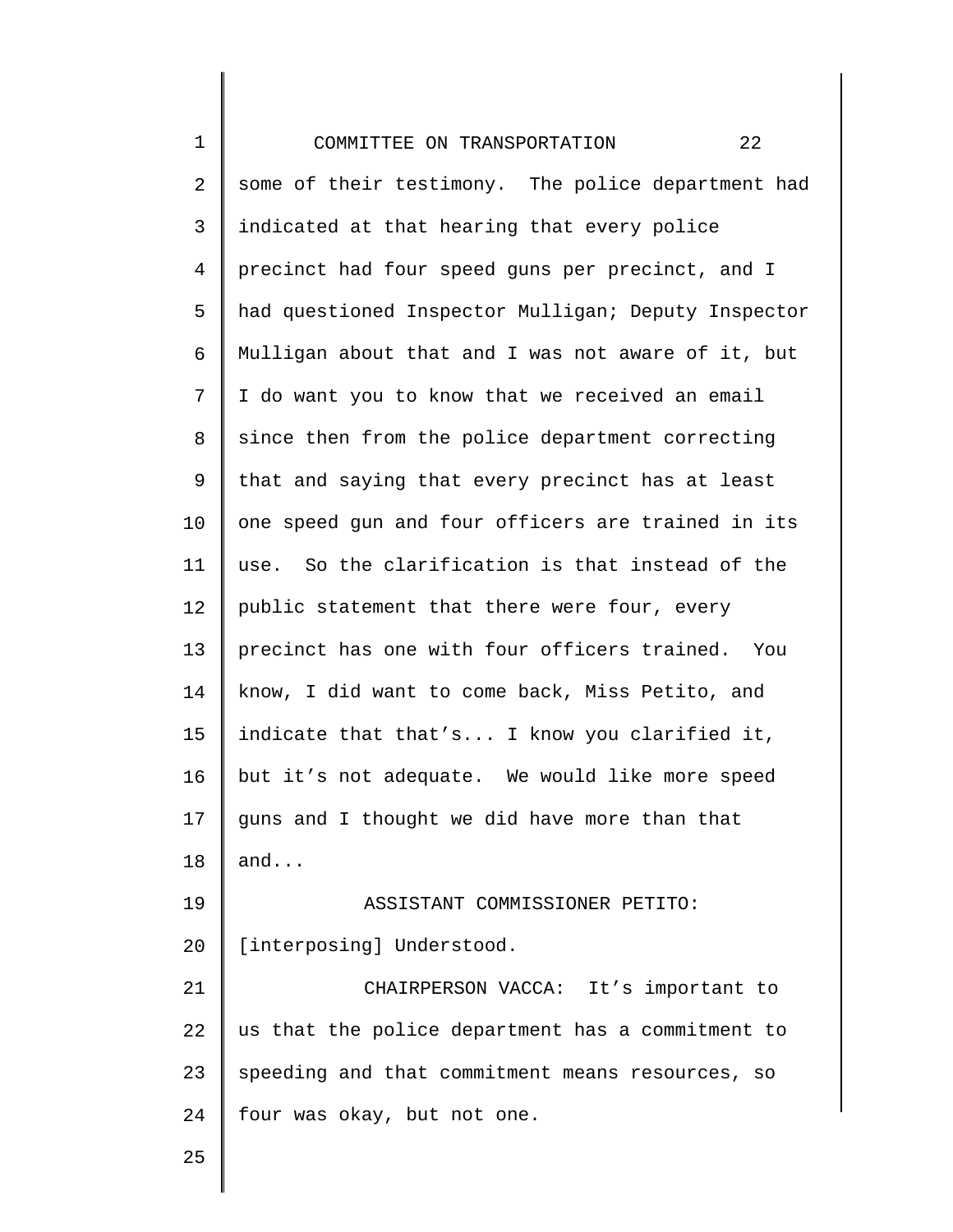| $\mathbf 1$ | 23<br>COMMITTEE ON TRANSPORTATION                   |
|-------------|-----------------------------------------------------|
| 2           | ASSISTANT COMMISSIONER PETITO: And we               |
| 3           | apologize. Chief Cassidy just transposed the        |
| 4           | numbers one and four in his mind, so we apologize   |
| 5           | for that.                                           |
| 6           | CHAIRPERSON VACCA: Oh, no, no, I                    |
| 7           | [crosstalk]                                         |
| 8           | ASSISTANT COMMISSIONER PETITO: And we               |
| 9           | send and what I did was send your staff a           |
| 10          | listing of the number of speed cameras oh, not      |
| 11          | speed cameras; speed guns assigned to each precinct |
| 12          | and it varies from one to three. I think one of     |
| 13          | them had four, but yeah, absolutely we are          |
| 14          | committed in the same way that you are to the       |
| 15          | enforcement against speeding.                       |
| 16          | CHAIRPERSON VACCA: And getting more                 |
| 17          | guns is speed guns is important.                    |
| 18          | ASSISTANT COMMISSIONER PETITO: It is                |
| 19          | very important.                                     |
| 20          | CHAIRPERSON VACCA: Okay.                            |
| 21          | ASSISTANT COMMISSIONER PETITO: I can't              |
| 22          | make a commitment as to a particular number of      |
| 23          | course, but yes, we are                             |
| 24          | CHAIRPERSON VACCA: [interposing] 'Kay.              |
| 25          |                                                     |
|             |                                                     |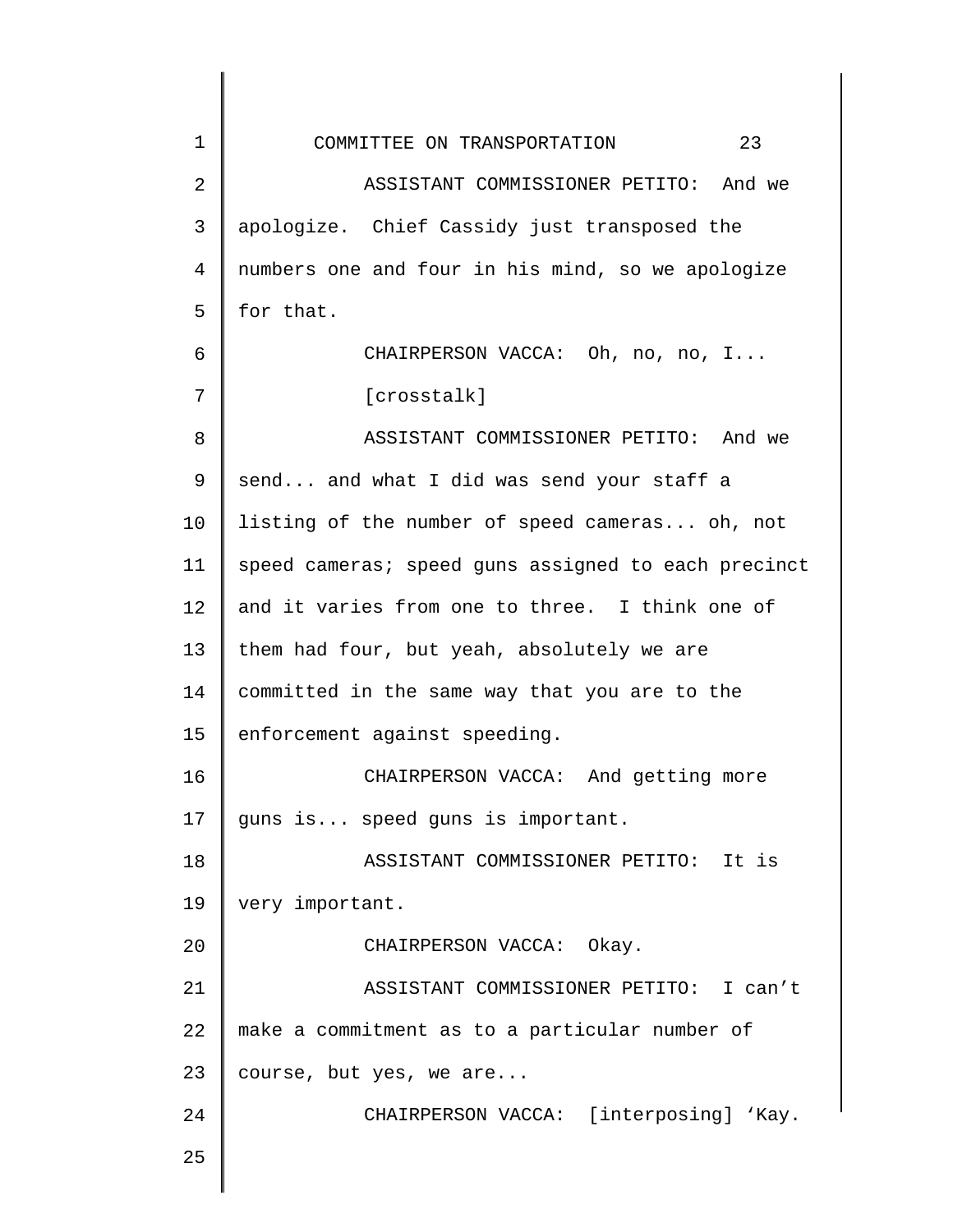| $\mathbf 1$    | 24<br>COMMITTEE ON TRANSPORTATION                   |
|----------------|-----------------------------------------------------|
| $\overline{2}$ | ASSISTANT COMMISSIONER PETITO: In                   |
| 3              | agreement.                                          |
| 4              | CHAIRPERSON VACCA: Commissioner                     |
| 5              | Slevin, I've seen your testimony. Your              |
| 6              | announcement today about additional zones;          |
| 7              | Neighborhood Slow Zones; this is a significant      |
| 8              | announcement I see.                                 |
| 9              | ASSISTANT COMMISSIONER SLEVIN: Mm-hm.               |
| 10             | CHAIRPERSON VACCA: Have you advised                 |
| 11             | local council members in those districts?           |
| 12             | ASSISTANT COMMISSIONER SLEVIN: Yeah,                |
| 13             | we've started to, yes. We advised Council Member    |
| 14             | Van Bramer and we'll be advising everyone else this |
| 15             | morning and do you want me to run through the list  |
| 16             | of communities?                                     |
| 17             | CHAIRPERSON VACCA: Well, you know, my               |
| 18             | only question is when did you intend to advise me?  |
| 19             | [laughter]                                          |
| 20             | ASSISTANT COMMISSIONER SLEVIN: At this              |
| 21             | morning's meeting                                   |
| 22             | [crosstalk]                                         |
| 23             | CHAIRPERSPON VACCA: I'm chairman                    |
| 24             | I'm chairman of this committee and                  |
| 25             |                                                     |
|                |                                                     |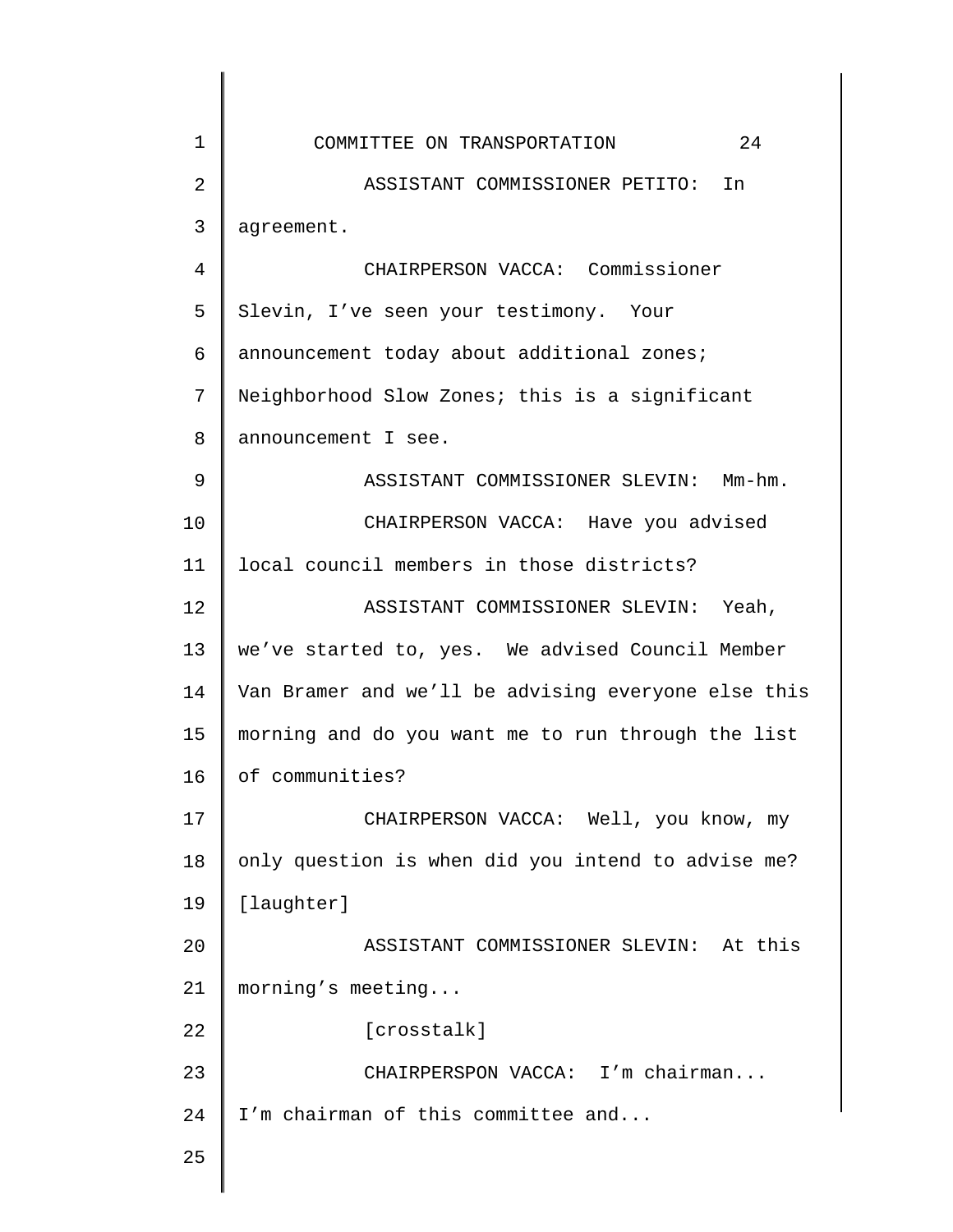| 1  | 25<br>COMMITTEE ON TRANSPORTATION                    |
|----|------------------------------------------------------|
| 2  | ASSISTANT COMMISSIONER SLEVIN:                       |
| 3  | [interposing] Yeah.                                  |
| 4  | CHAIRPERSON VACCA: I should've                       |
| 5  | received this even yesterday or the day before, so   |
| 6  | you know.                                            |
| 7  | ASSISTANT COMMISSIONER SLEVIN: I                     |
| 8  | apologize for the late notice. We only realized we   |
| 9  | could do this announcement late yesterday            |
| 10 | afternoon, so it is late notice and I apologize.     |
| 11 | CHAIRPERSON VACCA: Alright, can you go               |
| 12 | through the list?                                    |
| 13 | ASSISTANT COMMISSIONER SLEVIN: Sure.                 |
| 14 | Alphabet City, Norwood, Clinton Hill, Bedford-       |
| 15 | Stuyvesant, Brownsville, Jackson Heights and those   |
| 16 | will be installed in 2014. Sunnyside Gardens,        |
| 17 | Woodside, Sunnyside, Crown Heights, Parkchester and  |
| 18 | the West Village will be installed in 2015.          |
| 19 | Midland Beach, Brooklyn Heights, Prospect Heights,   |
| 20 | Westchester Square and Hudson Heights in 2016.       |
| 21 | CHAIRPERSON VACCA: Just for the                      |
| 22 | record, not only am I chair of the committee, but    |
| 23 | Westchester Square is in my council district.<br>Now |
| 24 | I take exception to this. I know today is October    |
| 25 | 9th and we are counting down the days to January     |
|    |                                                      |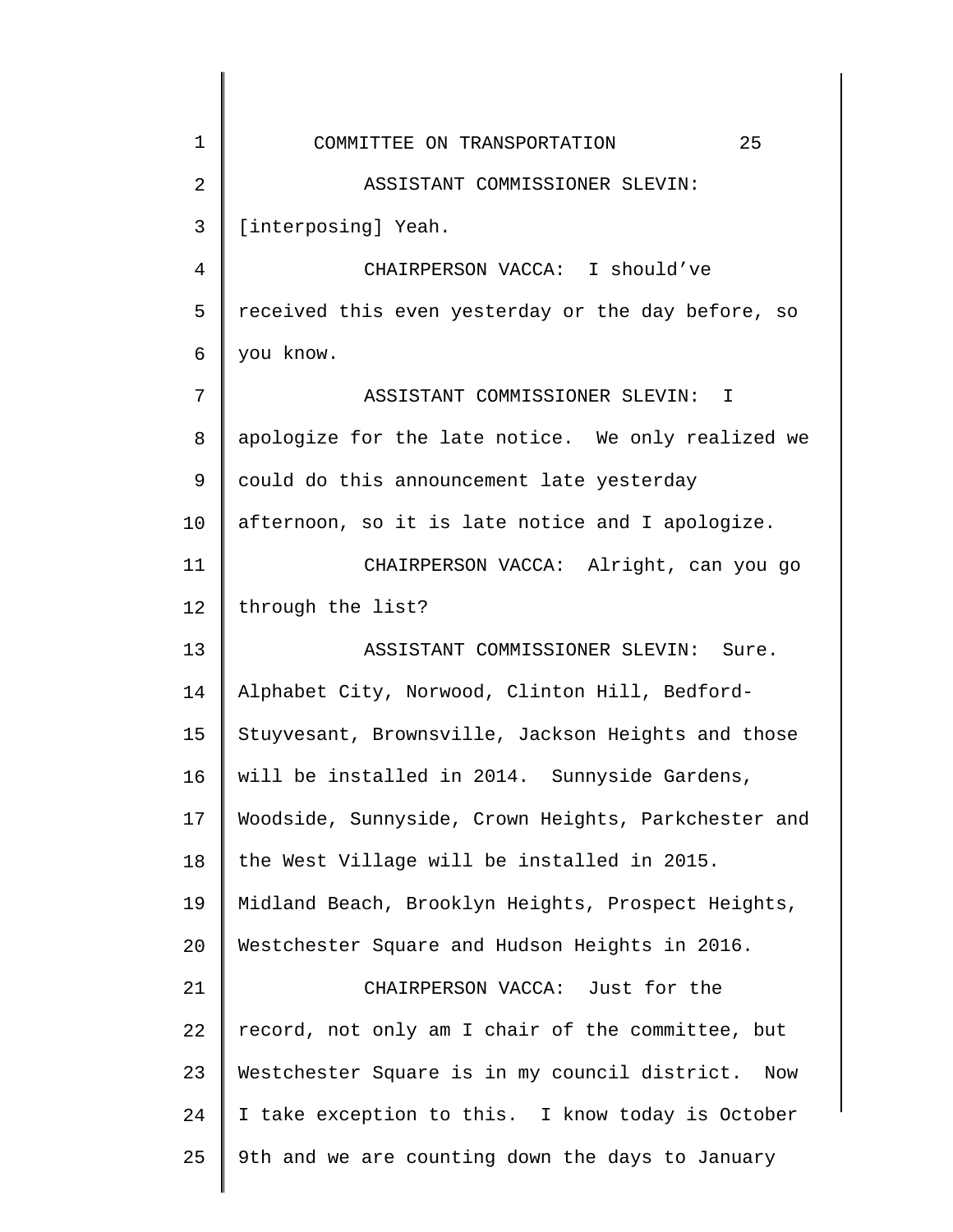| $\mathbf 1$ | 26<br>COMMITTEE ON TRANSPORTATION                   |
|-------------|-----------------------------------------------------|
| 2           | 1st, but believe me, I'm going to be joining the    |
| 3           | countdown today. October 10th? Okay, I'm counting   |
| 4           | down because as chairman of a committee, I take     |
| 5           | exception to how this agency has worked with me for |
| 6           | some time now and but that's okay. I'll be          |
| 7           | back. I have four more years. Okay, any             |
| 8           | questions? Councilman Ignizio.                      |
| 9           | COUNCIL MEMBER IGNIZIO: Thank you very              |
| 10          | much, Mr. Chairman. Thank you, Kate, for your       |
| 11          | testimony. I appreciate it. So when did you guys    |
| 12          | realize you had a problem with the Staten Island    |
| 13          | light situation, red light?                         |
| 14          | ASSISTANT COMMISSIONER SLEVIN: Well,                |
| 15          | you alerted us to the situation and we responded    |
| 16          | you know, as quickly                                |
| 17          | [crosstalk]                                         |
| 18          | COUNCIL MEMBER IGNIZIO: Okay.                       |
| 19          | ASSISTANT COMMISIONER SLEVIN:<br>As we              |
| 20          | could.                                              |
| 21          | COUNCIL MEMBER IGNIZIO: is there any                |
| 22          | matrix where you guys recognize you have a problem  |
| 23          | initially or is it you know, when when you          |
| 24          | have when you at the end of the day if you batch    |
| 25          | this is how many tickets went out that day at the   |
|             |                                                     |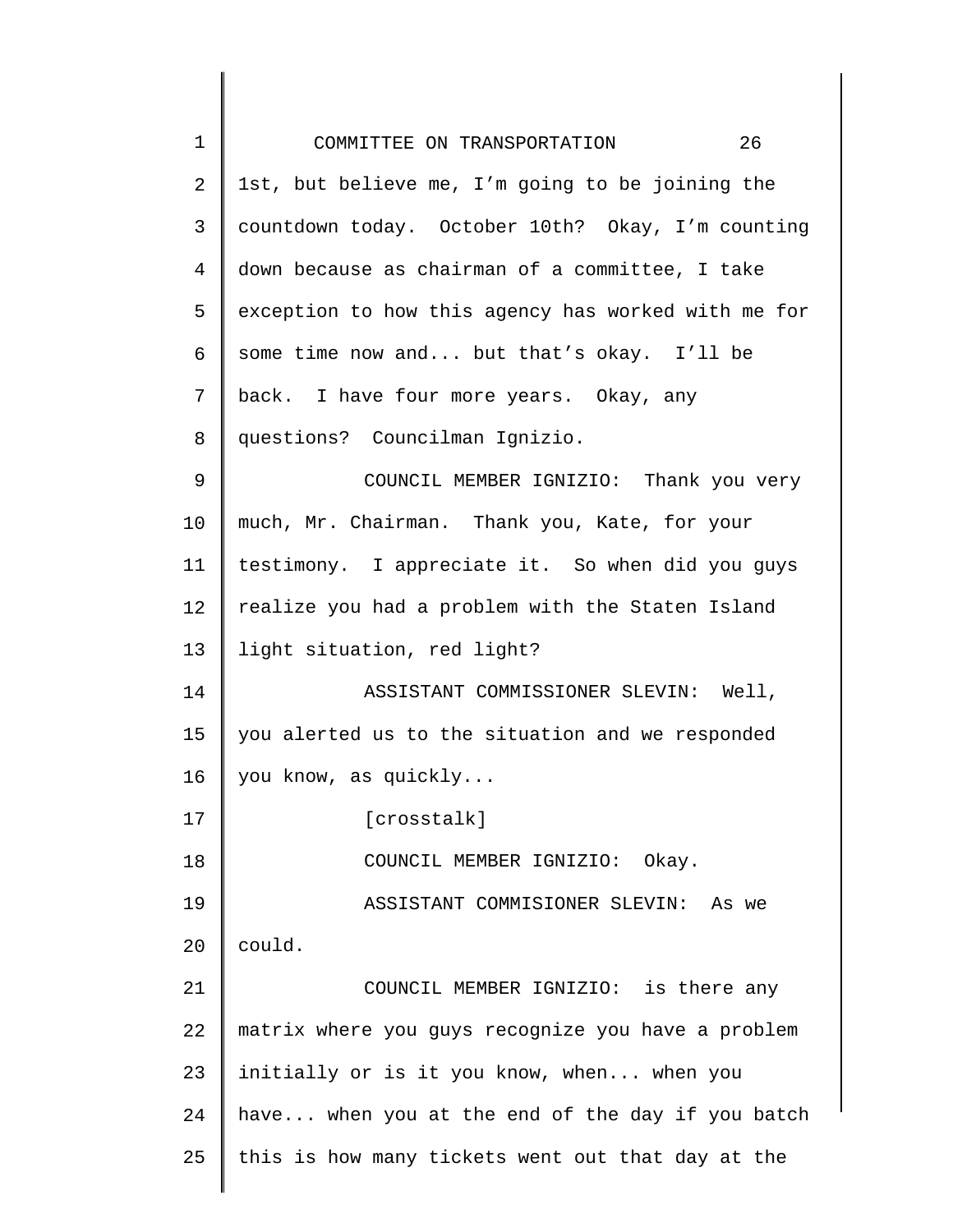| $\mathbf 1$ | 27<br>COMMITTEE ON TRANSPORTATION                   |
|-------------|-----------------------------------------------------|
| 2           | end of the week or the end of the month, at what    |
| 3           | point would DOT realize look, we have a problem     |
| 4           | here. This is not I mean the intent, as we all      |
| 5           | know, was to ensure that people are not just        |
| 6           | driving in the bus lane and that was not the case   |
| 7           | here. We had people who thought                     |
| 8           | [crosstalk]                                         |
| 9           | ASSISTANT COMMISSIONER SLEVIN: Mm-hm.               |
| 10          | COUNCIL MEMBER IGNIZIO: They were                   |
| 11          | doing the right thing that we, the city, taught     |
| 12          | them how you can use it to go to the next           |
| 13          | intersection only after digging further to find out |
| 14          | that was not the case; it was the next              |
| 15          | intersection. So when would you have noticed or     |
| 16          | when would DOT have noticed we got a problem or     |
| 17          | there's definitely an issue where we have you know, |
| 18          | 50 tickets every given out every week in Jimmy's    |
| 19          | district and all of a sudden there's a couple of    |
| 20          | hundred in mine and we got to something's not       |
| 21          | right.                                              |
| 22          | ASSISTANT KATE SLEVIN: We carefully                 |
| 23          | review all the violations numbers and if there was  |
| 24          | one that's excessive we might go and look and make  |
| 25          |                                                     |
|             |                                                     |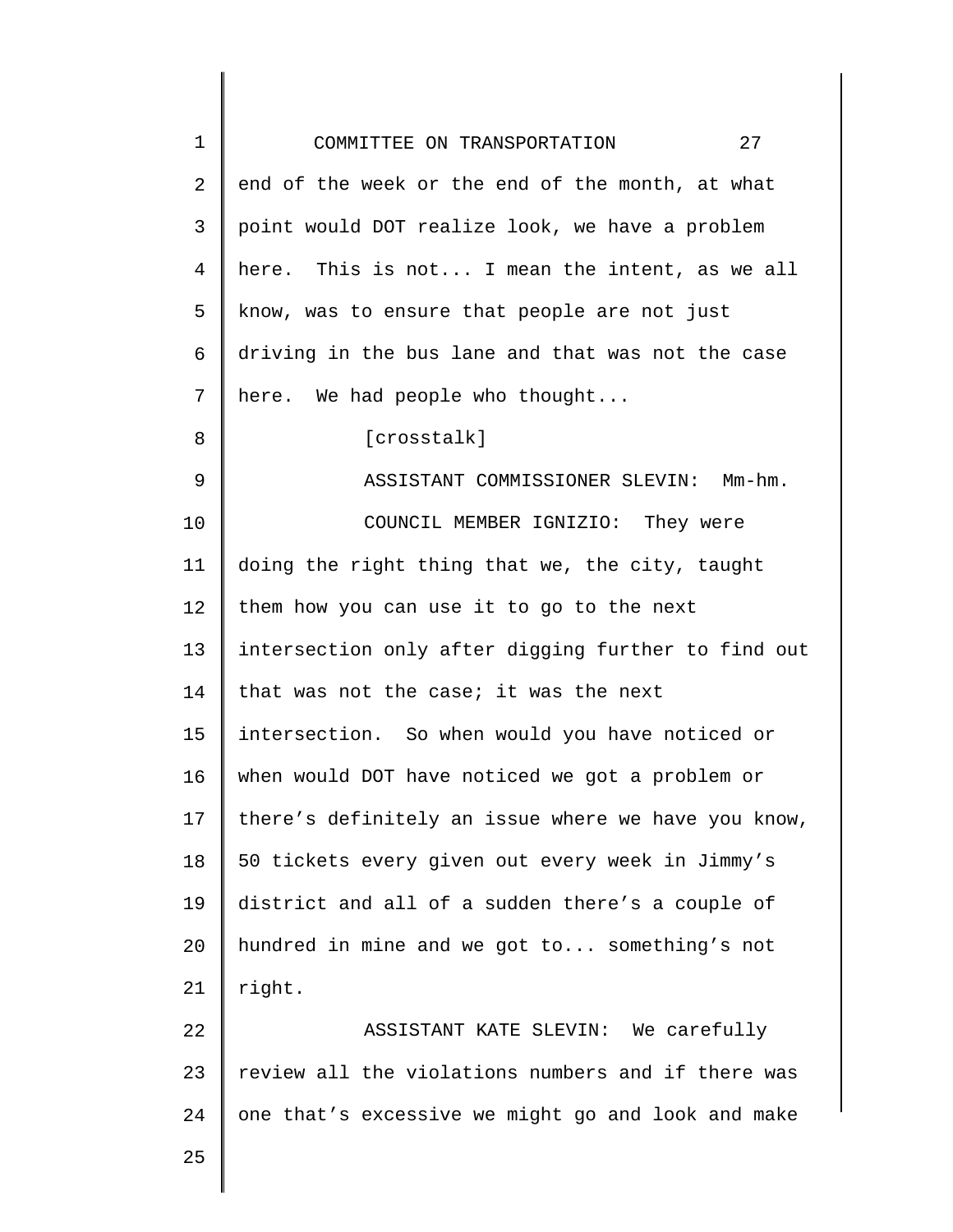| 1  | 28<br>COMMITTEE ON TRANSPORTATION                |
|----|--------------------------------------------------|
| 2  | sure that everything's okay, but again, we thank |
| 3  | you for bringing the situation to our attention. |
| 4  | COUNCIL MEMBER IGNIZIO: Sure and I               |
| 5  | think corrective measures were taken and I'm     |
| 6  | appreciative of that as well. The new rule that  |
| 7  | you guys are you've written it already; it's     |
| 8  | already                                          |
| 9  | [crosstalk]                                      |
| 10 | ASSISTANT COMMISSIONER SLEVIN: Yeah.             |
| 11 | COUNCIL MEMBER IGNIZIO: Ready to go              |
| 12 | through your rule making process?                |
| 13 | ASSISTANT COMMISSIONER SLEVIN:<br>Yes,           |
| 14 | there was a public hearing on the rule.          |
| 15 | [crosstalk]                                      |
| 16 | COUNCIL MEMBER IGNIZIO: Yeah, I saw              |
| 17 | that.                                            |
| 18 | [crosstalk]                                      |
| 19 | ASSISTANT COMMISSIONER SLEVIN:<br>I know         |
| 20 | you                                              |
| 21 | [crosstalk]                                      |
| 22 | COUNCIL MEMBER IGNIZIO: I saw                    |
| 23 | something posted.                                |
| 24 | ASSISTANT COMMISSIONER SLEVIN:                   |
| 25 | Submitted comments in                            |
|    |                                                  |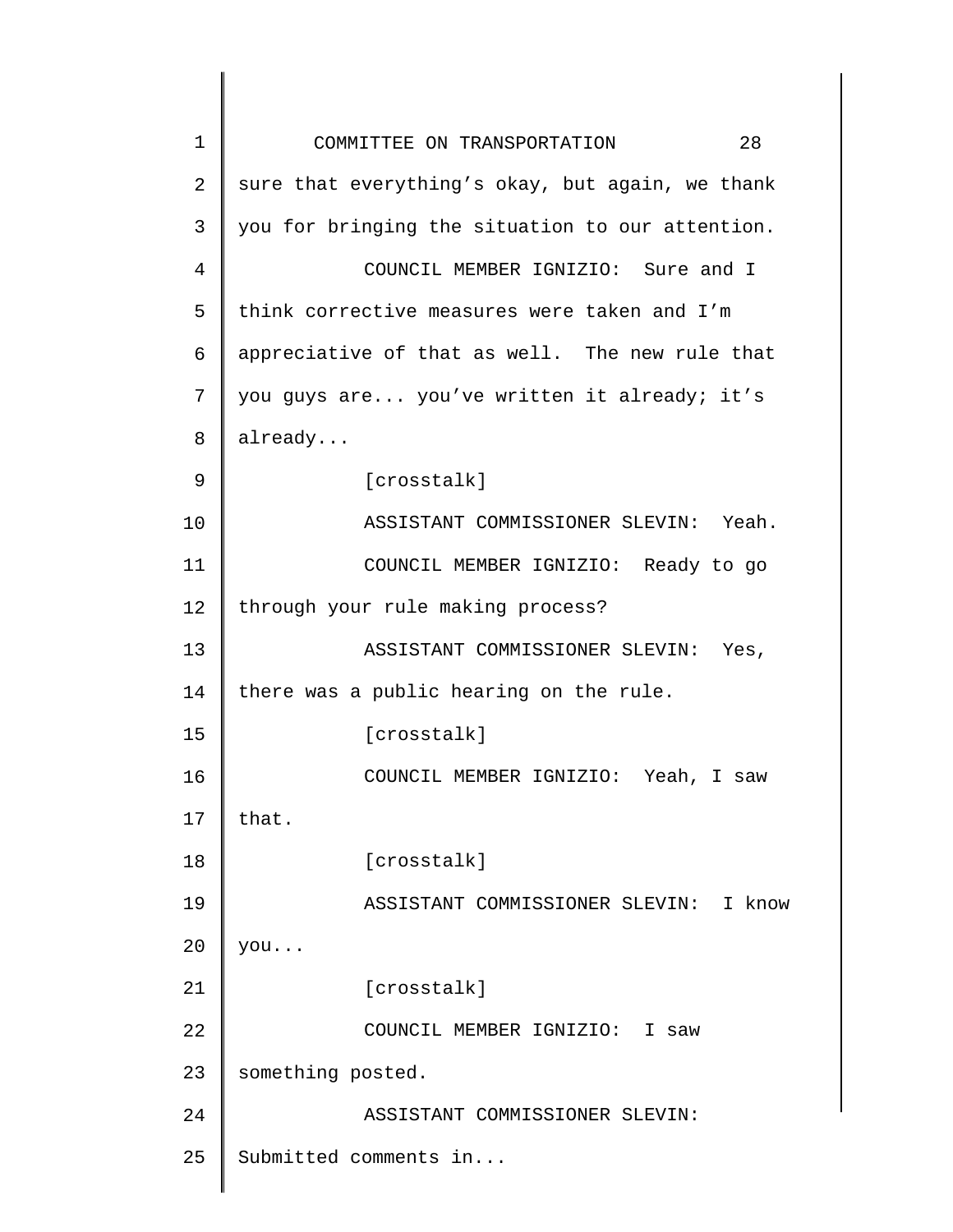| 1              | 29<br>COMMITTEE ON TRANSPORTATION                  |
|----------------|----------------------------------------------------|
| $\overline{2}$ | [crosstalk]                                        |
| 3              | COUNCIL MEMBER IGNIZIO: Yeah.                      |
| $\overline{4}$ | ASSISTANT COMMISSIONER SLEVIN:                     |
| 5              | September and we hope to get it in effect by the   |
| 6              | end of the year.                                   |
| 7              | COUNCIL MEMBER IGNIZIO: Okay, and for              |
| 8              | those that received the tickets, we have asked;    |
| 9              | Council Member Otto and I have asked for those to  |
| 10             | be reimbursed. I know that's not something that    |
| 11             | you can do. It's the Department of Finance has to  |
| 12             | do it                                              |
| 13             | [crosstalk]                                        |
| 14             | ASSISTANT COMMISSIONER SLEVIN: Right.              |
| 15             | COUNCIL MEMBER IGNIZIO: But have you               |
| 16             | all taken a position? Has the agency taken any     |
| 17             | position on that?                                  |
| 18             | ASSISTANT COMMISSIONER SLEVIN: We have             |
| 19             | just indicated that we thought that the camera was |
| 20             | in an adequate position, but in response to your   |
| 21             | concerns, we had moved it and then you know, if    |
| 22             | people have concerns going forward, they can       |
| 23             | obviously fight the tickets and go through the     |
| 24             | adjudication process.                              |
| 25             |                                                    |

25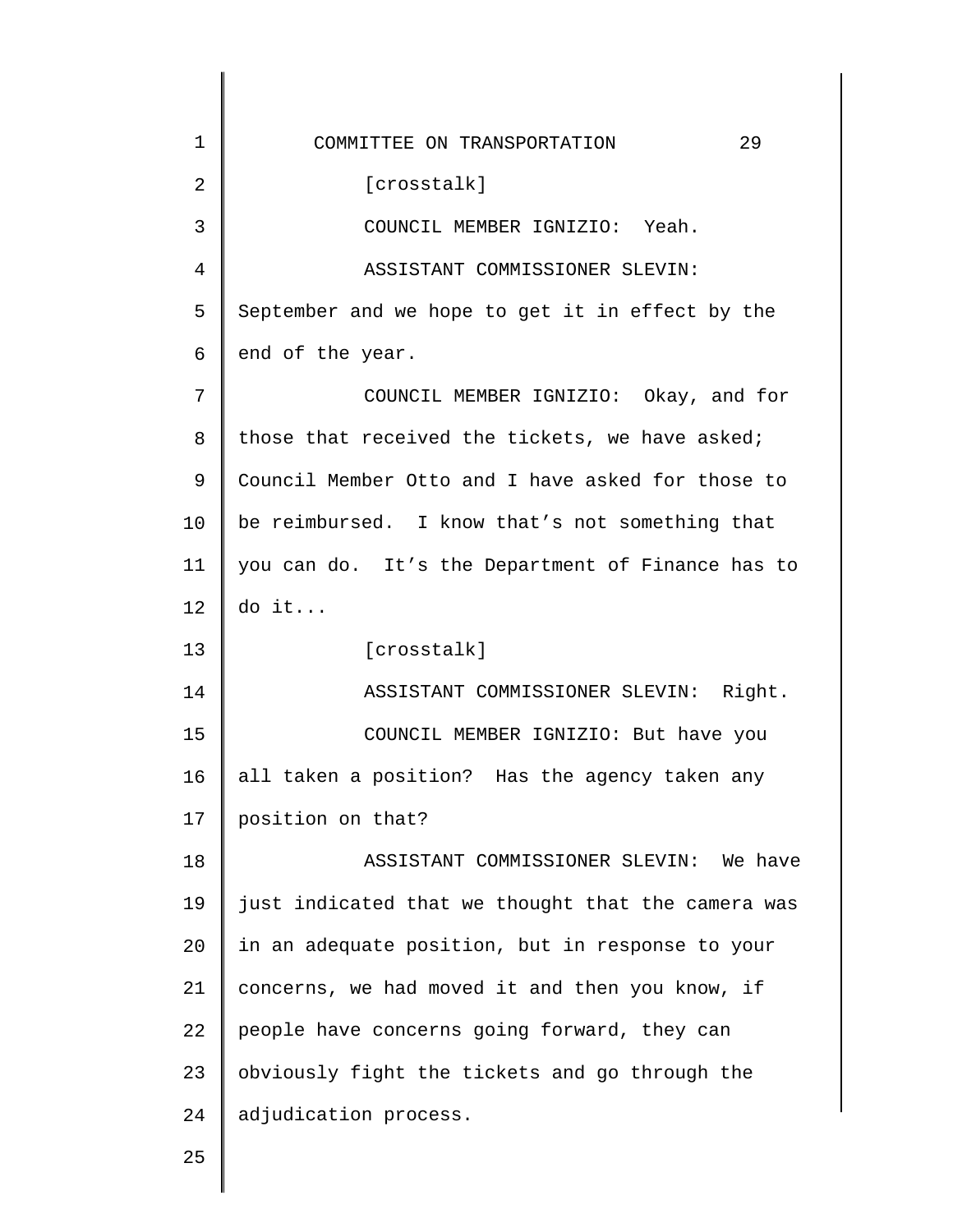| 1  | 30<br>COMMITTEE ON TRANSPORTATION                  |
|----|----------------------------------------------------|
| 2  | COUNCIL MEMBER IGNIZIO: Okay, which                |
| 3  | many people have and fortunately, the judges in    |
| 4  | large measure have agreed. Finally, with the       |
| 5  | addition of new cameras that are coming on, if     |
| 6  | you I guess you have to appeal to the State        |
| 7  | Legislature for any additional, but you can move   |
| 8  | the current amount you're allowed to have now?     |
| 9  | ASSISTANT COMMISSIONER SLEVIN: It's                |
| 10 | based on routes, so we're allowed to have them in  |
| 11 | six routes; on six routes throughout the city.     |
| 12 | COUNCIL MEMBER IGNIZIO: And as many as             |
| 13 | you want or is there a fixed number per route?     |
| 14 | ASSISTANT COMMISSIONER SLEVIN: As many             |
| 15 | as we want.                                        |
| 16 | COUNCIL MEMBER IGNIZIO: Okay and it                |
| 17 | has to be posted that you know, yeah, there has to |
| 18 | be signage to articulate that there's a camera on  |
| 19 | the route in accordance with state law.            |
| 20 | ASSISTANT COMMISSIONER SLEVIN: Yes,                |
| 21 | there's signage, yes.                              |
| 22 | COUNCIL MEMBER IGNIZIO: Unlike some of             |
| 23 | my colleagues I actually read it. I won't speak    |
| 24 | $to \ldots$                                        |
| 25 | CHAIRPERSON VACCA: You read the rules?             |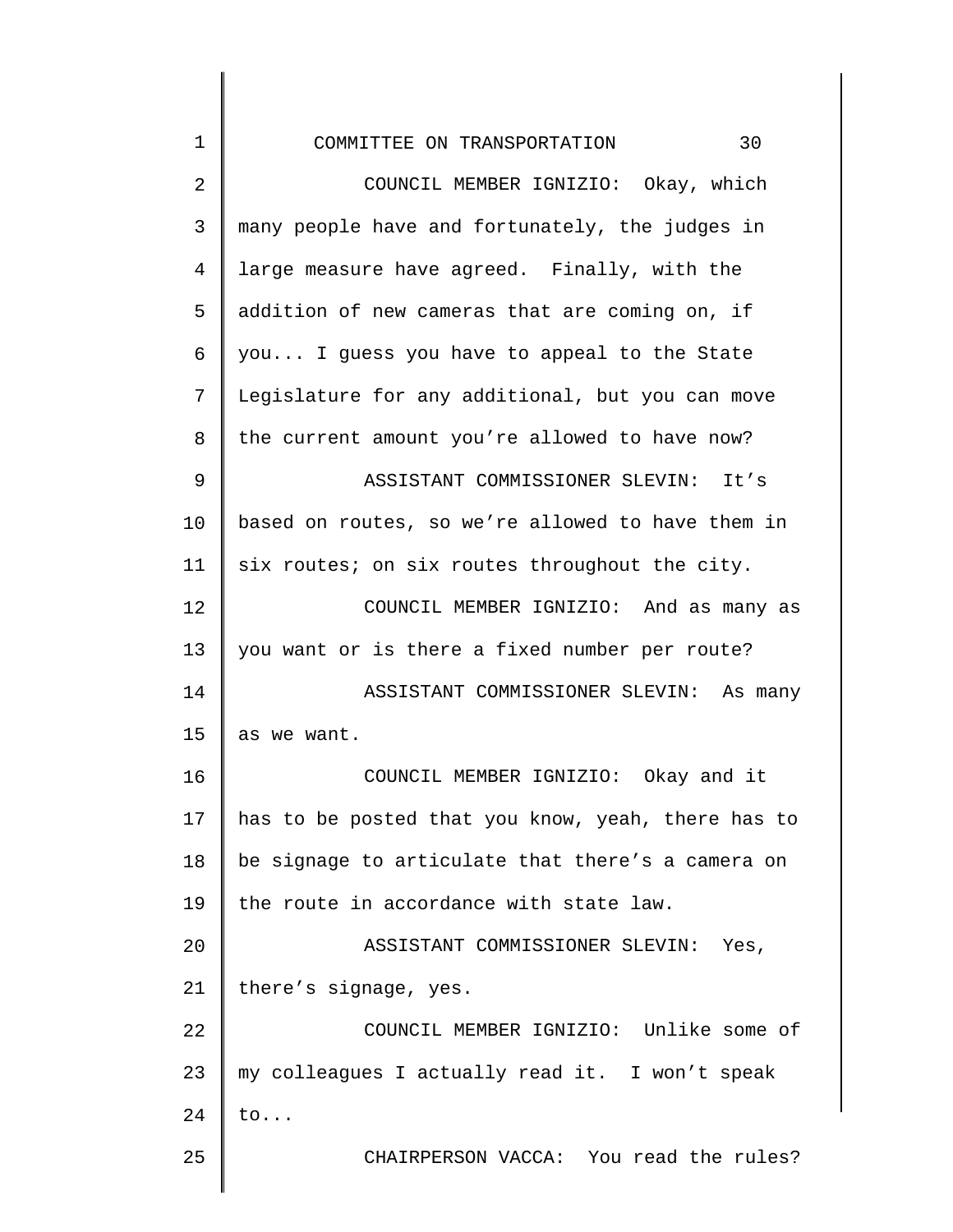| $\mathbf 1$ | 31<br>COMMITTEE ON TRANSPORTATION                   |
|-------------|-----------------------------------------------------|
| 2           | [crosstalk]                                         |
| 3           | COUNCIL MEMBER IGNIZIO: Who I'm                     |
| 4           | talking about. [laughter]                           |
| 5           | CHAIRPERSON VACCA: Show off.                        |
| 6           | COUNCIL MEMBER IGNIZIO: Thank you. So               |
| 7           | why don't you want to codify it? Why doesn't DOT    |
| 8           | want to codify it? They want a lot of things        |
| 9           | codified. The administration likes a lot of things  |
| 10          | codified in that particularly the fact that we      |
| 11          | are                                                 |
| 12          | ASSISTANT COMMISIONER SLEVIN:                       |
| 13          | [interposing] Right.                                |
| 14          | COUNCIL MEMBER IGNIZIO: x amount of                 |
| 15          | months out from this administration ending and they |
| 16          | want to codify of things a lot of things that are   |
| 17          | coming our way to different chairmen and your       |
| 18          | legislative not you, the DOT, but I mean your       |
| 19          | legislative affairs people are coming to us         |
| 20          | consistently over the last three months and saying, |
| 21          | "We want to codify this because we want to ensure   |
| 22          | that the mayor's legacy for x, y or z continues     |
| 23          | Why wouldn't you want to codify this?<br>on."       |
| 24          | ASSISTANT COMMISSIONER SLEVIN: Well,                |
| 25          | we want to have flexibility to be able to respond   |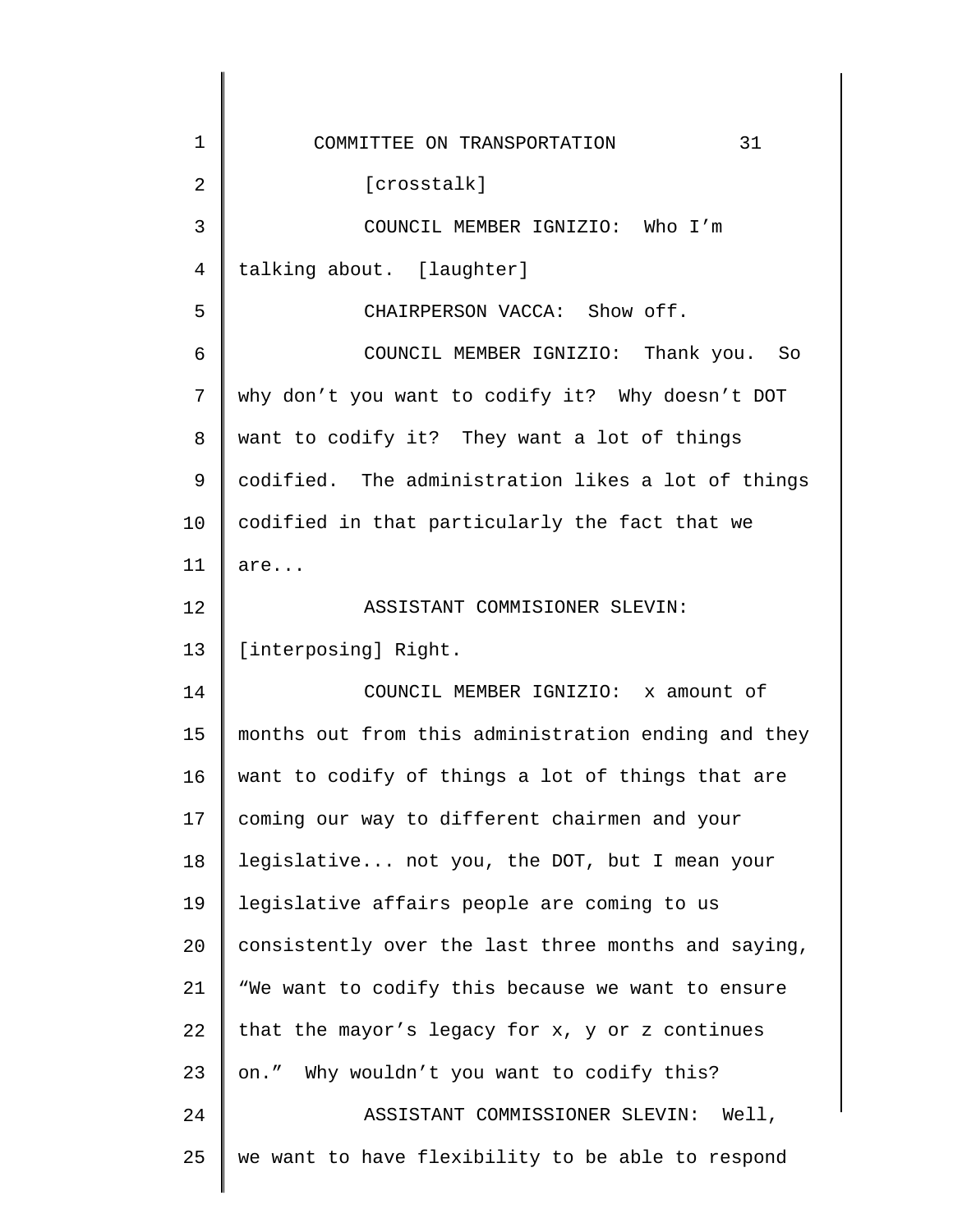| $\mathbf 1$ | 32<br>COMMITTEE ON TRANSPORTATION                   |
|-------------|-----------------------------------------------------|
| 2           | to any concerns and this would be a new rule so you |
| 3           | know, if the 200 foot is inadequate and we need to  |
| 4           | change it again, if it's in the rules we can do     |
| 5           | that easier than if something's in legislation.     |
| 6           | COUNCIL MEMBER IGNIZIO: Well, you                   |
| 7           | could just come back to us.                         |
| 8           | ASSISTANT COMMISSIONER SLEVIN: And                  |
| 9           | [crosstalk]                                         |
| 10          | COUNCIL MEMBER IGNIZIO: You know,                   |
| 11          | Jimmy Vacca's ready                                 |
| 12          | [crosstalk]                                         |
| 13          | ASSISTANT COMMISSIONER SLEVIN: And                  |
| 14          | also                                                |
| 15          | [crosstalk]                                         |
| 16          | COUNCIL MEMBER IGNIZIO: For the next                |
| 17          | four years.                                         |
| 18          | [crosstalk]                                         |
| 19          | ASSISTANT COMMISSIONER SLEVIN:<br>This              |
| 20          | specific legislation you know, wouldn't actually    |
| 21          | codify our new rule. It'd be more similar to our    |
| 22          | old rule.                                           |
| 23          | COUNCIL MEMBER IGNIZIO:<br>$Mm-hm$ .                |
| 24          | ASSISTANT COMMISSIONER SLEVIN: So that              |
| 25          | might be confusing from an enforcement angle and    |
|             |                                                     |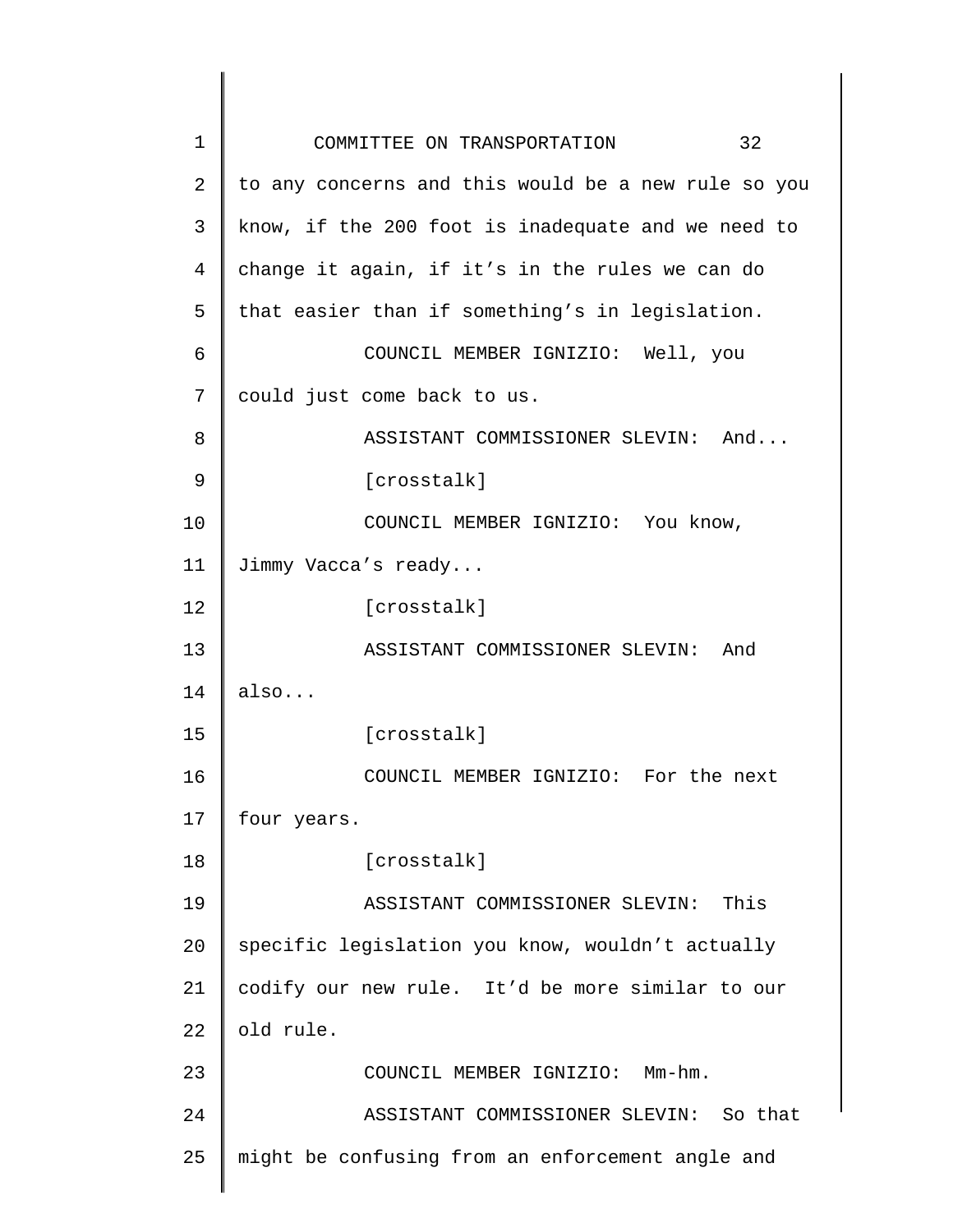1 2 3 4 5 6 7 8 9 10 11 12 13 14 15 16 17 18 19 20 21 22 23 24 25 COMMITTEE ON TRANSPORTATION 33 also there's no section in the Administrative Code about this right now, so if possible we'd like to keep it to one area, which would be our agency rules. COUNCIL MEMBER IGNIZIO: Alright, okay, I mean obviously I disagree; otherwise I wouldn't have wrote the law. Look, I just want to reiterate that I appreciate the role of the commissioner getting personally involved here. The initial response I got; I don't know if you've seen it; was from Commissioner Ardito, which said you know, too bad, so sad, love, Ethel, basically. COUNCIL MEMBER ODDO: What was that? COUNCIL MEMBER IGNIZIO: Too bad, so sad, love, Ethel. You never hear that? No? COUNCIL MEMBER ODDO: No, I never heard of that. COUNCIL MEMBER IGNIZIO: Oh, it's a very old saying. I'm an old man. But was then subsequently reviewed by the commissioner when she returned from vacation and I appreciate that activity, but people weren't... and I want to stress to you and I want to stress to the DOT folks that believe in this program, people weren't just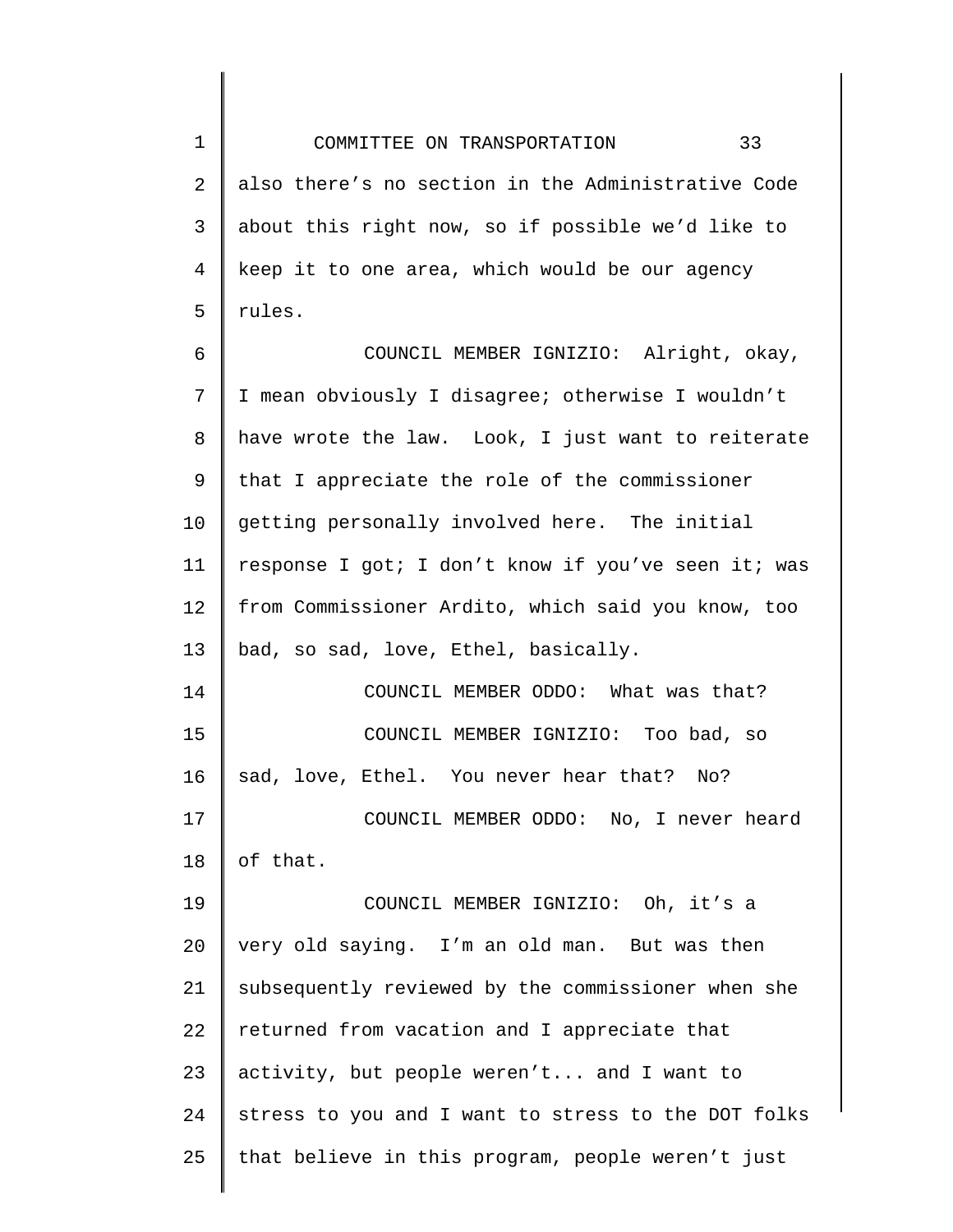| $\mathbf 1$ | 34<br>COMMITTEE ON TRANSPORTATION                   |
|-------------|-----------------------------------------------------|
| 2           | flouting along. They thought they were doing the    |
| 3           | right thing and if you check the videos, I mean     |
| 4           | some people were caught going through where it was  |
|             |                                                     |
| 5           | broken white lines or where there was no paint on   |
| 6           | the ground, and these weren't you know, speed       |
| 7           | demons who were just trying to get and beat the     |
| 8           | rest of or queue jumpers as the commissioner        |
| 9           | told me about the lane which was southbound; that   |
| 10          | it was utilized by queue jumpers. So I think the    |
| 11          | law ought to be passed. I think we ought to vote    |
| 12          | on it, but I really do appreciate the fact that you |
| 13          | guys look, we recognized we have a problem and      |
| 14          | we're going change it through our rules. I'm        |
| 15          | hoping we can codify that. Thank you.               |
| 16          | CHAIRPERSON VACCA: Council Member                   |
| 17          | Oddo?                                               |
| 18          | COUNCIL MEMBER ODDO: Thank you, Mr.                 |
| 19          | Chairman. Kate, in your testimony on page four,     |
| 20          | you talk about the SBS Program as being highly      |
| 21          | effective at cutting daily travel times as much as  |
| 22          | 20 percent for a good 200,000 trips. In October of  |
| 23          | last year, October 19th actually, Council Member    |
| 24          | Ignizio and I wrote a letter to the commissioner    |
| 25          |                                                     |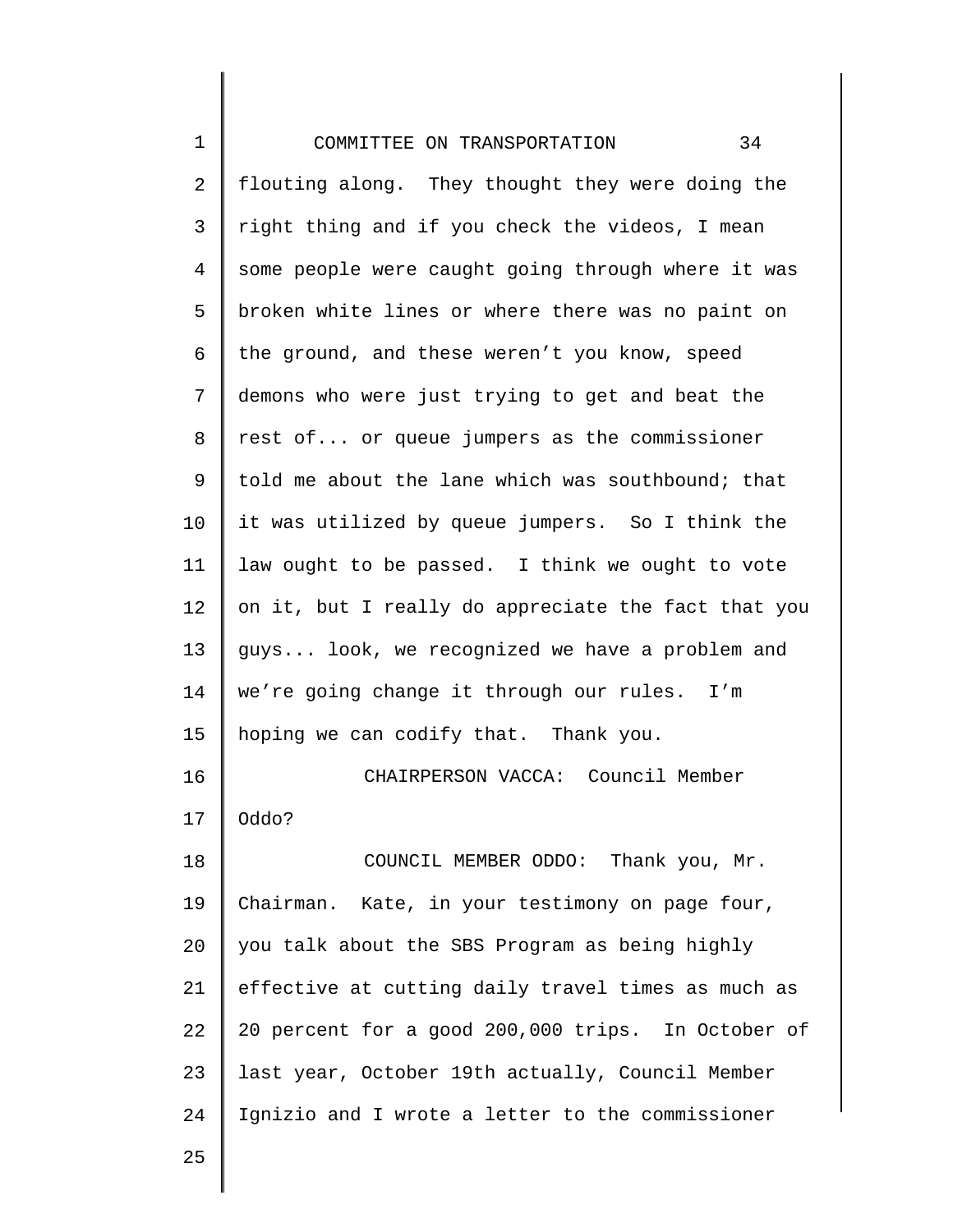1 2 3 4 5 6 7 8 9 10 11 12 13 14 15 16 17 18 19 20 21 22 23 24 25 COMMITTEE ON TRANSPORTATION 35 and to Tom Prendergast asking for specific breakdown of data. ASSISTANT COMMISSIONER SLEVIN: Right. COUNCIL MEMBER ODDO: And I'll just read real quickly. Such analysis should include at minimum the following: an objective assessment of the ridership levels of the S79, 78 and S59; the effect of SBS, excuse me, the effect SBS has on travel time including travel times for folks who have their S79 stops removed; traffic counts at the SBS route; accident data along the route and the number of SBS related violation issued interestingly enough, Vinnie. And then obviously Sandy hit and... ASSISTANT COMMISSIONER SLEVIN: [interposing] Right. COUNCIL MEMBER ODDO: We communicated in April and then... [crosstalk] ASSISTANT COMMISSIONER SLEVIN: Right. COUNCIL MEMBER ODDO: In May saying you know, obviously things were backed up. I don't believe that we ever received that data.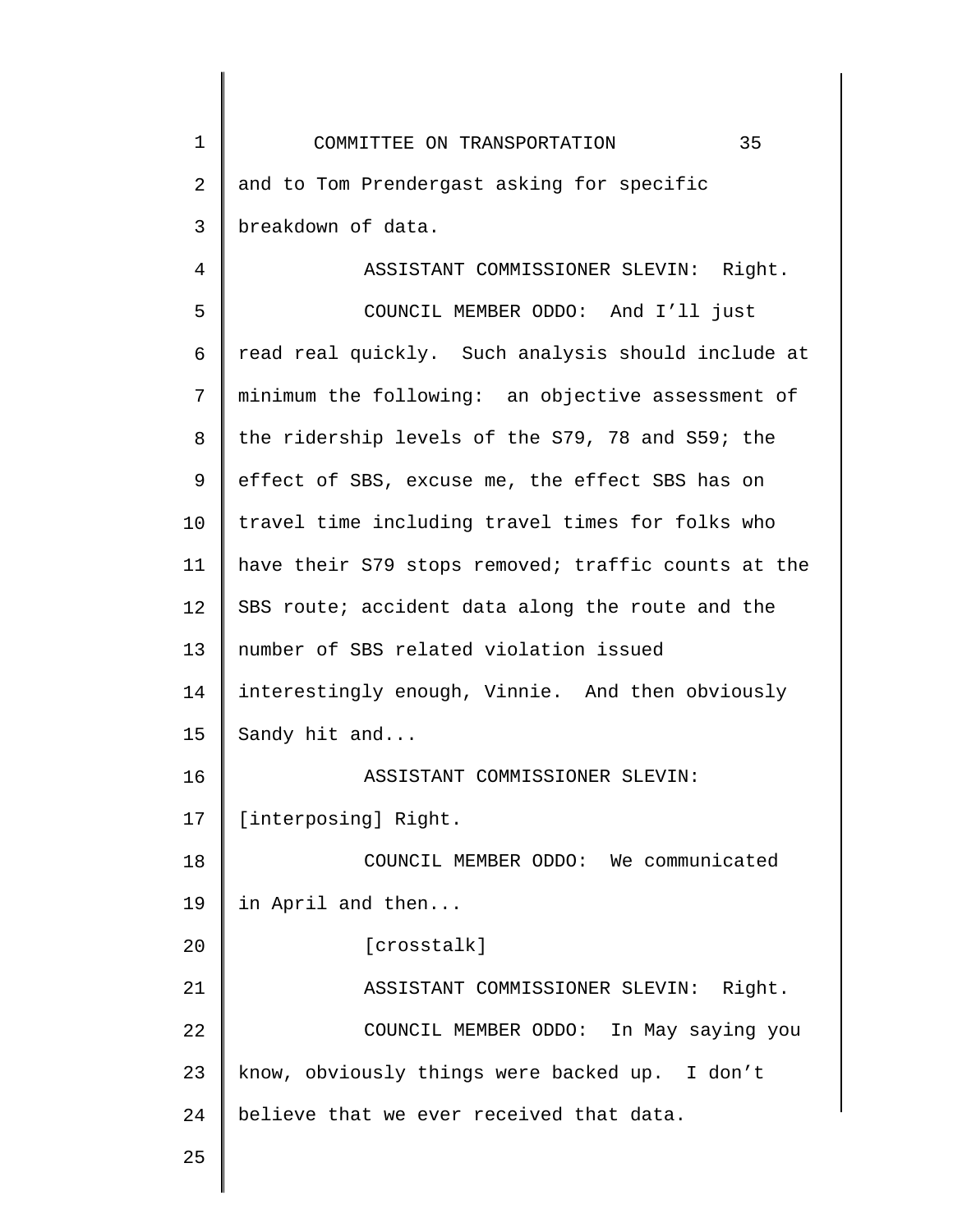| $\mathbf 1$ | 36<br>COMMITTEE ON TRANSPORTATION                   |
|-------------|-----------------------------------------------------|
| 2           | ASSISTANT COMMISSIONER SLEVIN: We'll                |
| 3           | have it for you this month.                         |
| 4           | COUNCIL MEMBER ODDO: Okay.                          |
| 5           | ASSISTANT COMMISSIONER SLEVIN:<br>We                |
| 6           | collected some of the data this spring, but we      |
| 7           | didn't finish collecting the data until pretty      |
| 8           | recently so                                         |
| 9           | COUNCIL MEMBER ODDO: [interposing]                  |
| 10          | ASSISTANT COMMISSIONER SLEVIN: We                   |
| 11          | should have something for you later this month.     |
| 12          | COUNCIL MEMBER ODDO: Okay, alright,                 |
| 13          | that's fair enough, but please, because we're going |
| 14          | to get into the spring and now it's the fall, so    |
| 15          | this month would be good because that I mean        |
| 16          | that speaks to the efficacy of this initiative on   |
| 17          | Staten Island because there are many people who are |
| 18          | no longer believers of this; maybe they never were, |
| 19          | but including Senator Lanza, who is you know,       |
| 20          | sits in an interesting position up in Albany you    |
| 21          | know, in terms of the authorizing panel for it, so  |
| 22          | that's one thing, alright. So hopefully we'll get   |
| 23          | the data in this month.                             |
| 24          | The second item, and I just want to                 |
| 25          | follow up on what Council Member Ignizio asked, and |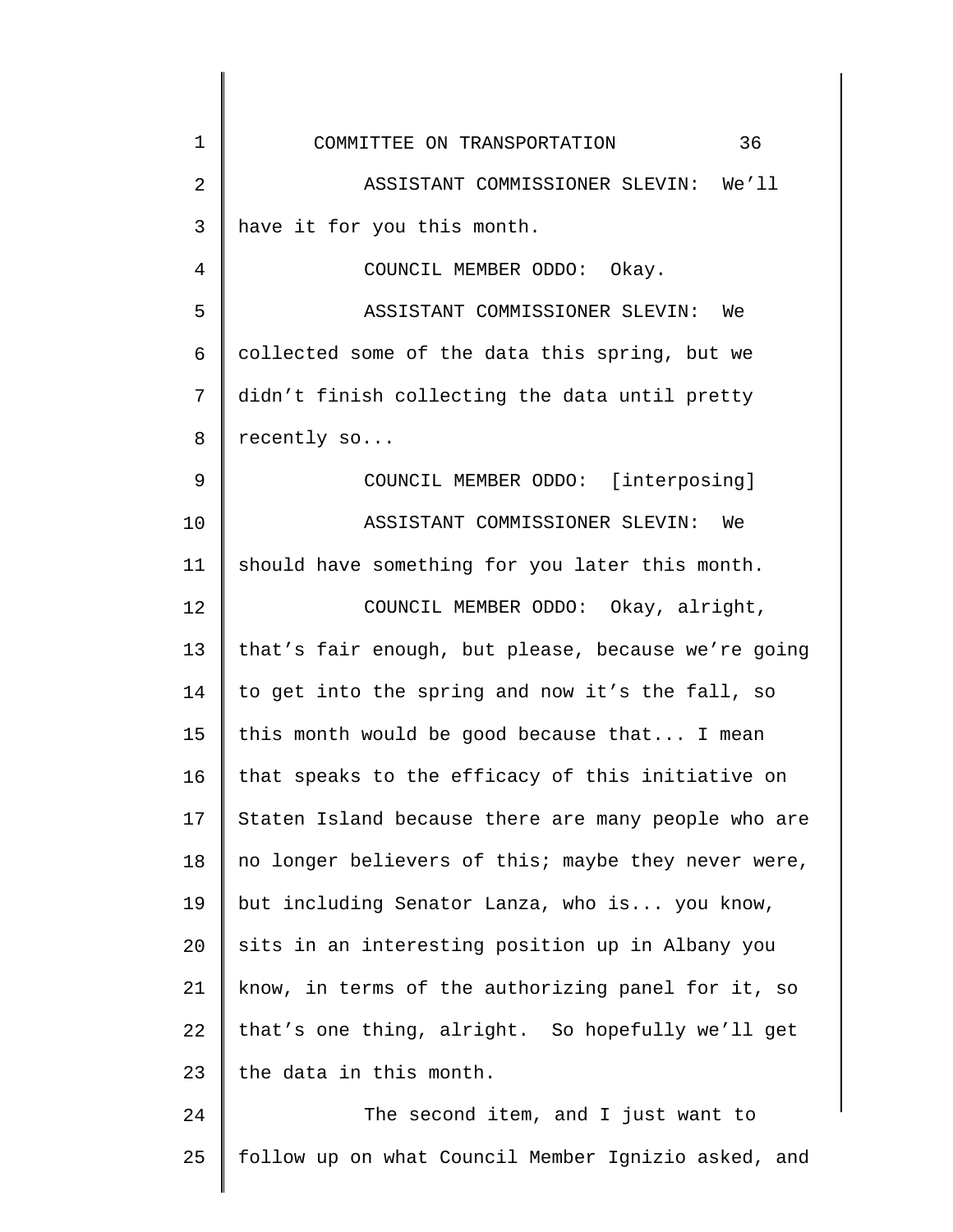1 2 3 4 5 6 7 8 9 10 11 12 13 14 15 16 17 18 19 20 21 22 23 24 COMMITTEE ON TRANSPORTATION 37 recognizing again that that I guess the Department of Finance has to reconcile. We sent a letter... Council Member Ignizio, Senator Lanza and I to former Commissioner Frankel specifically asking for help for people who paid those tickets already. Council Member Ignizio and his staff did a fabulous of educating people who hadn't paid the tickets and I think there was at one point a 90 percent or higher than 90 percent rate of people getting the tickets dismissed and we... I read on his Facebook page and my Facebook page people who went through it and the tickets dismissed, but there are a lot of people who you know, they get a ticket; they're initial reaction is to pay it. I guess the point is we would appreciate if the commissioner would weigh in with whoever's running the DOF these days to offer some of those Staten Islanders some relief, and as Vinnie said, if you look at who it is... you have senior citizens who travel that route; people who walk in the mornings in the mall who got multiple tickets. No one knows better than Vinnie and me that Staten Island has more than our fair share of knuckleheads behind the wheel and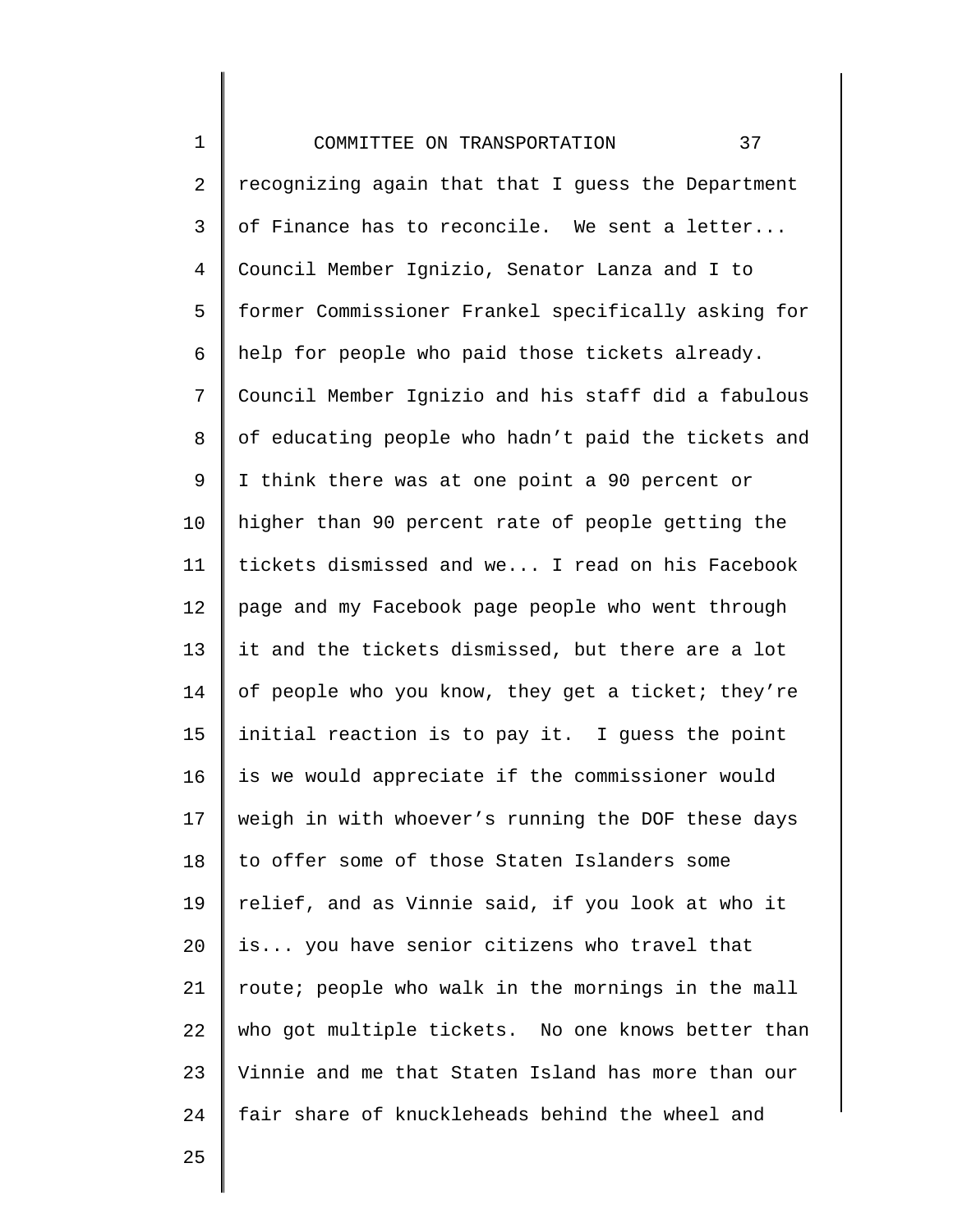1 2 3 COMMITTEE ON TRANSPORTATION 38 they should all the tickets you know, they have coming to them.

4 5 6 7 8 9 10 11 12 13 14 15 16 17 18 19 20 21 22 23 ASSISTANT COMMISSIONER SLEVIN: Mm-hm. COUNCIL MEMBER ODDO: But a lot of the people who are violated and fined in this instance aren't, as Vinnie said, and a lot of them are senior citizens whose instinct, once they get some sort of notification from government, is to pay and \$115, right; multiple times for a senior citizen is not fair, so I would just ask if you would ask Commissioner Sadik-Khan to kind of weigh in with DOF and let's figure out a way of not giving a blank check, but to help those seniors who were unfortunately ticketed. ASSISTANT COMMISSIONER SLEVIN: Of course I will. CHAIRPERSON VACCA: Thank you, Council Member Oddo. We've been joined by Council Member Garodnick, Rodriguez, Brewer and Council Member Van Bramer. Let me ask, you speak about a backlog in speed bumps; your agency has a backlog. What is the backlog? How many are backlogged? How many

25

24

are waiting?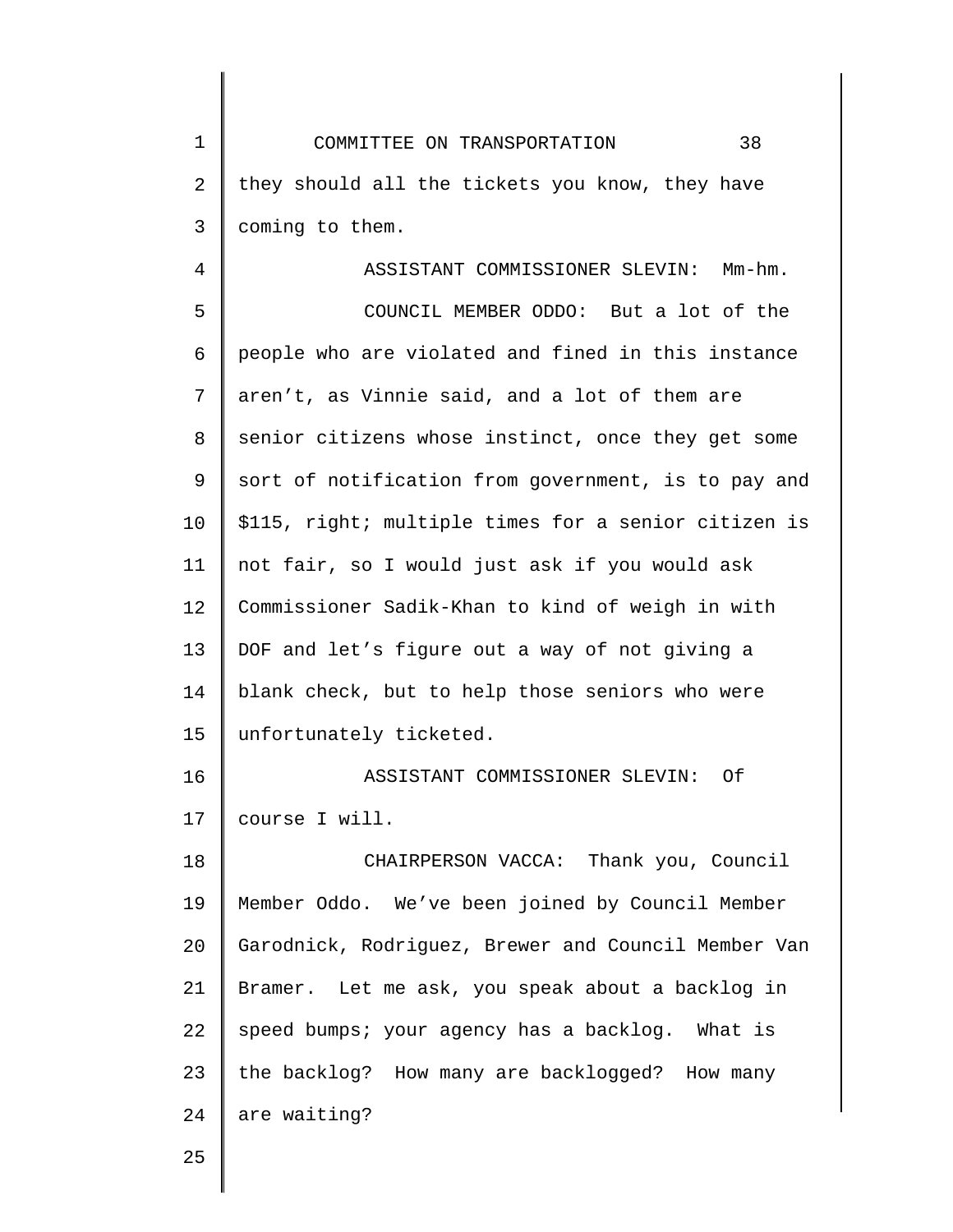| 1              | 39<br>COMMITTEE ON TRANSPORTATION                   |
|----------------|-----------------------------------------------------|
| $\overline{2}$ | ASSISTANT COMMISSIONER SLEVIN: We have              |
| 3              | 200 approved that are awaiting installation.        |
| 4              | CHAIRPERSON VACCA: Okay and what is                 |
| 5              | the time period it takes to install a speed bump?   |
| 6              | ASSISTANT COMMISSIONER SLEVIN: It                   |
| 7              | varies greatly. Usually after approval it takes a   |
| 8              | few months depending on the season to install.      |
| 9              | CHAIRPERSON VACCA: But there have been              |
| 10             | ones that have waited more than a year.             |
| 11             | ASSISTANT COMMISSIONER SLEVIN: Well,                |
| 12             | we have to do the initial investigation and that    |
| 13             | can take some time, so it can be up to nine months  |
| 14             | or a year depending on the time of the request and  |
| 15             | the borough.                                        |
| 16             | CHAIRPERSON VACCA: 'Kay, Council                    |
| 17             | Member Van Bramer.                                  |
| 18             | COUNCIL MEMBER VAN BRAMER: Thank you                |
| 19             | very much, Mr. Chair and I appreciate your work on  |
| 20             | all of these important bills. I want to first say   |
| 21             | to DOT we were thrilled to get the call today that  |
| 22             | we'll be getting some of the Slow Zones in Queens.  |
| 23             | My team has worked long and hard on that and I know |
| 24             | our neighborhoods that supported it will be very    |
| 25             |                                                     |
|                |                                                     |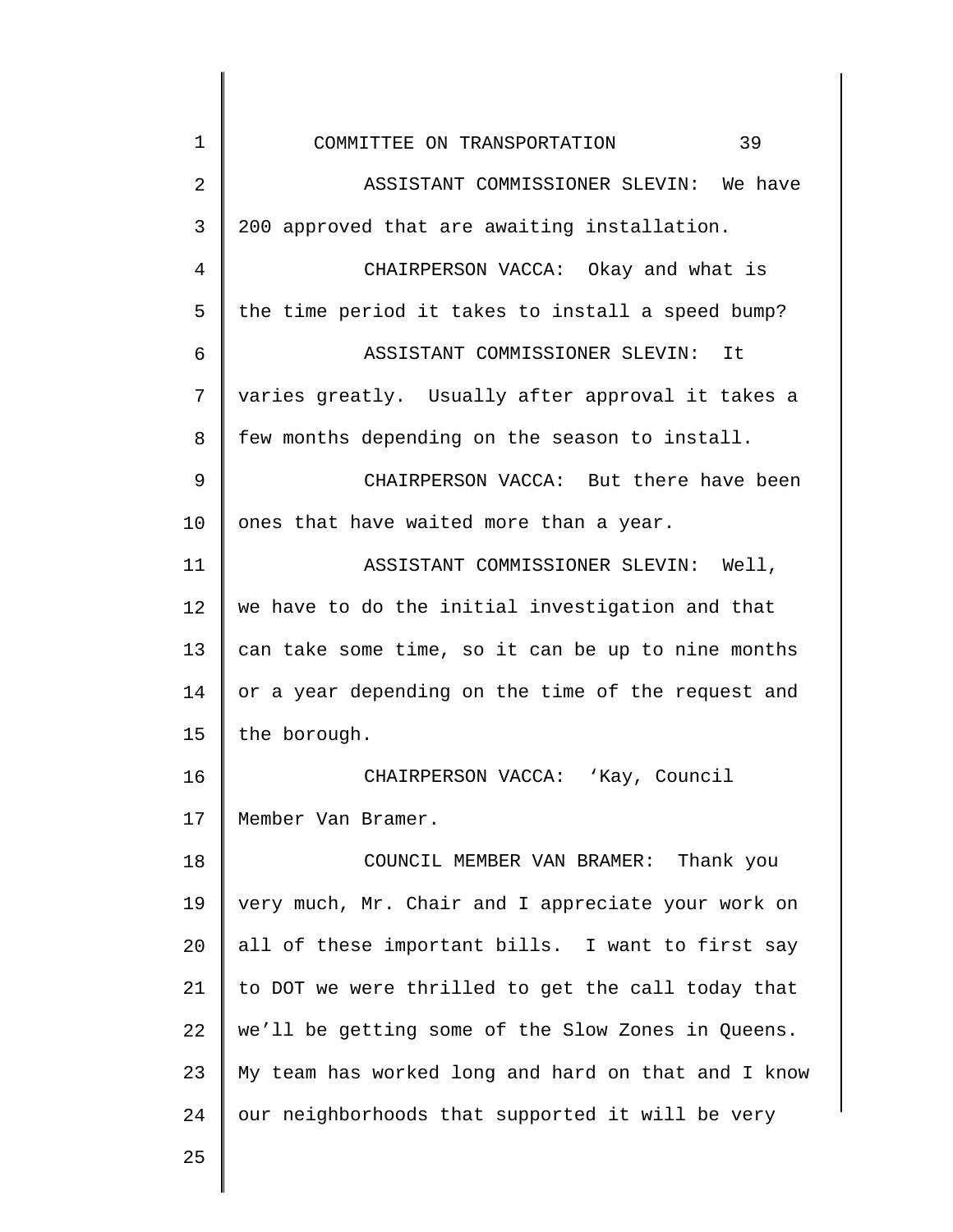1 2 3 COMMITTEE ON TRANSPORTATION 40 thrilled to get that, and I appreciate that very much.

4 5 6 7 8 9 I wanted to talk a little bit about speed bumps though, particularly around schools, and do you have a sense of how many requests are in for speed bumps in and around schools that are outstanding perhaps in the queue? What's the breadth of that?

10 11 12 13 14 15 ASSISTANT COMMISSIONER SLEVIN: Well, I can tell you that about half of the speed humps that we've installed have been around schools. We have a slightly more lenient policy for installing speed humps near schools, so I would think that that percentage would continue or increase.

16 17 18 19 20 21 COUNCIL MEMBER VAN BRAMER: So you just saying that just caused me to think about that. I thought the policy was that if it's on a block of a school that they're fast tracked immediately. Is that not an official policy of DOT? [crosstalk]

22 23 24 ASSISTANT COMMISSIONER SLEVIN: No, that's what I'm saying essentially, is that it's more lenient of a policy. We don't have to... it's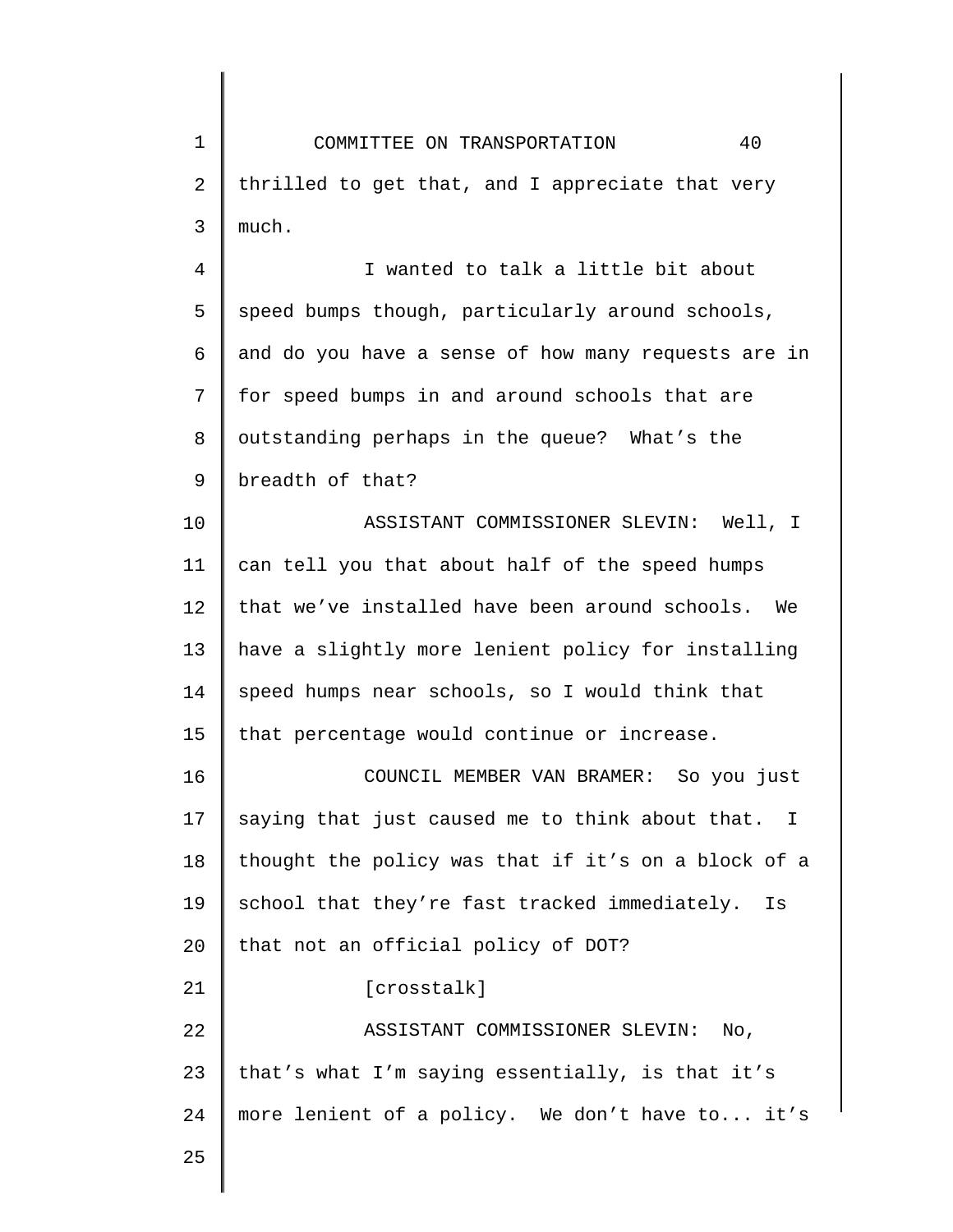1 2 3 4 5 6 7 8 9 10 11 12 13 14 15 16 17 18 19 20 21 22 23 24 25 COMMITTEE ON TRANSPORTATION 41 more likely to get approved and it's... the approval is faster. COUNCIL MEMBER VAN BRAMER: Right. But more lenient is less affirmative than if a school exists and there's a request either from the school leadership or the council member or the community that those folks would get a speed bump. Is that... is that... I mean... [crosstalk] ASSISTANT COMMISSIONER SLEVIN: We still have... [crosstalk] COUNCIL MEMBER VAN BRAMER: Is that the affirmative... [crosstalk] ASSISTANT COMMISSIONER SLEVIN: We'd still have to go out and do site evaluation, so that can take a little bit of time, but in terms of actually approving and the analysis we have to do, it's likely to go through the process faster. COUNCIL MEMBER VAN BRAMER: Right. Do you... have you rejected speed bumps on school... on blocks where schools are at?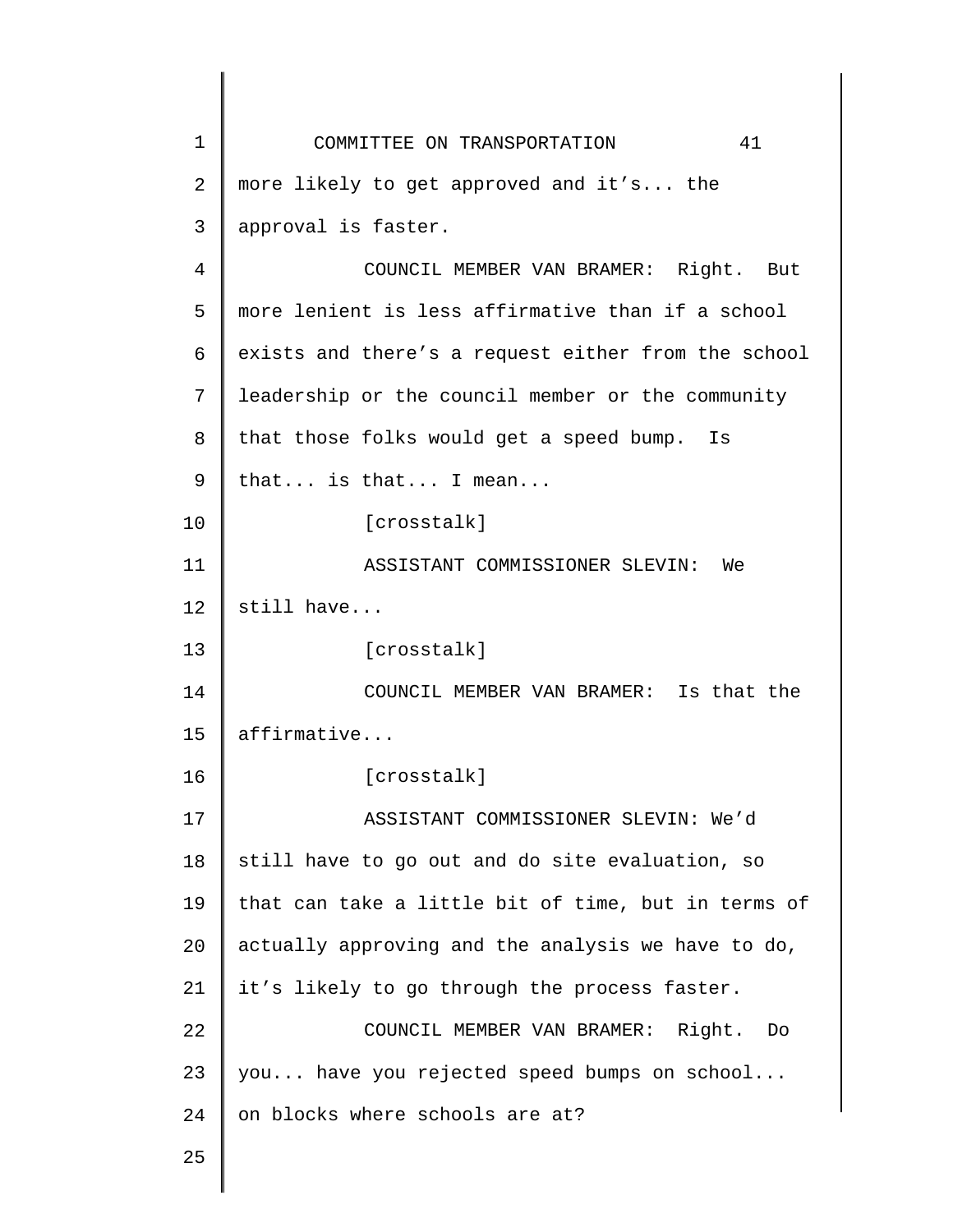| 1  | 42<br>COMMITTEE ON TRANSPORTATION                   |
|----|-----------------------------------------------------|
| 2  | ASSISTANT COMMISSIONER SLEVIN: Yeah,                |
| 3  | in some cases the roadway geometry isn't            |
| 4  | appropriate for speed bumps and they're frankly not |
| 5  | safe to install, so we'll look at other measures we |
| 6  | can do; traffic calming. We've done a number of     |
| 7  | reduced speed zones where we put blinking lights    |
| 8  | and signage and reduced the speed to 15 or 20 miles |
| 9  | per hour instead.                                   |
| 10 | COUNCIL MEMBER VAN BRAMER: But they'll              |
| 11 | always get something.                               |
| 12 | ASSISTANT COMMISSIONER SLEVIN: Yes,                 |
| 13 | something will happen if there's a speeding problem |
| 14 | near the school.                                    |
| 15 | COUNCIL MEMBER VAN BRAMER: So that                  |
| 16 | just that leads me to my next question of how we    |
| 17 | define schools because we have a street in          |
| 18 | Woodside, 58th Street where there's a UPK and K     |
| 19 | Program and I know they'd like a speed bump on that |
| 20 | block and how do you define schools? Would they     |
| 21 | qualify as a school under your policy?              |
| 22 | ASSISTANT COMMISSIONER SLEVIN: Yeah, I              |
| 23 | mean our Safe Routes to Schools Program focuses on  |
| 24 | schools with 250 or more students, so               |
| 25 |                                                     |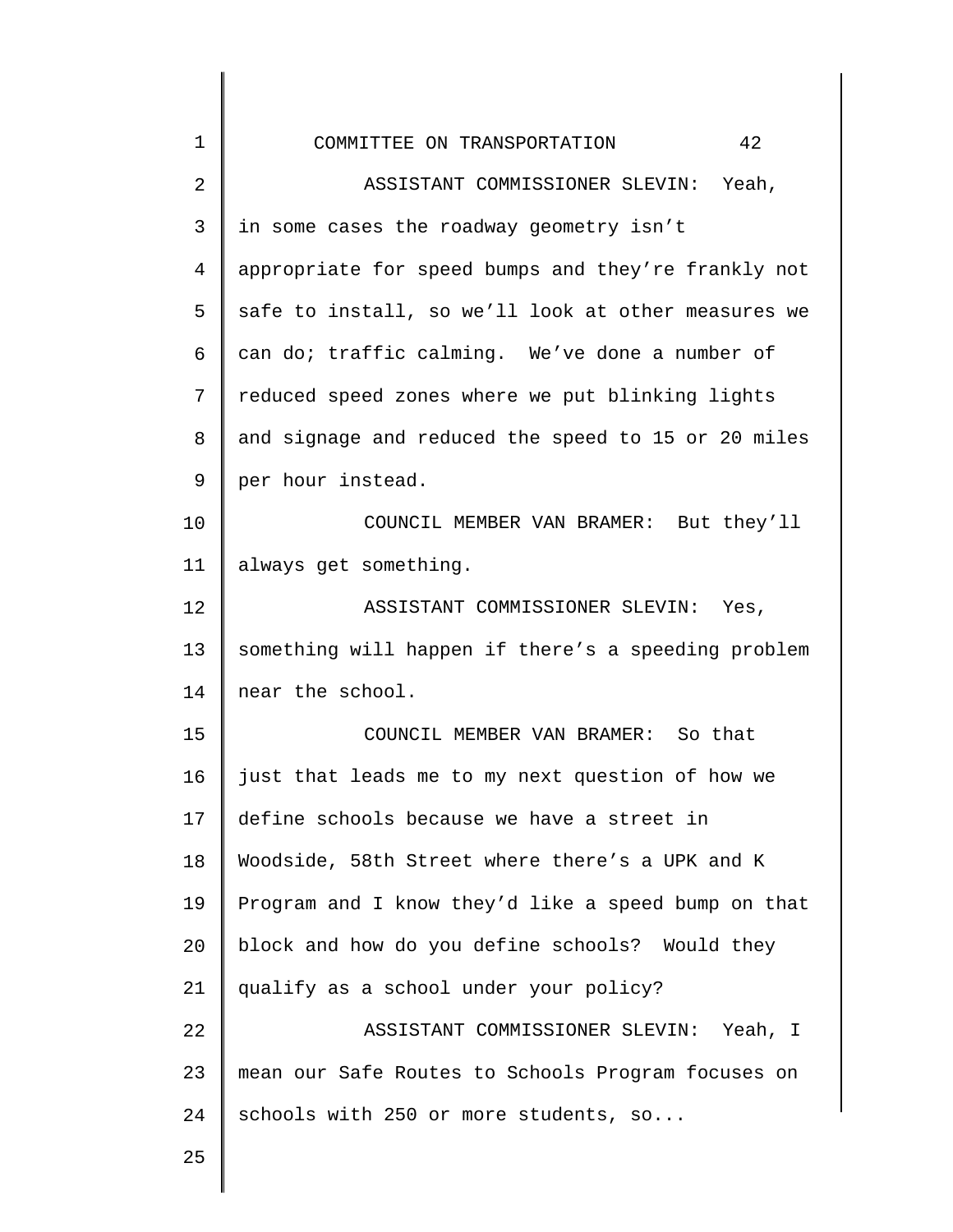| 1              | 43<br>COMMITTEE ON TRANSPORTATION                   |
|----------------|-----------------------------------------------------|
| $\overline{2}$ | COUNCIL MEMBER VAN BRAMER:                          |
| 3              | [interposing] Now, that's interesting 'cause they   |
| 4              | have 130.                                           |
| 5              | ASSISTANT COMMISSIONER SLEVIN: But                  |
| 6              | that's right.                                       |
| 7              | COUNCIL MEMBER VAN BRAMER: So.                      |
| 8              | ASSISTANT COMMISSIONER SLEVIN: So.                  |
| 9              | COUNCIL MEMBER VAN BRAMER: So so                    |
| 10             | [crosstalk]                                         |
| 11             | ASSISTANT COMMISSIONER SLEVIN: But                  |
| 12             | that's separate. That's separate. We do look at     |
| 13             | all kinds of schools and one problem we actually    |
| 14             | are with the bill is that it would only mandate     |
| 15             | speed humps near public schools, and we actually    |
| 16             | look at a range of schools, whether private or      |
| 17             | parochial or                                        |
| 18             | COUNCIL MEMBER VAN BRAMER: Right,                   |
| 19             | right, right. So as you know, and I'm not saying    |
| 20             | they're related 'cause the fatality that happened   |
| 21             | at 58th Street and Broadway was not in any way      |
| 22             | related to 58th Street we believe, right? And so    |
| 23             | I'm not linking the fatality to the lack of a speed |
| 24             | bump on that block at all, but have you since that  |
| 25             |                                                     |

║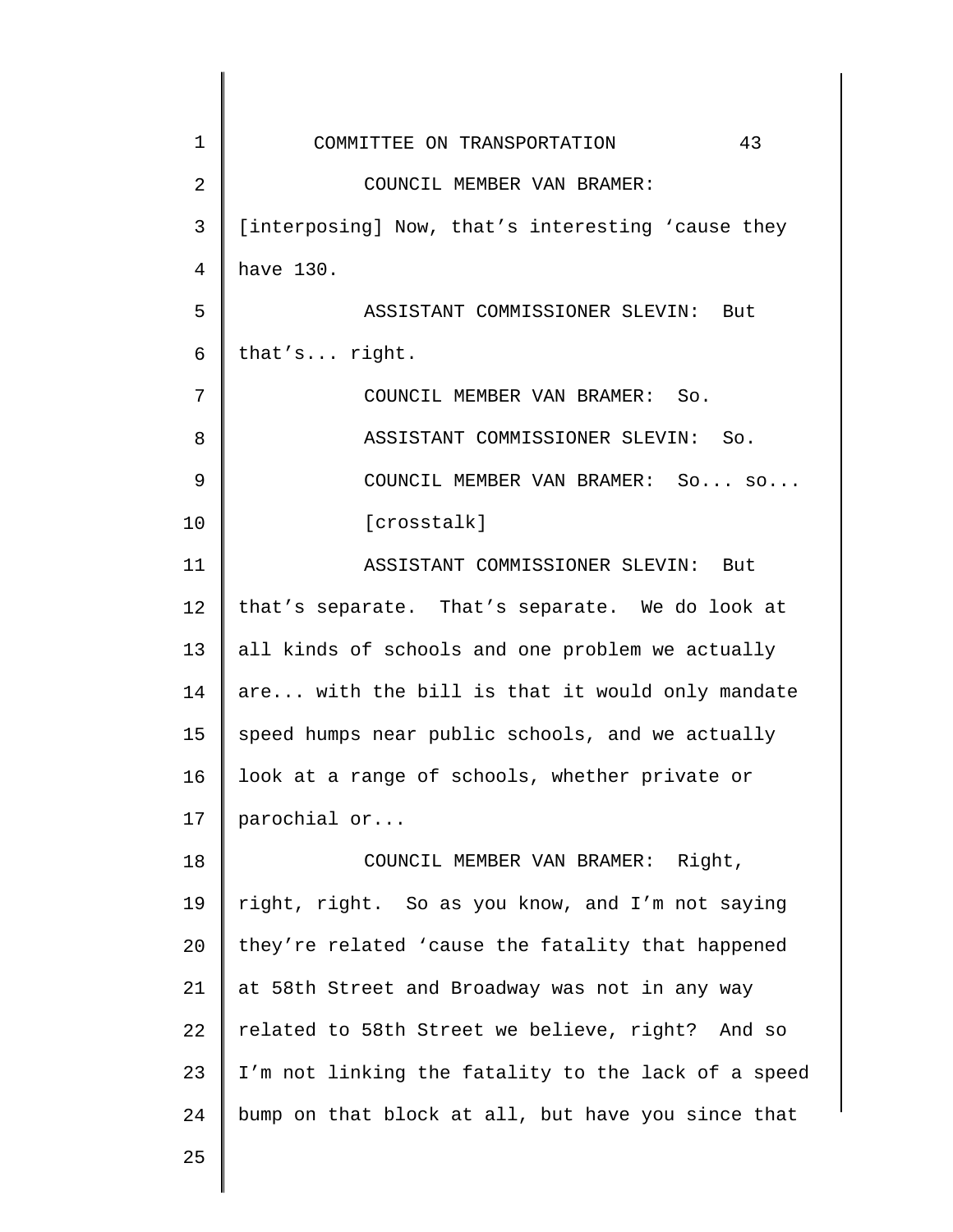1 2 3 4 5 6 7 8 9 10 11 12 13 14 15 16 17 18 19 20 21 22 23 24 25 COMMITTEE ON TRANSPORTATION 44 taken another look at that speed bump and that intersection? I believe you are reviewing... ASSISTANT COMMISSIONER SLEVIN: [interposing] We are. COUNCIL MEMBER VAN BRAMER: The whole corridor. ASSISTANT COMMISSIONER SLEVIN: We are. COUNCIL MEMBER VAN BRAMER: Including 58th Street. ASSISTANT COMMISSIONER SLEVIN: Yes. COUNCIL MEMBER VAN BRAMER: Okay, Pastor Hardiman would very much appreciate a speed bump on... ASSISTANT COMMISSIONER SLEVIN: [interposing] Okay. COUNCIL MEMBER VAN BRAMER: 58th Street and I think DOT has heard from him. So I just want... ASSISTANT COMMISSIONER SLEVIN: [interposing] I'll check in with the borough commissioner to make sure. COUNCIL MEMBER BRAMER: Sure, I would appreciate that and I just think the legislation is there I think because so many of us are frustrated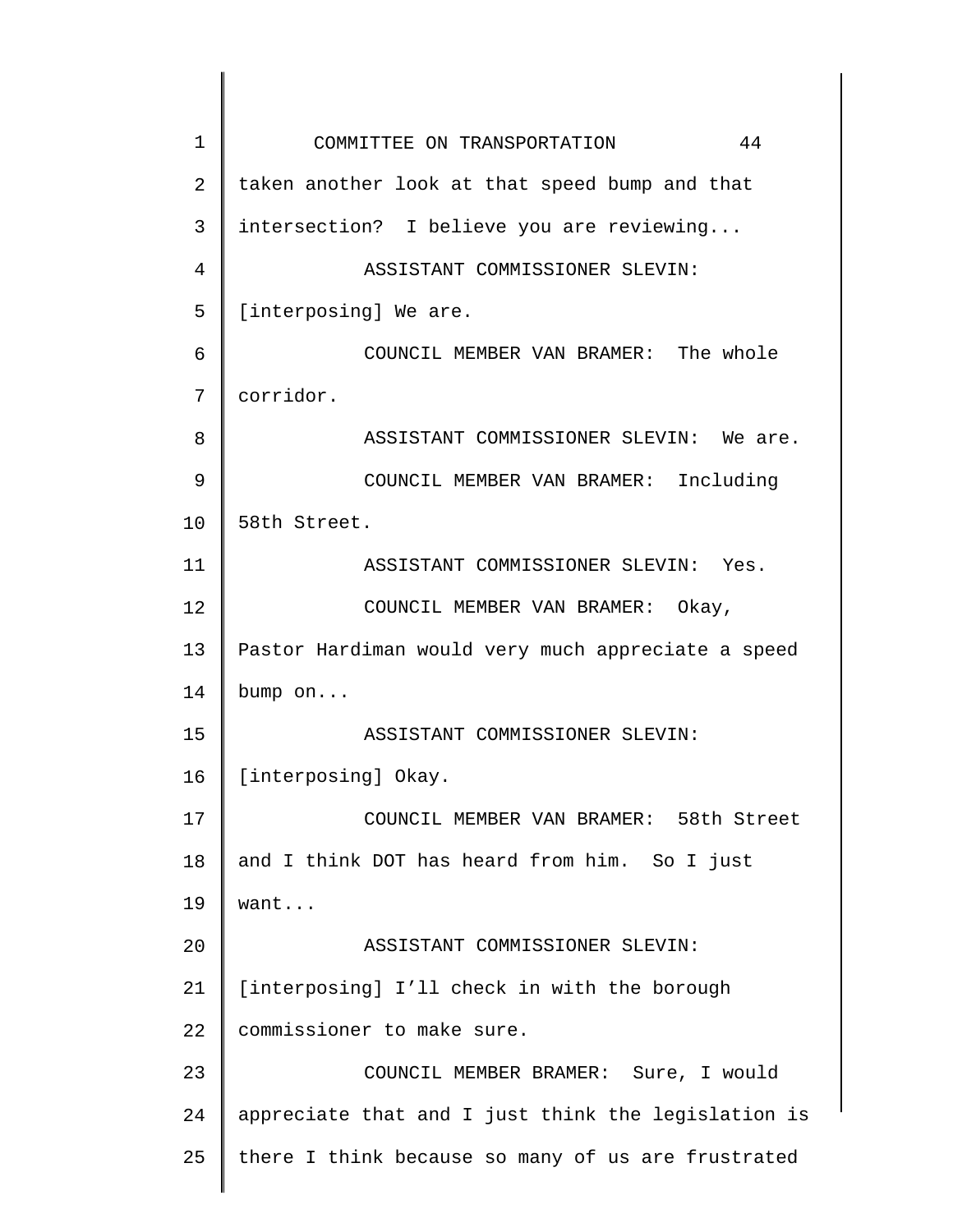| $\mathbf 1$ | 45<br>COMMITTEE ON TRANSPORTATION                   |
|-------------|-----------------------------------------------------|
| 2           | and but it takes a lot in terms of effort and       |
| 3           | then time sometimes to get these traffic calming    |
| 4           | measures and neighborhoods pushing for stop signs   |
| 5           | and stop lights and it's years in the making, and   |
| 6           | it's too long and I think people scratch their      |
| 7           | heads about why it would take two years to get a    |
| 8           | stop sign or a speed bump and they're right and     |
| 9           | particularly with a DOT that is rightly focused on  |
| 10          | livable streets, and it is deeply frustrating on    |
| 11          | 58th Street and 51st Street and Skillman and so     |
| 12          | many other places in my district and I think just   |
| 13          | about every council member has similar stories to   |
| 14          | tell. So I see your reasoning for not supporting    |
| 15          | the legislation, but the reason I support the       |
| 16          | legislation is because it simply takes too long for |
| 17          | what I think are simple common sense measures to    |
| 18          | slowing traffic and potentially saving lives, which |
| 19          | I believe you are interested in as well.            |
| 20          | ASSISTANT COMMISSIONER SLEVIN:<br>Mm-hm.            |
| 21          | Yes.                                                |
| 22          | COUNCIL MEMBER VAN BRAMER: And I know               |
| 23          | you're interested in that, so I just wanted to say  |
| 24          | that our my neighborhoods are deeply supportive     |
| 25          | of this because there are so many blocks that are   |
|             |                                                     |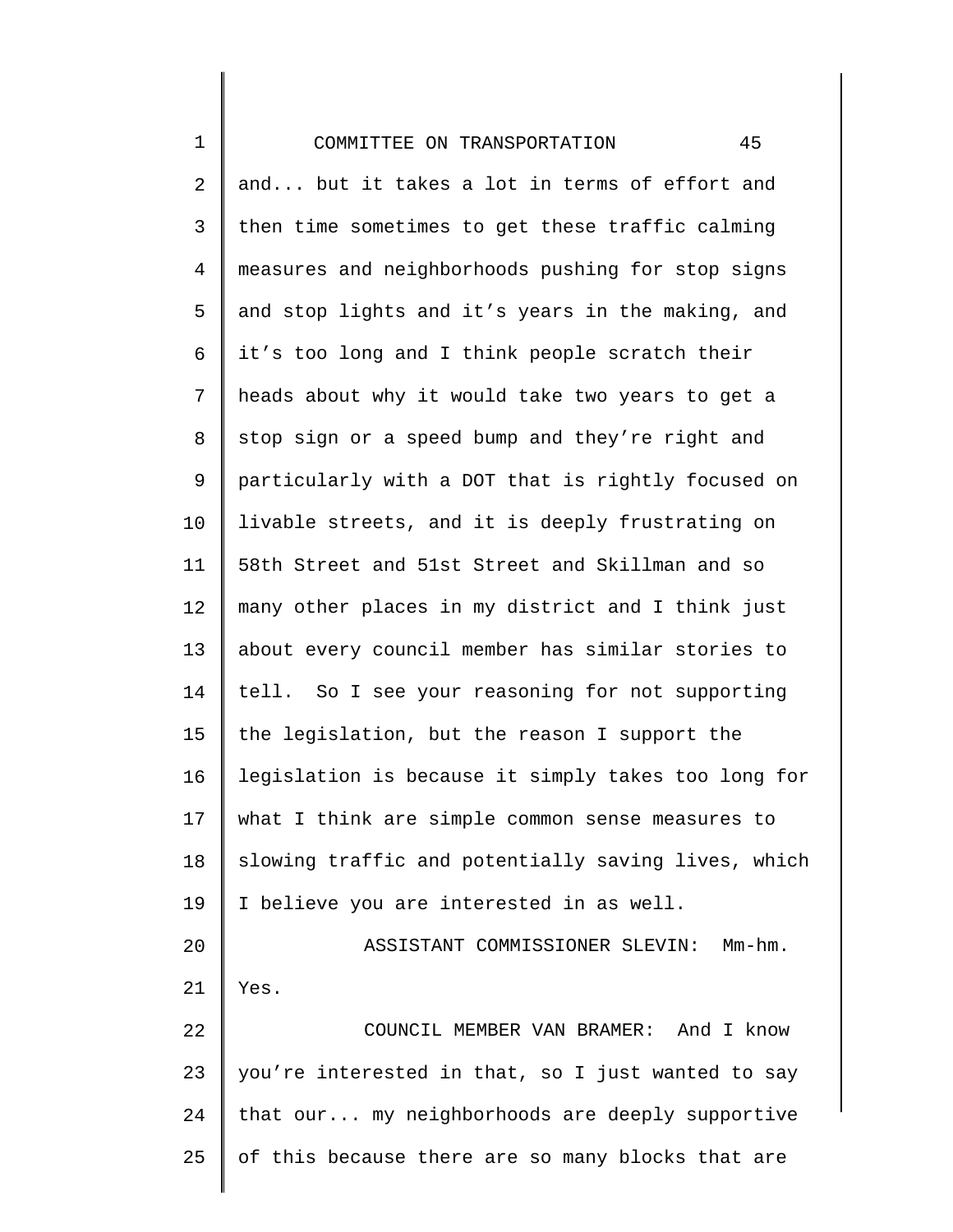| $\mathbf 1$ | 46<br>COMMITTEE ON TRANSPORTATION                   |
|-------------|-----------------------------------------------------|
| 2           | waiting and in I don't know if they're in the       |
| 3           | 200 queue, but they're somewhere in a queue in DOT  |
| 4           | and in many cases have been rejected, and that's    |
| 5           | problem, so I thank you for the Slow Zones and I    |
| 6           | look forward to getting into more of those details, |
| 7           | but I do want to say that you know, I support this  |
| 8           | for those reasons. Thank you.                       |
| 9           | [crosstalk]                                         |
| 10          | CHAIRPERSON VACCA: Thank you, Council               |
| 11          | Member. My concern too is that you say that         |
| 12          | Council Member Rose's bill, which would require     |
| 13          | speed bumps around schools would result in 4,500    |
| 14          | new speed bumps?                                    |
| 15          | ASSISTANT COMMISSIONER SLEVIN:<br>That's            |
| 16          | correct.                                            |
| 17          | CHAIRPERSON VACCA: 4,500 new ones                   |
| 18          | would be required if we had speed bumps next to     |
| 19          | every school or                                     |
| 20          | ASSISTANT COMMISSIONER SLEVIN:                      |
| 21          | [interposing] Every public school.                  |
| 22          | CHAIRPERSON VACCA: Every public                     |
| 23          | school, 4,500.                                      |
| 24          | [crosstalk]                                         |
| 25          |                                                     |
|             |                                                     |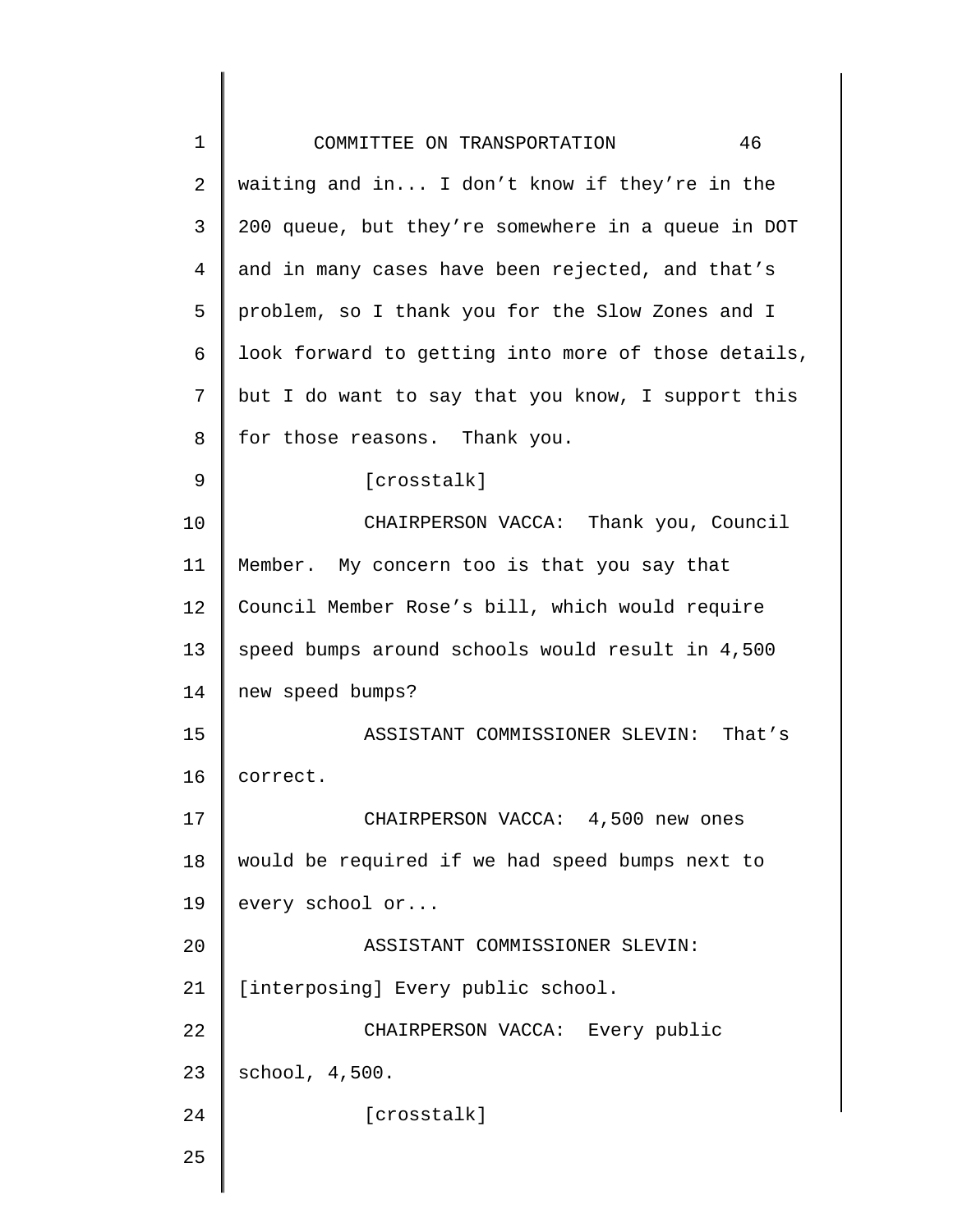| $\mathbf 1$ | 47<br>COMMITTEE ON TRANSPORTATION                   |
|-------------|-----------------------------------------------------|
| 2           | ASSISTANT COMMISSIONER SLEVIN: That's               |
| 3           | to fulfill the mandate. Yeah, and you know, the     |
| 4           | bills says streets adjacent to public schools, so   |
| 5           | that would mean not one per school. There would be  |
| 6           | multiple in some cases, and then there would be     |
| 7           | other you know, other schools where we couldn't     |
| 8           | do it, so that's an estimate.                       |
| 9           | CHAIRPERSON VACCA: But Debbie Rose's                |
| 10          | bill I think talks about a three-year period. It    |
| 11          | would not happen in one                             |
| 12          | [crosstalk]                                         |
| 13          | ASSISTANT COMMISSIONER SLEVIN: Two-                 |
| 14          | year period.                                        |
| 15          | CHAIRPERSON VACCA: Two-year period, so              |
| 16          | it would not be in one Fiscal Year. It would be in  |
| 17          | two.                                                |
| 18          | ASSISTANT COMMISSIONER SLEVIN: Well,                |
| 19          | you know, since 1996 we've installed over 2,000 and |
| 20          | we're going as fast as we can. We've greatly 50     |
| 21          | percent of those have been in the past few years,   |
| 22          | but you know, we just don't have the resources to   |
| 23          | meet the mandates in the bill.                      |
| 24          | CHAIRPERSON VACCA: When you install                 |
| 25          | speed bumps is that capital money or does is        |
|             |                                                     |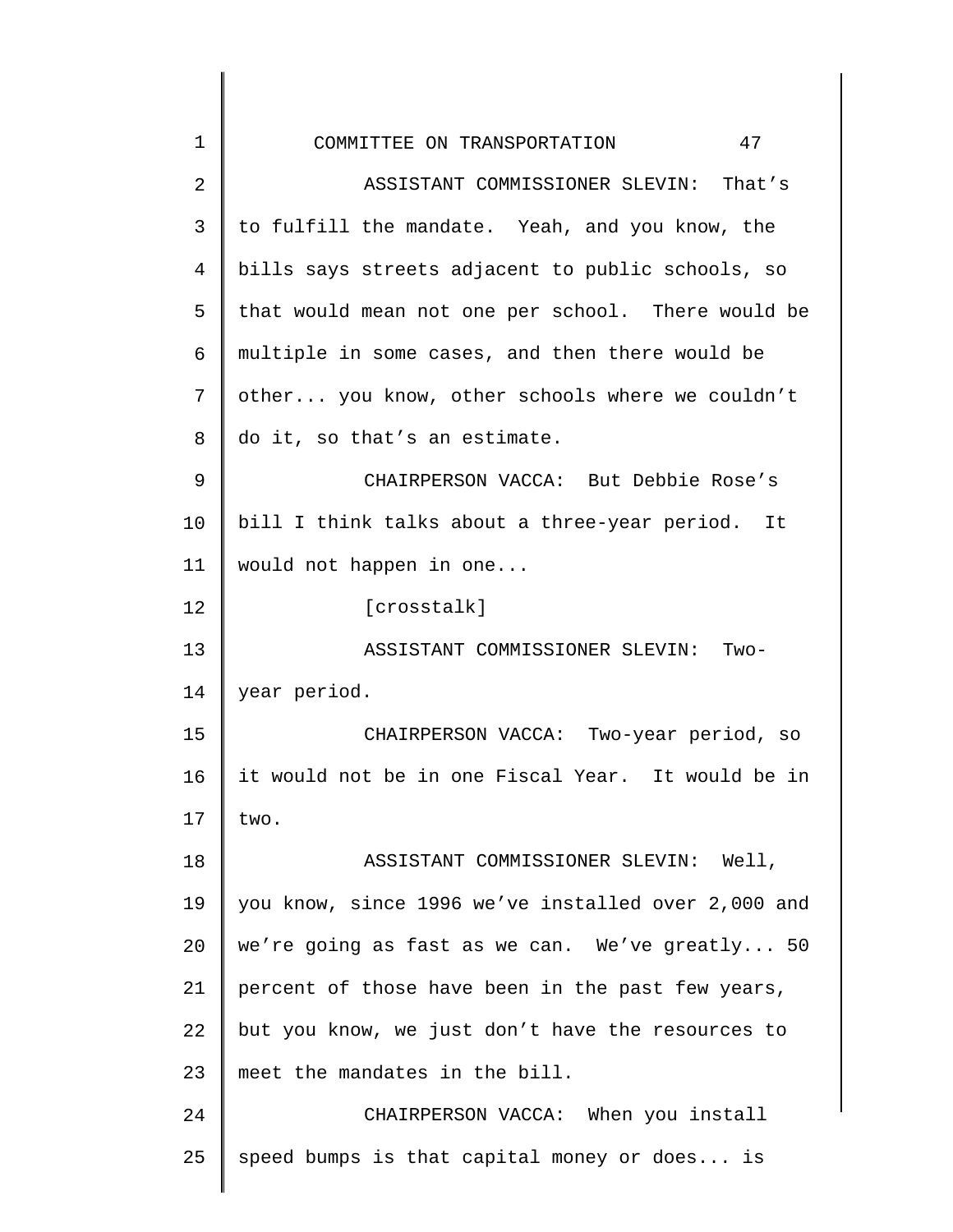1 2 3 4 5 6 7 8 9 10 11 12 13 14 15 16 17 18 19 20 21 22 23 24 25 COMMITTEE ON TRANSPORTATION 48 there expense money that pays for part of it or what... [crosstalk] ASSISTANT COMMISSIONER SLEVIN: It's mainly city funds that pay for it, so we don't get a lot or state or federal aid for that. CHAIRPERSON VACCA: Okay, now how many speed bumps have been installed? We have 4,500 to install under Debbie Rose's bill, but how many have been installed around schools at this point? ASSISTANT COMMISSIONER SLEVIN: Over 1,000. Let me get the exact number for you. 1,095 around schools. CHAIRPERSON VACCA: 1095 have been... [crosstalk] ASSISTANT COMMISSIONER SLEVIN: Yes. CHAIRPERSON VACCA: Installed and her bill would require 4,500 you say. ASSISTANT COMMISSIONER SLEVIN: Around schools, so that would take away you know, a 50 percent of those that we've installed of that 2,000 or 2,100 have been installed in areas not around schools, so if we're mandating just around schools,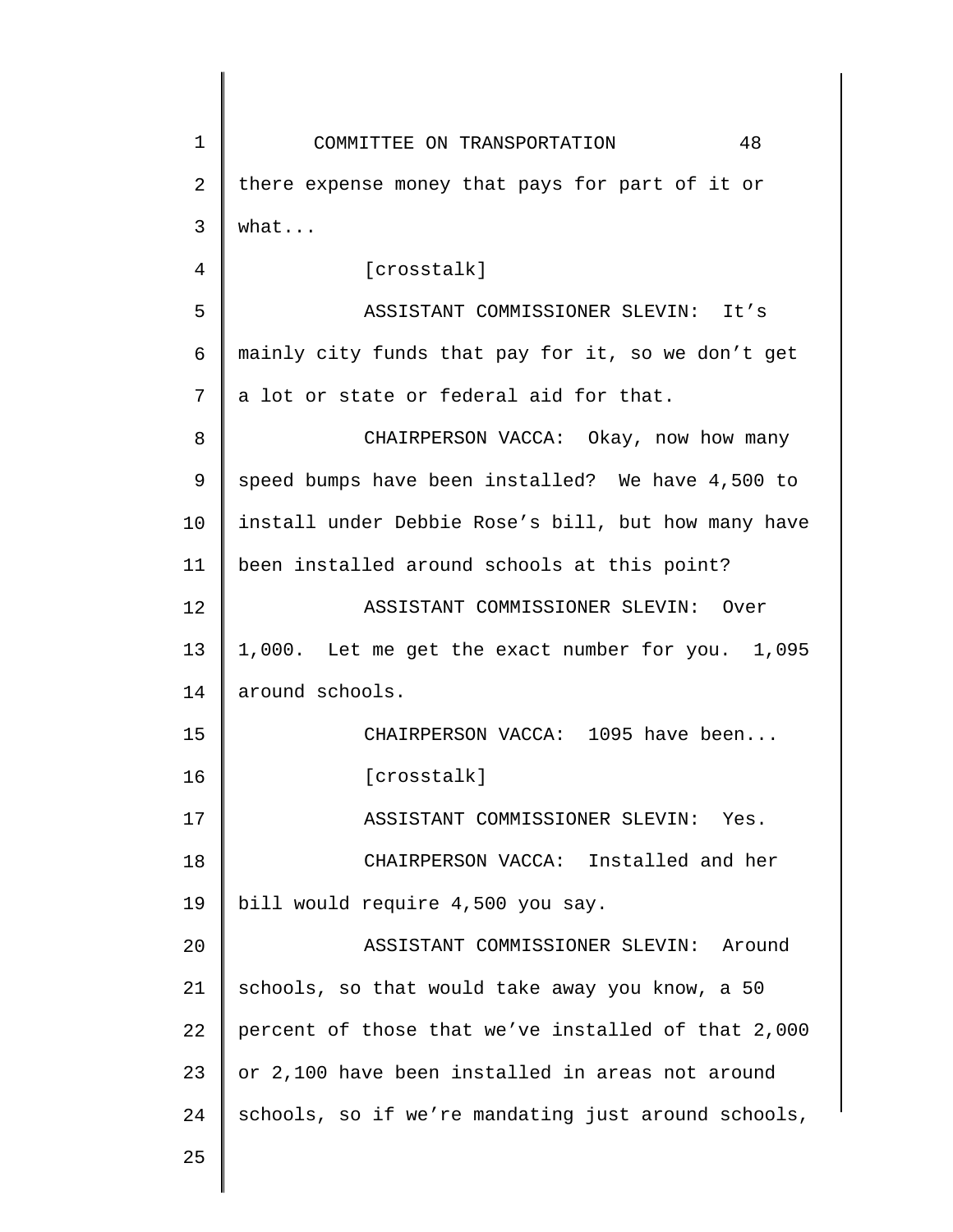1 2 3 4 5 6 7 8 9 10 11 12 13 14 15 16 17 18 19 20 21 22 23 24 25 COMMITTEE ON TRANSPORTATION 49 we would take resources from areas that we know have speeding problems and deserve attention. CHAIRPERSON VACCA: 'Kay. Council Member Garodnick? COUNCIL MEMBER GARODNICK: Thank you, Mr. Chairman. I had questions for you all. Thank you, by the way, for being here. I had questions for you specifically about the bus lanes and then also about Intro 1163. Let me start with the bus lanes 'cause I think that's a simpler issue. The bill as proposed seems like it came to be as a result of specific issues of private intervening roads that could have been used as a right turn that was highlighted to you all by Council Members Ignizio and Oddo, and I think that they're wise to highlight that issue that's clearly a flaw in the system. I want to just highlight a similar but related issue of the fact that in the area that I represent, which would include you know, Select Bus Service on 1st and... [crosstalk] ASSISTANT COMMISSIONER SLEVIN: Mm-hm. COUNCIL MEMBER GARODNICK: 2nd Avenue. There are not many private intervening roads, but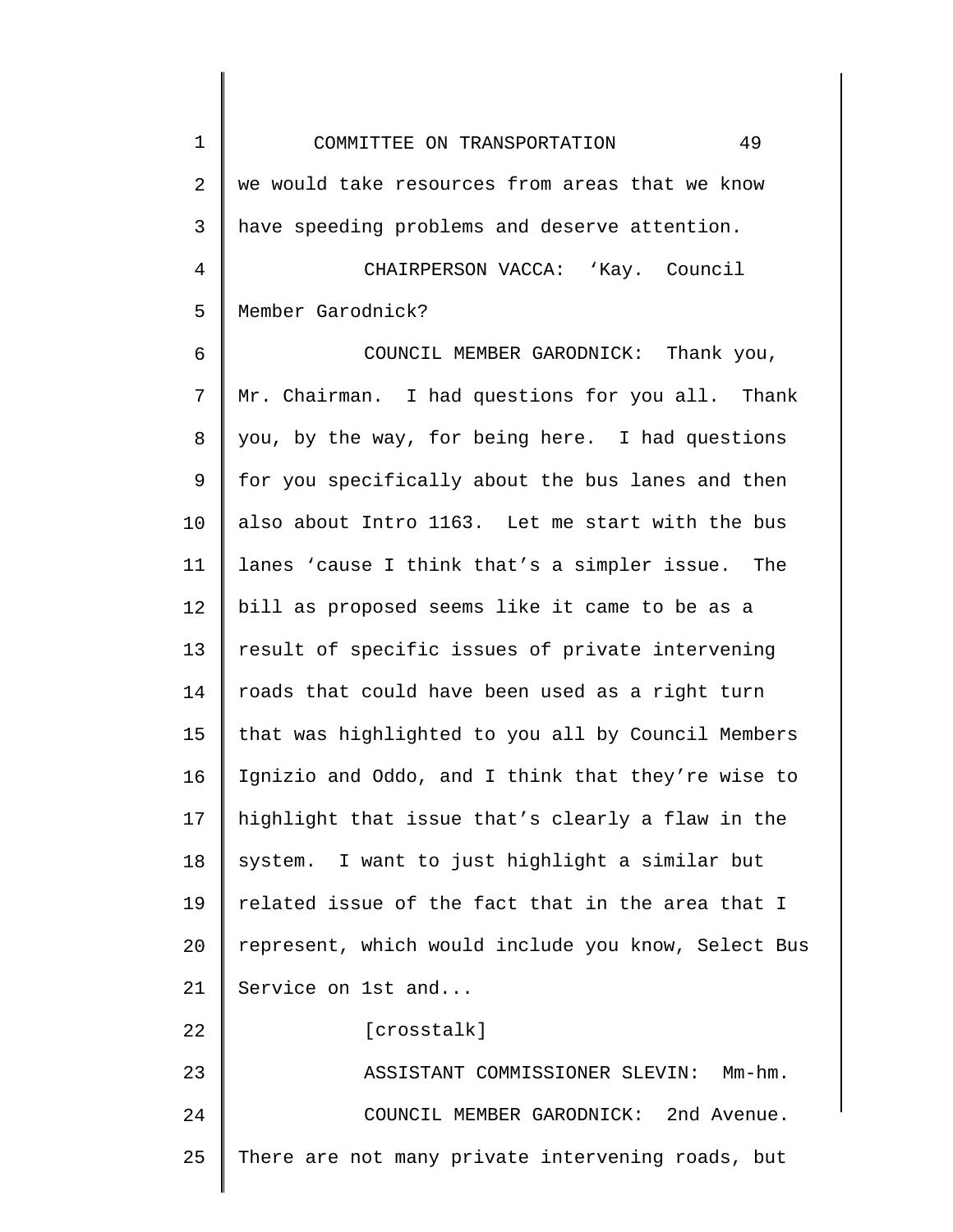1 2 3 4 5 6 7 8 9 10 11 12 13 14 15 16 17 18 19 20 21 22 23 24 25 COMMITTEE ON TRANSPORTATION 50 there are endless numbers of right turns that can be made on 1st and 2nd Avenue and interacting with that bus lane. We want to keep the cars out of the bus lane, but there is some concern from my constituents and from me that perhaps it is not that clear for drivers as to what they may or may not do in this context. People believe that they can make a right turn and they can. The markings on the road fade. The signage is not particularly clear. So the idea that somebody would go quicker into the bus lane than they are allowed by a 200 foot rule is not only plausible but it is likely. My question for you is for an average New Yorker or visitor who is driving, how are they supposed to discern what the specific rule about making right turns relative to bus lanes? ASSISTANT COMMISSIONER SLEVIN: Well, it's roughly a city block, so that helps explain it in a way that people can understand, 200 feet, a short city block, and you know, we have... there has been... and we can... we'll do outreach and education once the rule has passed. COUNCIL MEMBER GARODNICK: It's roughly a city block, but I guess the question is if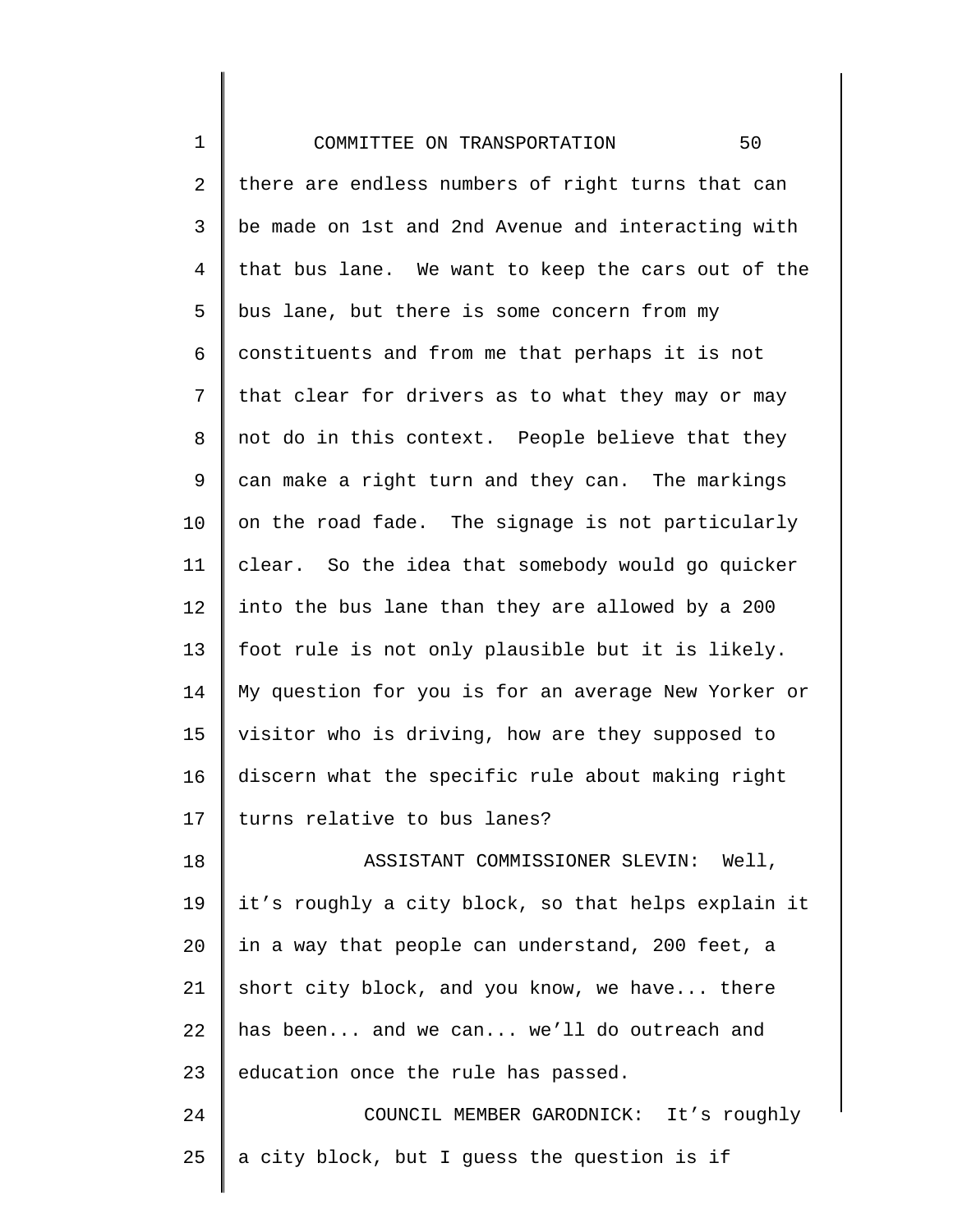| $\mathbf 1$    | 51<br>COMMITTEE ON TRANSPORTATION                   |
|----------------|-----------------------------------------------------|
| $\overline{2}$ | someone were driving today, how would they know     |
| $\mathsf{3}$   | that it is the rule that you cannot go into that    |
| $\overline{4}$ | bus lane before a particular point in the process?  |
| 5              | I happen to know it's where the dotted line starts, |
| 6              | but that's because we've had many conversations     |
| 7              | about it.                                           |
| 8              | ASSISTANT COMMISSIONER SLEVIN: Yeah.                |
| $\mathsf 9$    | COUNCIL MEMBER GARODNICK: I think most              |
| 10             | drivers would think well, look, if it's backed up   |
| 11             | in front of me all the way up to the intersection   |
| 12             | well, maybe I should save everybody the trouble;    |
| 13             | there's no buses coming; maybe I should save        |
| 14             | everybody the trouble, go around them and tee       |
| 15             | myself up to be able to make that right turn.       |
| 16             | ASSISTANT COMMISSIONER SLEVIN:                      |
| 17             | [interposing] Mm-hm.                                |
| 18             | COUNCIL MEMBER GARODNICK: And just get              |
| 19             | out of the way here. There are signs which          |
| 20             | indicate that this is a bus lane; buses only.       |
| 21             | ASSISTANT COMMISSIONER SLEVIN: Right.               |
| 22             | COUNCIL MEMBER GARODNICK: But are                   |
| 23             | there markers that indicate clearly where and under |
| 24             | what circumstances you may make the right turn? Do  |
| 25             | you think it's satisfactory?                        |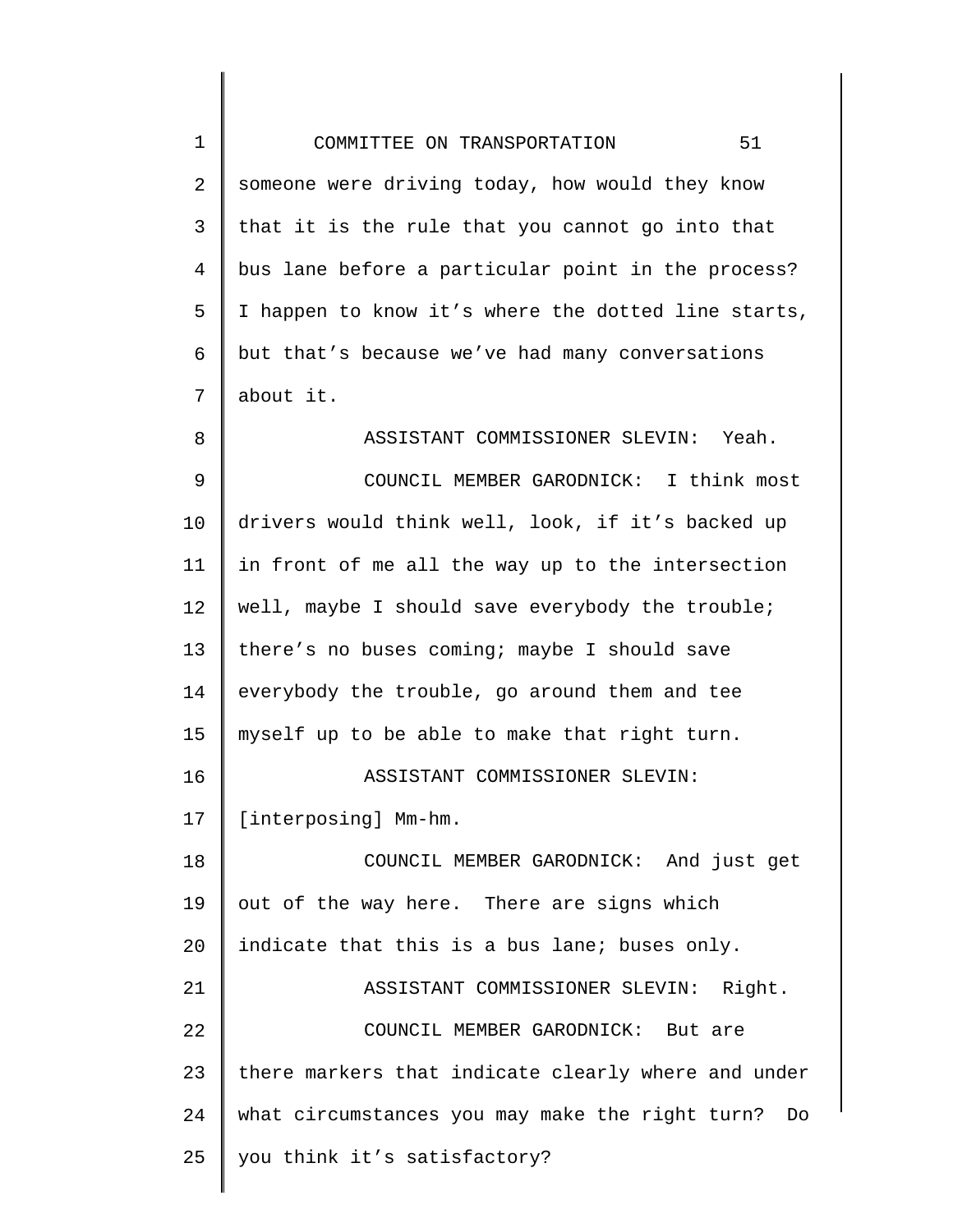1 2 3 4 5 6 7 8 9 10 11 12 13 14 15 16 17 18 19 20 21 22 23 24 25 COMMITTEE ON TRANSPORTATION 52 ASSISTANT COMMISSIONER SLEVIN: There... [crosstalk] COUNCIL MEMBER GARODNICK: So that people... [crosstalk] ASSISTANT COMMISSIONER SLEVIN: There are markings that... now that say bus lanes and right turns where it is appropriate where we know there's a heavy volume traffic making the right, so after the rule is changed we'll be able to you know, additional education outreach as well to let people know that... clearly that they are able to enter the right turn lane 200 feet before their right turn. COUNCIL MEMBER GARODNICK: And 200 feet is... you said is roughly a... [crosstalk] ASSISTANT COMMISSIONER SLEVIN: Yes. COUNCIL MEMBER GARODNICK: A city block. ASSISTANT COMMISSIONER SLEVIN: Correct.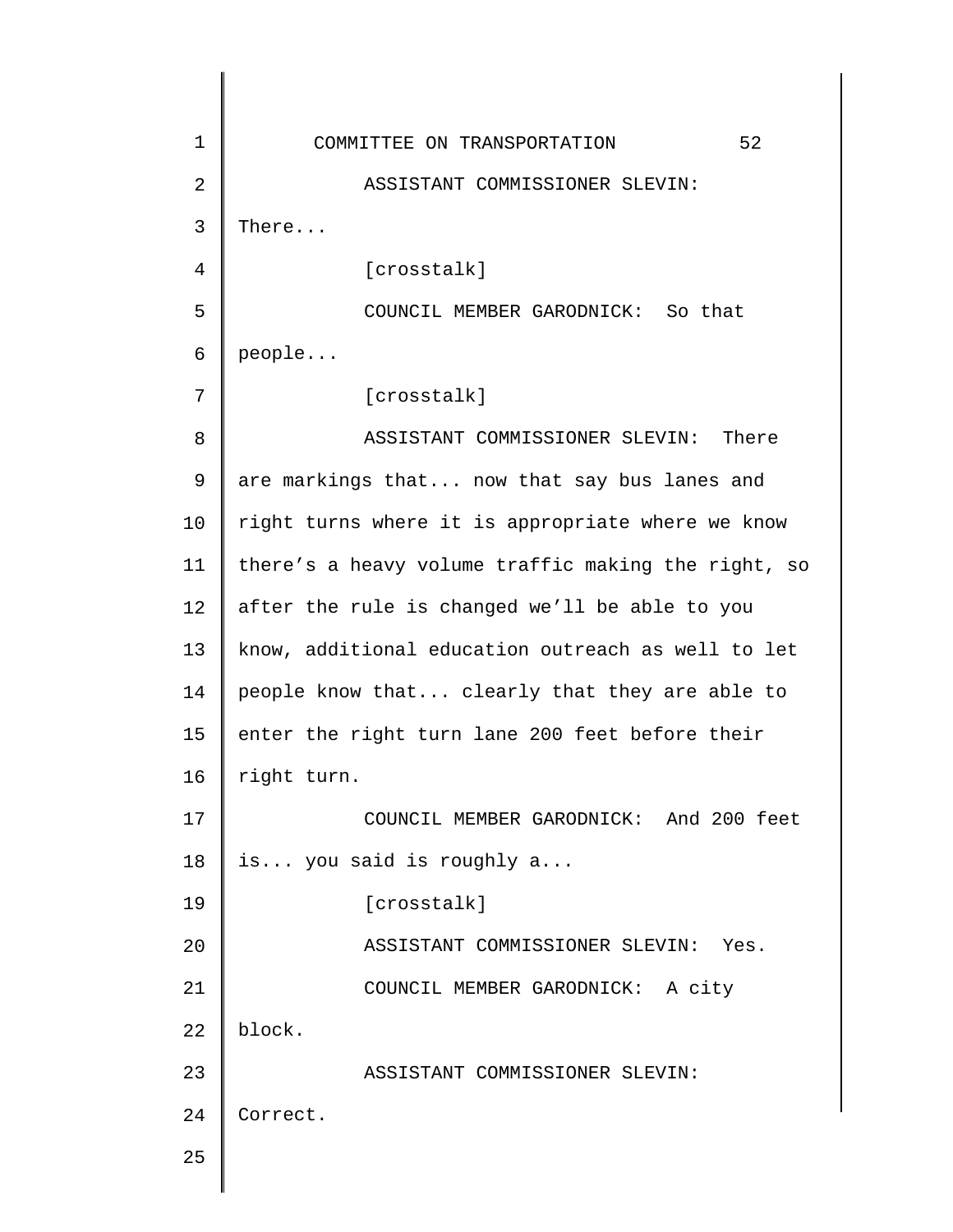| $\mathbf 1$    | 53<br>COMMITTEE ON TRANSPORTATION                   |
|----------------|-----------------------------------------------------|
| $\overline{2}$ | COUNCIL MEMBER GARODNICK: So that is                |
| 3              | a that's a change. So I'm just thinking about       |
| 4              | the blocks that I would most ordinarily encounter,  |
| 5              | so that is a rule change relative to all blocks in  |
| 6              | the city?                                           |
| 7              | ASSISTANT COMMISSIONER SLEVIN:                      |
| 8              | Correct.                                            |
| 9              | COUNCIL MEMBER GARODNICK: So does                   |
| 10             | that                                                |
| 11             | [crosstalk]                                         |
| 12             | ASSISTANT COMMISSIONER SLEVIN: Public,              |
| 13             | private.                                            |
| 14             | COUNCIL MEMBER GARODNICK: Does that                 |
| 15             | mean that you'll be changing the markings on 1st    |
| 16             | and 2nd Avenue where you're only allowed to say get |
| 17             | into that bus lane. I don't know how far how        |
| 18             | far back those you know, the broken marks go        |
| 19             | today.                                              |
| 20             | ASSISTANT COMMISSIONER SLEVIN:                      |
| 21             | [interposing] Mm-hm.                                |
| 22             | COUNCIL MEMBER GARODNICK: But will you              |
| 23             | be changing those in Manhattan?                     |
| 24             | ASSISTANT COMMISSIONER SLEVIN: Well,                |
| 25             | the markings will certainly reflect the rule.       |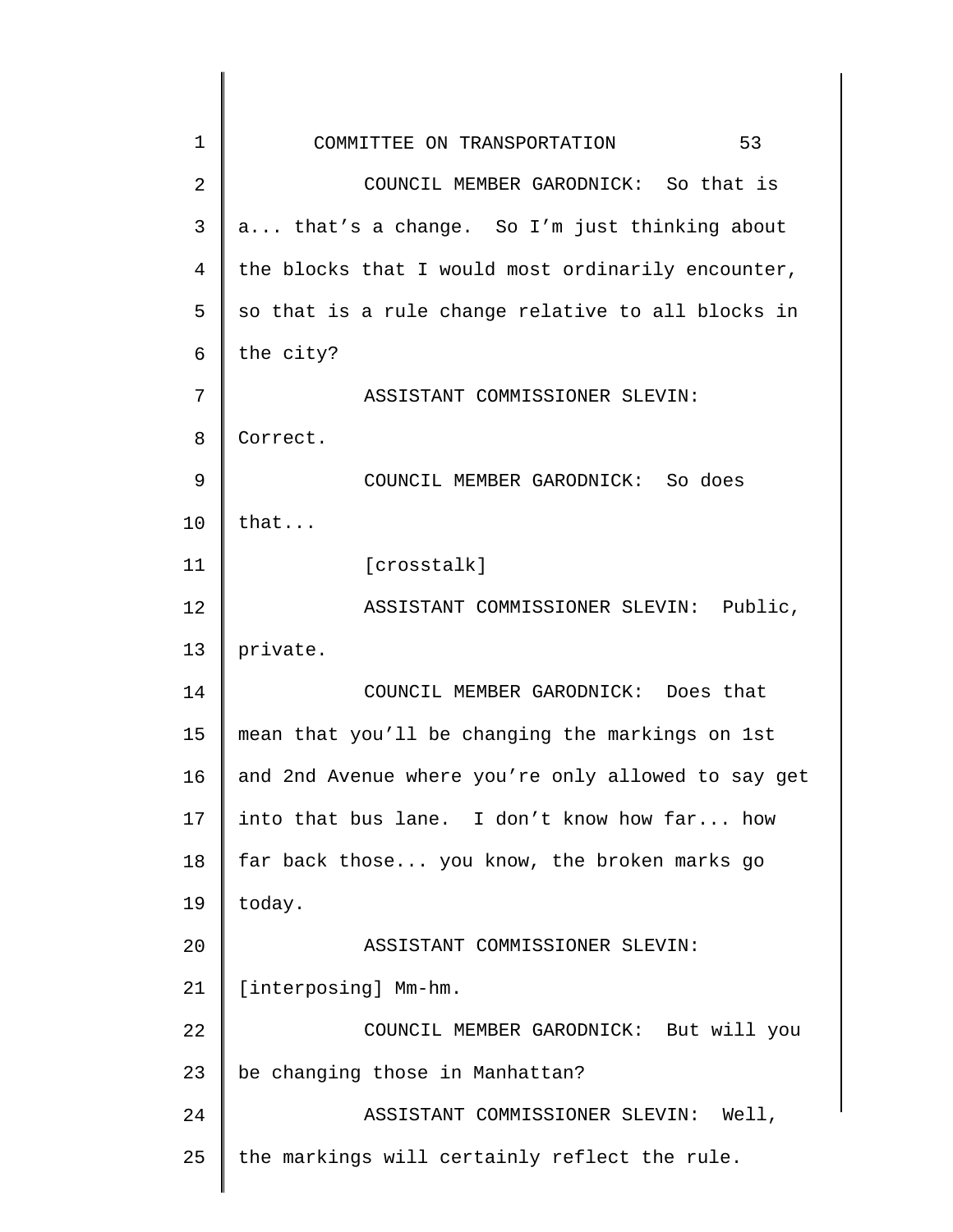| $\mathbf 1$    | 54<br>COMMITTEE ON TRANSPORTATION                   |
|----------------|-----------------------------------------------------|
| $\overline{2}$ | COUNCIL MEMBER GARODNICK: Okay, so                  |
| 3              | you're going to be                                  |
| 4              | [crosstalk]                                         |
| 5              | ASSISTANT COMMISSIONER SLEVIN:<br>So                |
| 6              | we'll evaluate them and if there's any that don't   |
| 7              | match the rule, then we would have to go back and   |
| 8              | change them, yes.                                   |
| 9              | [crosstalk]                                         |
| 10             | COUNCIL MEMBER GARODNICK: Yeah, I                   |
| 11             | think I think I suspect that there probably         |
| 12             | are a lot along that corridor, but you know, that's |
| 13             | a conversation we can have.                         |
| 14             | My next questions are for Miss Petito               |
| 15             | on the subject of 1163 on the crash map. It sounds  |
| 16             | like that NYPD has some concerns about this bill,   |
| 17             | and I just wanted to just go through them quickly   |
| 18             | with you.                                           |
| 19             | ASSISTANT COMMISSIONER PETITO:<br>Sure.             |
| 20             | COUNCIL MEMBER GARODNICK: One of the                |
| 21             | concerns was that the term traffic crash was not    |
| 22             | defined so that it could include both reported and  |
| 23             | unreported collisions. Does your concern about the  |
| 24             | definition change if the rule were to be definied   |
| 25             | as just reported collisions?                        |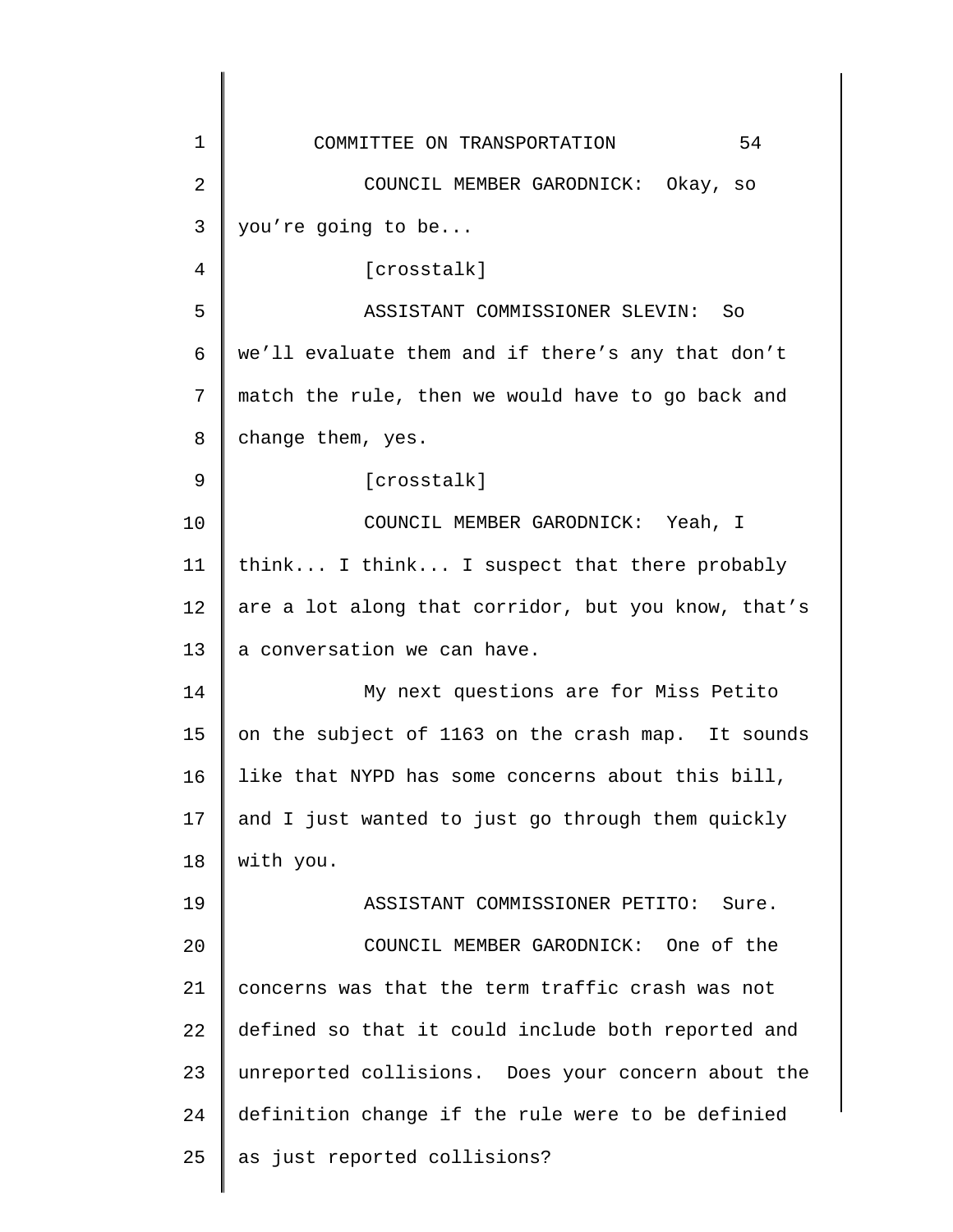| $\mathbf 1$ | 55<br>COMMITTEE ON TRANSPORTATION                   |
|-------------|-----------------------------------------------------|
| 2           | ASSISTANT COMMISSIONER PETITO: Well,                |
| 3           | that would certainly help. I think what I           |
| 4           | suggested also is that I'd be more closely related  |
| 5           | to Administrative Code Section 14-153, which give   |
| 6           | the parameters of the vehicle collision data that   |
| 7           | we already post and that way it would be married to |
| 8           | data that is already collected and made available   |
| 9           | to the public. That                                 |
| 10          | [crosstalk]                                         |
| 11          | COUNCIL MEMBER GARODNICK: So                        |
| 12          | ASSISTANT COMMISSIONER PETITO: and I                |
| 13          | think that is the intent of the bill.               |
| 14          | COUNCIL MEMBER GARODNICK:                           |
| 15          | [interposing] What's different what's different     |
| 16          | between what has been proposed and what the NYPD    |
| 17          | collects subject to 14-153?                         |
| 18          | ASSISTANT COMMISSIONER PETITO: I think              |
| 19          | segment of the street is different because in 14-   |
| 20          | 153 the vehicle collision data is collected and     |
| 21          | reported according to the nearest cross street or   |
| 22          | intersection, so that that's a big that's a         |
| 23          | difference, also again, the reported issue.<br>The  |
| 24          | parameters of 14-153 would inform properly what     |
| 25          | goes on the map I think.                            |
|             |                                                     |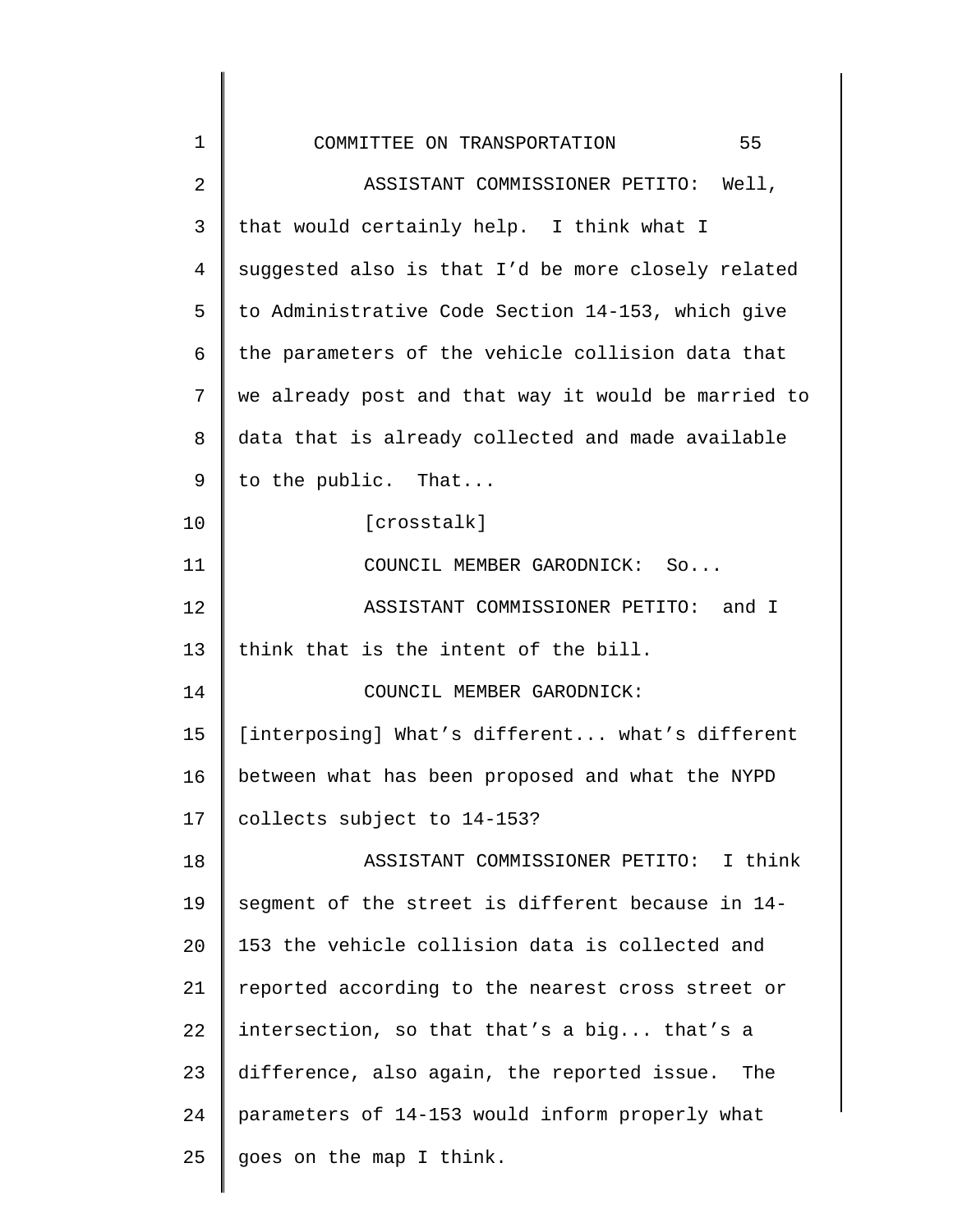| $\mathbf 1$ | 56<br>COMMITTEE ON TRANSPORTATION                   |
|-------------|-----------------------------------------------------|
| 2           | COUNCIL MEMBER GARODNICK: Well, okay,               |
| 3           | well, that's an Ad Code Provision.                  |
| 4           | ASSISTANT COMMISSIONER PETITO: Right.               |
| 5           | COUNCIL MEMBER GARODNICK: Something                 |
| 6           | which is amendable by us.                           |
| 7           | ASSISTANT COMMISSIONER PETITO: Right.               |
| 8           | COUNCIL MEMBER GARODNICK: So I guess                |
| 9           | then the question becomes does the NYPD have any    |
| 10          | objection to changing in policy or practice or rule |
| 11          | or by Local Law the provisions here that would      |
| 12          | allow you to do this? Do you have any objection to  |
| 13          | this I guess is what I'm saying as a                |
| 14          | [crosstalk]                                         |
| 15          | ASSISTANT COMMISSIONER PETITO: To the               |
| 16          | bill it                                             |
| 17          | [crosstalk]                                         |
| 18          | COUNCIL MEMBER GARODNICK:                           |
| 19          | Philosophic                                         |
| 20          | [crosstalk]                                         |
| 21          | ASSISTANT COMMISSIONER PETITO:<br>To                |
| 22          | the                                                 |
| 23          | [crosstalk]                                         |
| 24          | COUNCIL MEMBER GARODNICK: As a                      |
| 25          | philosophic matter                                  |
|             |                                                     |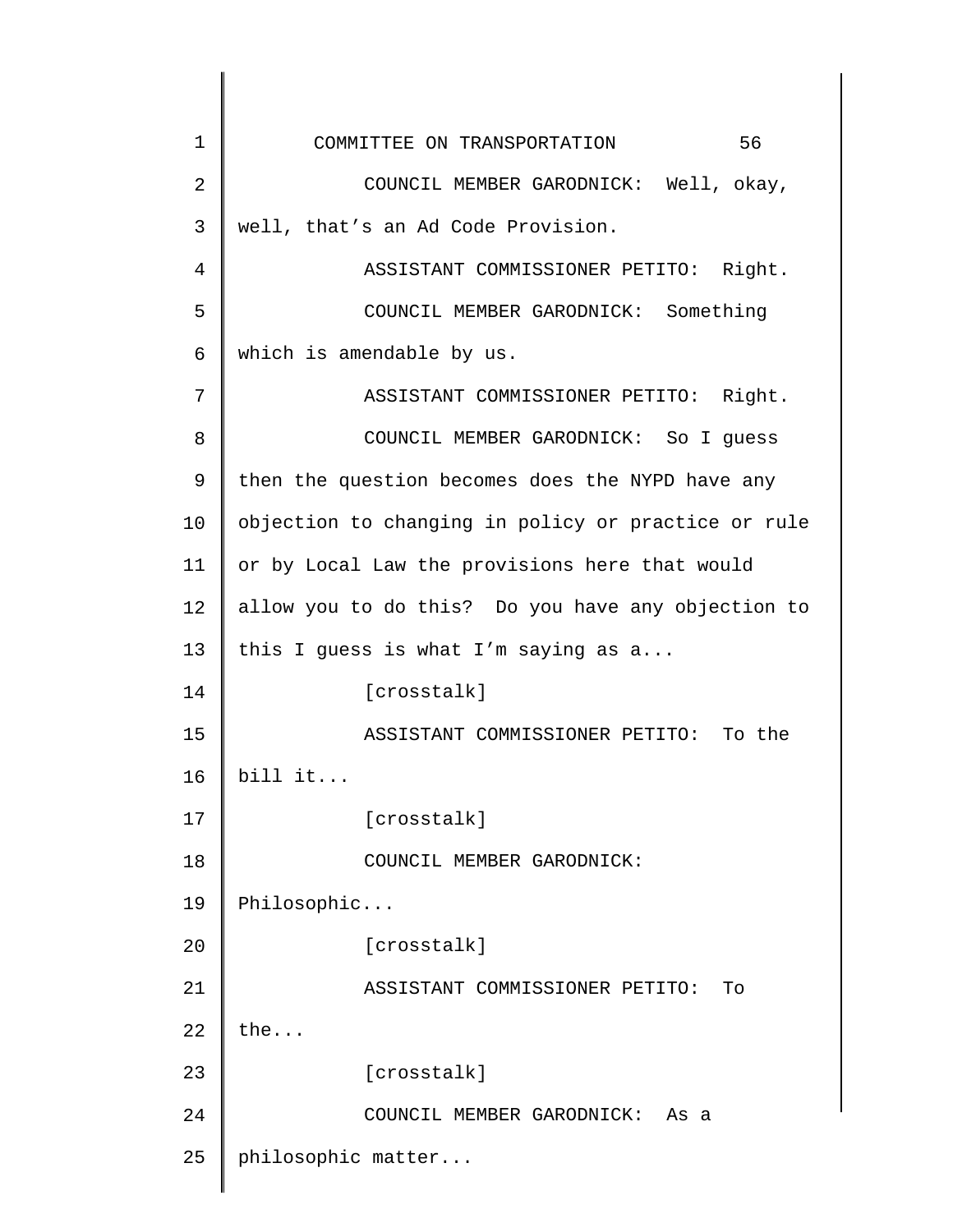| 1  | 57<br>COMMITTEE ON TRANSPORTATION                   |
|----|-----------------------------------------------------|
| 2  | [crosstalk]                                         |
| 3  | ASSISTANT COMMISSIONER PETITO: Yeah.                |
| 4  | [crosstalk]                                         |
| 5  | COUNCIL MEMBER GARODNICK: To actually               |
| 6  | putting on a map the data that would reveal where   |
| 7  | the crashes are taking place with specificity and   |
| 8  | not as to intersections?                            |
| 9  | ASSISTANT COMMISSIONER PETITO: Well,                |
| 10 | we do the substantive concern that we have about    |
| 11 | it is that the data itself that's already posted    |
| 12 | and would be kind of translated onto a map; putting |
| 13 | it on a map is inherently somewhat misleading       |
| 14 | because the vehicle collisions will look like they  |
| 15 | all occurred at an intersection, where in fact they |
| 16 | may have occurred down the block and so             |
| 17 | [crosstalk]                                         |
| 18 | COUNCIL MEMBER GARODNICK: Yes, I                    |
| 19 | $I \ldots$                                          |
| 20 | [crosstalk]                                         |
| 21 | ASSISTANT COMMISSIONER PETITO: That's               |
| 22 | the                                                 |
| 23 | [crosstalk]                                         |
| 24 | COUNCIL MEMBER GARODNICK: I under                   |
| 25 | [crosstalk]                                         |
|    |                                                     |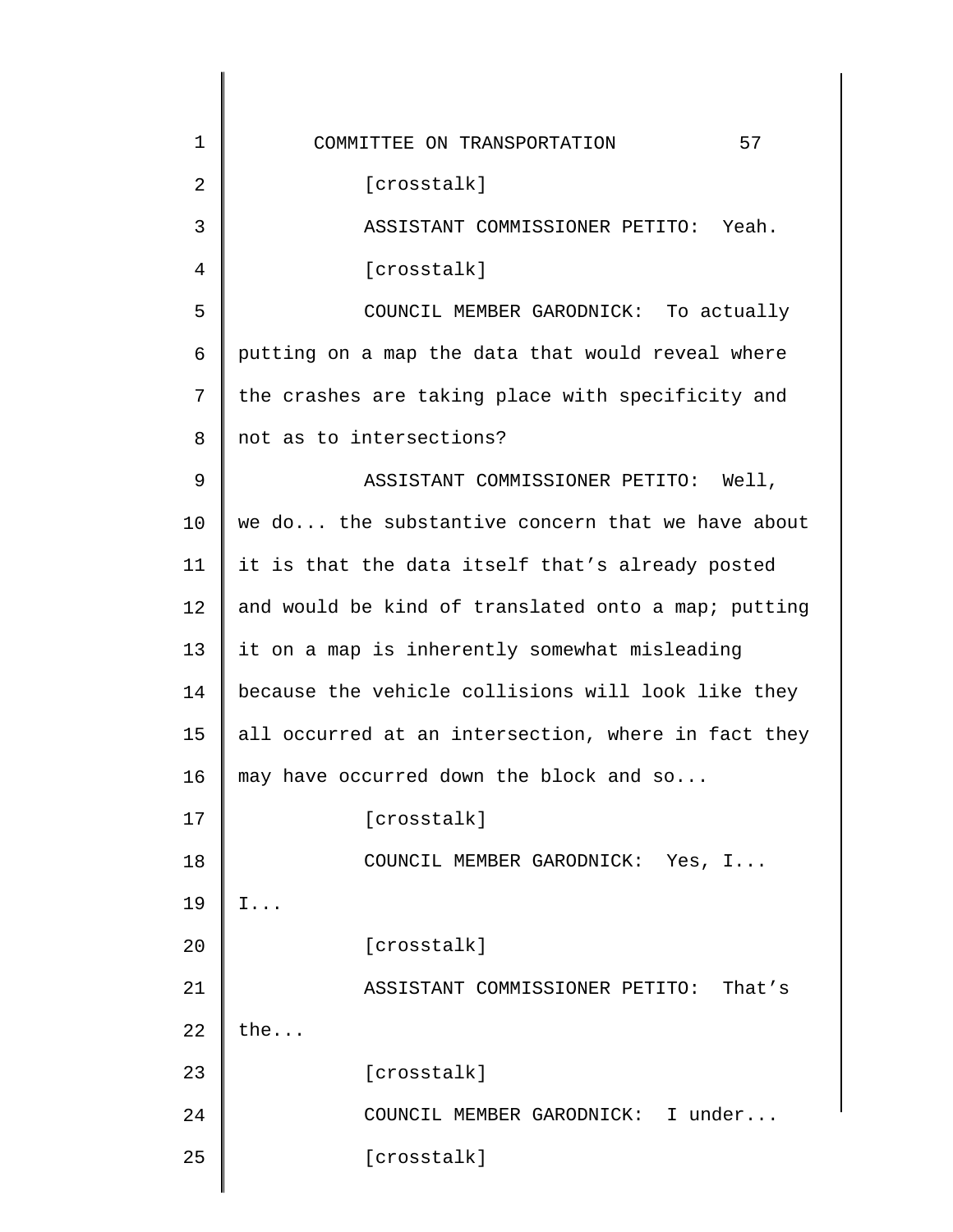| 1              | 58<br>COMMITTEE ON TRANSPORTATION                   |
|----------------|-----------------------------------------------------|
| $\overline{2}$ | ASSISTANT COMMISSIONER PETITO:                      |
| $\mathsf{3}$   | Graphic                                             |
| $\overline{4}$ | COUNCIL MEMBER GARODNICK: I understand              |
| 5              | the technical challenges that you're describing.    |
| 6              | What I'm asking is your testimony ends with you     |
| 7              | know, anybody can go ahead and map all the          |
| 8              | information that we put out there and you should    |
| 9              | not saddle us with this burden; I'm paraphrasing,   |
| 10             | and my question for you is is there actually a      |
| 11             | philosophical objection by the police department to |
| 12             | posting this sort of crash reported crash data on a |
| 13             | site, or is this just a matter of you feel like it  |
| 14             | needs to fit into the appropriate check boxes of    |
| 15             | allowing it to happen sensibly and appropriately?   |
| 16             | ASSISTANT COMMISSIONER PETITO:<br>No, I             |
| 17             | think it is not for us it's not a technical         |
| 18             | issue. It is a substantive issue that the dot on    |
| 19             | the map will make people think when they look at a  |
| 20             | map, that the crash; the collision occurred at the  |
| 21             | intersection and that can have a real consequence   |
|                |                                                     |

23 24 25 if folks are using the map to suggest policy changes because of collisions that they think happened at an intersection, but might have nothing to do with the intersection.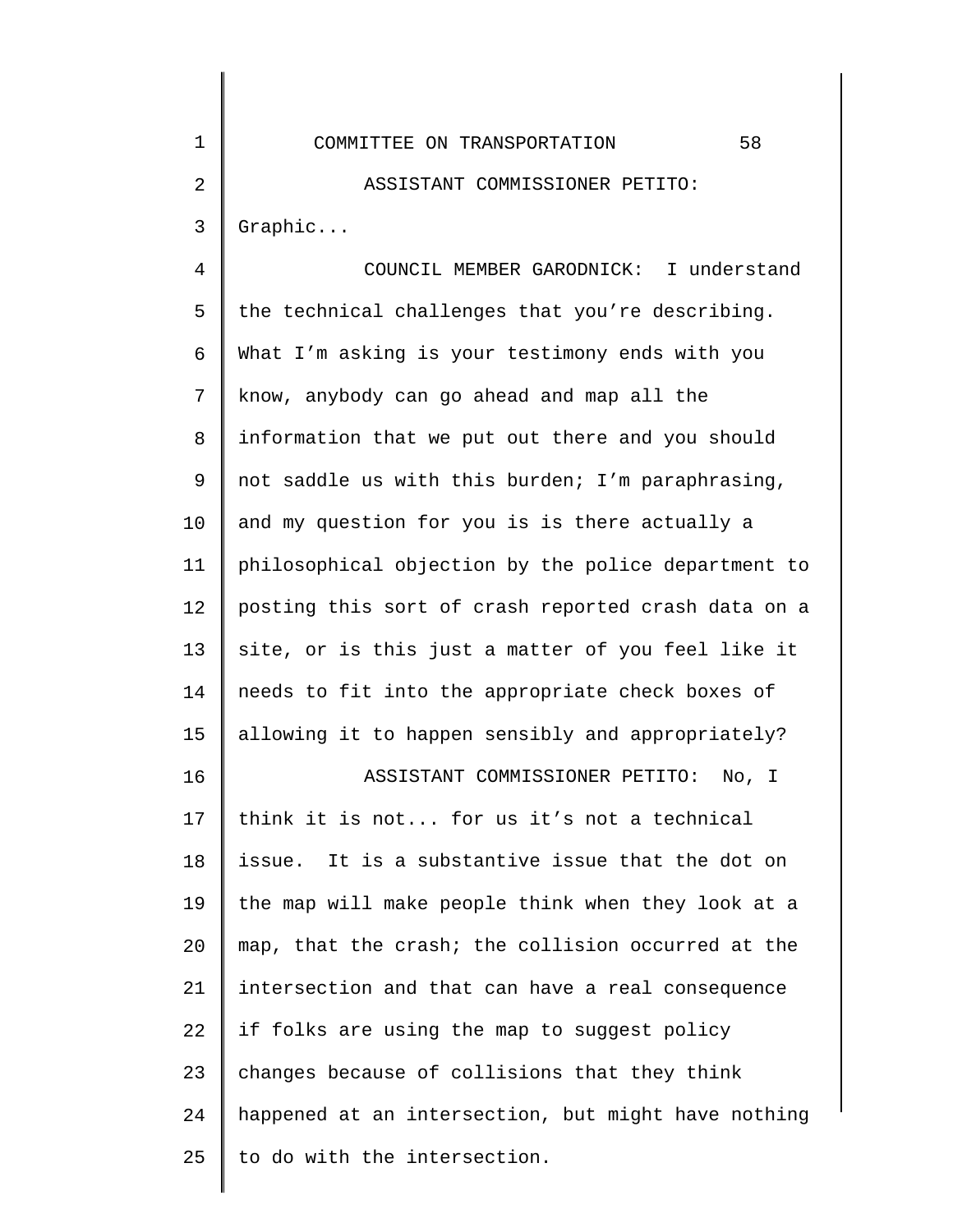| $\mathbf 1$ | 59<br>COMMITTEE ON TRANSPORTATION                   |
|-------------|-----------------------------------------------------|
| 2           | COUNCIL MEMBER GARODNICK: Would the                 |
| 3           | [crosstalk]                                         |
| 4           | ASSISTANT COMMISSIONER PETITO:<br>So                |
| 5           | that's the substance of                             |
| 6           | COUNCIL MEMBER GARODNICK:                           |
| 7           | [interposing] Would the police department object to |
| 8           | changing its reporting procedures to put an address |
| 9           | on the form as opposed to an intersection?          |
| 10          | ASSISTANT COMMISSIONER PETITO:<br>Well,             |
| 11          | we don't govern the form. We would object in a      |
| 12          | sense because what we are mandated to do is fill    |
| 13          | out the form according to the way the DMV           |
| 14          | promulgates it and instructs police officers to     |
| 15          | prepare it.                                         |
| 16          | COUNCIL MEMBER GARODNICK: Would the                 |
| 17          | NYPD                                                |
| 18          | [crosstalk]                                         |
| 19          | ASSISTANT COMMISSIONER PETITO:<br>And               |
| 20          | there is no street address                          |
| 21          | COUNCIL MEMBER GARODNICK: Would the                 |
| 22          | NYPD join us in advocating for changing the form to |
| 23          | give you the flexibility to allow for the reporting |
| 24          | of addresses next to which crashes take place?      |
| 25          |                                                     |
|             |                                                     |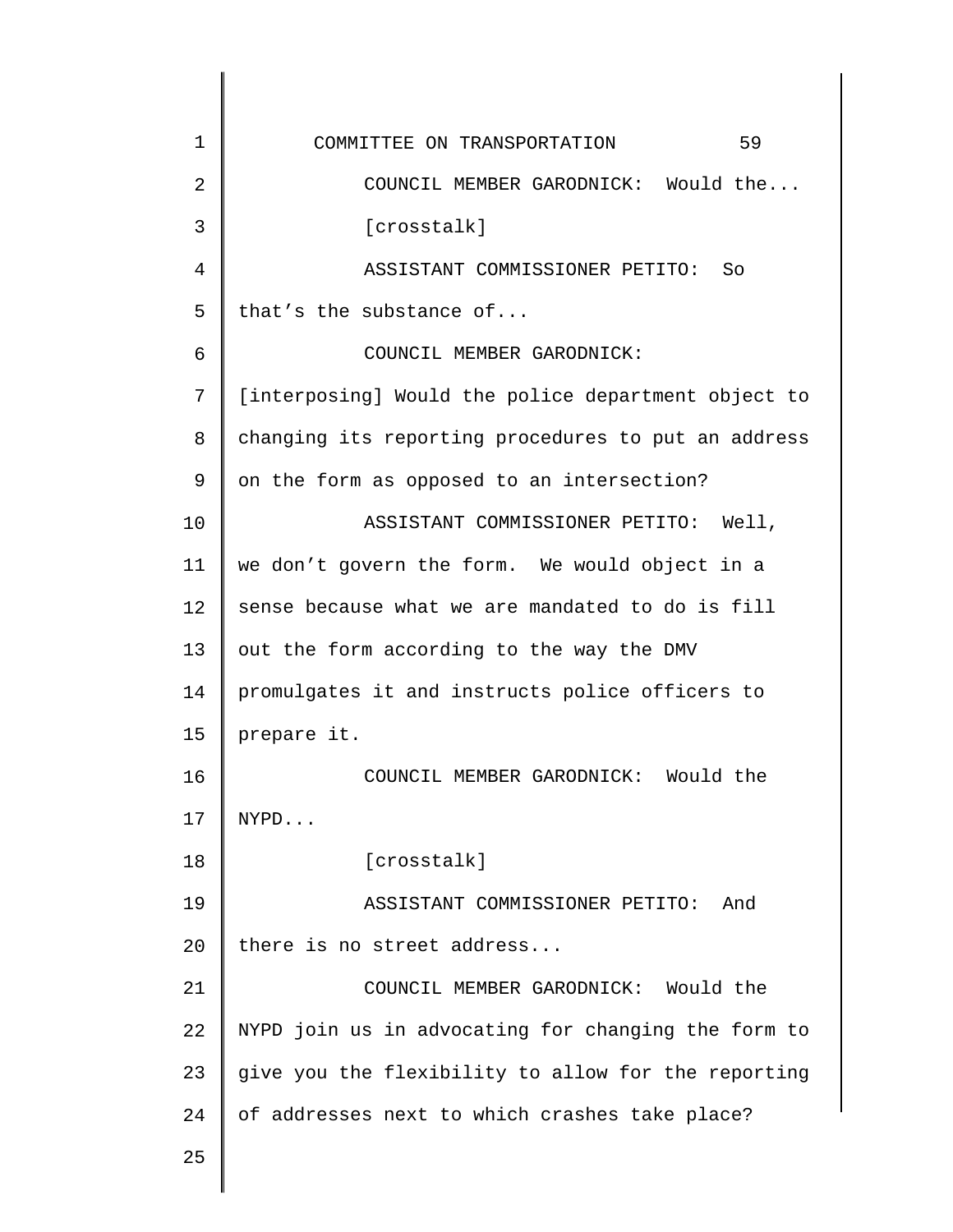| $\mathbf 1$    | 60<br>COMMITTEE ON TRANSPORTATION                   |
|----------------|-----------------------------------------------------|
| $\overline{2}$ | ASSISTANT COMMISSIONER PETITIO:<br>$\mathbf I$      |
| 3              | don't know. Sitting here right now I don't think    |
| 4              | so because I think that the way that the police     |
| 5              | accident form reports it is what we actually use    |
| 6              | the accident forms are a jumping off point for      |
| 7              | analysis for the police department and I would have |
| 8              | to take back a suggestion or a request that it be   |
| 9              | changed; that we lobby the DMV to change it to put  |
| 10             | in a street address.                                |
| 11             | COUNCIL MEMBER GARODNICK: Does the                  |
| 12             | NYPD ever add additional information to forms than  |
| 13             | what is prescribed by any state agency or do you    |
| 14             | always just simply say that this is the four        |
| 15             | corners of what our form needs to look like.<br>We  |
| 16             | cannot add additional information that makes our    |
| 17             | work easier in this process or what? How            |
| 18             | [crosstalk]                                         |
| 19             | ASSISTANT COMMISSIONER PETITO: Well,                |
| 20             | we would                                            |
| 21             | [crosstalk]                                         |
| 22             | COUNCIL MEMBER GARODNICK: How do you                |
| 23             | deal with that easily?                              |
| 24             | [crosstalk]                                         |
| 25             |                                                     |
|                |                                                     |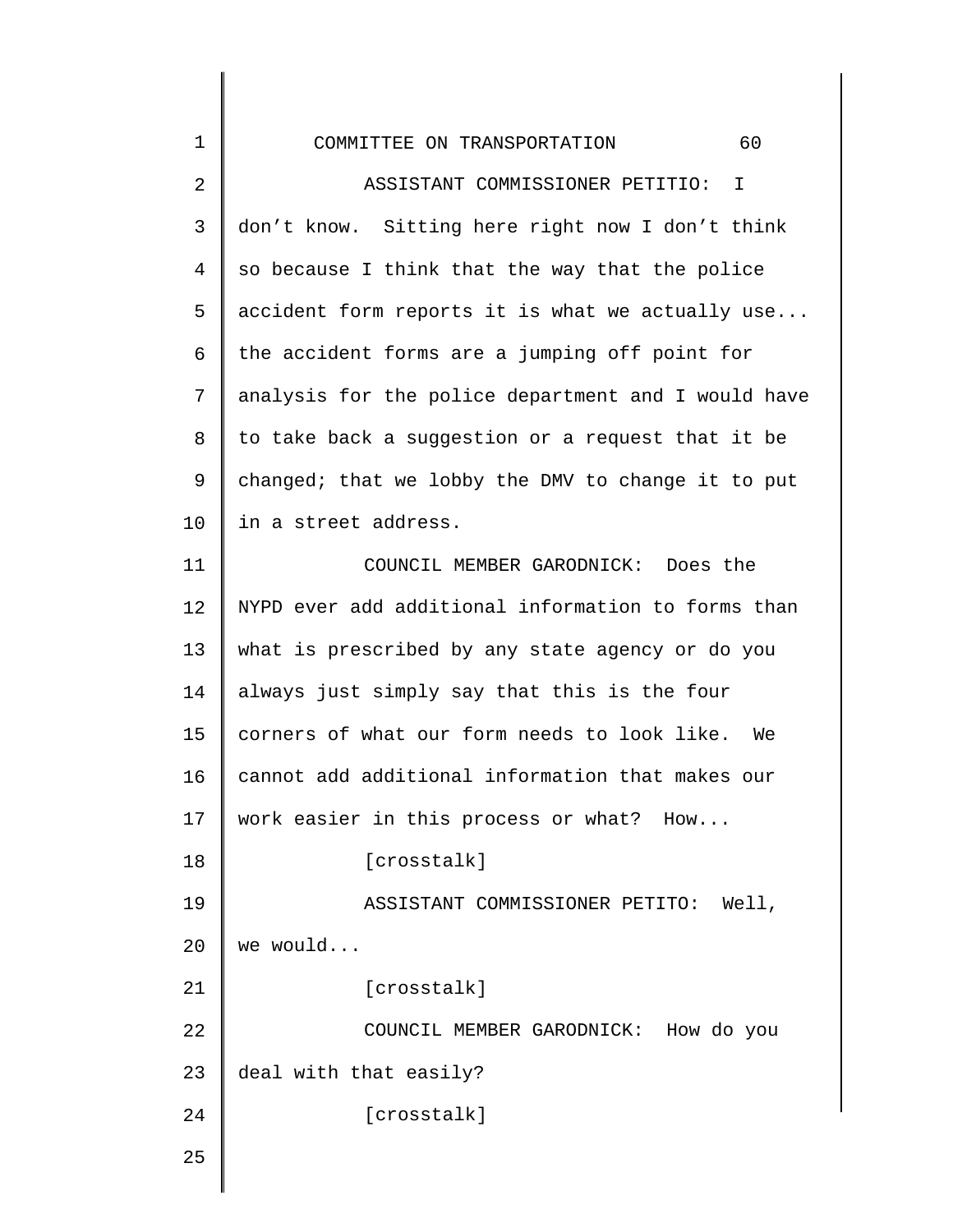## COMMITTEE ON TRANSPORTATION 61

1

2 3 4 5 6 7 8 9 10 11 12 13 14 15 16 17 18 19 20 21 22 23 24 25 ASSISTANT COMMISSIONER PETITO: Put notes... well, we would not change anything that is a coded field, let's say, that the DMV would use in order to input that information into their systems, but we would certainly add notes or comments in you know, the miscellaneous box or a physical literal you know, description of something can certainly be added to the form. I think that the utility of a street address is something that I don't... I can't sit here and tell you if that would add anything to the analysis of these forms that the police department does because they are looking at the forms. There is distance there. There is... we know whether it was east or west of the intersection, but the most important thing is that you have police officers on the ground in the precincts looking at the forms and they will know whether or not there's a problem at an intersection. It's a very localized analysis and it doesn't necessarily lend itself to the kind of macro reporting that we do of the traffic data. That's a big picture look at vehicle collisions, but what the precinct personnel do and what Chief Tuller does in Traffic Stat is drill down into the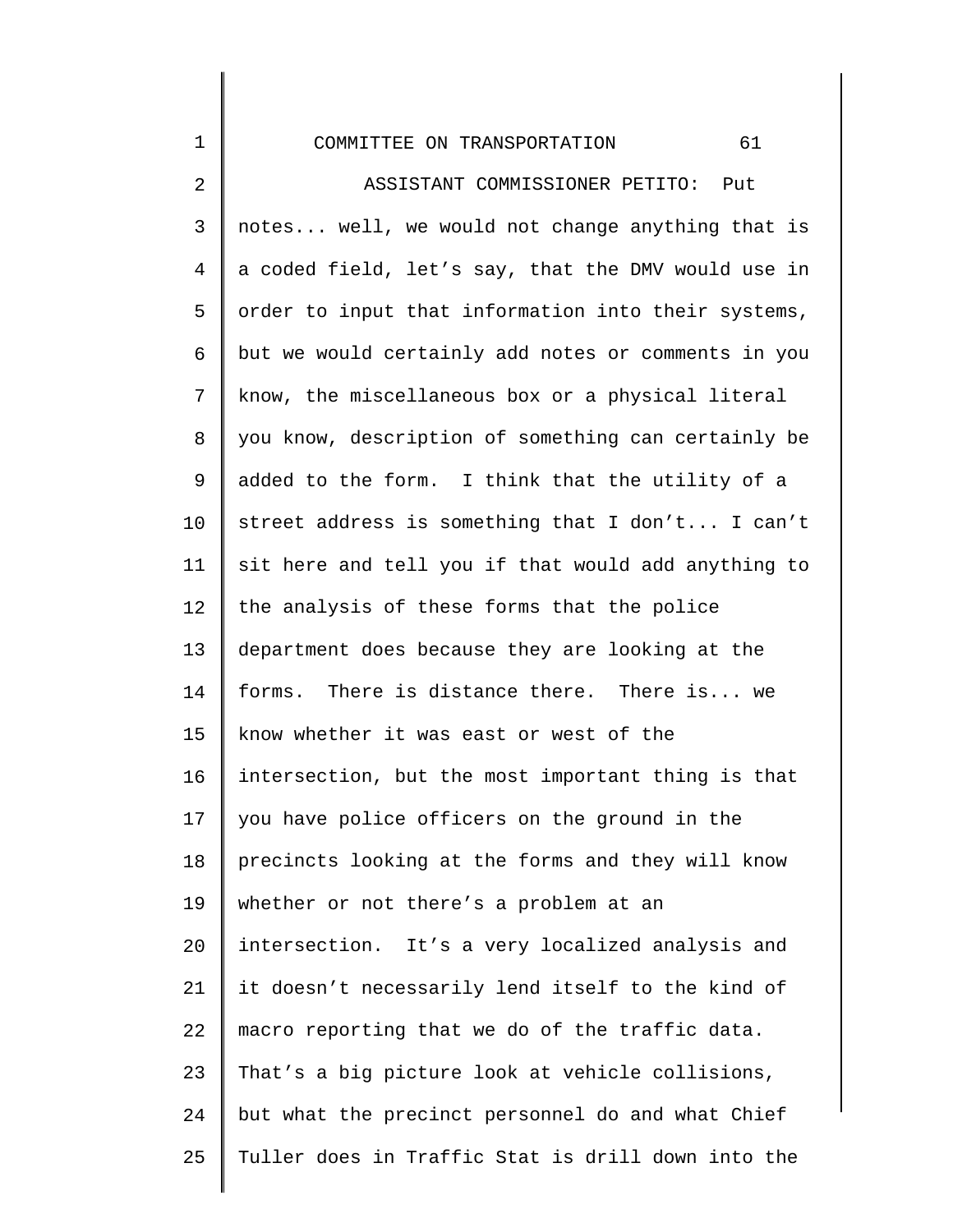| $\mathbf 1$    | 62<br>COMMITTEE ON TRANSPORTATION                   |
|----------------|-----------------------------------------------------|
| $\overline{2}$ | actual forms themselves; see what happened in the   |
| 3              | accidents; talk to the officers and so it's kind of |
| 4              | a different we look at it a little differently      |
| 5              | from the way that a member of the public would be   |
| 6              | looking at the collision data as it's posted        |
| 7              | because we have access to so much more information  |
| 8              | including everything on the police accident report. |
| 9              | COUNCIL MEMBER GARODNICK: Well, I                   |
| 10             | with respect, and I understand your point, it seems |
| 11             | that you have described to us though what the       |
| 12             | utility is of having more nuance information to be  |
| 13             | reported because it would allow for the public, the |
| 14             | council and even the police department if it wished |
| 15             | to know precisely where crashes were taking place.  |
| 16             | However you choose to interpret that on the, you    |
| 17             | know, the micro level as to what that means for a   |
| 18             | block or a community, I cannot say, but it seems    |
| 19             | that it does not inhibit the police department's    |
| 20             | ability to analyze the information by having more   |
| 21             | of it or have it in a more granular form,           |
| 22             | specifically a street address. Am I missing         |
| 23             | something?                                          |
| 24             | ASSISTANT COMMISSIONER PETITO: I think              |
| 25             | that the difference is that we would have to expend |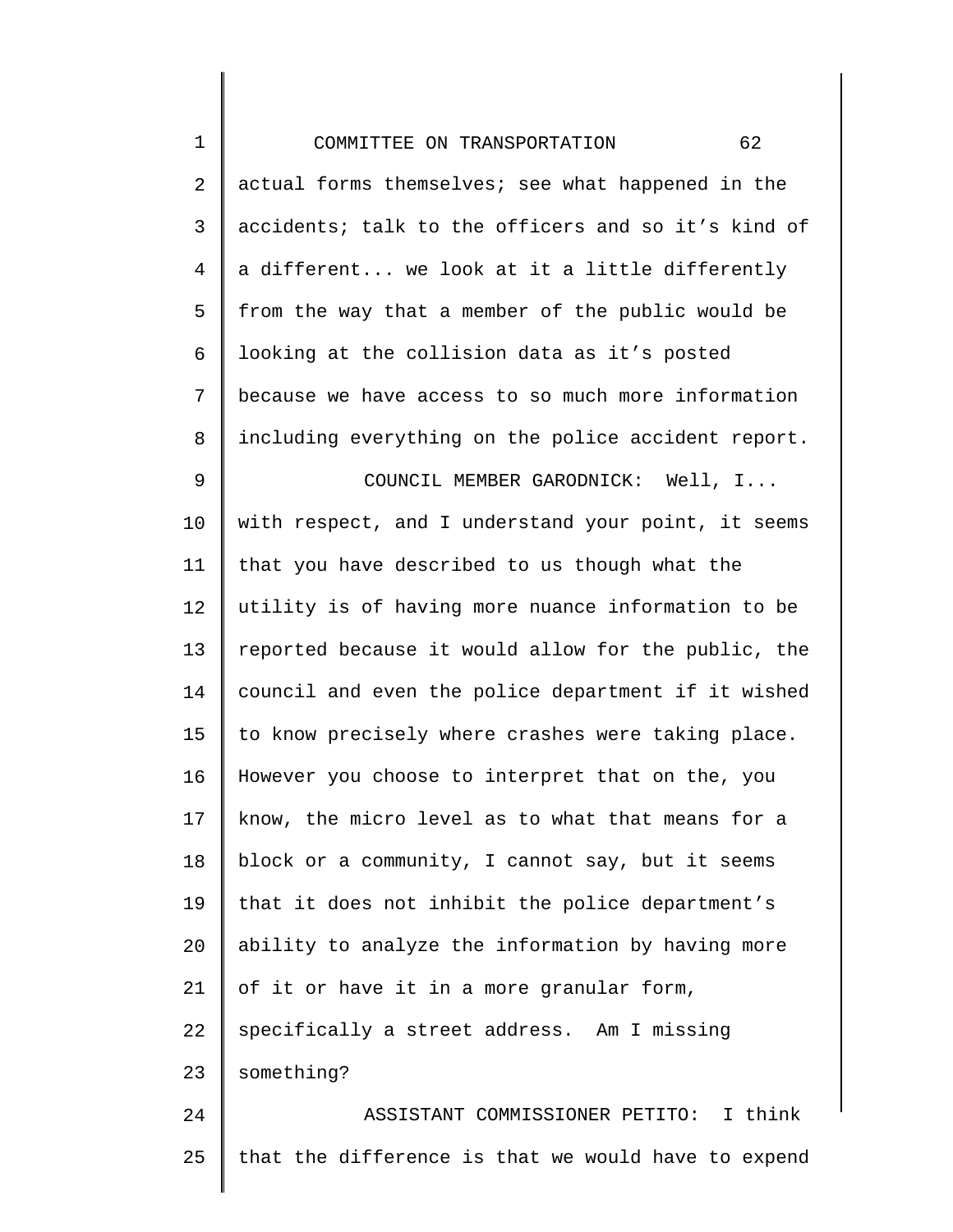| $\mathbf 1$    | 63<br>COMMITTEE ON TRANSPORTATION                   |
|----------------|-----------------------------------------------------|
| $\overline{2}$ | more resources, effort, energy collecting something |
| 3              | that we, as the police department, don't really     |
| 4              | need as opposed and it would be collected for       |
| 5              | the purpose of reporting it to the public and       |
| 6              | that's something that we generally would rather     |
| 7              | have to do if there's a police department need to   |
| 8              | collect that type of information, so                |
| 9              | COUNCIL MEMBER GARODNICK: Okay, I got               |
| 10             | it.                                                 |
| 11             | [crosstalk]                                         |
| 12             | ASSISTANT COMMISSIONER PETITO: But                  |
| 13             | it's a suggestion. I mean                           |
| 14             | COUNCIL MEMBER GARODNICK:                           |
| 15             | [interposing] I hear you. Well, I know. I think     |
| 16             | that we would like to view the police department as |
| 17             | a partner with the public here and saying if you're |
| 18             | collecting you know, information and writing down   |
| 19             | it was Lexington Avenue and 53rd Street, that you   |
| 20             | could give you know, the closest street address     |
| 21             | with not that much more difficulty and that would,  |
| 22             | I think, aid all of us in trying to sort out        |
| 23             | exactly what is going on out there. So you know,    |
| 24             | we would like to ask the NYPD's openness to these   |
| 25             | concepts because they are important and they will   |
|                |                                                     |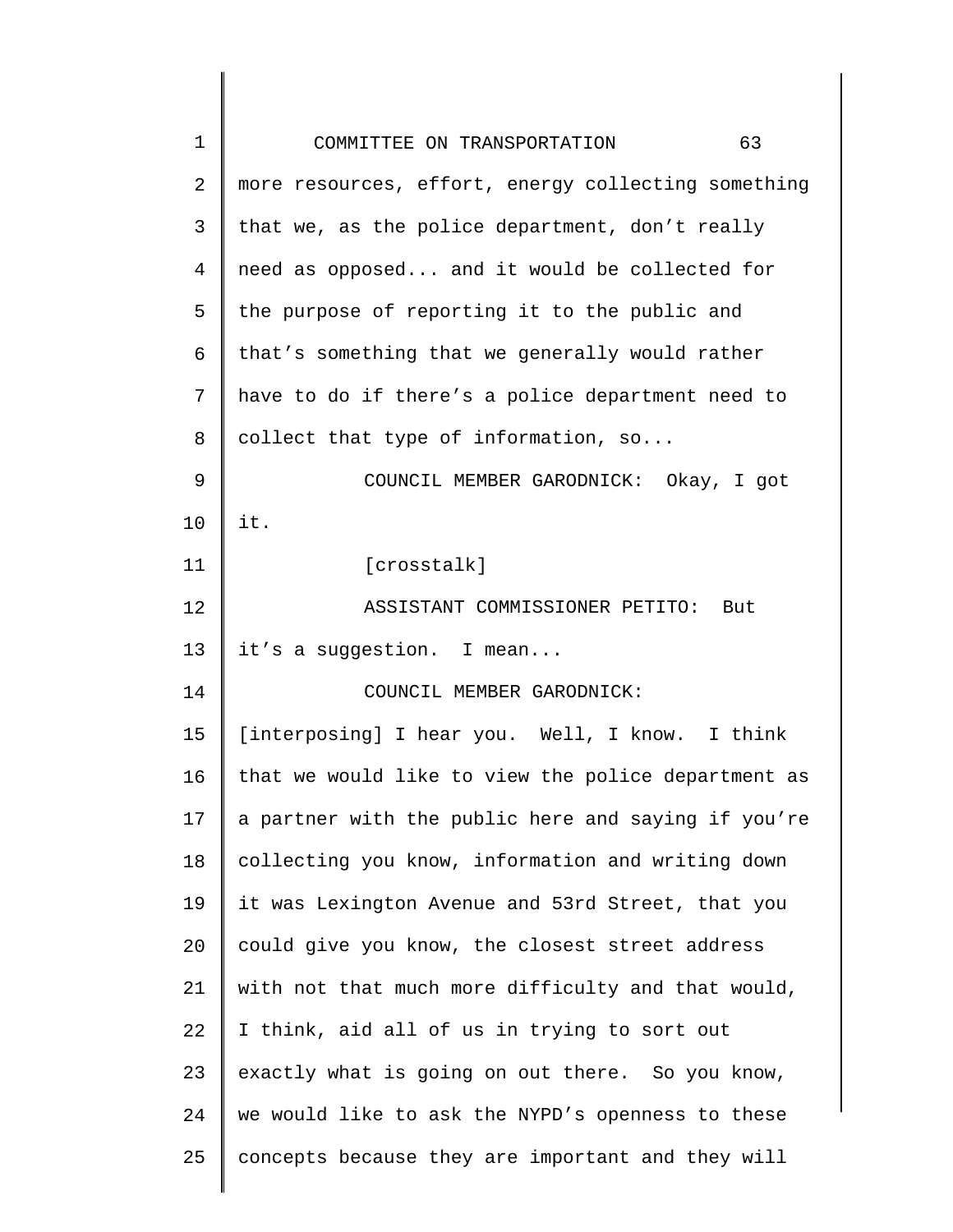| $\mathbf 1$ | 64<br>COMMITTEE ON TRANSPORTATION                   |
|-------------|-----------------------------------------------------|
| $\sqrt{2}$  | allow us to sort out where we have some very, very  |
| 3           | complicated issues going on out on our streetscape  |
| 4           | today and a lot of different interests and entities |
| 5           | competing for space, and we want to make sure that  |
| 6           | we're getting it right and the police department is |
| 7           | in this context equipped to aid us in that. Even    |
| 8           | though that is not necessarily your particular goal |
| 9           | or mission; to gather data for public purposes, in  |
| 10          | this context you have an opportunity to do that and |
| 11          | we would like you to work with us to make that      |
| 12          | happen.                                             |
| 13          | ASSISTANT COMMISSIONER PETITO: Well,                |
| 14          | Council Member, I the partnership that we have      |
| 15          | with the community is very strong. If there is a    |
| 16          | particular traffic related issue that a council     |
| 17          | member has; the community has that's brought up in  |
| 18          | a Precinct Community Council meeting for example,   |
| 19          | the executive officer of every precinct is the head |
| 20          | of the precinct's Traffic Safety Team. What we      |
| 21          | would rather do is engage on the actual fact that   |
| 22          | the police officers on the ground know what the     |
| 23          | condition is, what might be a contributing cause of |
| 24          | a spike in accidents in that location and so that's |
| 25          | how we see the partnership, as very dynamic and     |
|             |                                                     |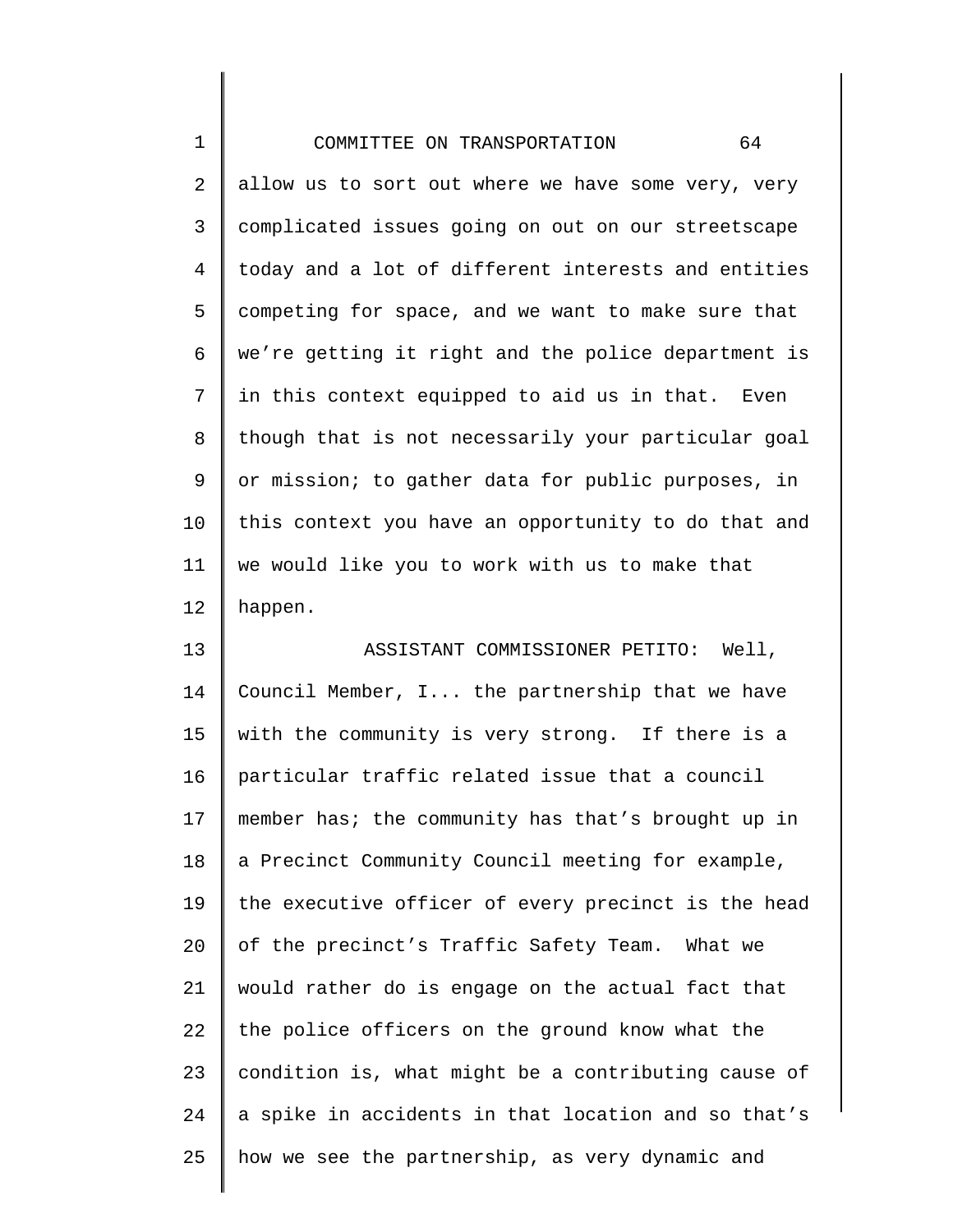1 2 3 COMMITTEE ON TRANSPORTATION 65 local rather than being driven by you know, kind of macro look at data.

4 5 6 7 8 9 10 11 12 13 14 15 16 17 18 19 20 21 22 23 24 25 COUNCIL MEMBER GARODNICK: I think... by the way, I think you just... you hit the issue on the head. We want you to keep doing that and looking at those issues on the micro level, but we feel a responsibility to take the opportunity, particularly where the NYPD is gathering almost all of that data to being with, to use it to help us assess what is going on in a more complete picture on the streets and so I think you hit... I think you hit it right. We do want you to continue to have that local engagement to be able to sort out those issues on a block by block basis with the executive officer, but we think with slight changes here we have the opportunity to really get a holistic picture, so we'd like to continue that conversation with you. ASSISTANT COMMISSIONER PETITO: Absolutely. COUNCIL MEMBER GARODNICK: Thank you. CHAIRPERSON VACCA: Any more questions of our panel? Oh, Council Member Rodriguez. We've been joined by Council Member Koppell.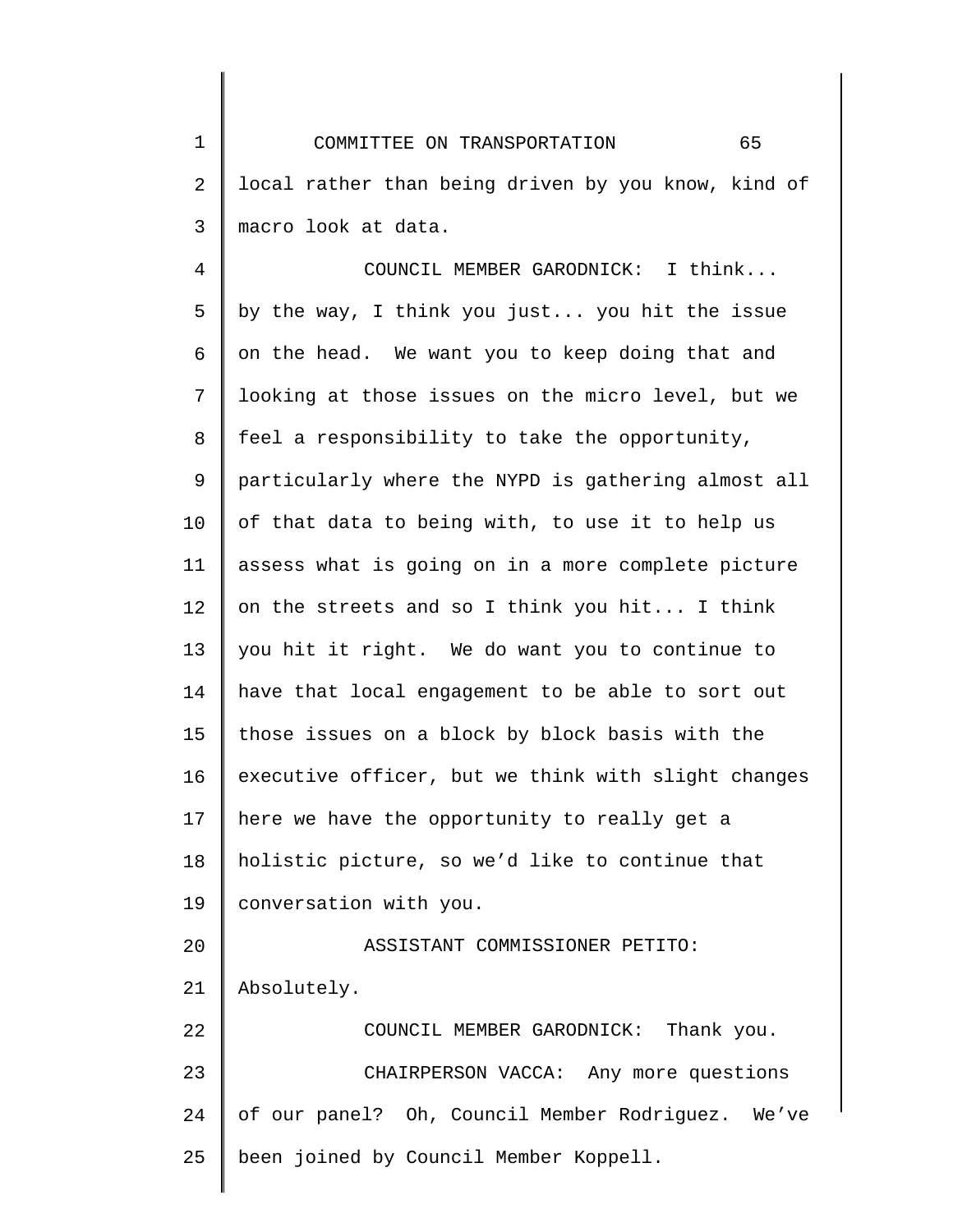| $\mathbf 1$    | 66<br>COMMITTEE ON TRANSPORTATION                   |
|----------------|-----------------------------------------------------|
| $\overline{2}$ | COUNCIL MEMBER RODRIGUEZ: So and the                |
| 3              | 4,500 speed bumps that you say that is the number   |
| 4              | that will be required, right; in order to comply    |
| 5              | with this bill.                                     |
| 6              | ASSISTANT COMMISSIONER SLEVIN: That's               |
| 7              | an estimate, yes.                                   |
| 8              | COUNCIL MEMBER RODRIGUEZ: Are you                   |
| 9              | looking at per school even though let's say that    |
| 10             | there's like two schools in the same blocks?        |
| 11             | ASSISTANT COMMISSIONER SLEVIN: Well,                |
| 12             | the bill would mandate speed bumps around schools   |
| 13             | at streets adjacent to schools, meaning that a      |
| 14             | number of places it'd be likely that we'd have to   |
| 15             | install more than one speed hump and it just would  |
| 16             | be around public schools. I believe there's what,   |
| 17             | 1,800 New York City public schools.                 |
| 18             | COUNCIL MEMBER RODRIGUEZ: But I see                 |
| 19             | you know, there's a ground to compromise because I  |
| 20             | believe that let's say there is a school; I can     |
| 21             | say like in my district, say 168 and there's like   |
| 22             | three schools in the same block, so if we are       |
| 23             | counting like either 45 is a result of looking at a |
| 24             | speed bump for a school, we can have cases such as  |
| 25             | those three schools in one block that they would    |
|                |                                                     |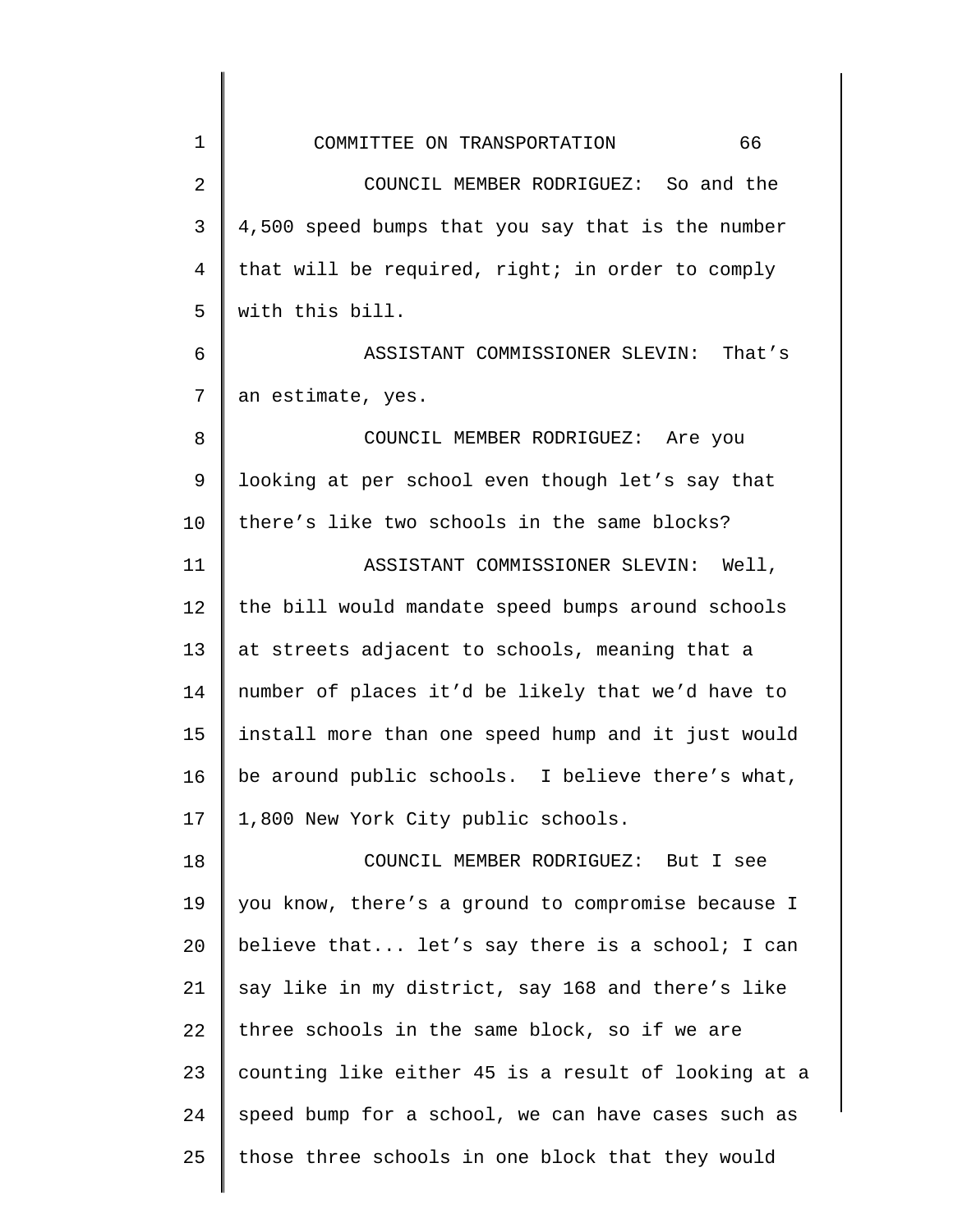| $\mathbf 1$ | 67<br>COMMITTEE ON TRANSPORTATION                  |
|-------------|----------------------------------------------------|
| 2           | not require three, but it's like the three are in  |
| 3           | the same location or 219 or 220 where there's just |
| 4           | two schools in the same block where they are       |
| 5           | located, so I believe that the number can be       |
| 6           | reduced if we look at those particular cases.      |
| 7           | ASSISTANT COMMISSIONER SLEVIN: Okay,               |
| 8           | thanks for thanks for your comment.                |
| 9           | COUNCIL MEMBER RODRIGUEZ: Okay and I               |
| 10          | have some concern when you say that in your        |
| 11          | testimony that from the number of people there has |
| 12          | been installed like 51 percent. Were these have    |
| 13          | been installed in the area of schools?             |
| 14          | ASSISTANT COMMISSIONER SLEVIN:                     |
| 15          | Correct.                                           |
| 16          | COUNCIL MEMBER RODRIGUEZ: I have not               |
| 17          | seen those 51 percent in my community.             |
| 18          | ASSISTANT COMMISSIONER SLEVIN:<br>Well,            |
| 19          | if you have specific locations that you'd like us  |
| 20          | to evaluate, please let me know and we'll get them |
| 21          | in the pipeline.                                   |
| 22          | COUNCIL MEMBER RODRIGUEZ: Yes and we               |
| 23          | have and I and                                     |
| 24          | [crosstalk]                                        |
| 25          | ASSISTANT COMMISSIONER SLEVIN:<br>Right.           |
|             |                                                    |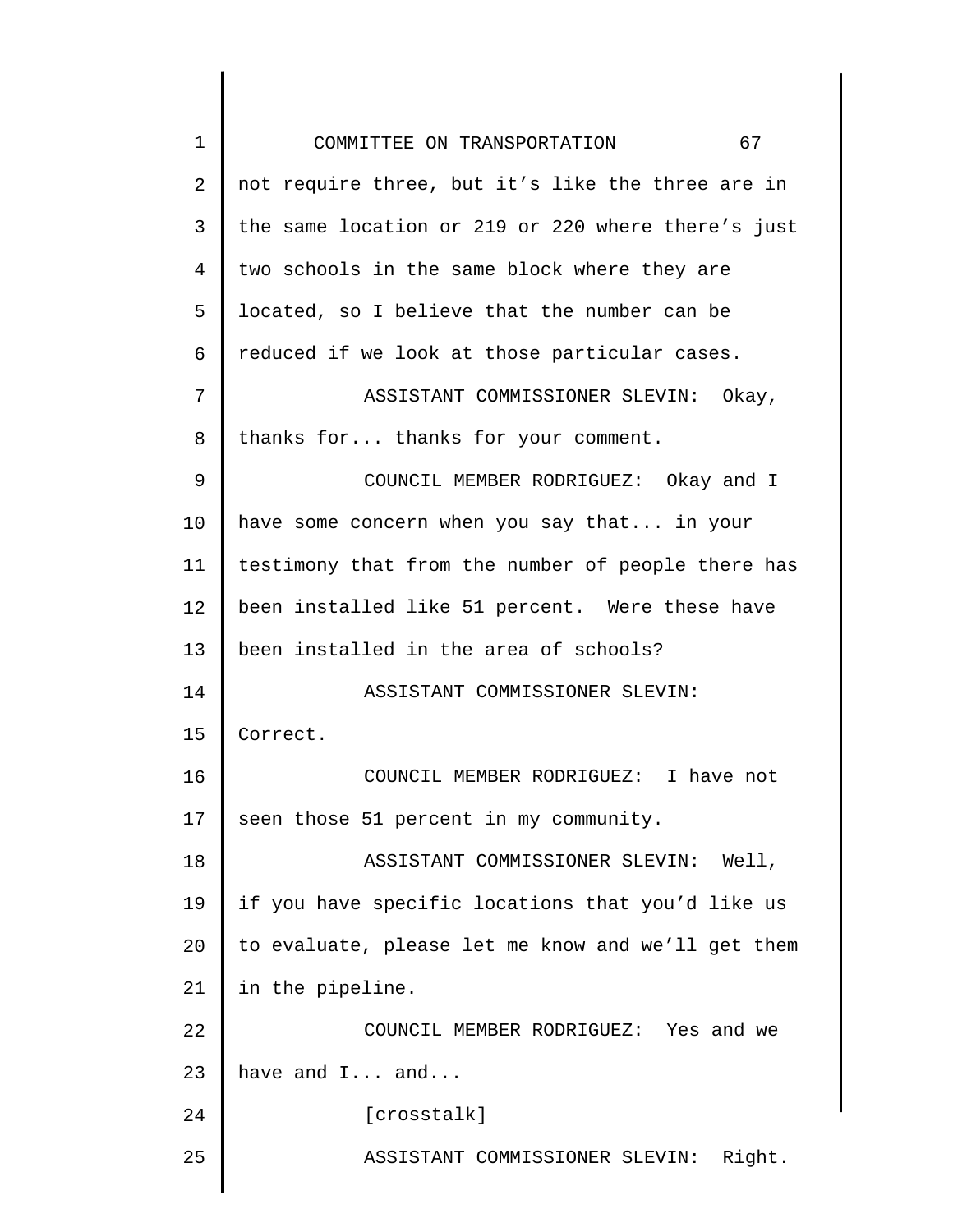| 1  | 68<br>COMMITTEE ON TRANSPORTATION                  |
|----|----------------------------------------------------|
| 2  | [crosstalk]                                        |
| 3  | COUNCIL MEMBER RODRIGUEZ: And I can                |
| 4  | tell you that I my neighborhood, some of my        |
| 5  | constituents they're very active and for           |
| 6  | [crosstalk]                                        |
| 7  | ASSISTANT COMMISSIONER SLEVIN: Mm-hm.              |
| 8  | COUNCIL MEMBER RODRIGUEZ: And for                  |
| 9  | months I guess and for more than three years       |
| 10 | they've been advocating for speed bumps, so I hope |
| 11 | that you can look at that particular need in the   |
| 12 | local area, but my concern is like how do we       |
| 13 | have a breakdown where those 51 percent has been   |
| 14 | which of those schools where the 51 percent of     |
| 15 | those speed bumps have been installed?             |
| 16 | ASSISTANT COMMISSIONER SLEVIN: I don't             |
| 17 | have that information                              |
| 18 | COUNCIL MEMBER RODRIGUEZ:                          |
| 19 | [interposing] But you can share that               |
| 20 | [crosstalk]                                        |
| 21 | ASSISTANT COMMISSIONER SLEVIN:<br>Right            |
| 22 | now                                                |
| 23 | [crosstalk]                                        |
| 24 | COUNCIL MEMBER RODRIGUEZ: With us.                 |
| 25 | [crosstalk]                                        |
|    |                                                    |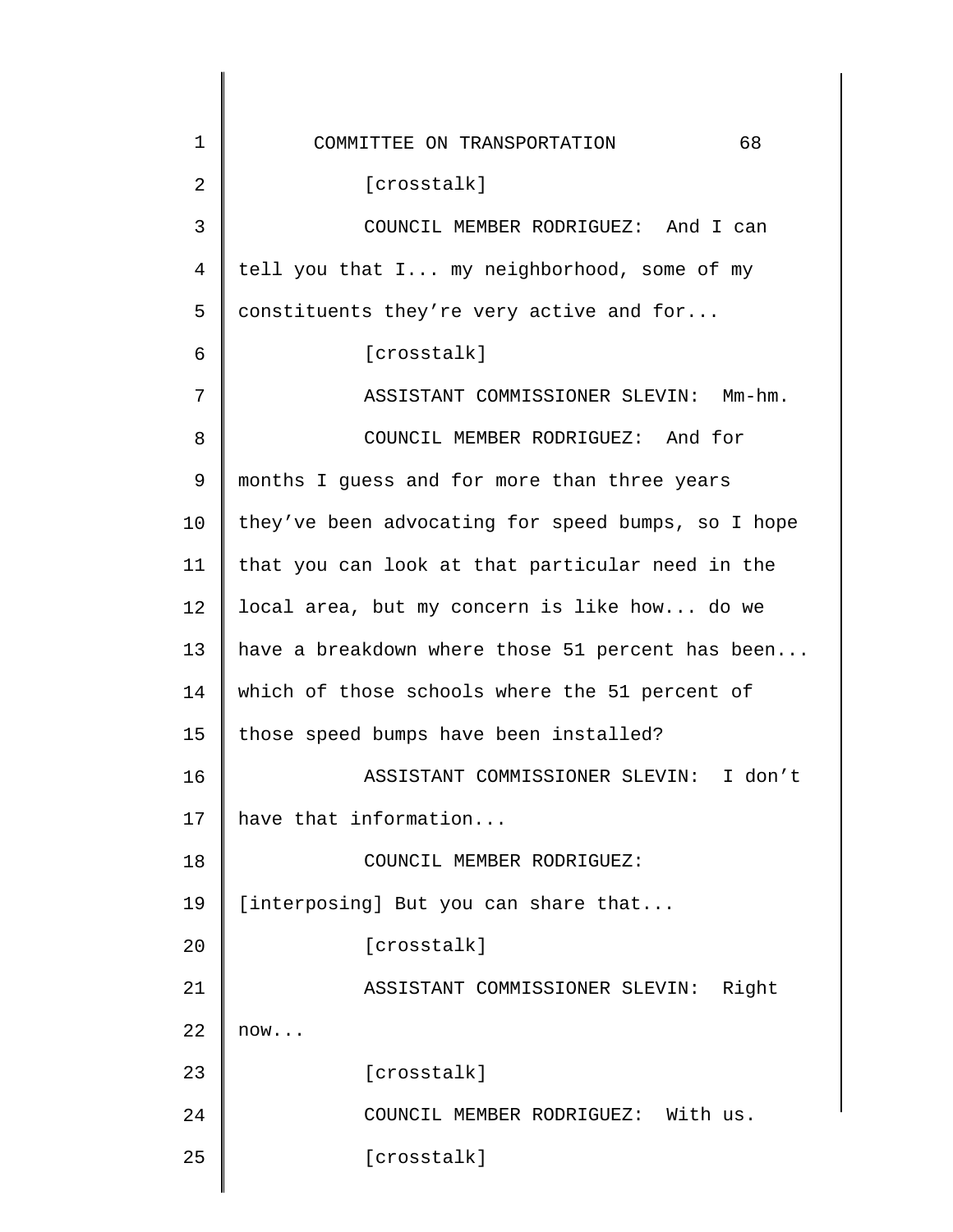| 1  | 69<br>COMMITTEE ON TRANSPORTATION                  |
|----|----------------------------------------------------|
| 2  | ASSISTANT COMMISSIONER SLEVIN: But I               |
| 3  | can look in your district                          |
| 4  | [crosstalk]                                        |
| 5  | COUNCIL MEMBER RODRIGUEZ: Okay.                    |
| 6  | [crosstalk]                                        |
| 7  | ASSISTANT COMMISSIONER SLEVIN: And                 |
| 8  | [crosstalk]                                        |
| 9  | COUNCIL MEMBER RODRIGUEZ: If you don't             |
| 10 | mind doing that.                                   |
| 11 | [crosstalk]                                        |
| 12 | ASSISTANT COMMISSIONER SLEVIN: See                 |
| 13 | where we have put them in.                         |
| 14 | COUNCIL MEMBER RODRIGUEZ: Okay, thank              |
| 15 | you.                                               |
| 16 | ASSISTANT COMMISSIONER SLEVIN: You're              |
| 17 | welcome.                                           |
| 18 | Thanks,<br>COUNCIL MEMBER RODRIGUEZ:               |
| 19 | 'bye.                                              |
| 20 | CHAIRPERSON VACCA: There being no                  |
| 21 | further questions, I thank the panel. We'll go     |
| 22 | onto our next panel. Juan Martinez, Transportation |
| 23 | Alternatives; Christine Berthet, and Jeffrey       |
| 24 | Frediani of AAA. Each speaker will be limited to   |
| 25 | three minutes.                                     |
|    |                                                    |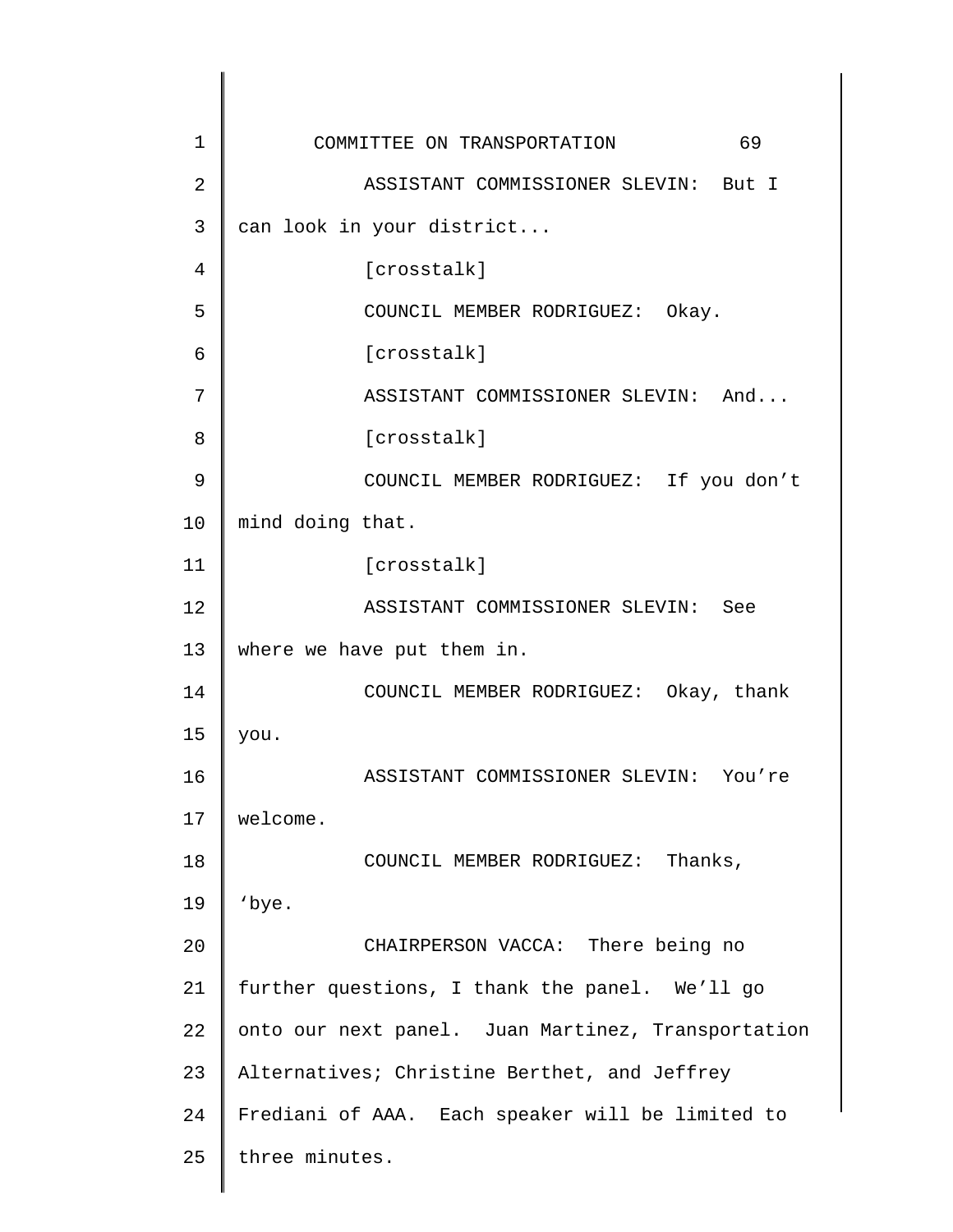## COMMITTEE ON TRANSPORTATION 70

## [Pause]

1

2

3 4 5 6 7 8 9 10 11 12 13 14 15 16 17 18 19 20 21 22 23 24 25 JUAN MARTINEZ: Hi, there. My name is Juan Martinez, general counsel at Transportation Alternatives. Thank you so much for the opportunity to testify. I am going to try and be very brief in order to give as much time as possible to folks like Christine and also we have some of the brightest minds in the city when it comes to data in this room, and I want to make sure that they have a bunch of time. So specifically on Bill 732, Transportation Alternatives we you know, we love street safety; it's what we live for. Street safety in your schools obviously has to be the highest priority because children are so vulnerable. We've asked the council to go even further than mandating speed humps because speed humps are an important tool, but they're not the only tool that DOT can use and the real room for opportunity we think is the Safe Routes to School Program. It's a program that we're particularly fond of, in part because we piloted it 20 years ago; Hunts Point in the Bronx, five schools there. It's since become a national program, which offers hundreds of millions of dollars for things like...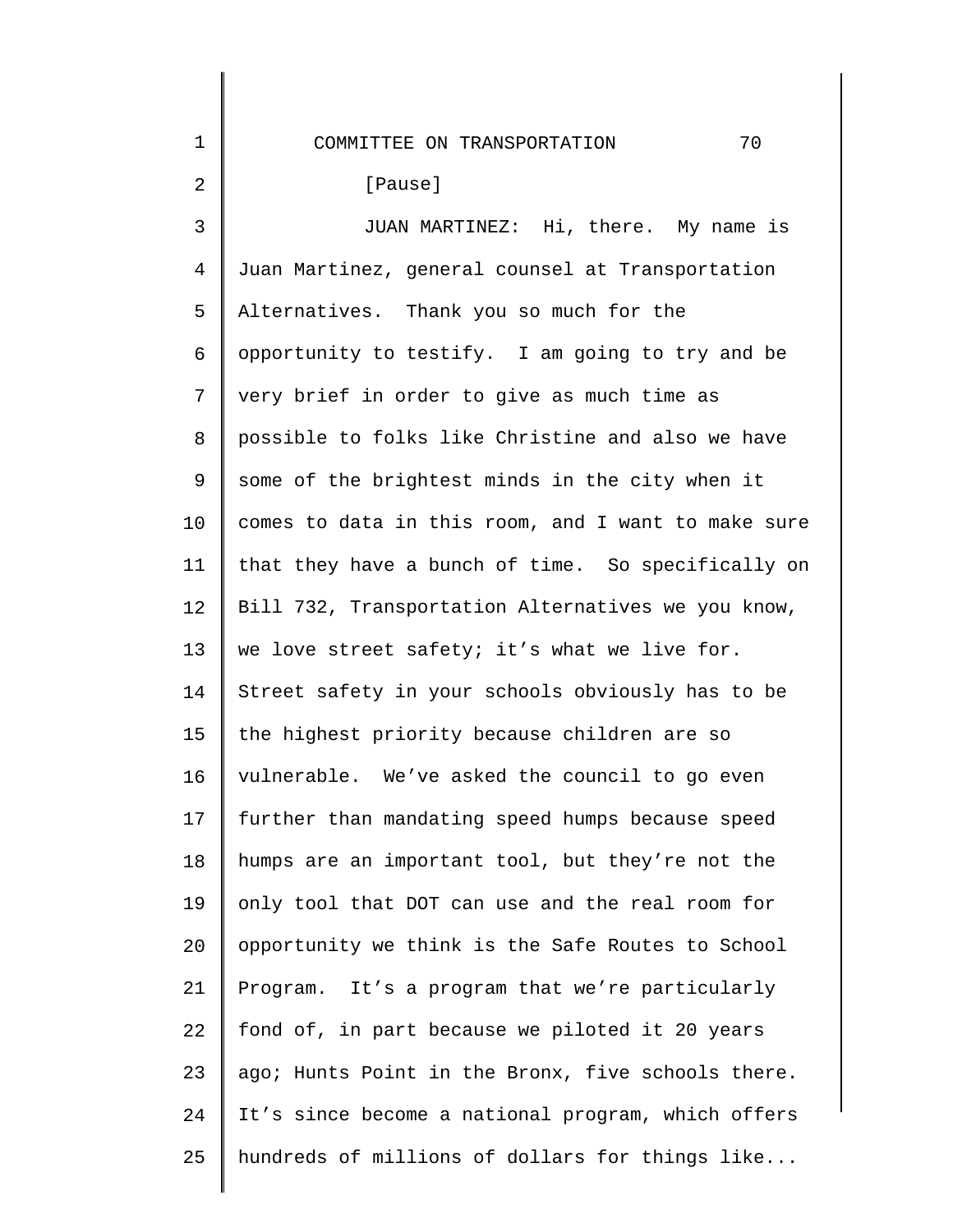1 2 3 4 5 6 7 8 9 10 11 12 13 14 15 16 17 18 19 20 21 22 23 24 25 COMMITTEE ON TRANSPORTATION 71 nationally across country, for things like speed bumps, but also pedestrian signals, highly visible crosswalks, speed boards, all these other tools that help keep kids safe. The program's been evaluated by Columbia University; very recently found that it has reduced injuries to children by a third in the city of New York. The trouble is that the program has only been utilized, as DOT testified to earlier, at 135 of the city's nearly 1,500 elementary and middle schools. They have identified another 135 priority schools, but haven't gotten to those yet because the program is just underfunded. There's just not enough money, and the good news is that because of the federal match it does not take a huge contribution from the city to really ramp up this program. It's a five to one match, or at least it has been. The newest federal rules may have changed it, but they should be carefully examined because if that five to one match remains intact, the city's contribution, which is only \$360,000 a year, could easily be doubled, tripled, quadrupled, so on and we'd see the program really expand. We've got 1,000 schools where we haven't even identified interventions yet.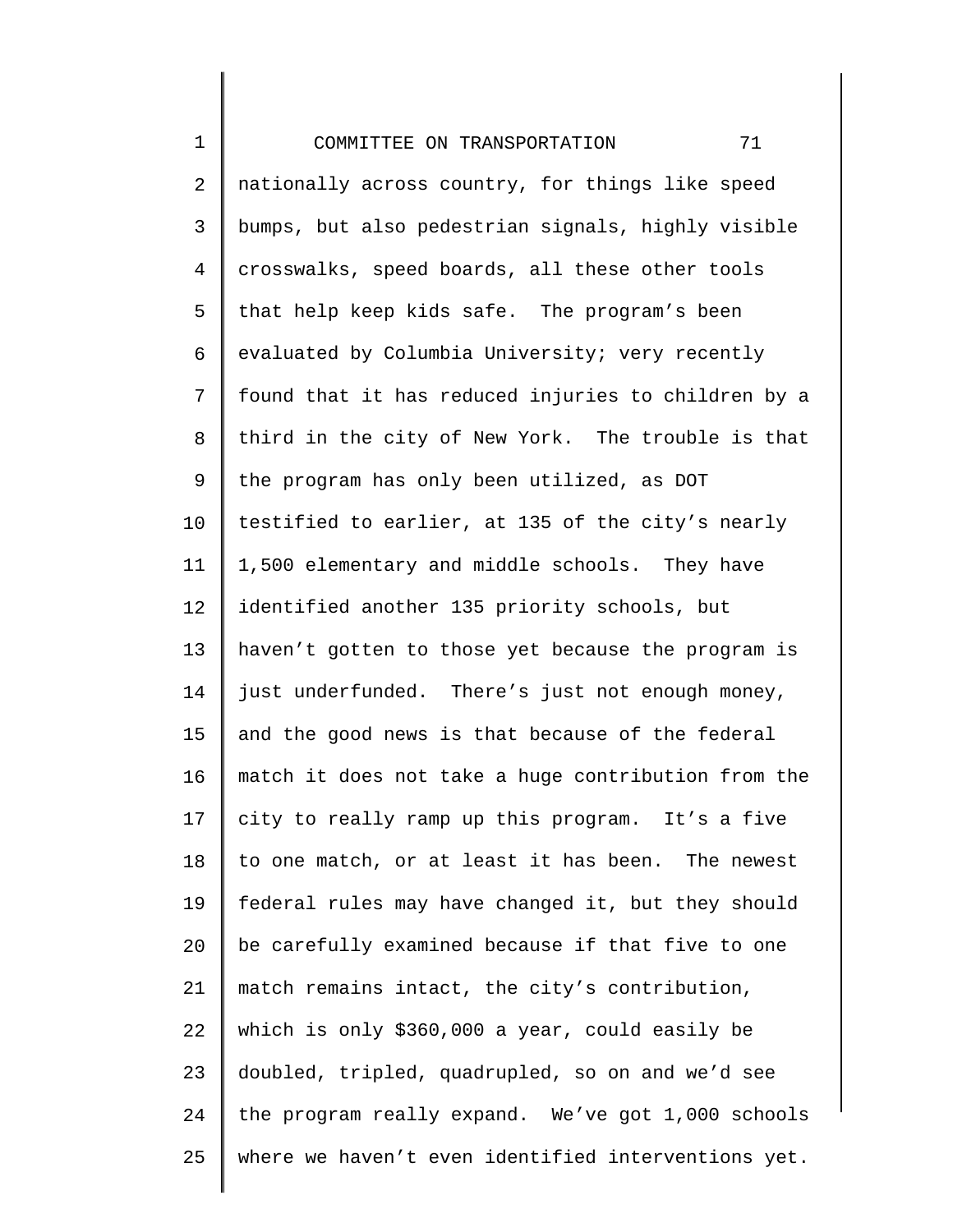| $\mathbf 1$ | 72<br>COMMITTEE ON TRANSPORTATION                   |
|-------------|-----------------------------------------------------|
| 2           | That same Columbia study says if we implemented     |
| 3           | those interventions we would prevent hundreds of    |
| 4           | injuries to children every year. That's clearly     |
| 5           | your aim. We love your aim and our recommendation   |
| 6           | is that you look at funding the Safe Routes to      |
| 7           | School Program at a highly investing in the Safe    |
| 8           | Routes to School Program.                           |
| $\mathsf 9$ | And then on 1163, a huge, huge                      |
| 10          | opportunity's been presented by the council to the  |
| 11          | City of New York to organizations like my own, to   |
| 12          | community boards, to elected officials by unlocking |
| 13          | data that had been previously contained only within |
| 14          | the police department. Local Law 12 of 2011 is a    |
| 15          | landmark though and really one of those             |
| 16          | accomplishments that I think everybody here is very |
| 17          | proud of. The and despite that overwhelming         |
| 18          | support and the scrutiny from this committee on the |
| 19          | implementation of that bill, there are the data     |
| 20          | isn't truly open and not even and in the sense      |
| 21          | that also the council passed the Open Data Law      |
| 22          | recently and folks here are very familiar with that |
| 23          | bill and can go into the details of how this falls  |
| 24          | short of that promise, right? But the great news    |
| 25          | is that even though we're not there yet, from what  |
|             |                                                     |

 $\Big\}$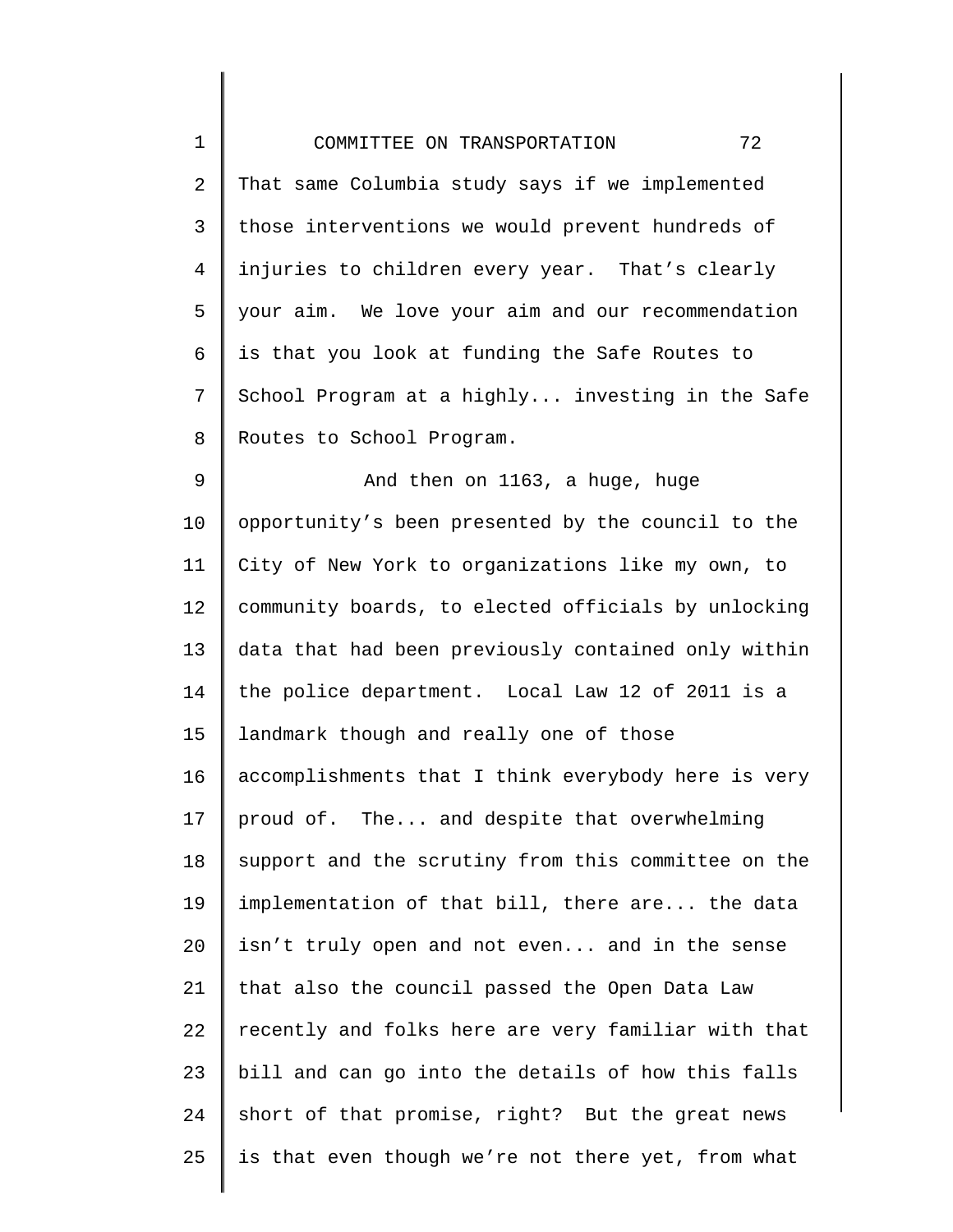| $\mathbf 1$    | 73<br>COMMITTEE ON TRANSPORTATION                   |
|----------------|-----------------------------------------------------|
| 2              | the NYPD testimony was earlier, they also want to   |
| 3              | see us get to see us get to the point where anybody |
| $\overline{4}$ | can access the data, map it, use it for research    |
| 5              | purposes, that kind of thing. That is one of the    |
| 6              | goals. That's the goal that is contained within     |
| 7              | 1163. To put it on a map is a very important        |
| 8              | objective in order to make sure that anybody can    |
| 9              | take a look at their neighborhood and see how       |
| 10             | dangerous it is; where the crash hot spots are. We  |
| 11             | are strongly recommending that in addition to       |
| 12             | making a map, which is one way to present the data, |
| 13             | you also make the data available to some of these   |
| 14             | bright minds and the tens of thousands of other     |
| 15             | bright minds we have around the city who can then   |
| 16             | research it, analyze it, sift through it and        |
| 17             | provide applications which are even beyond what we  |
| 18             | can contemplate with a simple map. We also think    |
| 19             | that when DoItt does take a look at this that it    |
| 20             | should align with 14-153. But again, the best       |
| 21             | the best surest step in order to making it so that  |
| 22             | you could receive, for instance, a daily report in  |
| 23             | your email about crashed that have happened in your |
| 24             | district is to let these guys have a hack at it and |

25

║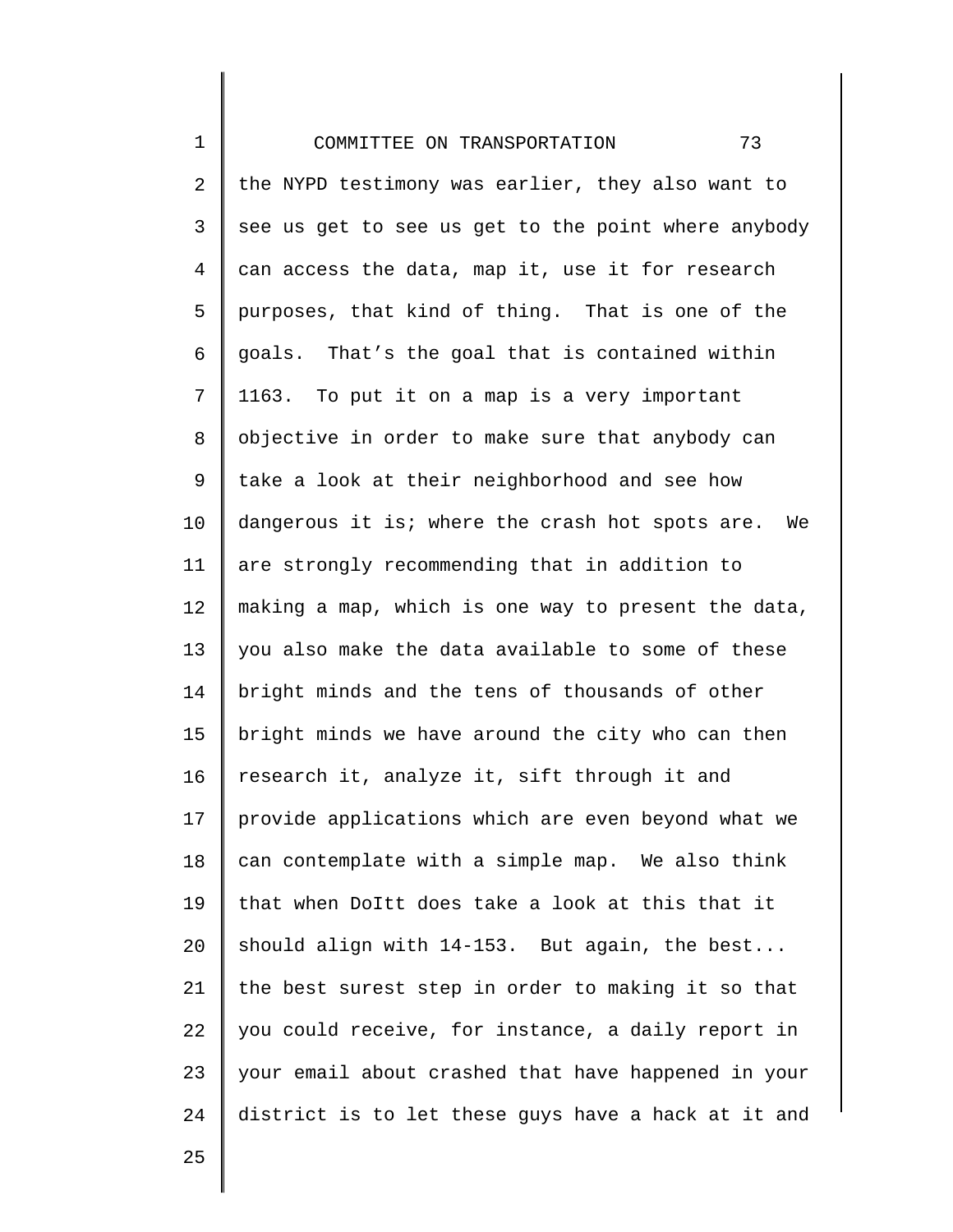COMMITTEE ON TRANSPORTATION 74

1

2 3 that's what I hope that you take away from my testimony. Thank you very much.

4 5 6 7 8 9 10 11 12 13 14 15 16 17 18 19 20 21 22 23 24 25 CHAIRMAN VACCA: Thank you. Jeffrey? JEFFERY FREDIANI: My name is Jeffrey Frediani. I'm a legislative analyst with Triple A New York and we serve more than 1.6 million members residing in the City of New York and adjacent counties in New York State. We support Intro 1163, which would require the city to provide a traffic crash map at no charge on the city's website. While some of this data is already available online currently, one must try and navigate through various city websites and publications or worse, file a Freedom of Information request to try and compile traffic crash data. Compiling it in one easily searchable website no more than one month after the date of a crash that occurred will greatly increase data transparency of motor vehicle crashes in the city. For example, Triple A has been a supporter of the city's Red Light Camera Program since its inception in 1994. Unfortunately, we have been unable to evaluate crash data to assess the safety benefits of this program. In fact, our staff was asked by city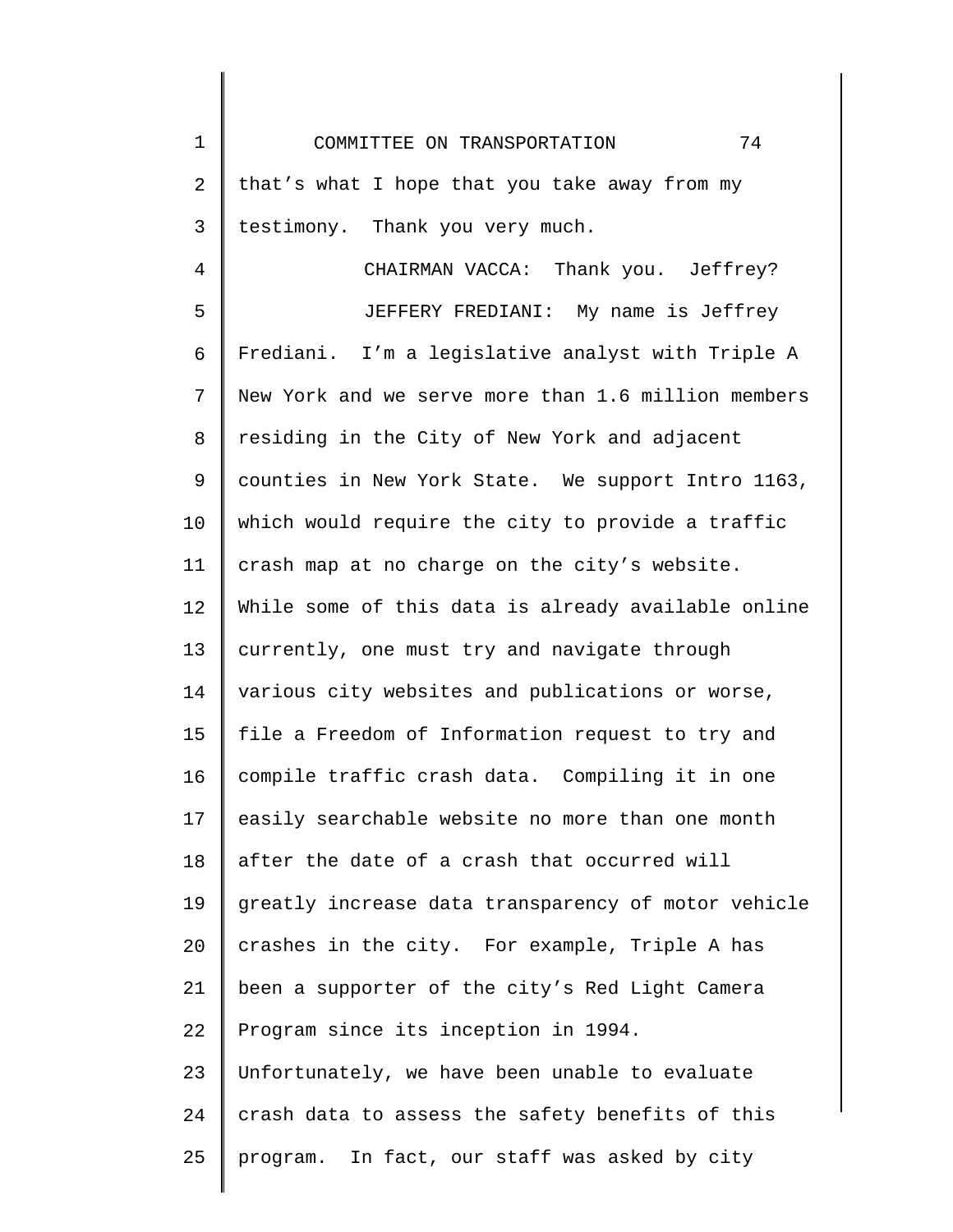1 2 3 4 5 COMMITTEE ON TRANSPORTATION 75 officials to foil the annual report, so mandating crash data be publicly available would go a long way towards assessing these types of safety programs.

6 7 8 9 10 11 12 We also support Intro 1155, which permits drivers to enter a bus lane for the exclusive reason of making the next right turn. In our opinion, this legislation will help clarify the law and present... excuse me, prevent unjustified automated enforcement tickets for bus lane violations.

13 14 15 16 17 18 19 20 21 22 23 24 25 And finally, we also appreciate the goals of Intro 732, legislation intended to enhance safety in school zones. We all share a commitment to enhancing pedestrian safety, especially when those pedestrians are school children. In fact, Triple A's Traffic Safety staff interacts with the city schools by installing school safety patrols and conducting pedestrian safety programs to tens of thousands of school children. However, we respectfully suggest that the council consider amending Section E of this legislation to encompass an exception for public safety as well. This would help address potential impacts of speed humps on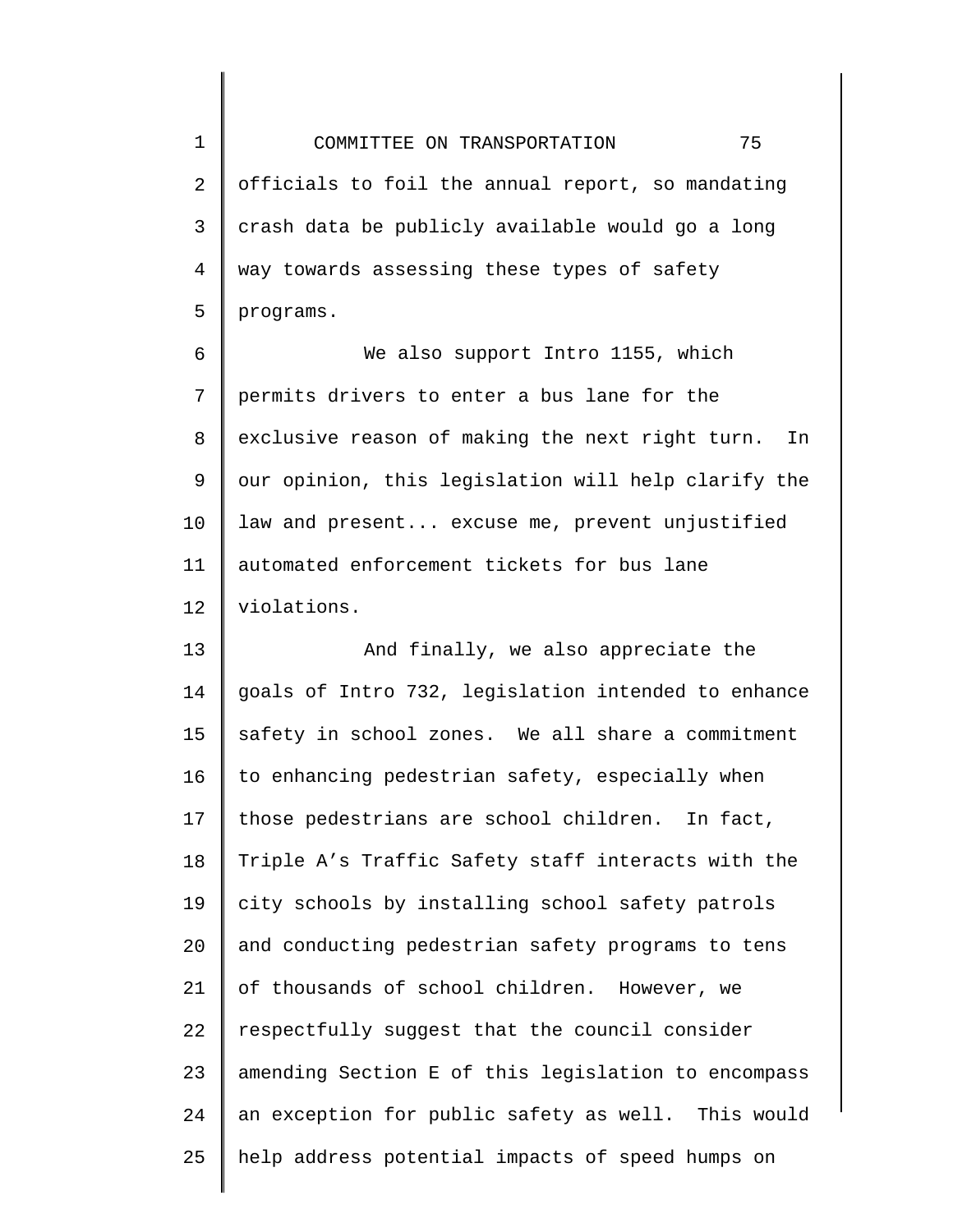1 2 3 COMMITTEE ON TRANSPORTATION 76 emergency services including fire, police and EMS. Thank you.

4 5 CHAIRPERSON VACCA: Thank you. Christine?

6 7 8 9 10 11 12 13 14 15 16 17 18 19 20 21 22 23 24 25 CHRISTINE BERTHET: Thank you. Thank you to the council. For Chekpeds, Coalition for Pedestrian Safety, information about crashes is critical. In fact, at the inception of our organization we foiled the information for 9th Avenue to discover that we had 500 injuries on this corridor and that's the way our organization got started, so information is really at the heart of our organization and we spend all our time trying to get information out of our local precinct about crashes. That involves one of us going to the police precinct; one of us going to then follow up with them because they don't have the information and sitting down with them, and at the end of the day it seems that the local precinct doesn't have the information we need to make a judgment. So it's an enormous effort to gather the data. On 41st Street we discovered we just had a fatality. It took us an enormous amount of work to discover there was two fatalities... and 56th, and then you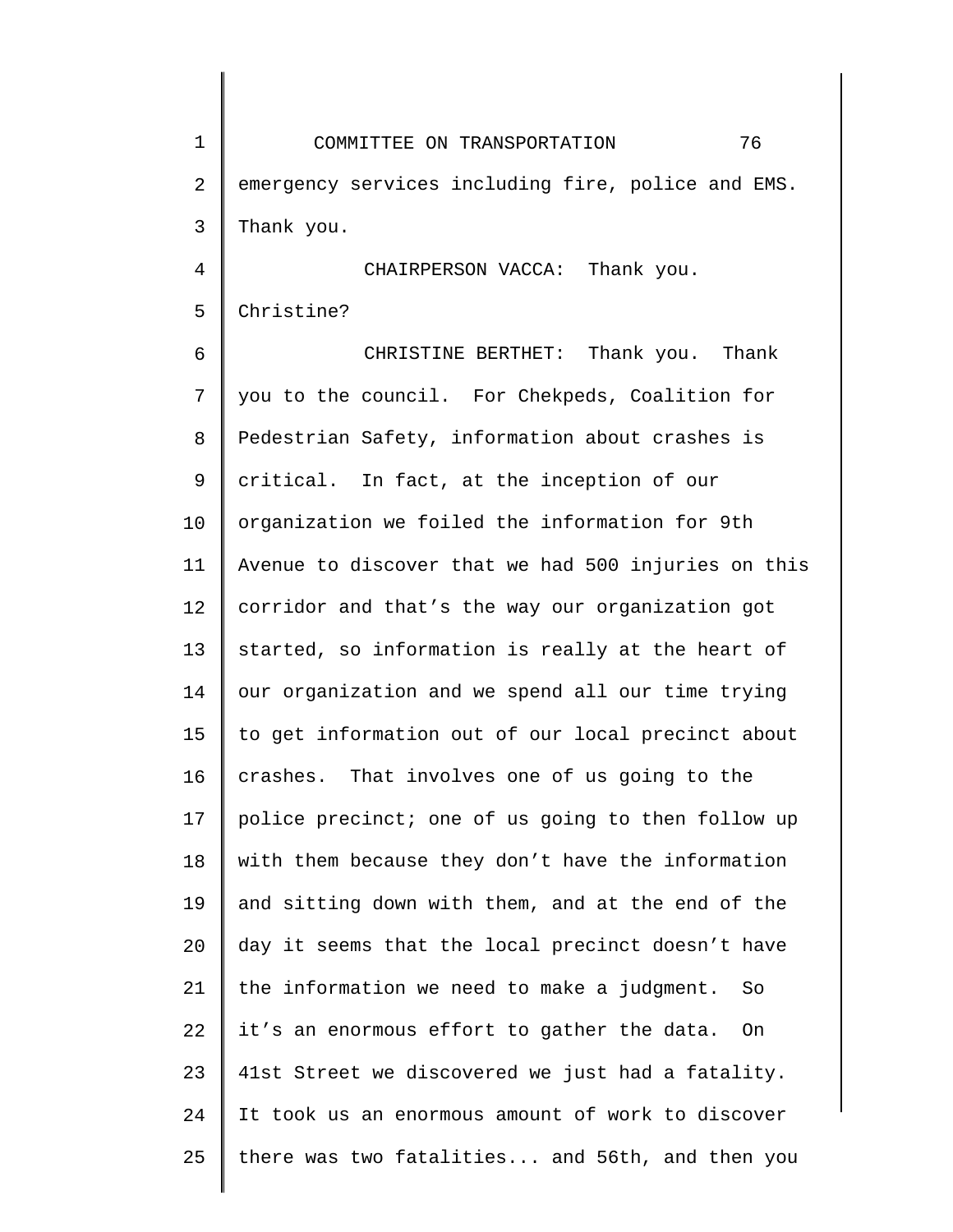1 2 3 4 5 6 7 8 9 10 11 12 13 14 15 16 17 18 19 20 21 22 23 24 25 COMMITTEE ON TRANSPORTATION 77 know, petition the DOT to do a change to this intersection. What NYPD told us essentially this morning is that the data they publish today on crashes is really not accurate because what they are publishing is data which says this is at such and such intersection. Now the fact that you ask for a map amplifies this information, but in fact, they are telling us what is up there is really not accurate, and the solution to that for summons as well as crashes is to ask for geo-tagging of the information. The information and the report should be done electronically and it should be geo-tagged at the location and therefore, picking up the address or whatever would not be a burden on them and it would make a huge difference of all of us, especially for the summons where 40 percent of the summons are given by the traffic highway and we don't know where it is. It should be also respectfully brought up by community boards. It would make a huge difference at the community board level to understand what's happening and we think it will be a win-win because based on what we heard this morning, I mean the police are still very much in the weeds trying to figure what's happening on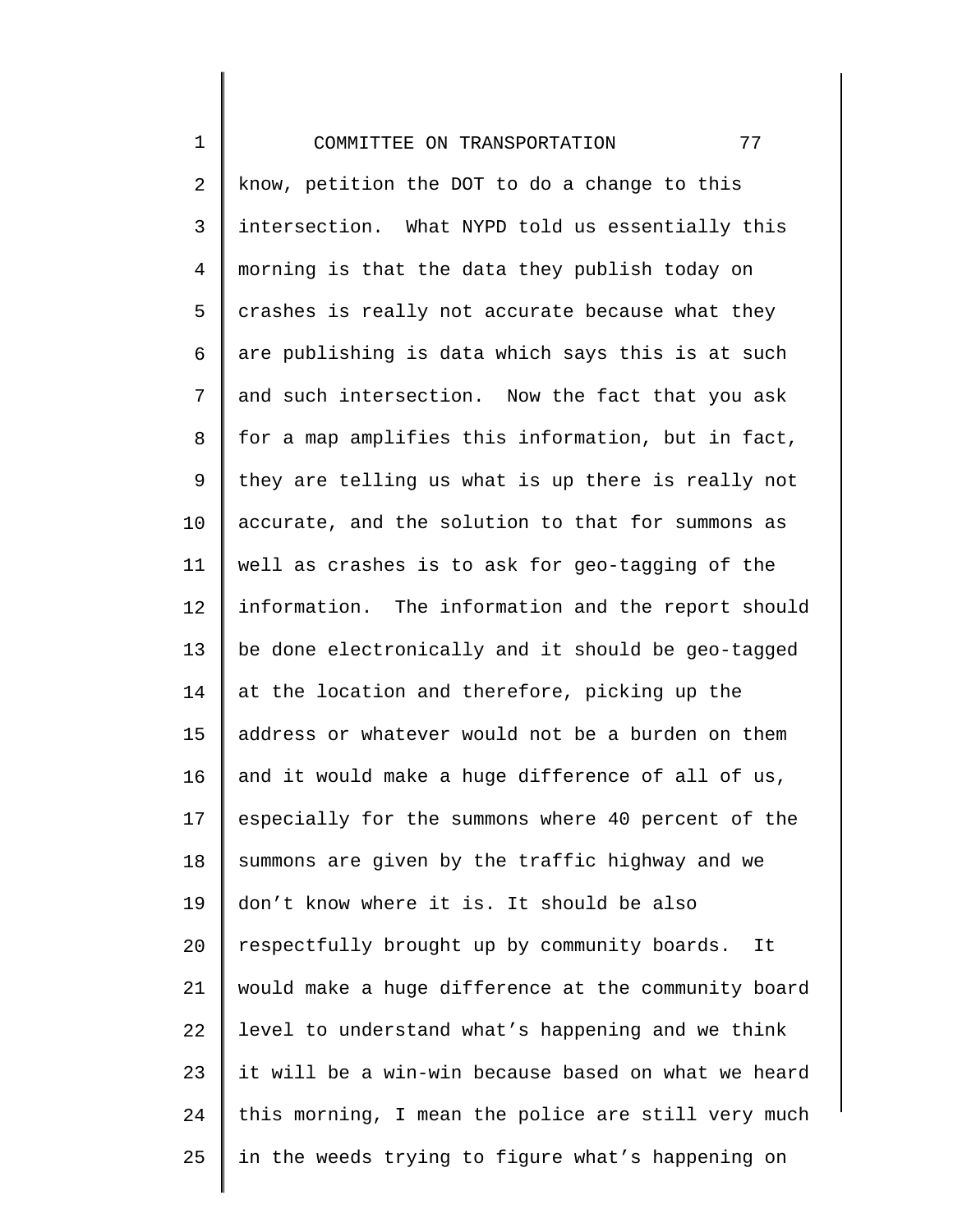| 1  | 78<br>COMMITTEE ON TRANSPORTATION                   |
|----|-----------------------------------------------------|
| 2  | the ground, but they are not elevating to the       |
| 3  | number of statistics, which crash stat is meant to  |
| 4  | be, and statistics is a collection of large numbers |
| 5  | to make decision on a large level, and I don't      |
| 6  | think their mind is at that level right now. They   |
| 7  | are really on the ground looking at what they are   |
| 8  | doing; what they need to resolve one thing when     |
| 9  | they should be looking at how do I resolve 20       |
| 10 | things which are happening in the same              |
| 11 | intersection. So we really, really appreciate your  |
| 12 | efforts and your suggestions on this legislation    |
| 13 | 1163. Thank you.                                    |
| 14 | CHAIRPERSON VACCA: Thank you. Our                   |
| 15 | next panel: Noel [chime] Hidalgo, Nathan Storey,    |
| 16 | A. Scott Falk and John Crouse.                      |
| 17 | [Pause]                                             |
| 18 | CHAIRPERSON VACCA: Okay, who would                  |
| 19 | like to go first?                                   |
| 20 | NOEL HIDALGO: Noel.                                 |
| 21 | CHAIRPERSON VACCA: Noel, okay. Noel,                |
| 22 | identify yourself for the record.                   |
| 23 | NOEL HIDALGO: Hi, my name is Noel                   |
| 24 | Hidalgo. I work for a Code for America, so it is    |
| 25 | a let me start, sorry. Good morning, Chairman       |
|    |                                                     |

║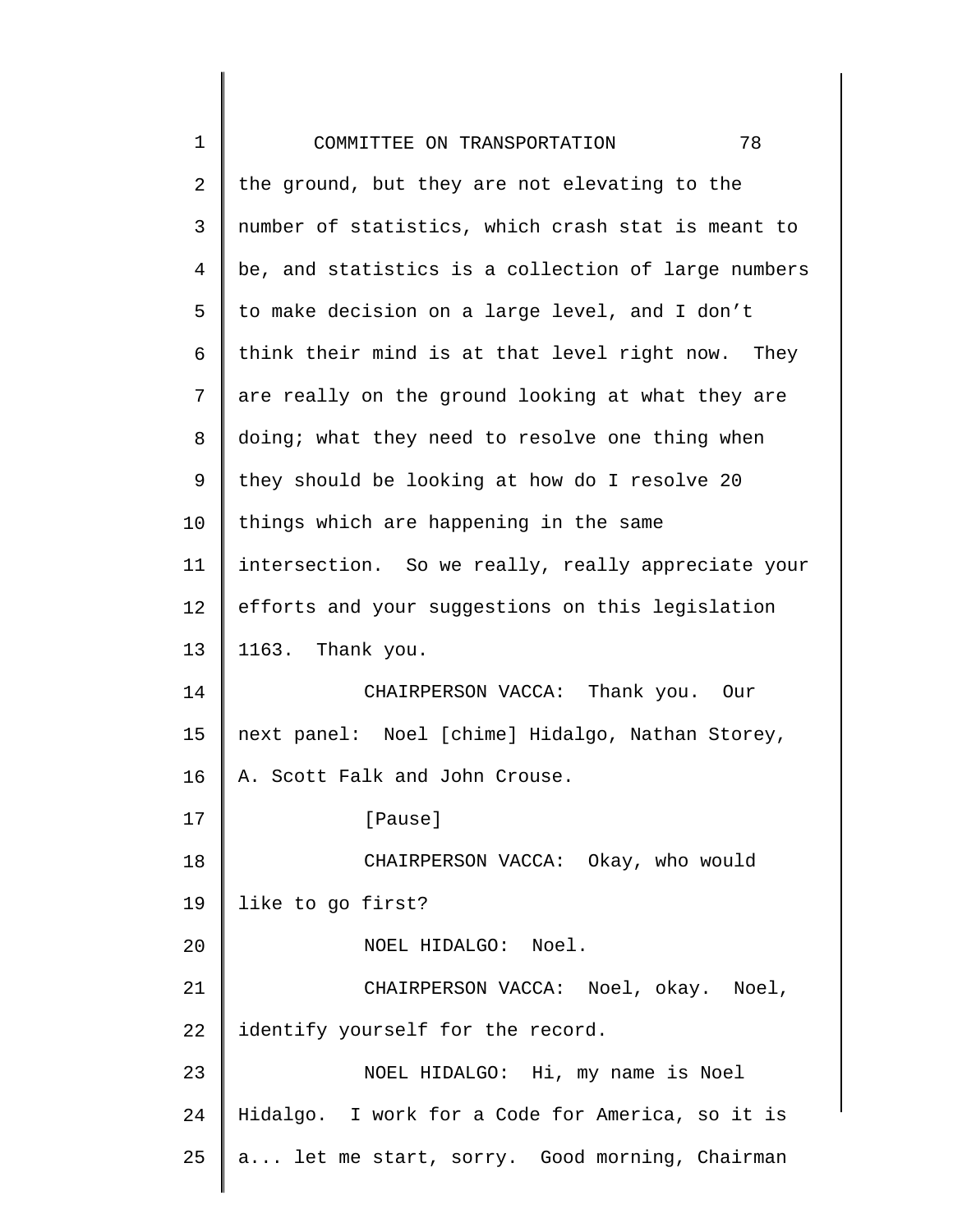1 2 3 4 5 6 7 8 9 10 11 12 13 14 15 16 17 18 19 20 21 22 23 24 25 COMMITTEE ON TRANSPORTATION 79 Vacca and the Transportation Committee. It's a great honor to address you and represent New York City's technology community, particularly a rather active group of technologists, the civic technologists. I work for a Code for America and co-founded an organization called betaNYC, and am on the city's .nyc Advisory Board, the top level domain for the city. At Code for America we envision a government that works by the people for the people in the 21st century and betaNYC is a Code for America Brigade here in New York City. Additionally, we are members of the New York City Transparency Working Group that got the best Open Data Law passed, which is our city's Open Data law. Every week my community gathers around tables and computers to build better interfaces for government. We are comprised of hackers, mappers and yakkers. We have a community programming night, a Hack Night. One of our Hack Nights is at NYU Rudin, where we explicitly explore bicycle related data, and generally we look at the city's open data and try to put it to good use. With our NYU Rudin event, we're concerned about safe streets for everyone; pedestrians, cyclists and vehicles,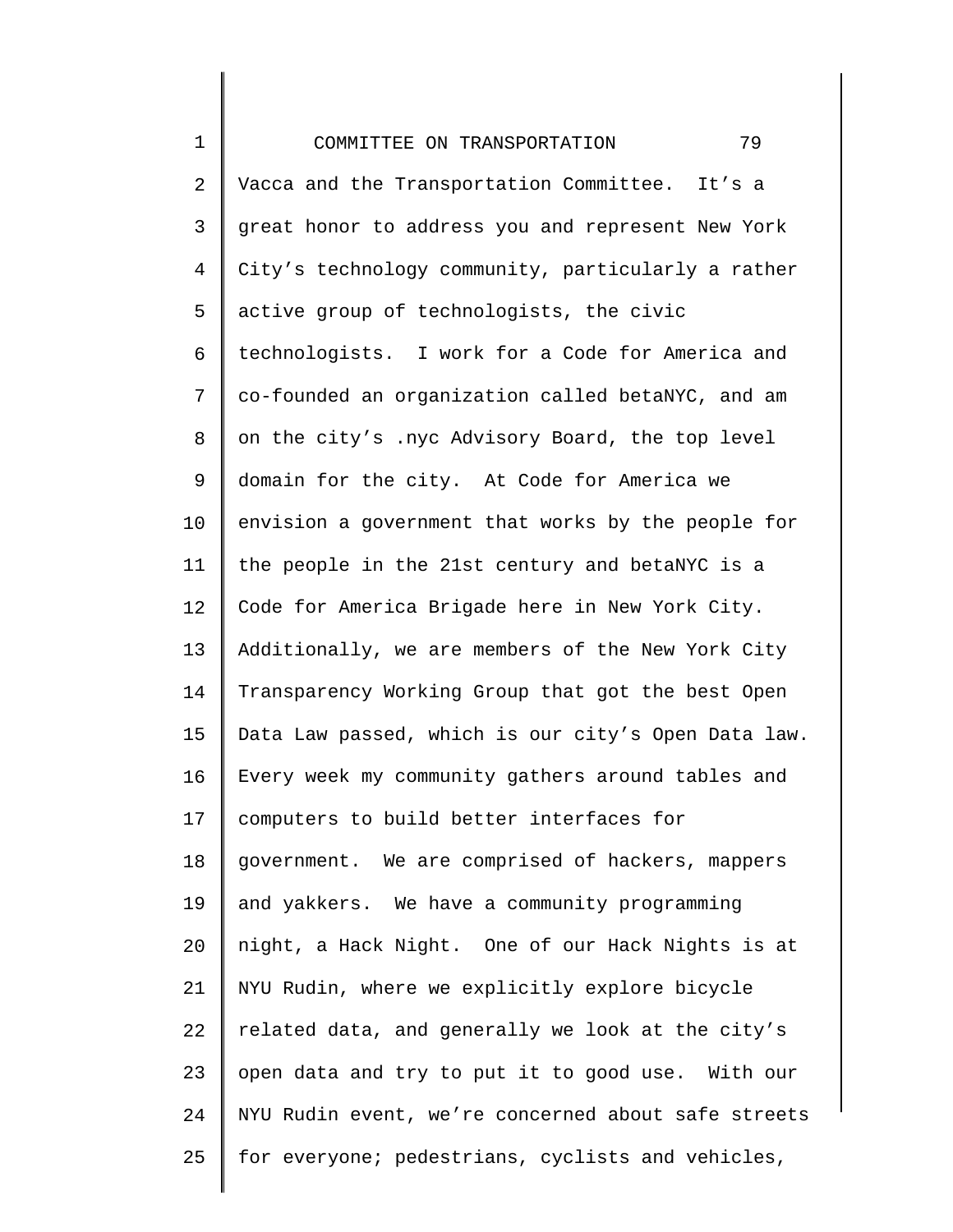| $\mathbf 1$ | 80<br>COMMITTEE ON TRANSPORTATION                   |
|-------------|-----------------------------------------------------|
| 2           | but because of poor and inconsistent and non-       |
| 3           | existent crime and crash data, we are unable to     |
| 4           | make the streets safer. As community members we do  |
| 5           | not have the data to help citizens make smarter     |
| 6           | safety choices. As city council members, as you've  |
| 7           | heard, you do not have the data to know what is     |
| 8           | happening on the streets, but yet, we know that the |
| 9           | data can exist.                                     |
| 10          | In 2008, Washington D.C. challenged its             |
| 11          | civic technologists to start building apps on civic |
| 12          | In the first year alone, 10 apps were<br>data.      |
| 13          | created to build safer build a safer D.C.<br>In     |
| 14          | 2009, NYC implemented BigApps, a program            |
| 15          | challenging its civic technologists to build on     |
| 16          | civic data. BigApps has gone through four           |
| 17          | iterations and fostered New York City to be New     |
| 18          | Tech City, yet NYC's poor public safety data we do  |
| 19          | not and we haven't had the opportunity to build     |
| 20          | tools to make safer and better decisions. I should  |
| 21          | point out that Untuk Dia sitting next to me is a    |
| 22          | winner of BigApps and New York needs your help.     |
| 23          | Because of NYC's poor safety data, we cannot build  |
| 24          | the tools for community boards to have insight into |
| 25          | their own communities. Because of this, we do not   |
|             |                                                     |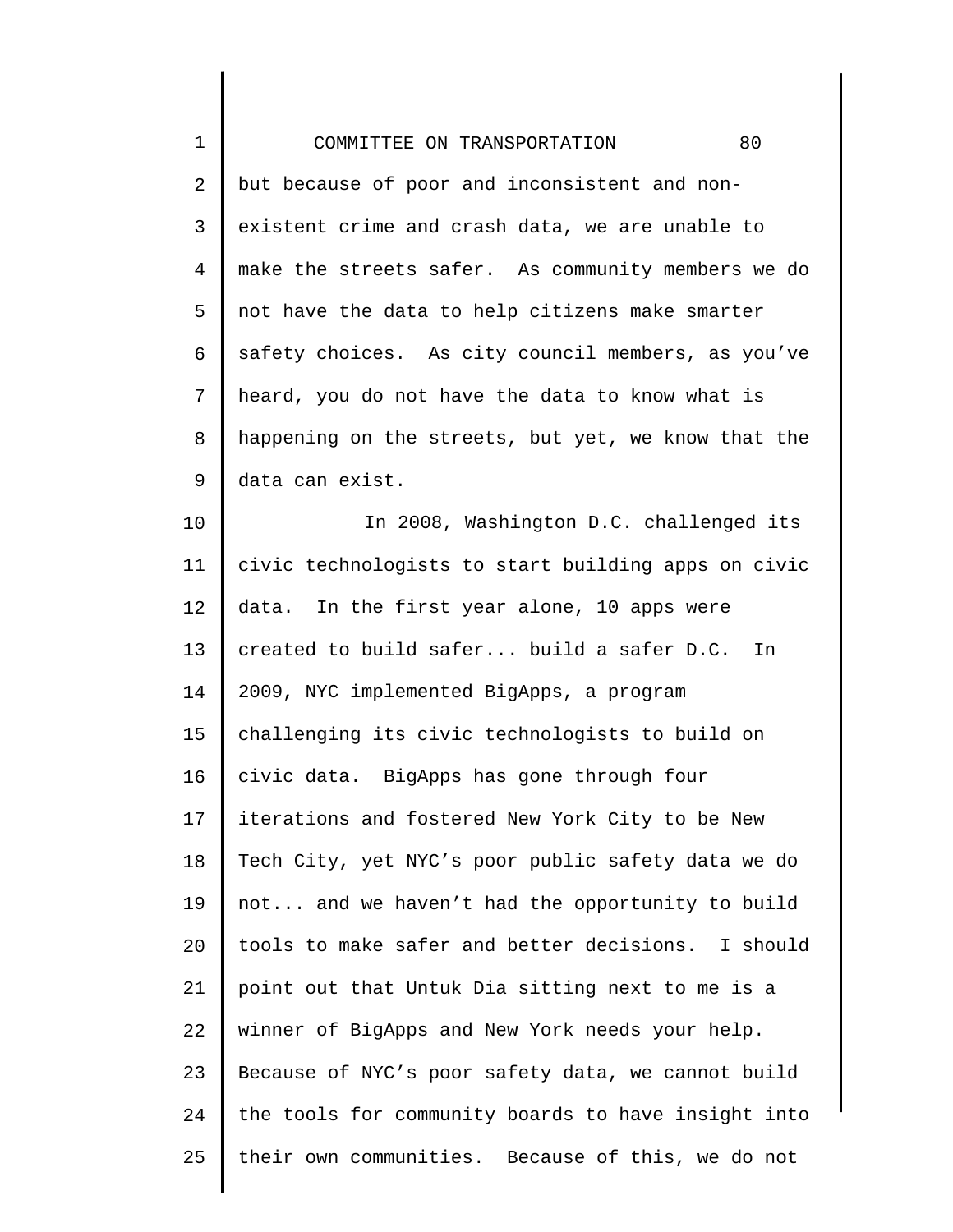| 81<br>COMMITTEE ON TRANSPORTATION                  |
|----------------------------------------------------|
| have the ability to make any insight into the      |
| crimes and crashes that are even going on into the |
| city council districts that you have.              |
| We call on the city council to amend               |
| this bill and to cover crime and crash data.       |
| Additionally, we need this bill to be amended to   |
| move away from legislating a user interface, which |
| is the map itself, and focus on the raw and        |
| fundamental data. We need crime and crash data     |
| geo-located, as previously stated, published in a  |
| daily disaggregated basis and that raw data needs  |
| to be openly available [chime] and frequently      |
| updated. Thank you. [chime]                        |
| CHAIRPERSON VACCA: Thank you. Next,                |
| sir? And would you introduce yourself, please?     |
| NATHAN STOREY: Good morning. It's                  |
| really a pleasure to address the committee in      |
| support of Intro Number 1163. My name is Nathan    |
| Storey. I am the product manager for PediaCities,  |
| an encyclopedia of city data that makes it easy to |
| find information about topics or places, whether   |
| you are tech savvy or not. PediaCities, now        |
| available for free in New York City, is made by    |
| Ontodia, a local made in New York start up and     |
|                                                    |

 $\begin{array}{c} \hline \end{array}$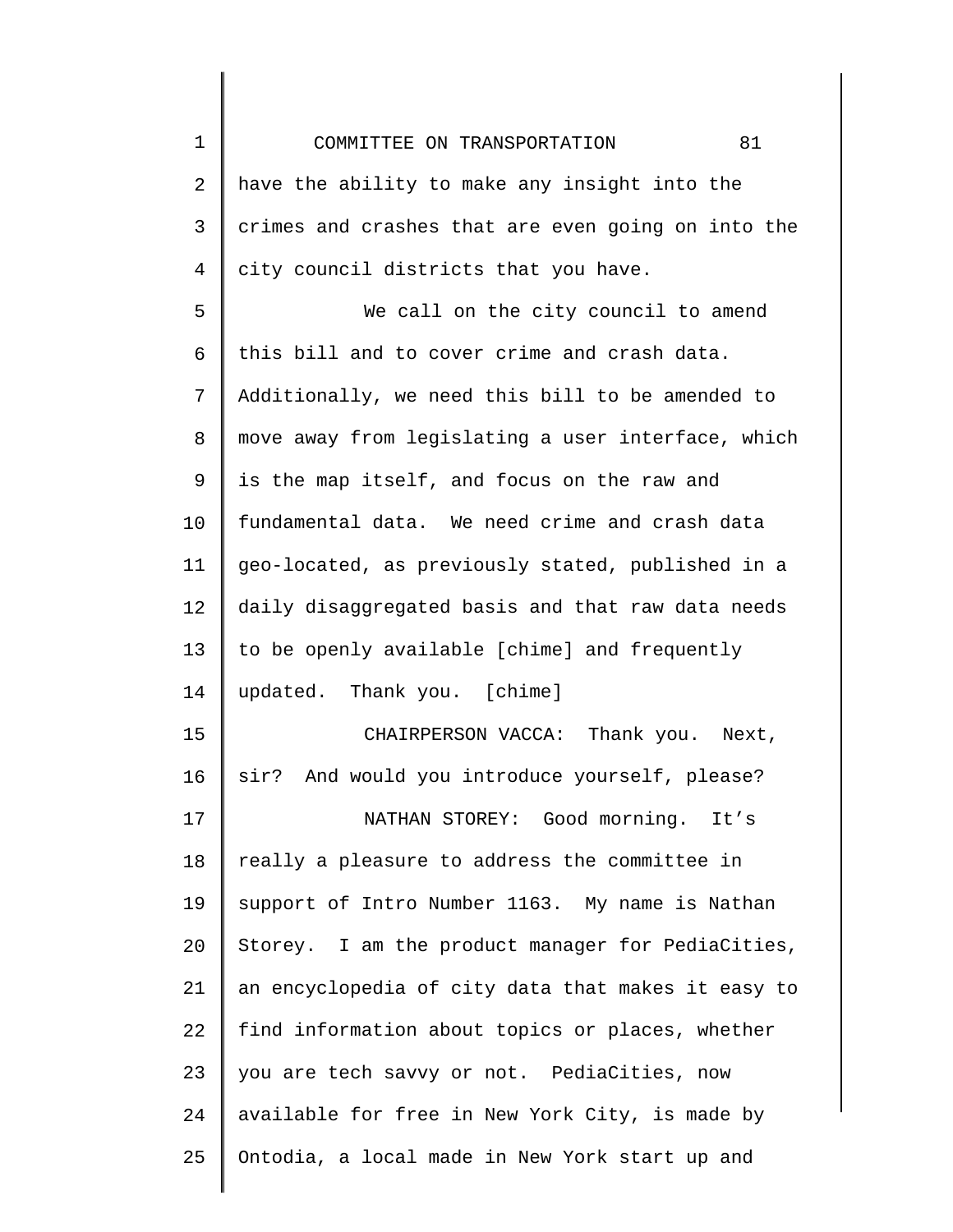1 2 3 4 5 6 7 8 9 10 11 12 13 14 15 16 17 18 19 20 21 22 23 24 25 COMMITTEE ON TRANSPORTATION 82 recent NYC BigApps grand prize winner that depends on New York City open data. NYC really established itself as a leader in open data innovation when the city council passed a landmark municipal Open Data Law, Local Law of 2012. Just last month, Ontodia was honored to participate and host a press conference at NYU-Poly Varick Incubator with the latest data release, expanding the revamped data portal to more than 1100 datasets, making New York City the largest municipal open data portal in the U.S., if not the world. New York City Open Data, which has made many high value datasets freely accessible, has been absolutely essential to the success of PediaCities. Community groups use PediaCities to look up specific information about a neighborhood or a political district or a community district they work in. For example, we provided locations of vacant lots in a specific district along with ownership information of these lots and a demographic profile within a quarter mile radius of each of these lots. Many of our users would also like to access crime and traffic crash data aggregated for specific geographies, and an active website with this data would be a good resource for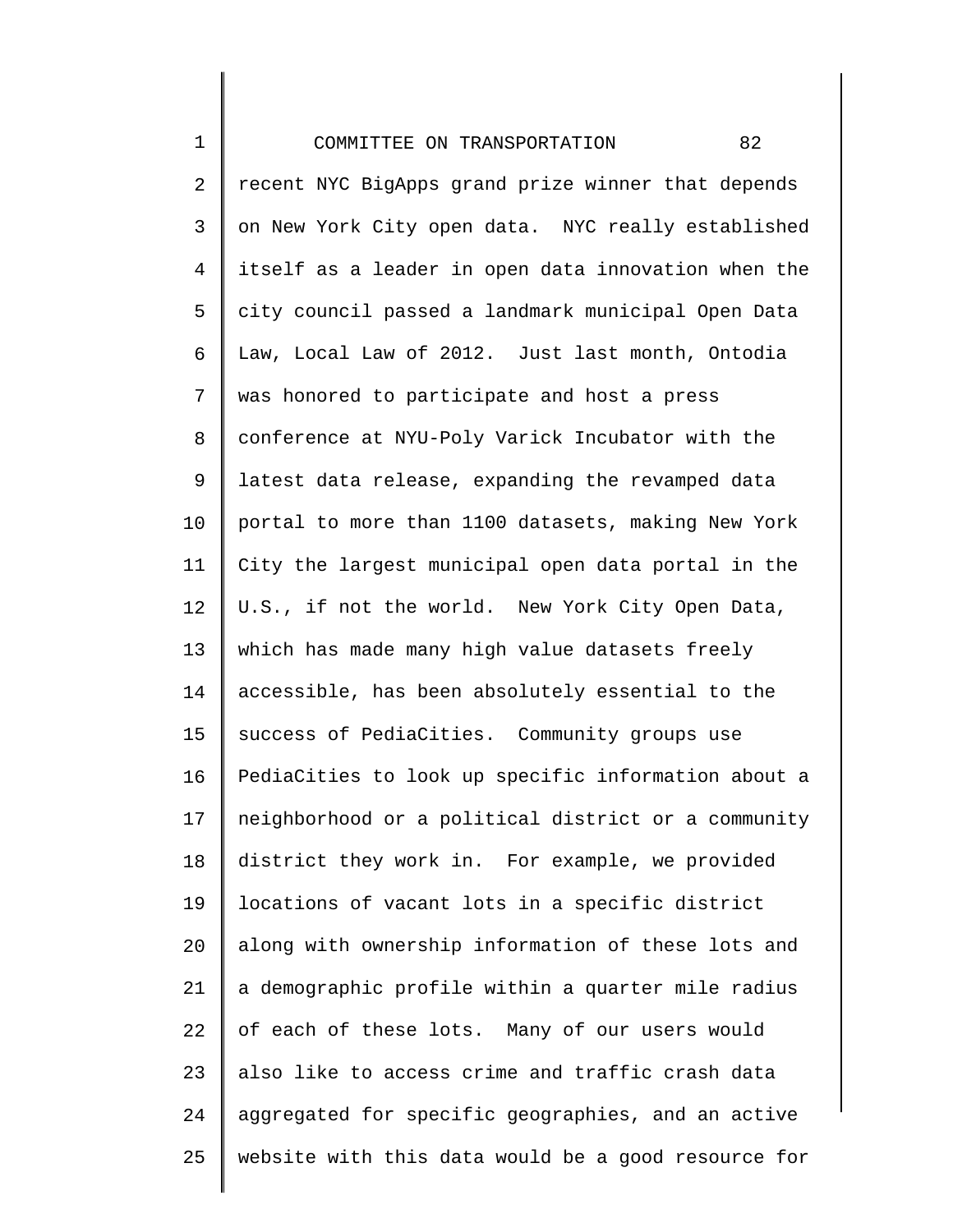1 2 3 4 5 6 7 COMMITTEE ON TRANSPORTATION 83 many citizens, but we would like to also have the data in its raw form, ideally as API Feed. This data must be geographically identifiable for us to use it, ideally with specific longitude and latitude values, as some of the other members have mentioned.

8 9 10 11 12 13 14 15 16 17 18 19 20 21 22 23 We cannot predict all of the ways that our users will want to aggregate crime and traffic crash data, so we want to have the data in a format that will allow us to present it in ways not originally foreseen. The PediaCities platform takes the best data we can find and presents it in the context of other high quality data, providing data profiles for neighborhoods, zip codes, community districts and other geographies. We are currently unable to aggregate crime and traffic data except at the police precinct level. We are thrilled that the data's going to be made available on a more local level on a city run website, but we hope that it can also be provided in a manner so that private companies and civic hackers can fully utilize it. Thank you.

CHAIRPERSON VACCA: Thank you. Sir?

25

24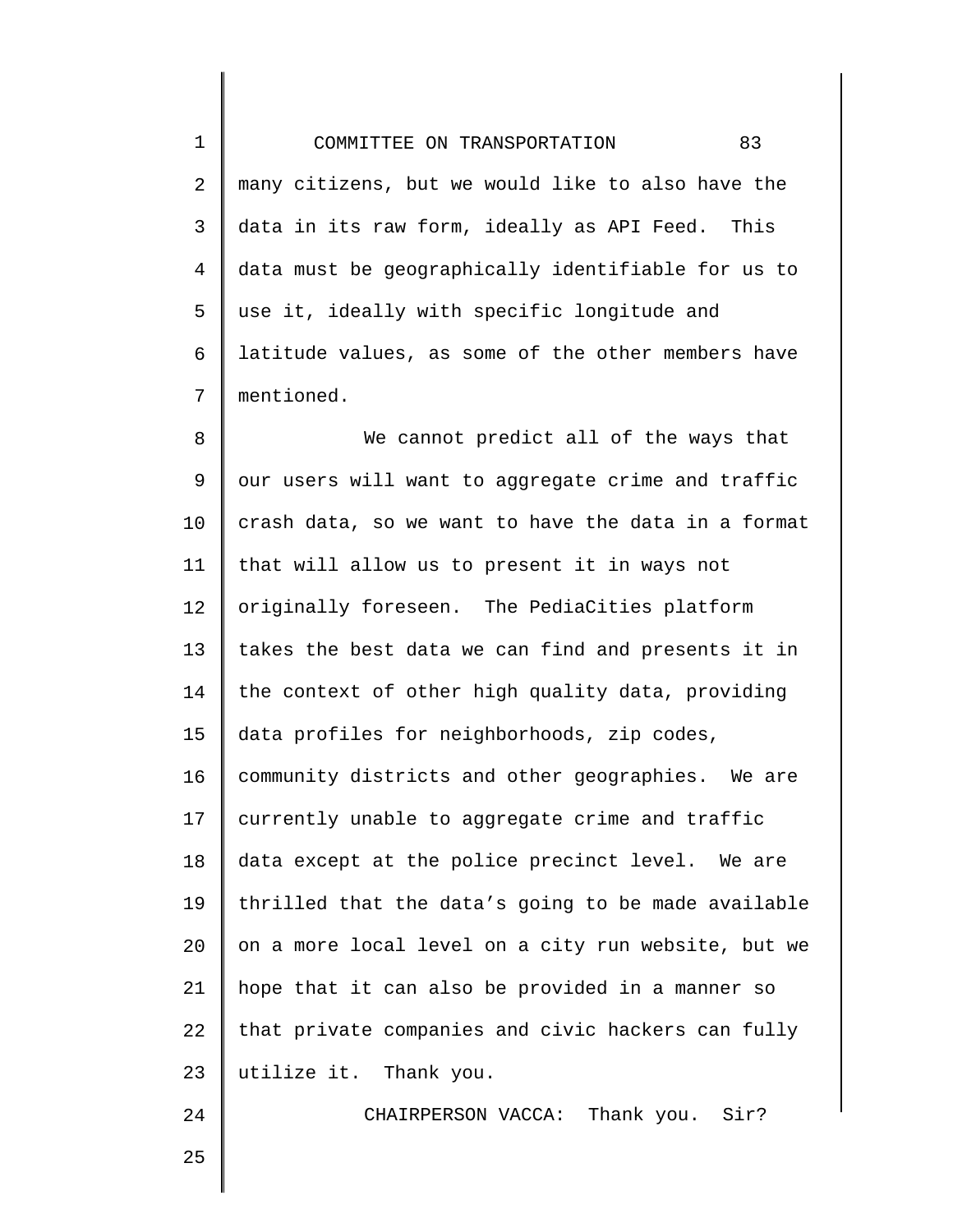| $\mathbf 1$    | 84<br>COMMITTEE ON TRANSPORTATION                   |
|----------------|-----------------------------------------------------|
| $\sqrt{2}$     | JOHN CROUSE: Good morning, Chairman                 |
| $\mathsf{3}$   | [off mic] Is this on? Good morning, Chairman Vacca  |
| $\overline{4}$ | and members of the Transportation Committee. It's   |
| 5              | a pleasure to present testimony on behalf of INT    |
| 6              | Number 1163 2013 this morning. My name is John      |
| 7              | Crouse. I'm a freelance web developer and the       |
| 8              | creator of two websites that work with the existing |
| 9              | NYPD collision releases, the first being NYPD Crash |
| 10             | Data Band-Aid and the second being NYC Crash        |
| 11             | Mapper. I program both of these sites in my spare   |
| 12             | time and without compensation. I receive no         |
| 13             | personal benefit from the operation and maintenance |
| 14             | of these websites. Their continued existence        |
| 15             | depends upon my volition. The Crash Data Band-Aid   |
| 16             | website takes the existing monthly Excel            |
| 17             | spreadsheet releases, which you heard about, and    |
| 18             | reprocesses them into a format that a computer can  |
| 19             | read more easily. The Crash Mapper website used     |
| 20             | this processed data to show an interactive map of   |
| 21             | collisions from the citywide to the intersection    |
| 22             | level. I wrote the code to process the existing     |
| 23             | Excel and PDF releases because the data that is     |
| 24             | currently published is virtually unusable. The      |
| 25             | massive PDFs are difficult to search by             |

║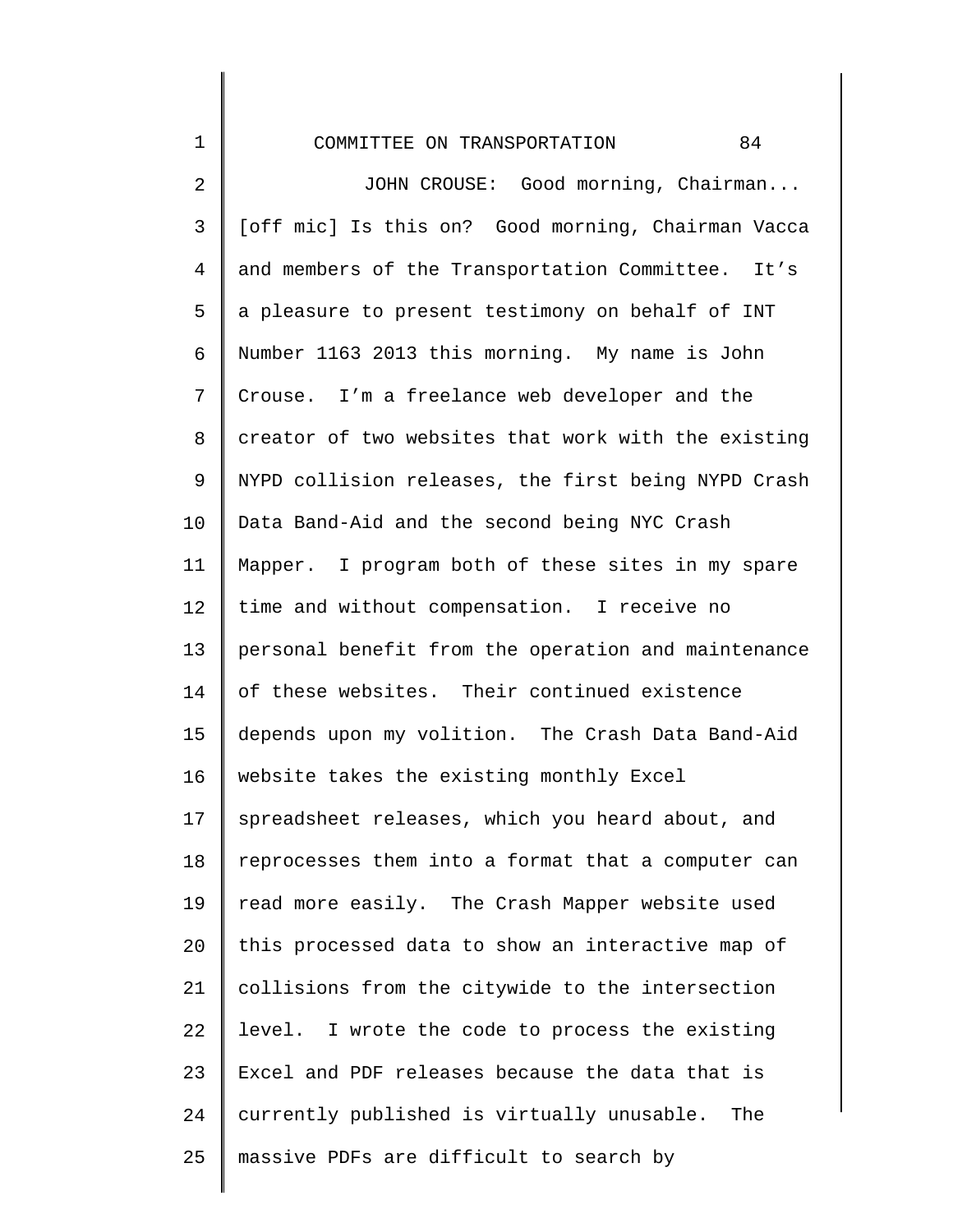1 2 3 4 5 6 7 8 9 10 11 12 13 14 15 16 17 18 19  $20^{\circ}$ 21 22 23 24 25 COMMITTEE ON TRANSPORTATION 85 intersection, especially if you want to search across several months. The Excel sheets have significant formatting errors that seem to be an artifact of being copy pasted from the PDFs and also make looking through multiple months nearly impossible. Since individual cells in both formats contain multiple values, a total reorganization of the underlying format is necessary to do the most basic analysis, for example, finding out the number of collisions involving speeding for a set of intersections for one year. The currently published dataset, as you heard, also does not include GPS coordinates, the longitude and latitude for any intersections. I've received help obtaining these numbers and every month new intersections are run through a process that obtains their GPS coordinates; however, this process is error prone in up to 10 percent of new intersections. This introduces artificial error into the data, especially when aggregated. While the Crash Data Band-Aid and Crash Mapper allow for some insight into the existing crash data releases, for the reasons I've just outlined, they are an unsustainable and unreliable solution for the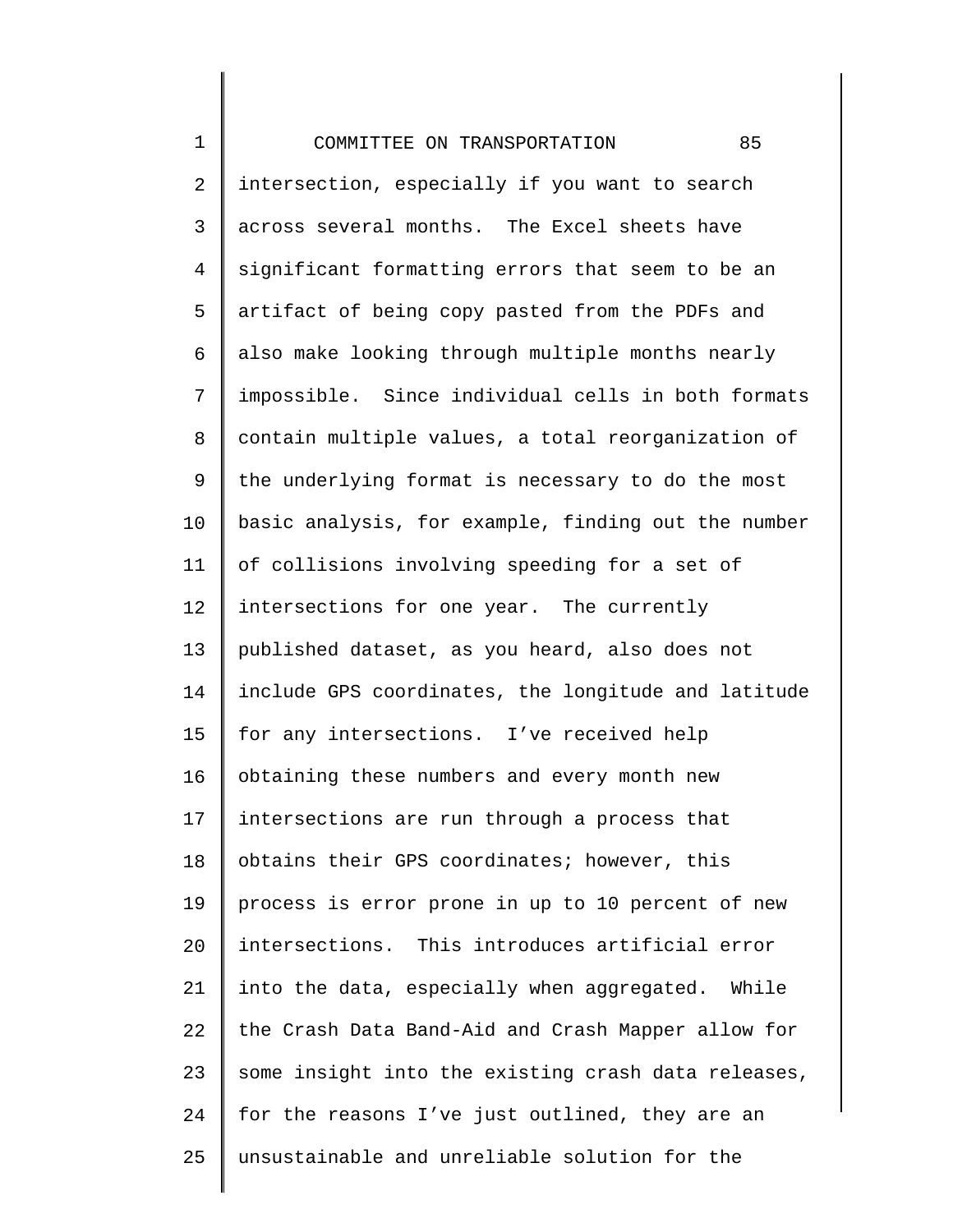1 2 3 4 5 6 7 8 9 10 11 12 13 14 15 16 17 18 19 20 21 22 23 24 25 COMMITTEE ON TRANSPORTATION 86 future. Having to totally reprocess the data to make it ready for analysis greatly decreases its integrity. Considerable and definite possibility for error is introduced during reprocessing, reformatting and attachment of GPS coordinates after the fact. Depending upon the volunteer time and abilities of a private citizen renders this entire supply of data and any further applications built upon it extremely vulnerable and unsure. I called it the Crash Data Band-Aid for a reason. It's just a band-aid for the existing releases. It is not a permanent solution. If we want to promote new, innovative work by creative entrepreneurs, like the people in this room, interested in harnessing the informative and insightful power of this data, we have to establish a high quality original source. Anything less is not good enough for a major new investment or work based upon this valuable dataset. Thank you. CHAIRPERSON VACCA: Thank you, sir. Next. A. Scott Falk: Good morning. My name is A. Scott Falk. I am co-chair of the Transportation Committee of Manhattan Community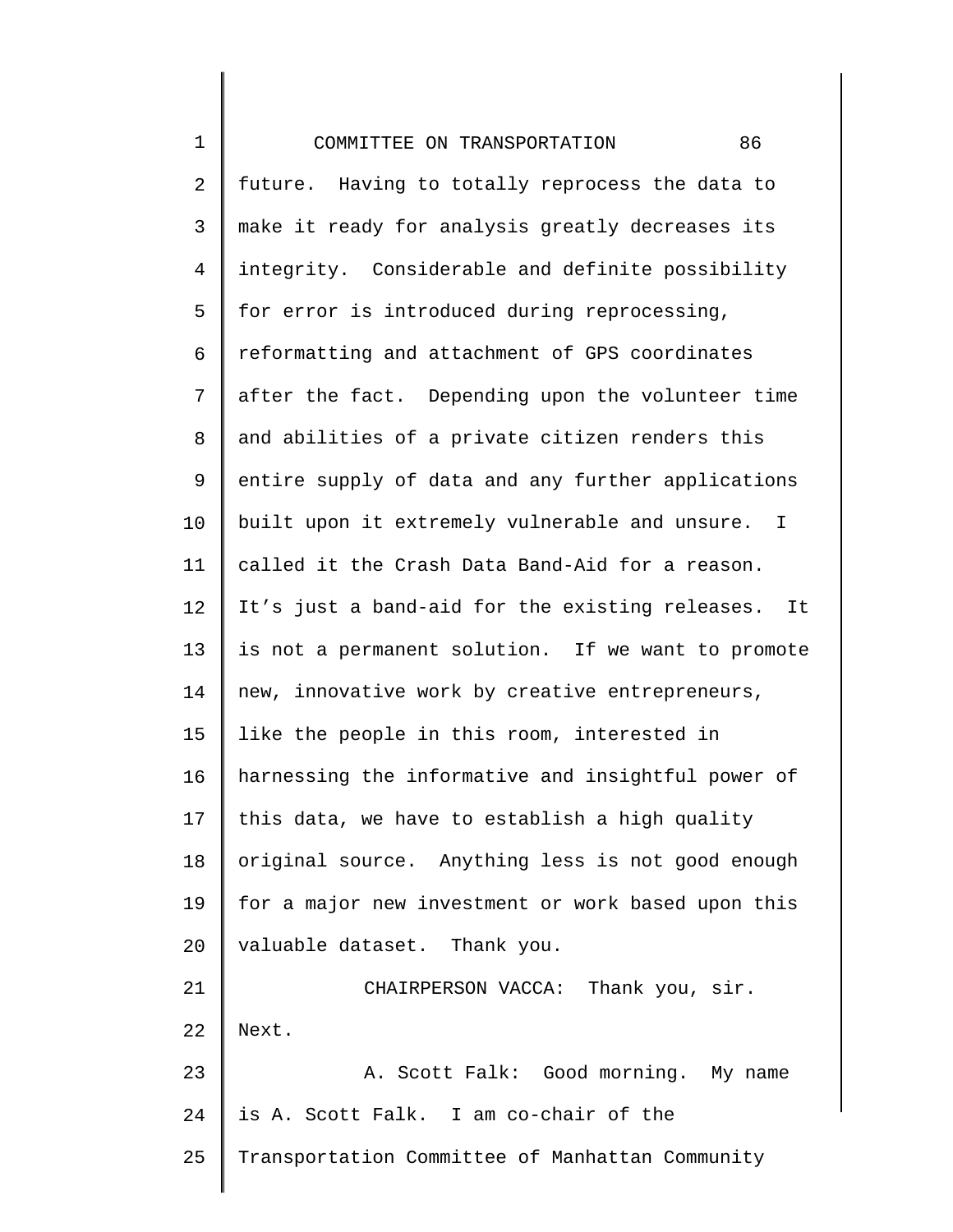| $\mathbf 1$ | 87<br>COMMITTEE ON TRANSPORTATION                   |
|-------------|-----------------------------------------------------|
| 2           | Board 8, the Upper East Side and Roosevelt Island.  |
| 3           | I must emphasize that CB 8 has not had an           |
| 4           | opportunity to discuss or take any position on      |
| 5           | Intro 1163, so I speak here as an individual, not   |
| б           | on behalf of my board. To do my job properly on     |
| 7           | behalf of my community, I need timely access to     |
| 8           | usable data on crashes and injury within my         |
| 9           | district. Rather than relying merely on anecdotal   |
| $10 \,$     | and aggregated data, community complaints and press |
| 11          | reports, I believe that my colleagues and I can     |
| 12          | better protect street users and improve safety      |
| 13          | throughout our district if we get access to good,   |
| 14          | open, timely data. I'm not one of these brilliant   |
| 15          | people who can drill down and make the crash data   |
| 16          | sing, but I can make sure that my community         |
| 17          | benefits from their analysis. Thank you.            |
| 18          | CHAIRPERSON VACCA: I thank you all.                 |
| 19          | You know, I do the best I can with technology       |
| 20          | myself, so I appreciate all that you've said and we |
| 21          | need people like you to come here, but also to give |
| 22          | us your input on policy, as well as to tell us      |
| 23          | technically what is best for our city. So this is   |
| 24          | a learning process for many of us, so thank you for |
| 25          | your expertise. Councilman Ignizio.                 |

║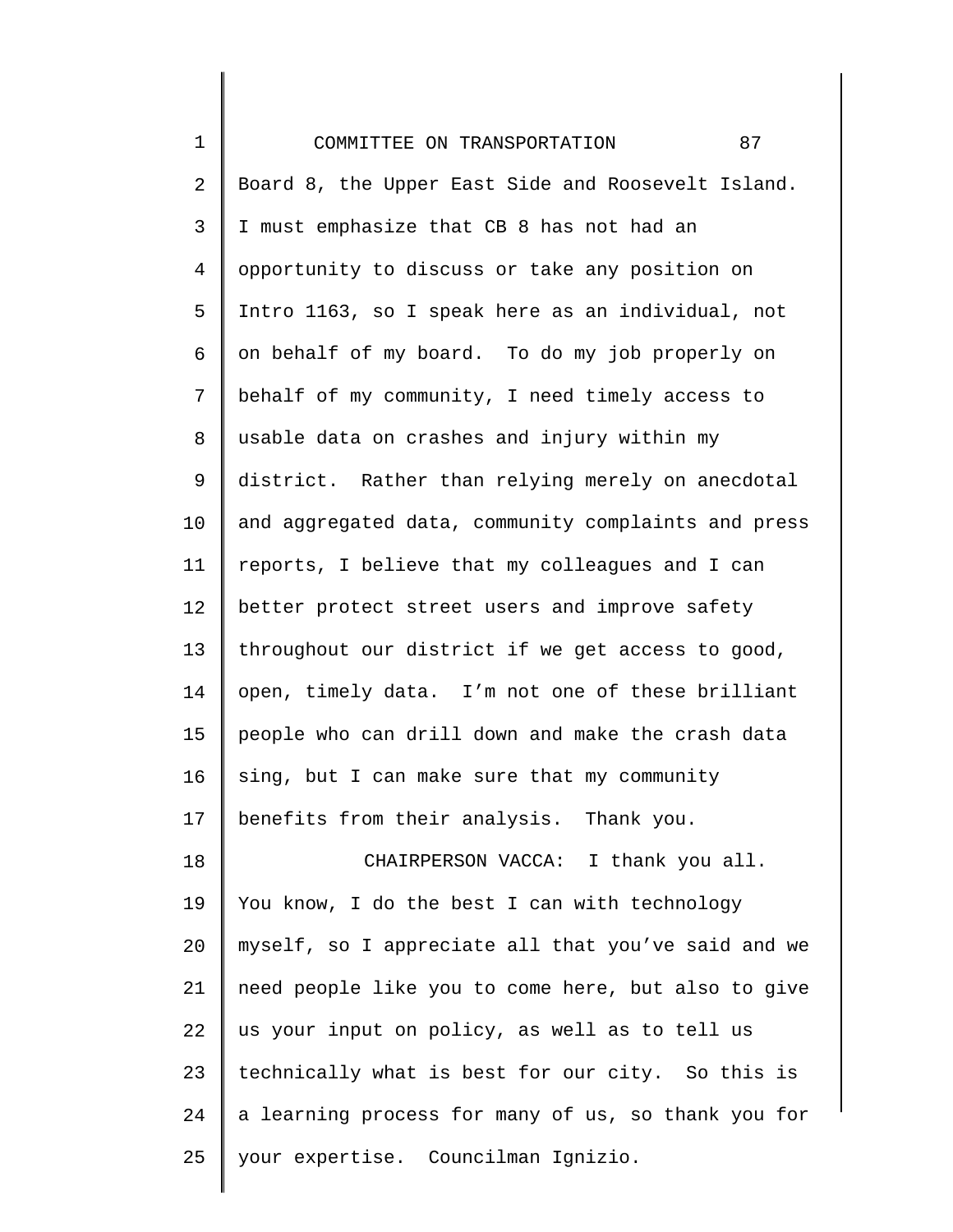1 2 3 4 5 6 7 8 9 10 11 12 13 14 15 16 17 18 19 20 21 22 23 24 25 COMMITTEE ON TRANSPORTATION 88 COUNCIL MEMBER IGNIZIO: Yes, thank you very much, and I too am very impressed with you guys' knowledge and I just see what you're able to do to be such a tool to engage democracy and democratic, small d, values of this country and draw it down to the city. When you empower the public to hold their government accountable, to learn what they're doing and what they're not doing, it empowers them to be able to petition their government in a better way. So and I thank you for that and then I hope that in the vein in which I espouse it. If you guys have a great idea for the city, who do you talk to? Who do you call? Outside of your local council member, right, is there a person in the city for lack of a better word, a chief of information officer that's accessible to you guys, not just you know, someone that sits in an ivory tower somewhere, but someone that's accessible to you all, because from any of you can be a great innovation to help all of us. NOEL HIDALGO: So my name's Noel. Thanks. Thanks for your compliments. We're a community group of 1,200 developers; civic hackers who meet on a weekly basis and we've had a very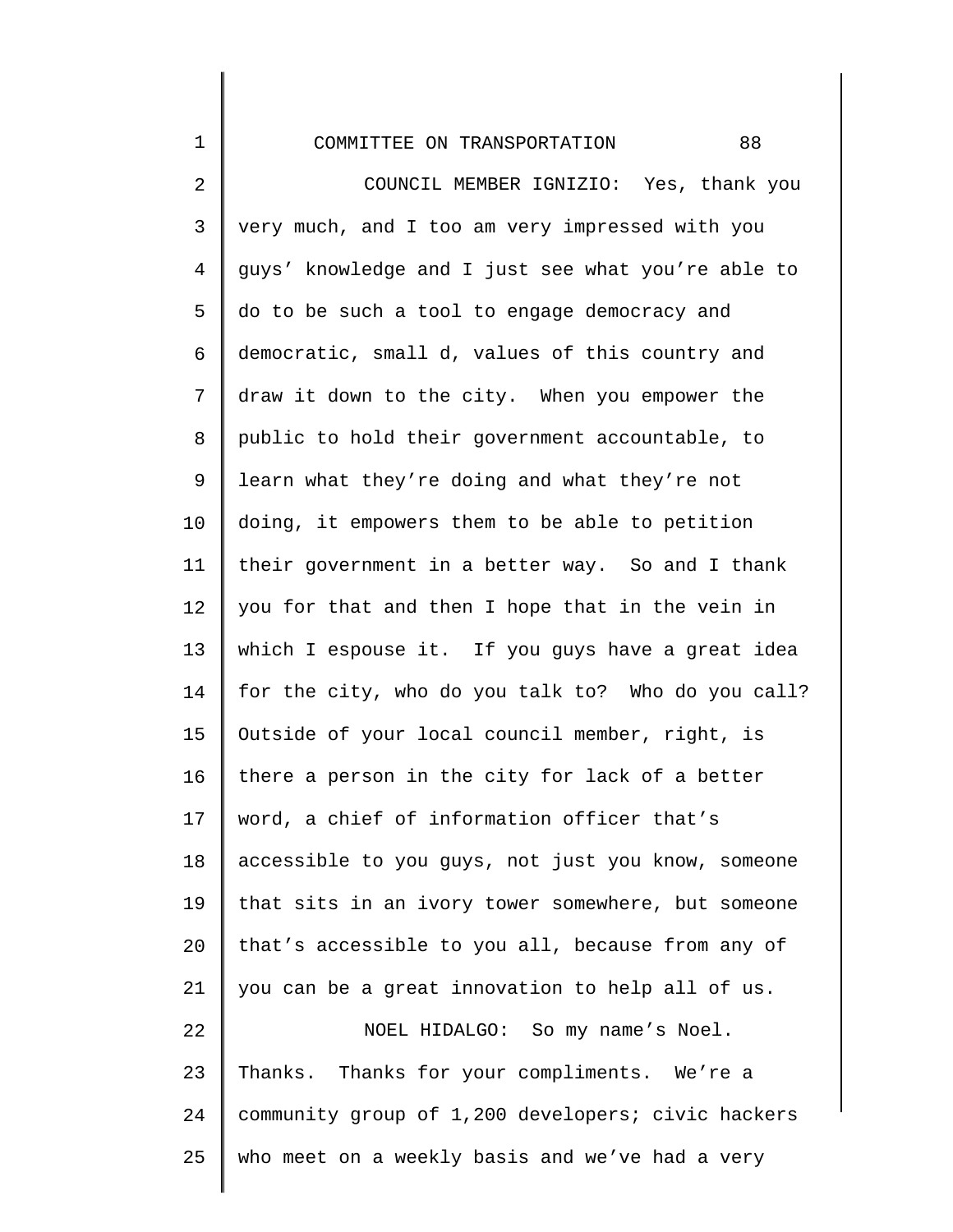| $\mathbf 1$    | 89<br>COMMITTEE ON TRANSPORTATION                   |
|----------------|-----------------------------------------------------|
| 2              | open door policy with DoItt, NYC Digital and        |
| 3              | council members. Councilwoman Brewer and her staff  |
| $\overline{4}$ | have attended on a very regular basis. You know,    |
| 5              | through we have multiple programs of engagement.    |
| 6              | One of them is the direct action and the direct     |
| 7              | engagement of saying call up your city council      |
| 8              | member; call up your elected officials; report as a |
| 9              | citizen; engage with your community board, and then |
| 10             | through particularly through DoItt, which Laura     |
| 11             | told me was here earlier, has been and formally     |
| 12             | Andrew Nicklin, who is now at the state the         |
| 13             | State's Open Data Initiative through Open NY, like  |
| 14             | they have been open door advocates. They've said,   |
| 15             | "Come talk to us." We routinely have telephone      |
| 16             | calls and emails and we have meet ups on a weekly   |
| 17             | basis where they come and they engage directly with |
| 18             | us.                                                 |
| 19             | COUNCIL MEMBER IGNIZIO: Good.<br>I mean             |
| 20             | I'm really happy to hear that. I'm sure you are as  |
| 21             | well, Council Member Vacca. You know, I'll just     |
| 22             | give you a little example. A couple of weeks ago,   |
| 23             | we had the primary election and I hate our          |
| 24             | electoral system in terms of our lack of            |
| 25             | technology. I was going to call it technology, but  |
|                |                                                     |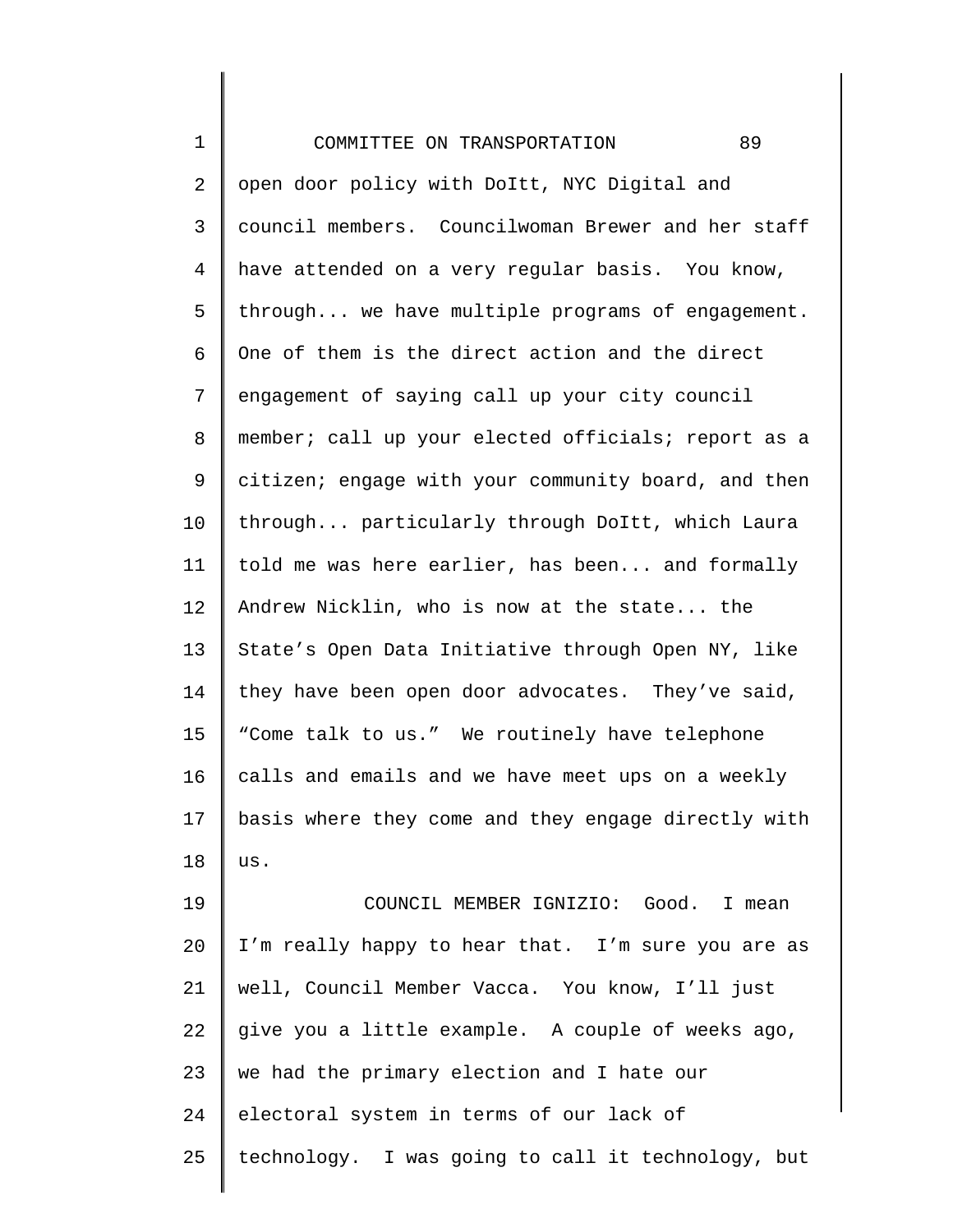1 2 3 4 5 6 7 8 9 10 11 12 13 14 15 16 17 18 19 20 21 22 23 24 25 COMMITTEE ON TRANSPORTATION 90 a lack of technology and I wanted to engage my own county to do a app that would get the results that we could ultimately you know, smartphone them and then we would have results in you know, 15 minutes juxtaposed to waiting three hours or whatnot. That's just a small microcosm of an example of... is that something that you all as an organization would... not that specific. I mean is that... is an idea like that, that you would harness and say you know what, wonder if we can spin our wheels on that and chew on that or if Jimmy has an idea that I want to map every speed bump in the city of New York and you know, we want to have an app for somebody to request a speed bump or... you know, I'm just trying to get what I would contact you guys for. NOEL HIDALGO: I actually worked with the New York City Campaign Finance Board developing a prototype for an app that helps people find their poll location and... [crosstalk] COUNCIL MEMBER IGNIZIO: Okay. NOEL HIDALGO: Find information about local candidates running. They have since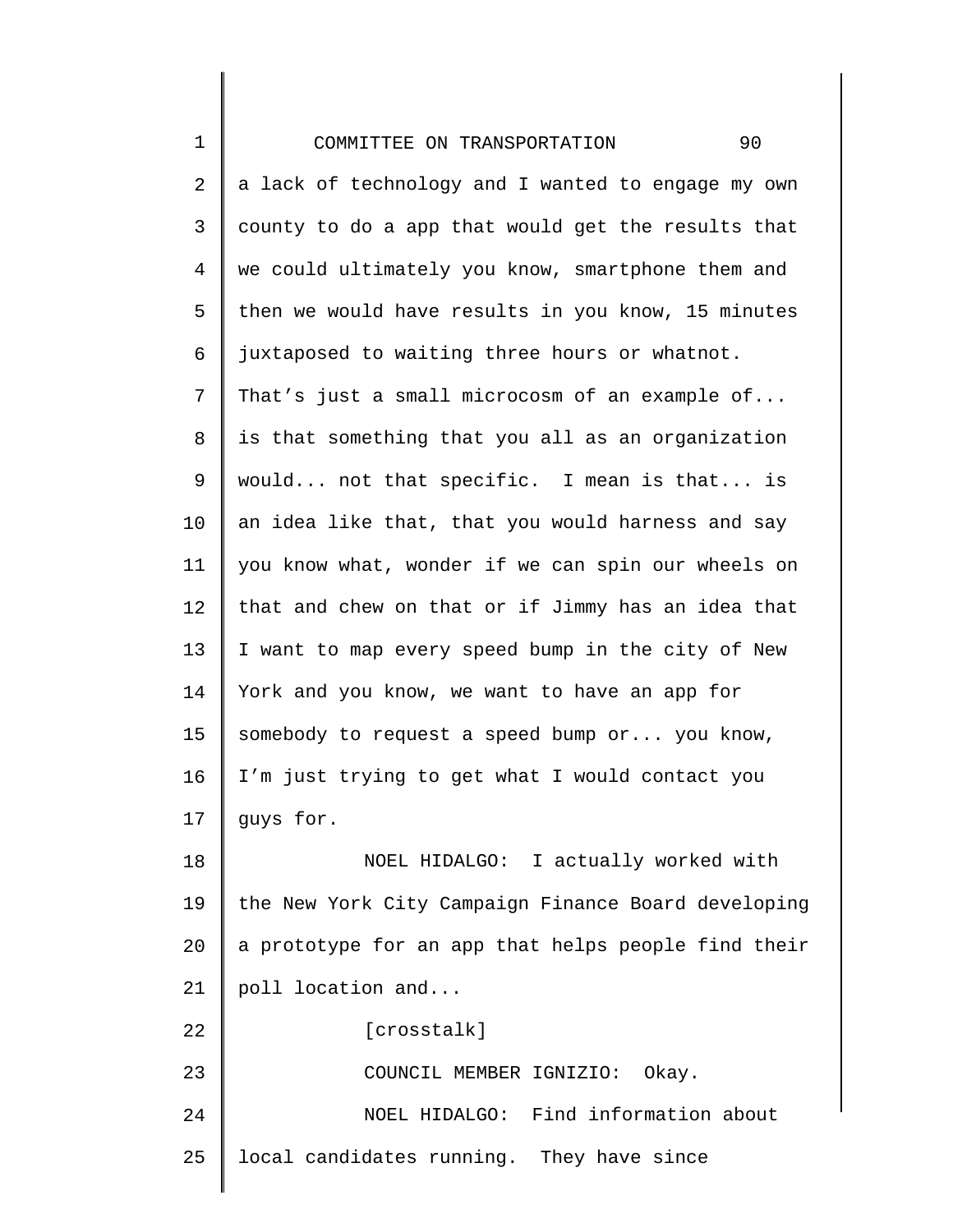| $\mathbf 1$    | 91<br>COMMITTEE ON TRANSPORTATION                   |
|----------------|-----------------------------------------------------|
| 2              | developed that app into a full-fledged really       |
| 3              | functional amazing application called NYC Votes and |
| $\overline{4}$ | the success of NYC Votes was hindered in the        |
| 5              | beginning because we didn't have good access to the |
| 6              | Board of Elections data, so we had to scrape their  |
| 7              | website, but the city has done DoItt did a great    |
| 8              | job recently releasing something called geo-        |
| 9              | support, which helps us geo-code addresses and then |
| 10             | finally, they got information about the specific    |
| 11             | locations of the poll sites, so then the Campaign   |
| 12             | Finance Board working with some other major         |
| 13             | technology companies in New York was able to        |
| 14             | develop this app that has provided information      |
| 15             | about local elections and they also have results    |
| 16             | for the information coming on in that same app.     |
| 17             | It's a smartphone app. Getting the results into     |
| 18             | that application is currently hindered by when the  |
| 19             | Board of                                            |
| 20             | [crosstalk]                                         |
| 21             | COUNCIL MEMBER IGNIZIO: The police                  |
| 22             | department                                          |
| 23             | [crosstalk]                                         |
| 24             | NOEL HIDALGO: Elections                             |
| 25             | [crosstalk]                                         |
|                |                                                     |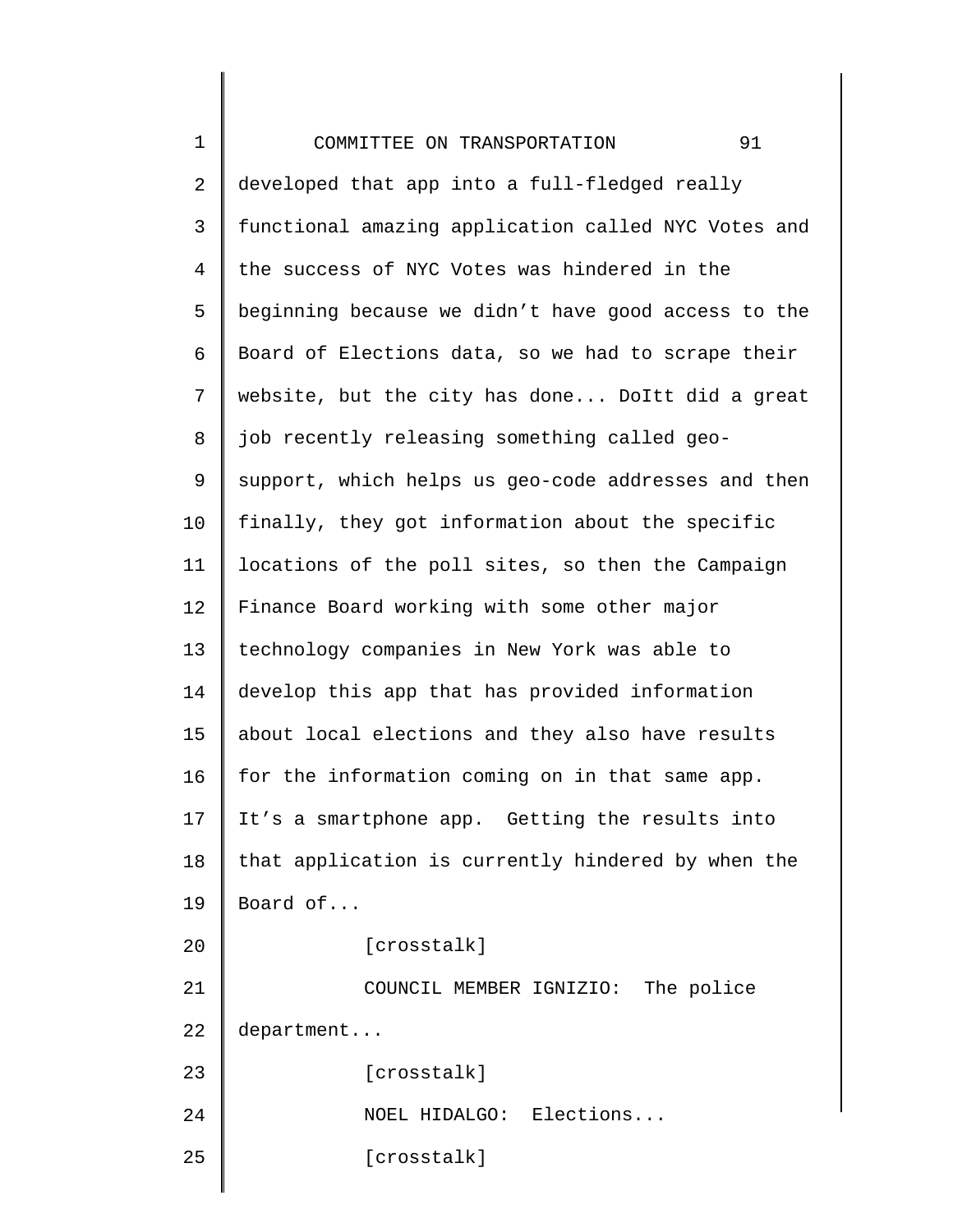1 2 3 4 5 6 7 8 9 10 11 12 13 14 15 16 17 18 19 20 21 22 23 24 25 COMMITTEE ON TRANSPORTATION 92 COUNCIL MEMBER IGNIZIO: Is putting it in? NOEL HIDALGO: Yeah, is giving it, so... COUNCIL MEMBER IGNIZIO: [interposing] 'Kay. NOEL HIDALGO: This all comes down to departments releasing data in a timely manner and in a format that the developers can use, so that's the main thing that we're asking. COUNCIL MEMBER IGNIZIO: Yeah. John, your testimony could be defined as garbage in garbage out, right? I mean help us... JOHN CROUSE: Yeah, essentially. I think having brief conversations with the agencies you know, would go so far in terms of clarifying what is useful. I don't think we're really that far off in a lot of ways. It's just a matter of going a little bit further. COUNCIL MEMBER IGNIZIO: Are you viewed... are you welcomed by agencies or do they see you as well, what do these guys want? They want too much informa... you know, like what is the posture of the agencies to you all?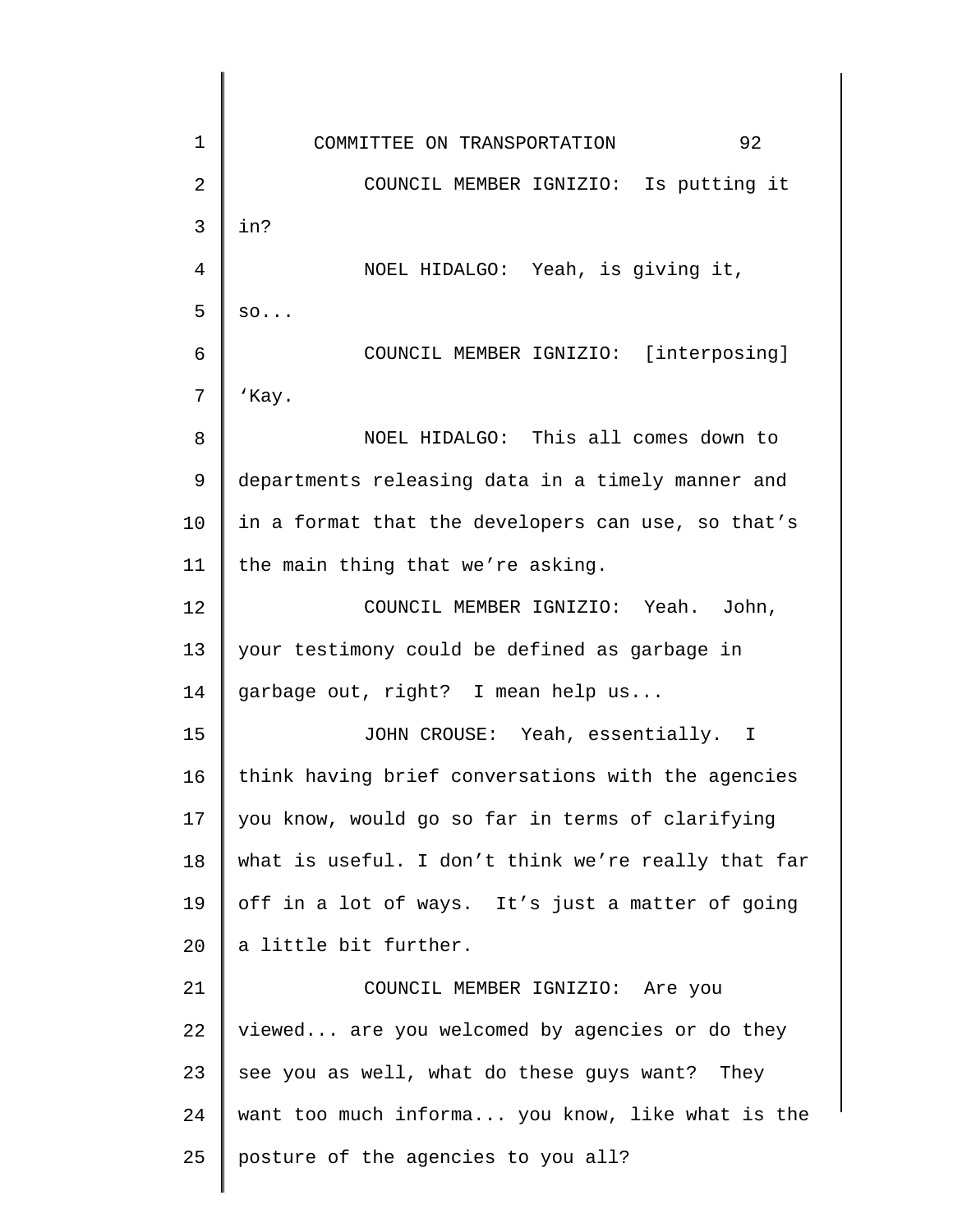| 1  | 93<br>COMMITTEE ON TRANSPORTATION                   |
|----|-----------------------------------------------------|
| 2  | NOEL HIDALGO: It really varies from                 |
| 3  | agency to agency, so and I think that's a           |
| 4  | thing that's an issue that city council can help    |
| 5  | on. I mean we can have conversations with you and   |
| 6  | tell you which agencies we've had good experiences  |
| 7  | with and which agencies need improvement and you    |
| 8  | know, maybe that's an area for you to advocate and  |
| 9  | talk                                                |
| 10 | [crosstalk]                                         |
| 11 | COUNCIL MEMBER IGNIZIO: Well, the dawn              |
| 12 | of a new administration brings opportunities,       |
| 13 | right, so that's why I'm acquiring this information |
| 14 | from you.                                           |
| 15 | NOEL HIDALGO: I will point out a                    |
| 16 | specific example. The Transportation Committee      |
| 17 | actually does a great job of inquiring on the data  |
| 18 | and statistics for Department of Transportation.    |
| 19 | It puts Department of Transportation actually into  |
| 20 | this really difficult position to be not            |
| 21 | transparent about all of its data because the       |
| 22 | questions that you ask sometimes make them feel     |
| 23 | that they're providing inaccurate or incomplete,    |
| 24 | right, when they're starting to collect the data.   |
| 25 | COUNCIL MEMBER IGNIZIO:<br>Right.                   |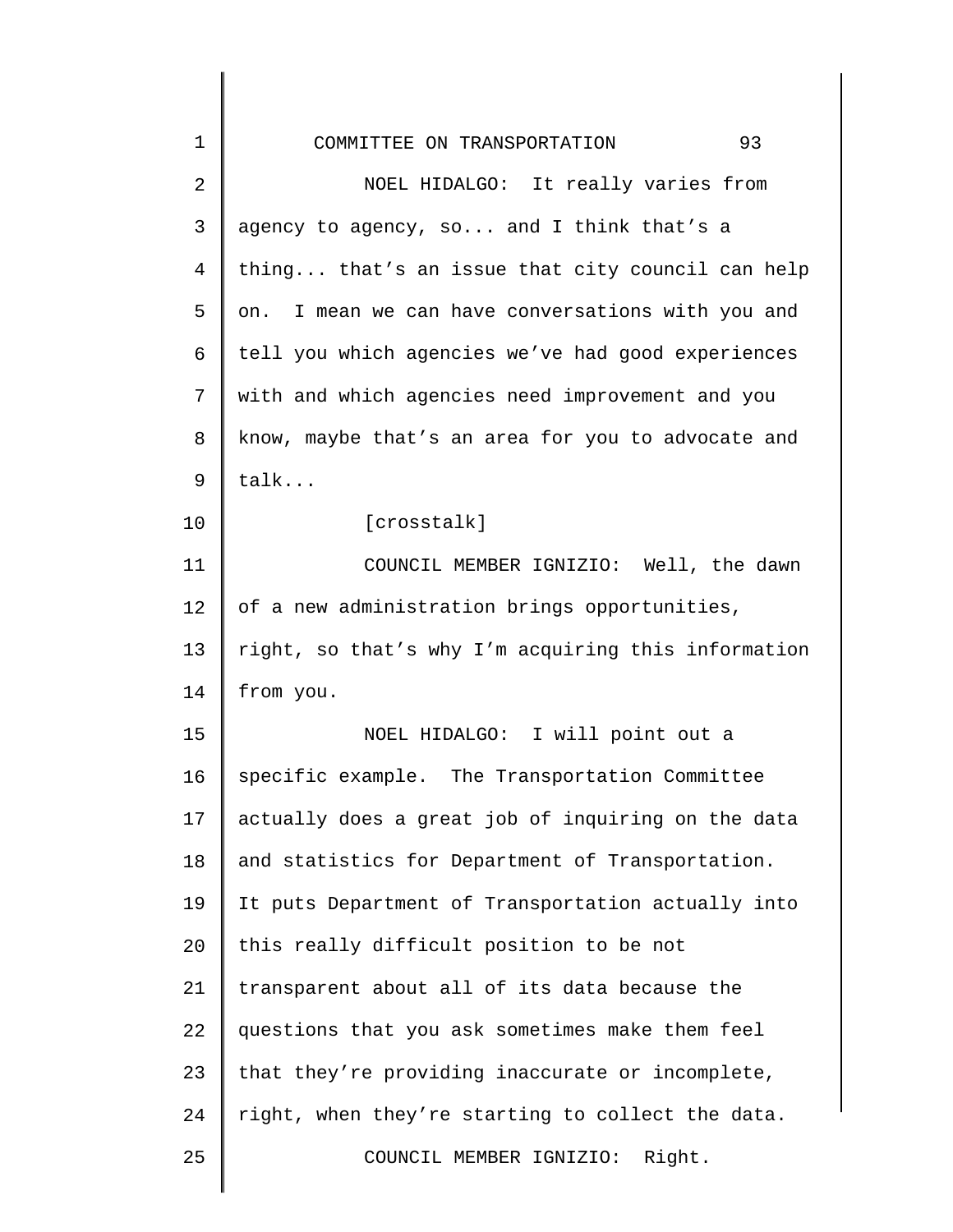| 1              | COMMITTEE ON TRANSPORTATION<br>94                   |
|----------------|-----------------------------------------------------|
| $\overline{2}$ | NOEL HIDALGO: But we're then on the                 |
| 3              | other side of it saying that we want equally open   |
| 4              | data, but we don't want it to be judgmental because |
| 5              | we need time to understand the data, right? The     |
| 6              | questions that were being held by the bus service   |
| 7              | on Staten Island is very impactful of that, right?  |
| 8              | You need time to understand how these programs are  |
| $\mathsf 9$    | deployed.                                           |
| 10             | COUNCIL MEMBER IGNIZIO: Yeah.                       |
| 11             | NOEL HIDALGO: And how they're                       |
| 12             | implemented and their effectiveness of that.        |
| 13             | COUNCIL MEMBER IGNIZIO: But I                       |
| 14             | thought                                             |
| 15             | [crosstalk]                                         |
| 16             | NOEL HIDALGO: And                                   |
| 17             | [crosstalk]                                         |
| 18             | COUNCIL MEMBER IGNIZIO: It was a                    |
| 19             | little offensive that DOT was giving hundreds of    |
| 20             | tickets a day and despite what was testified to     |
| 21             | they didn't know. They had no idea.                 |
| 22             | NOEL HIDALGO: Sure and that                         |
| 23             | actually                                            |
| 24             | [crosstalk]                                         |
| 25             |                                                     |
|                |                                                     |

 $\begin{array}{c} \hline \end{array}$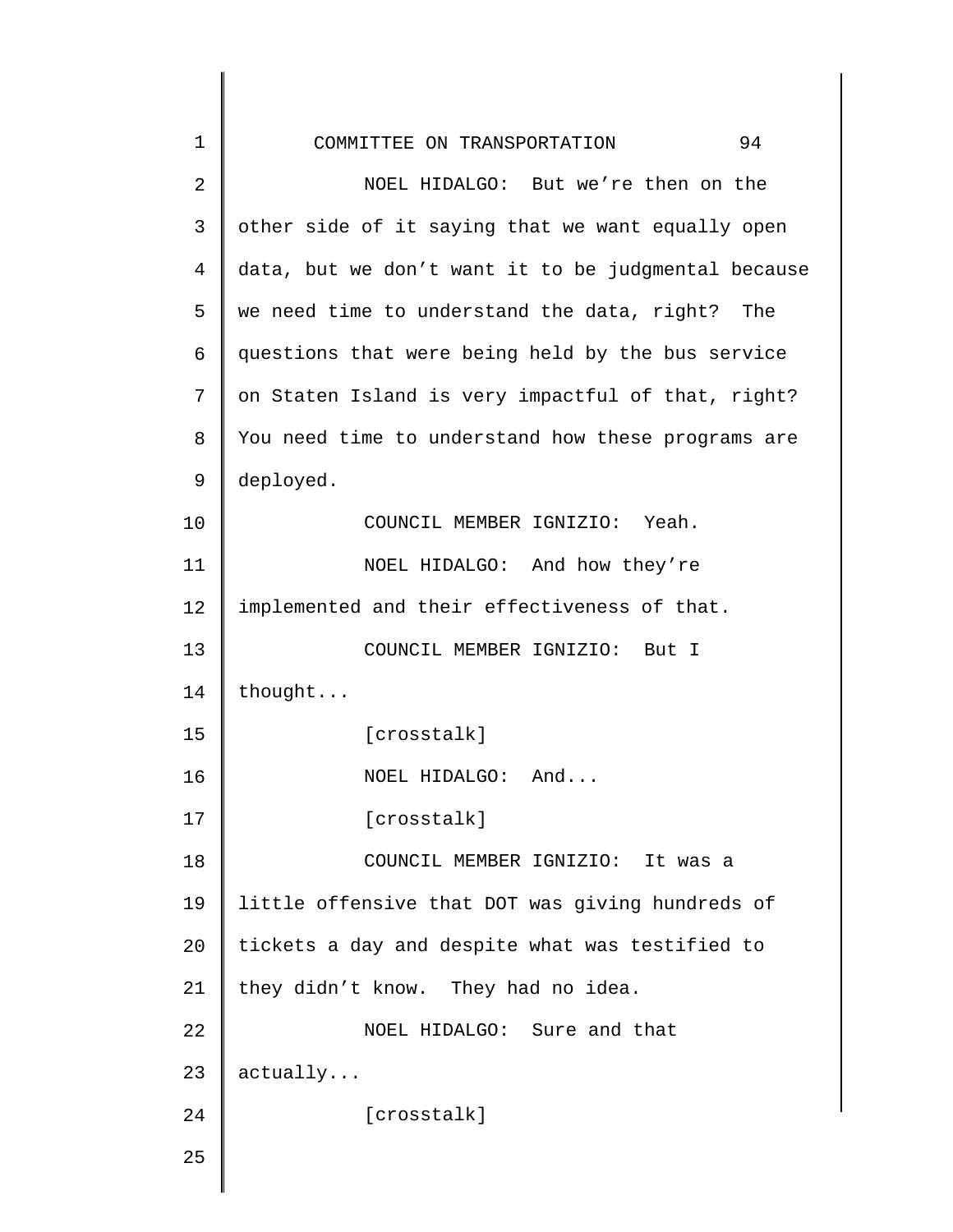COMMITTEE ON TRANSPORTATION 95

1

2 3 COUNCIL MEMBER IGNIZIO: It took me three weeks later to say what's going on?

4 5 6 7 8 9 10 11 12 13 14 15 16 17 NOEL HIDALGO: And Council Member, you're absolutely correct. Then that turns around and it does a disservice to our digital community because we want them to be transparent, but they are scared to be transparent, so we can't actually work with them on innovative programs. Citi Bike; there have been a number of issues within Citi Bike. I hope to hear more committee meetings about Citi Bike, but the data transparency inside of Citi Bike, the accessibility of those bikes that are out there, we run this NYU Hack Night focuses on bike data in general; safety Citi Bike, and we want to understand the availability of the system. We want the usability of the system.

18 19 20 21 22 23 24 25 COUNCIL MEMBER IGNIZIO: Sure. NOEL HIDALGO: But because of the current franchise agreement that Citi Bike has, we can't get all of the data because it's currently routed through DOT, and so DOT says we'll eventually release it; you know, you'll get it when you get it and we're sitting there kind of like well, you know, we're all Citi Bike... we're paid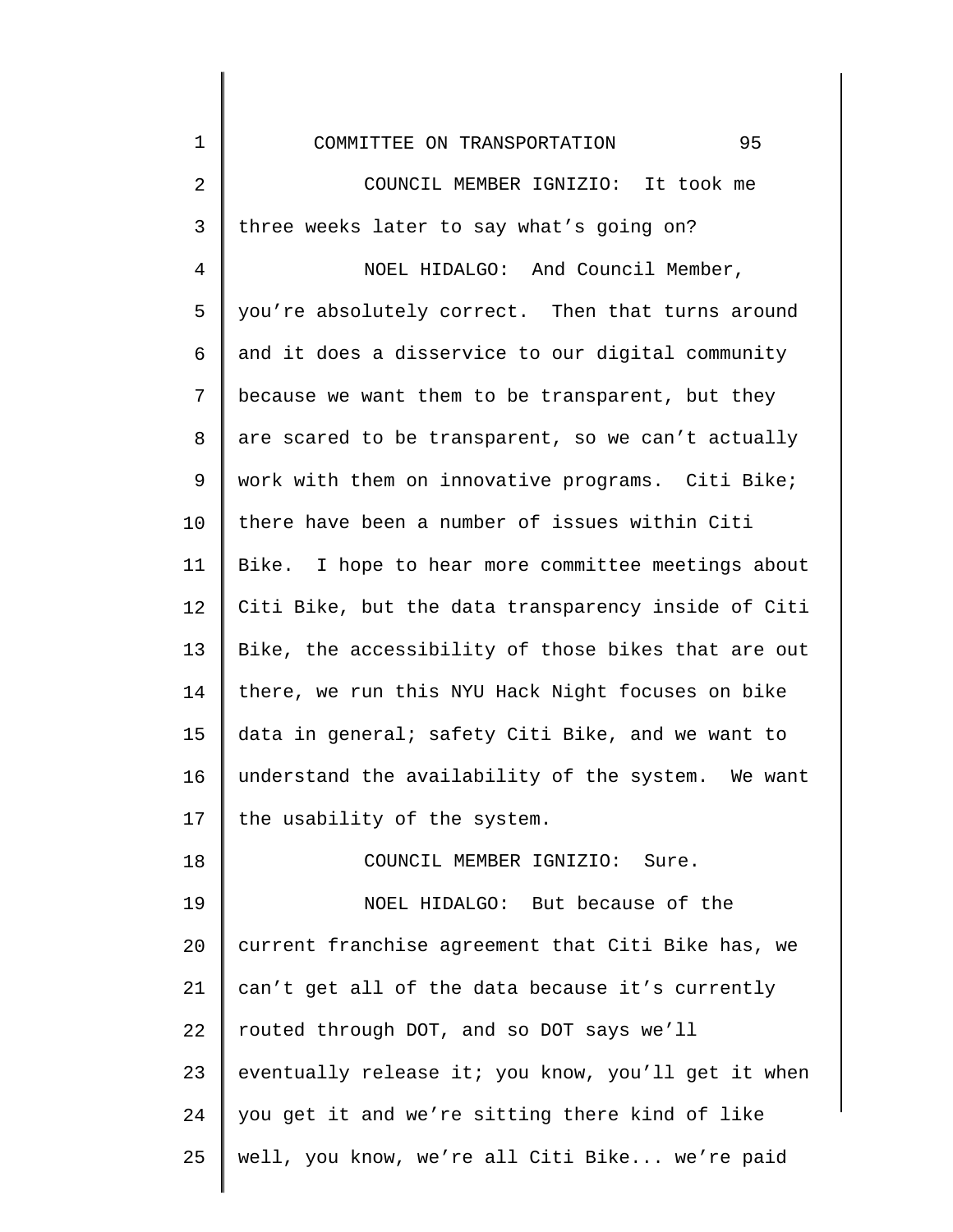| $\mathbf 1$    | 96<br>COMMITTEE ON TRANSPORTATION                   |
|----------------|-----------------------------------------------------|
| $\overline{2}$ | members. We want to increase the usability of Citi  |
| 3              | Bike, but we can't get access to that data and so   |
| 4              | you know, that's just one agency that does a good   |
| 5              | job. They do a good job of releasing data. You      |
| 6              | know, we have great shape files for the bike routes |
| 7              | that are across the city. We incorporate that into  |
| 8              | our applications to make the streets safer. That's  |
| 9              | one aspect. You know, we do collect kind of the     |
| 10             | we do collect as many opportunities as we can, but  |
| 11             | we need advocacy from the council to demand that    |
| 12             | the data is released in a way; in a non-judgmental  |
| 13             | way that we can then play and hack with it and      |
| 14             | [crosstalk]                                         |
| 15             | COUNCIL MEMBER IGNIZIO: Yeah.                       |
| 16             | NOEL HIDALGO: Develop this process,                 |
| 17             | which it is a process, and develop it over time.    |
| 18             | COUNCIL MEMBER IGNIZIO: Yeah, I'm                   |
| 19             | sorry I've taken so much time. I mean I'm just      |
| 20             | very eager. You know, DEP is toying with            |
| 21             | they're not toying with; they have deployed several |
| 22             | catch basin readers that will tell you when the     |
| 23             | catch basin is filling up so that they need to      |
| 24             | react to it and basically what it means is your     |
| 25             | community's going to flood. This particular         |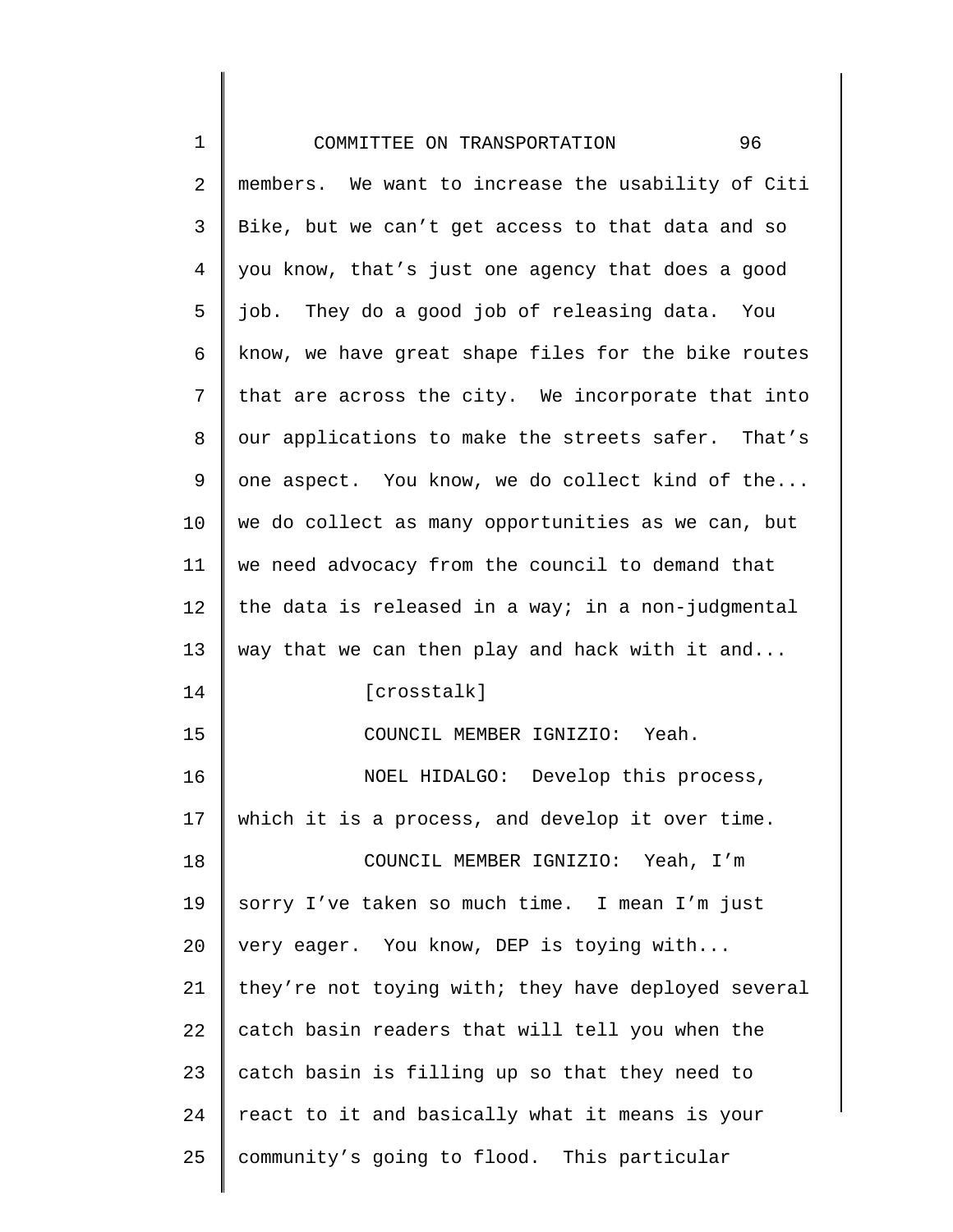| $\mathbf 1$ | 97<br>COMMITTEE ON TRANSPORTATION                            |
|-------------|--------------------------------------------------------------|
| 2           | situation would be great is if that's coming up, we          |
| 3           | can take that data and we could alert people to              |
| 4           | hey, look, maybe you you have you might have                 |
| 5           | a potential issue in your community in regards to            |
| 6           | flooding. Take whatever precautions you can.<br>$\mathbb{I}$ |
| 7           | have a French drain in my basement and I would know          |
| 8           | make sure the French drain is cleared out or                 |
| 9           | something like that. So I just think it's                    |
| 10          | something we need to continue to talk about in the           |
| 11          | next council and we need to keep spinning yarn on            |
| 12          | this one.                                                    |
| 13          | NOEL HIDALGO: And to that point, OEM                         |
| 14          | does a great job of using NYC Notify and they've             |
| 15          | started to incorporate those signals, so that way            |
| 16          | you can get a text message just                              |
| 17          | [crosstalk]                                                  |
| 18          | COUNCIL MEMBER IGNIZIO: Yeah, it wakes                       |
| 19          | me up in the middle of the night; scares the heck            |
| 20          | out of me sometimes.                                         |
| 21          | [crosstalk]                                                  |
| 22          | NOEL HIDALGO: Well, the Amber Alerts,                        |
| 23          | but just this past week you know, NYC Notify sent            |
| 24          | out a notification saying that the water way system          |
| 25          | because of increased drainage do not get close to            |
|             |                                                              |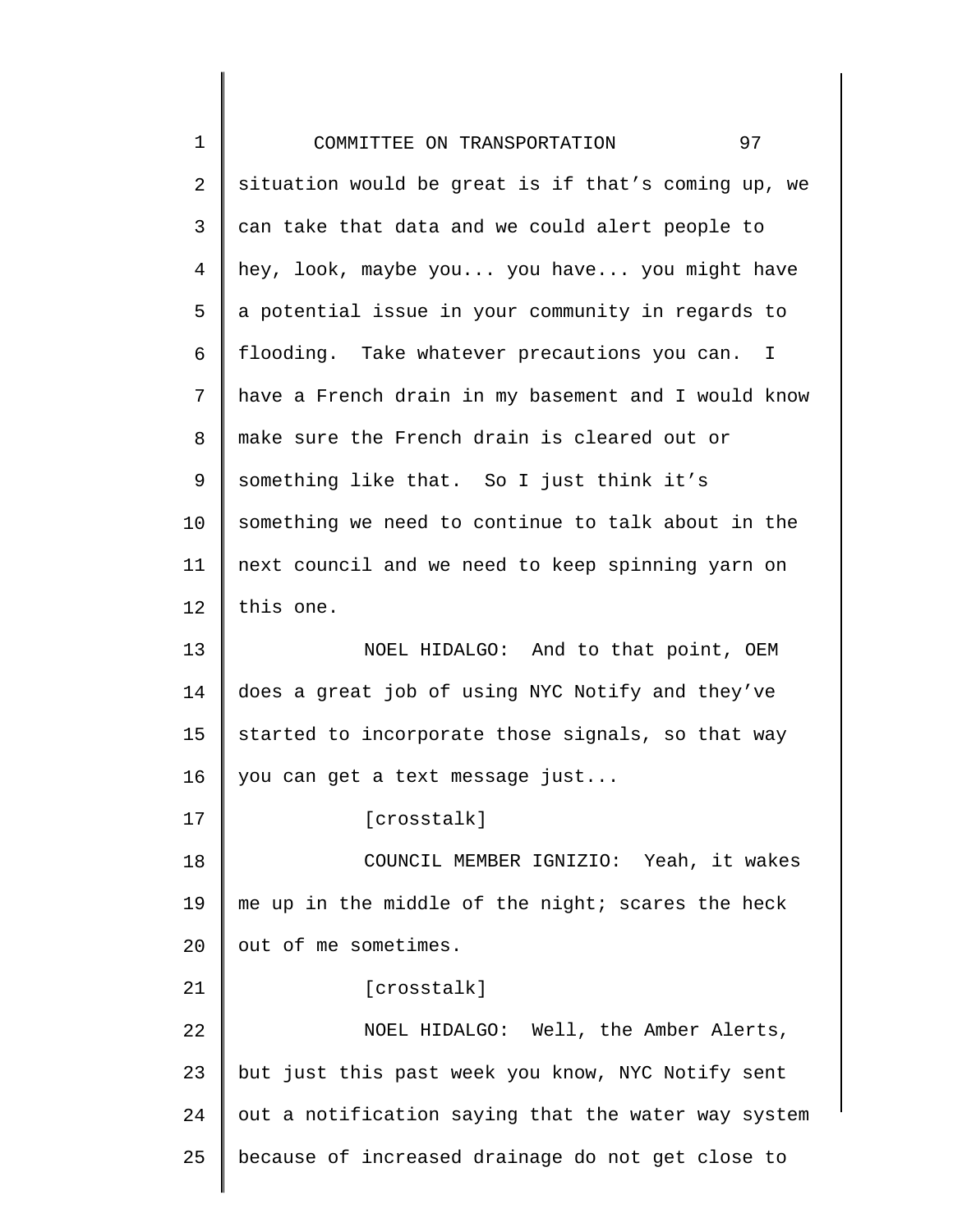1 2 3 4 5 6 7 8 9 10 11 12 13 14 15 16 17 18 19 20 21 22 23 24 25 COMMITTEE ON TRANSPORTATION 98 waterfront more or less because the waterfront's going to be toxic... COUNCIL MEMBER IGNIZIO: [interposing] Sure. NOEL HIDALGO: For 48 hours... [crosstalk] COUNCIL MEMBER IGNIZIO: Right. NOEL HIDALGO: Because of the rain, and that data that's coming out because of the DEP and so you know, and NYC Notify is a great system. That's an example of that real time data. We want to build that out throughout the whole infrastructure... COUNCIL MEMBER IGNIZIO: [interposing] Yeah. NOEL HIDALGO: So that way the city becomes... [crosstalk] COUNCIL MEMBER IGNIZIO: Little bit of a dummy system right now. We want to get it smarter, right, more locally based, more... you know, you just have to notify a message, not citywide, that there's going to be a helicopter show in... you know, somewhere in the Bronx and...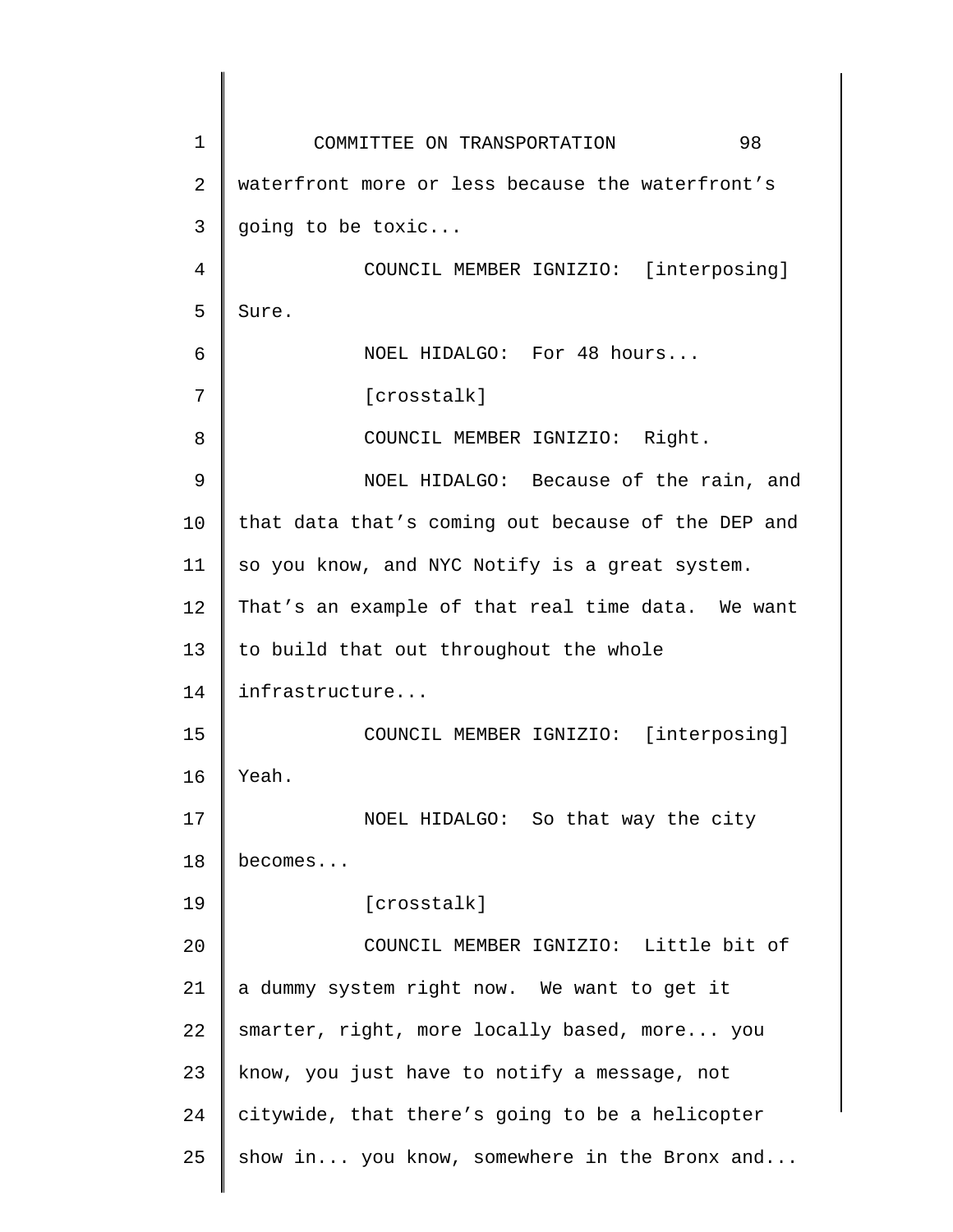1 2 3 4 5 6 7 8 9 10 11 12 13 14 15 16 17 18 19 20 21 22 23 24 25 COMMITTEE ON TRANSPORTATION 99 NOEL HIDALGO: [interposing] Mm-hm. COUNCIL MEMBER IGNIZIO: You know, if there's going to be something in the local or... [crosstalk] NOEL HIDALGO: And... and... [crosstalk] COUNCIL MEMBER IGNIZIO: Or a local community. NOEL HIDALGO: If you haven't taken a look at NYC Notify, you can actually... [crosstalk] COUNCIL MEMBER IGNIZIO: No offense to the Bronx, by the way. [laughter] NOEL HIDALGO: You can pull it down to the zip code. You can actually pull NYC Notify to the zip code and you can register multiple zip codes, so you can register where your kid goes to school; your office; your home. You know, if you have a vacation house in New York City you can also add that through there. COUNCIL MEMBER IGNIZIO: Just hold on one second. The camera systems that we employed... why is the name's escaping me? The cameras that we put all over the city... yeah, but not the ones...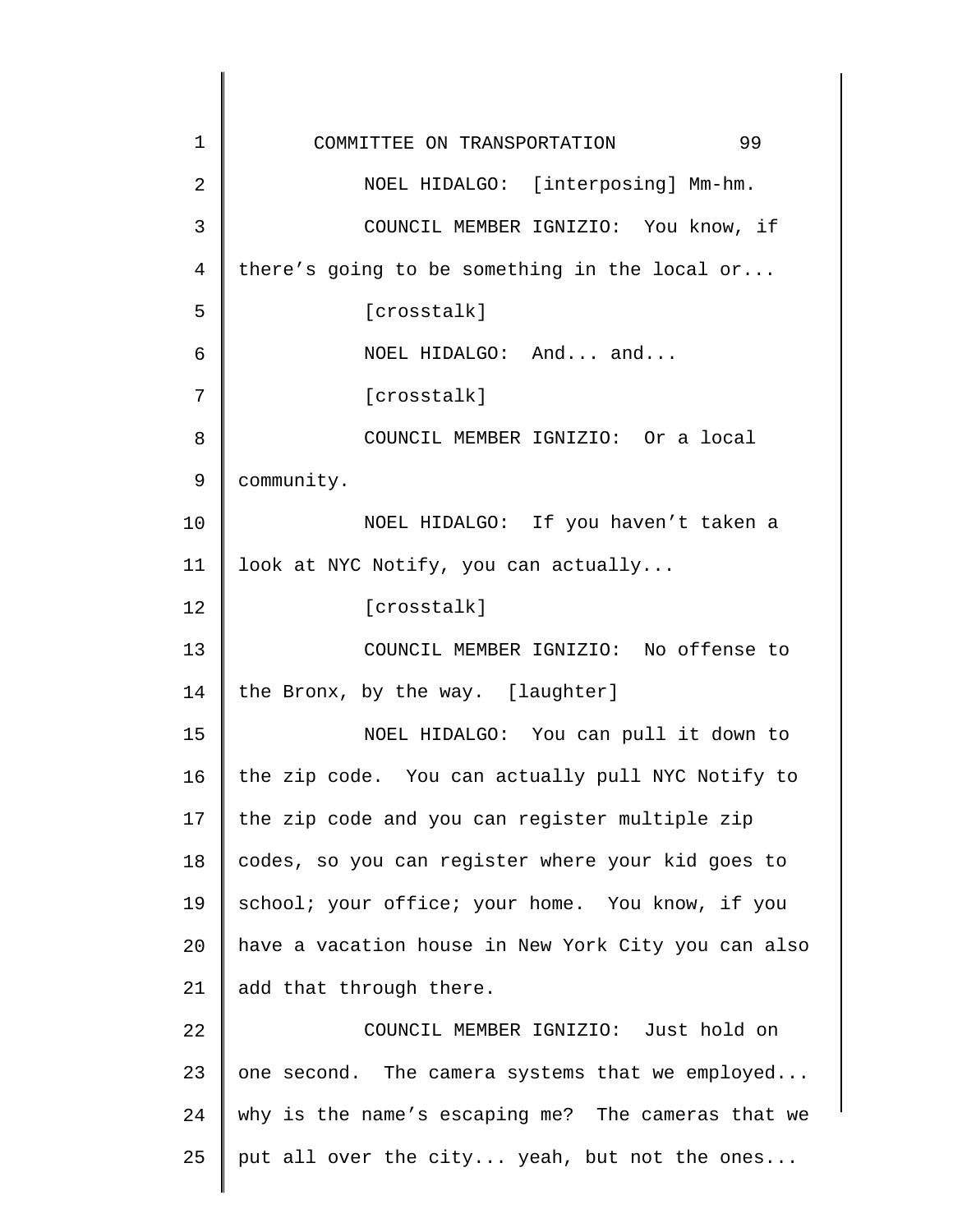| $\mathbf 1$    | 100<br>COMMITTEE ON TRANSPORTATION                  |
|----------------|-----------------------------------------------------|
| $\overline{a}$ | the ones that we utilized there was a whole         |
| 3              | program the city utilized. The name is escaping     |
| 4              | me. It was a camera system and a communications     |
| 5              | system that we deployed citywide with towers and    |
| 6              | everything. And if I can't explain it and you       |
| 7              | don't know what I'm talking about then I don't      |
| 8              | know. I was wondering if you guys could get the     |
| 9              | data of that or do you get the data of that, but    |
| 10             | I'm going to have the name. I can't                 |
| 11             | NOEL HIDALGO: Well                                  |
| 12             | COUNCIL MEMBER IGNIZIO: The name is                 |
| 13             | really escaping me, I'm sorry.                      |
| 14             | NOEL HIDALGO: I will have to say Doltt              |
| 15             | has a really great classification system on the     |
| 16             | different types of data for the sensitivity of the  |
| 17             | data. One of the key parts of Local Law 11 was      |
| 18             | implementing a constant feedback loop with the      |
| 19             | community so that way when datasets or when we know |
| 20             | of new systems coming on board right now the        |
| 21             | city's Chief Data Open Platforms Officer, Mike      |
| 22             | Flowers, actually gets to review that system to     |
| 23             | make sure that the data is avail can be             |
| 24             | available for interagency use, and then with Local  |
| 25             | Law 11 there's another provision that says that if  |
|                |                                                     |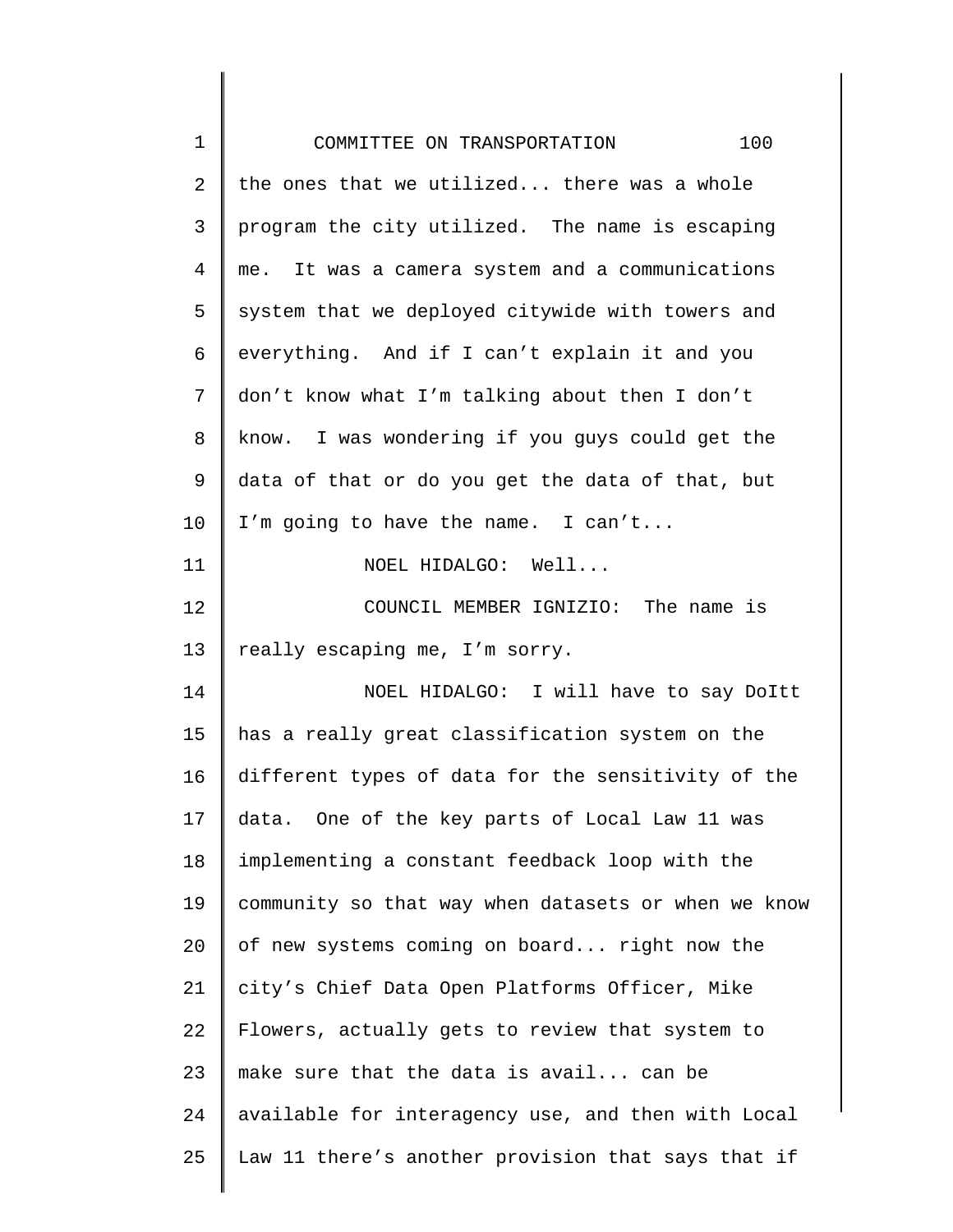| $1\,$          | 101<br>COMMITTEE ON TRANSPORTATION                  |
|----------------|-----------------------------------------------------|
| $\overline{a}$ | that data is classified for public use or can be    |
| 3              | used for public use because of public safety        |
| $\overline{4}$ | concerns, let's figure out and have a dialogue      |
| 5              | around what's the format that that data should be   |
| 6              | published in. So right now Local Law 11 actually    |
| 7              | is very much encompassing all of the kind of a      |
| 8              | broad spectrum as well as the Executive Order I     |
| 9              | think it's 36 created the Open Platforms Officer,   |
| 10             | and these are great things, but we still have       |
| 11             | deficiencies within different agencies where        |
| 12             | they're not living up to the letter of the law.     |
| 13             | NYPD and DOT are two agencies that are very much in |
| 14             | that position. The city's Open Data Plan, which     |
| 15             | was released two weeks ago that Untuk Dia was at,   |
| 16             | you know, there are the Department of Education     |
| 17             | isn't releasing anymore of their datasets until     |
| 18             | December 31st, 2018. NYPD was very restrictive of   |
| 19             | the types of datasets that they were going be       |
| 20             | releasing. They said that there are currently       |
| 21             | there's six to eight datasets that on the City's    |
| 22             | Data Mine. It appeared as of this morning there     |
| 23             | were more, but we're not sure exactly how those got |
| 24             | there. I need to double check my numbers, but       |
| 25             | they're only going to be releasing a handful of     |
|                |                                                     |

∥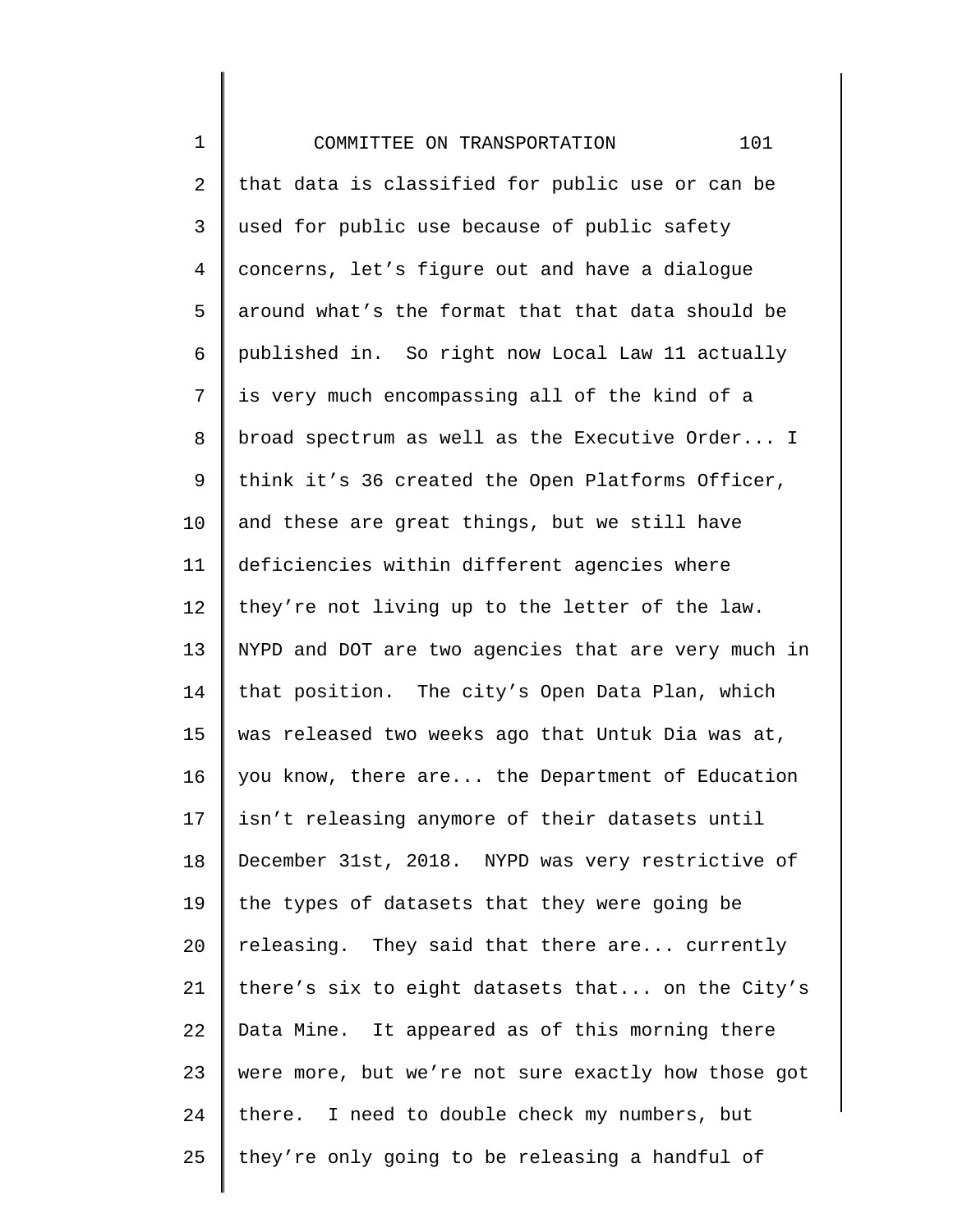| $\mathbf 1$ | COMMITTEE ON TRANSPORTATION<br>102                  |
|-------------|-----------------------------------------------------|
| 2           | more datasets between now and 2018, which is kind   |
| 3           | of crazy. The Department of Transportation is also  |
| 4           | in the same position. They're not going to be       |
| 5           | releasing the datasets that they already have on    |
| 6           | their website until sometime between now and 2018   |
| 7           | and this is just like unheard of in the 21st        |
| 8           | century. There are smaller cities than New York     |
| 9           | City that are doing a better job than this.         |
| 10          | COUNCIL MEMBER IGNIZIO: Alright, well,              |
| 11          | we'll continue and I thank you very much. I have    |
| 12          | to go catch a ferry, but                            |
| 13          | CHAIRPERSON VACCA: Thank you.                       |
| 14          | COUNCIL MEMBER IGNIZIO: Thank you. I                |
| 15          | appreciate it. Thank you, guys.                     |
| 16          | CHAIRPERSON VACCA: DOT sometimes does               |
| 17          | things that are unheard of so. Thank you though.    |
| 18          | Thank you, Councilman Ignizio. There are no further |
| 19          | questions and no further witnesses, and it is now   |
| 20          | 20 to 12:00. I thank you all and everyone who was   |
| 21          | here today and this hearing is now adjourned.       |
| 22          | [gavel]                                             |
| 23          |                                                     |
| 24          |                                                     |
| 25          |                                                     |
|             |                                                     |